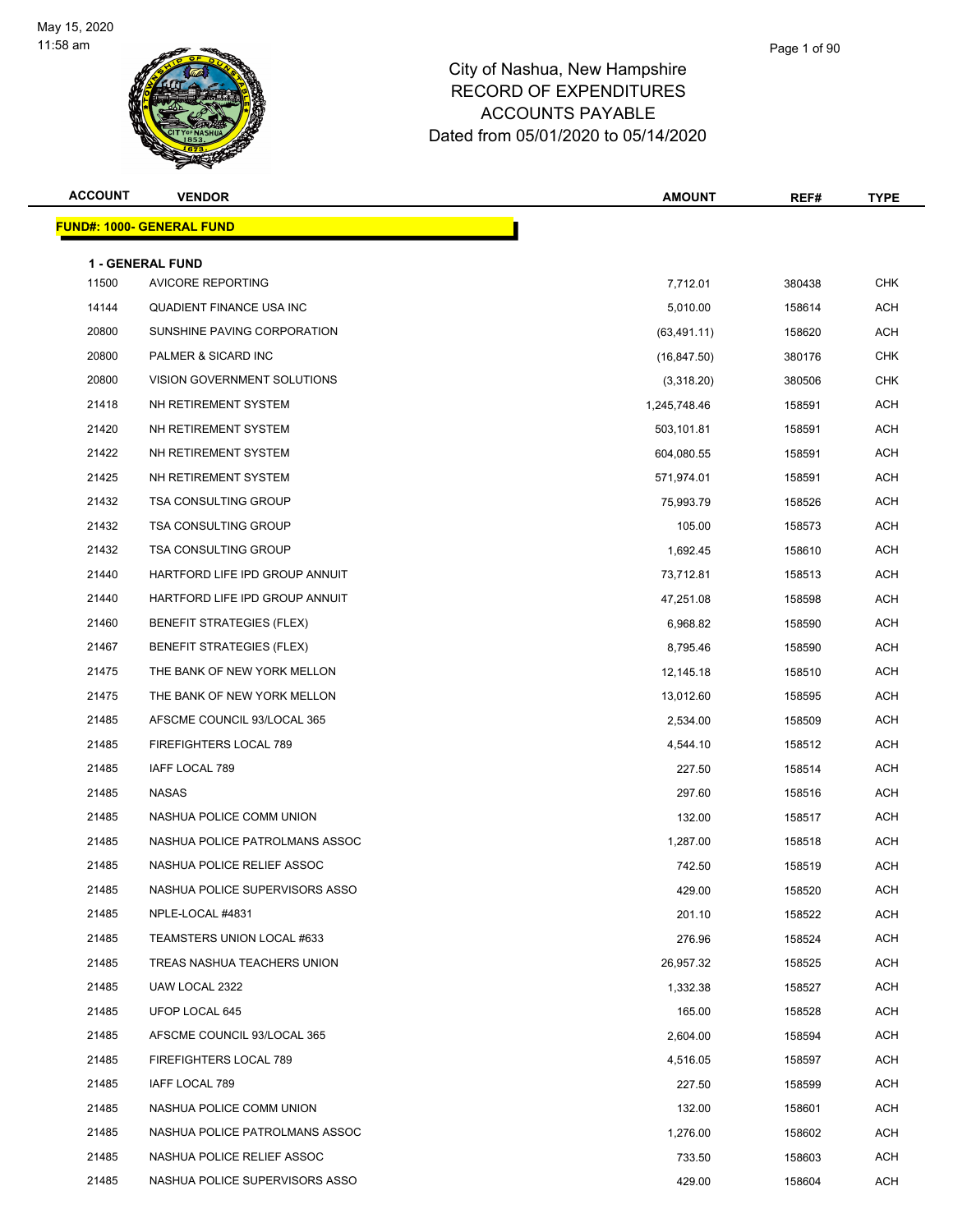

| <b>ACCOUNT</b> | <b>VENDOR</b>                               | <b>AMOUNT</b> | REF#   | <b>TYPE</b> |
|----------------|---------------------------------------------|---------------|--------|-------------|
|                | <b>FUND#: 1000- GENERAL FUND</b>            |               |        |             |
|                |                                             |               |        |             |
| 21485          | <b>1 - GENERAL FUND</b><br>NPLE-LOCAL #4831 | 201.10        | 158606 | <b>ACH</b>  |
| 21485          | TEAMSTERS UNION LOCAL #633                  | 276.96        | 158608 | <b>ACH</b>  |
| 21485          | TREAS NASHUA TEACHERS UNION                 | 4,450.12      | 158609 | <b>ACH</b>  |
| 21485          | UAW LOCAL 2322                              | 1,331.07      | 158611 | <b>ACH</b>  |
| 21485          | UFOP LOCAL 645                              | 165.00        | 158612 | ACH         |
| 21485          | AMERICAN FEDERATION OF TEACHER              | 165.50        | 379975 | <b>CHK</b>  |
| 21485          | AMERICAN FEDERATION OF TEACHER              | 6.50          | 380440 | <b>CHK</b>  |
| 21490          | UNITED WAY OF GREATER NASHUA                | 562.27        | 379987 | <b>CHK</b>  |
| 21490          | UNITED WAY OF GREATER NASHUA                | 244.92        | 380450 | <b>CHK</b>  |
| 21495          | <b>WAGE ASSIGNMENT</b>                      | 300.00        | 158515 | <b>ACH</b>  |
| 21495          | <b>WAGE ASSIGNMENT</b>                      | 259.00        | 158523 | ACH         |
| 21495          | <b>WAGE ASSIGNMENT</b>                      | 300.00        | 158600 | ACH         |
| 21495          | <b>WAGE ASSIGNMENT</b>                      | 259.00        | 158607 | <b>ACH</b>  |
| 21495          | <b>WAGE ASSIGNMENT</b>                      | 975.50        | 379976 | <b>CHK</b>  |
| 21495          | <b>WAGE ASSIGNMENT</b>                      | 100.00        | 379977 | <b>CHK</b>  |
| 21495          | <b>WAGE ASSIGNMENT</b>                      | 149.76        | 379978 | <b>CHK</b>  |
| 21495          | <b>WAGE ASSIGNMENT</b>                      | 155.00        | 379979 | <b>CHK</b>  |
| 21495          | <b>WAGE ASSIGNMENT</b>                      | 104.00        | 379980 | <b>CHK</b>  |
| 21495          | <b>WAGE ASSIGNMENT</b>                      | 25.00         | 379981 | <b>CHK</b>  |
| 21495          | <b>WAGE ASSIGNMENT</b>                      | 226.00        | 379982 | <b>CHK</b>  |
| 21495          | <b>WAGE ASSIGNMENT</b>                      | 1,305.31      | 379983 | <b>CHK</b>  |
| 21495          | <b>WAGE ASSIGNMENT</b>                      | 11.54         | 379984 | <b>CHK</b>  |
| 21495          | <b>WAGE ASSIGNMENT</b>                      | 311.88        | 379985 | <b>CHK</b>  |
| 21495          | <b>WAGE ASSIGNMENT</b>                      | 120.21        | 379986 | <b>CHK</b>  |
| 21495          | <b>WAGE ASSIGNMENT</b>                      | 1,111.50      | 380441 | <b>CHK</b>  |
| 21495          | <b>WAGE ASSIGNMENT</b>                      | 100.00        | 380442 | CHK         |
| 21495          | <b>WAGE ASSIGNMENT</b>                      | 155.00        | 380443 | <b>CHK</b>  |
| 21495          | <b>WAGE ASSIGNMENT</b>                      | 104.00        | 380444 | <b>CHK</b>  |
| 21495          | <b>WAGE ASSIGNMENT</b>                      | 226.00        | 380445 | <b>CHK</b>  |
| 21495          | <b>WAGE ASSIGNMENT</b>                      | 1,305.31      | 380446 | <b>CHK</b>  |
| 21495          | <b>WAGE ASSIGNMENT</b>                      | 11.54         | 380447 | <b>CHK</b>  |
| 21495          | <b>WAGE ASSIGNMENT</b>                      | 311.88        | 380448 | <b>CHK</b>  |
| 21495          | <b>WAGE ASSIGNMENT</b>                      | 135.24        | 380449 | <b>CHK</b>  |
| 21538          | NASHUA TEACHERS UNION                       | 2,856.93      | 158521 | <b>ACH</b>  |
| 21538          | NASHUA TEACHERS UNION                       | 73.62         | 158605 | ACH         |
| 21921          | STATE OF NH-MV                              | 10,757.29     | 158504 | ACH         |
| 21921          | STATE OF NH-MV                              | 21,785.32     | 158505 | ACH         |
| 21921          | STATE OF NH-MV                              | 21,539.24     | 158506 | <b>ACH</b>  |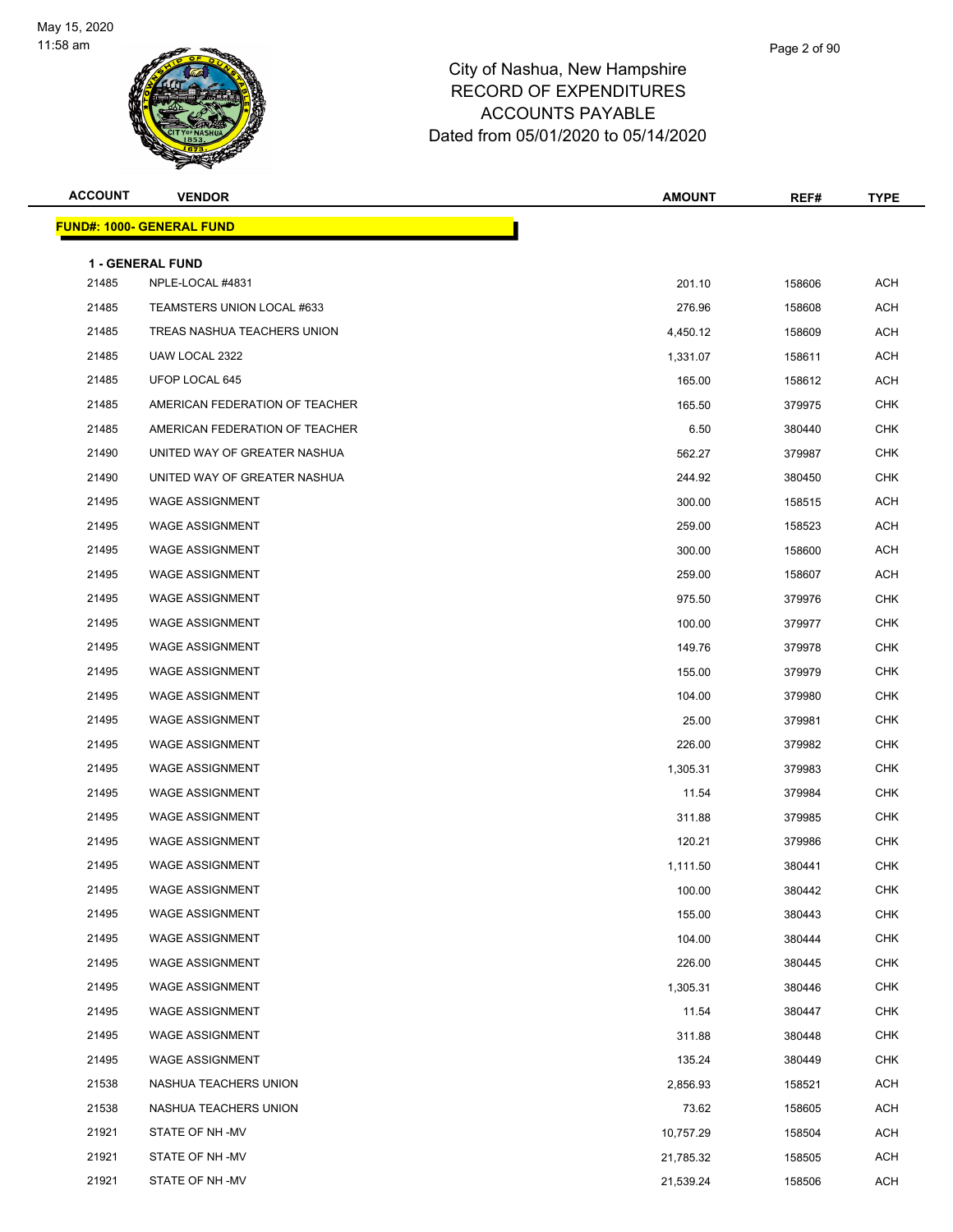

| <b>ACCOUNT</b> | <b>VENDOR</b>                                                     | <b>AMOUNT</b>      | REF#             | <b>TYPE</b> |
|----------------|-------------------------------------------------------------------|--------------------|------------------|-------------|
|                | <b>FUND#: 1000- GENERAL FUND</b>                                  |                    |                  |             |
|                | <b>1 - GENERAL FUND</b>                                           |                    |                  |             |
| 21921          | STATE OF NH-MV                                                    | 18,010.07          | 158508           | <b>ACH</b>  |
| 21921          | STATE OF NH-MV                                                    | 13,573.39          | 158530           | <b>ACH</b>  |
| 21921          | STATE OF NH-MV                                                    | 13,830.87          | 158586           | <b>ACH</b>  |
| 21921          | STATE OF NH-MV                                                    | 10,060.42          | 158587           | <b>ACH</b>  |
| 21921          | STATE OF NH-MV                                                    | 15,358.41          | 158589           | <b>ACH</b>  |
| 21921          | STATE OF NH-MV                                                    | 15,820.07          | 158593           | <b>ACH</b>  |
| 21921          | STATE OF NH-MV                                                    | 12,352.83          | 158615           | <b>ACH</b>  |
|                | <b>TOTAL 1 - GENERAL FUND</b>                                     | \$3,314,176.30     |                  |             |
|                | 107 - CITY CLERK                                                  |                    |                  |             |
| 55118          | <b>SPRINT</b>                                                     | 46.22              | 380015           | <b>CHK</b>  |
| 55307          | NICOLE REYES                                                      | 89.70              | 380451           | <b>CHK</b>  |
| 55600          | <b>GENERAL CODE LLC</b>                                           | 1,195.00           | 380105           | <b>CHK</b>  |
| 61100          | <b>SUSAN LOVERING</b>                                             | 59.94              | 158556           | ACH         |
|                | <b>TOTAL 107 - CITY CLERK</b>                                     | \$1,390.86         |                  |             |
|                |                                                                   |                    |                  |             |
| 113 - BENEFITS |                                                                   |                    |                  |             |
| 59580          | STATE OF NEW HAMPSHIRE UC                                         | 4,473.00           | 380016           | <b>CHK</b>  |
|                | <b>TOTAL 113 - BENEFITS</b>                                       | \$4,473.00         |                  |             |
|                | <b>120 - TELECOMMUNICATIONS</b>                                   |                    |                  |             |
| 55109          | PACIFIC TELEMANAGEMENT SERVICE                                    | 75.00              | 380175           | <b>CHK</b>  |
| 55109          | CONSOLIDATED COMMUNICATIONS                                       | 324.00             | 380454           | <b>CHK</b>  |
| 55118          | <b>VERIZON WIRELESS 342053899-001</b>                             | 832.47             | 380463           | <b>CHK</b>  |
|                | <b>TOTAL 120 - TELECOMMUNICATIONS</b>                             | \$1,231.47         |                  |             |
|                |                                                                   |                    |                  |             |
| 53142          | <b>122 - INFORMATION TECHNOLOGY</b><br><b>CLEARSKY CONSULTING</b> | 3,040.00           | 380070           | <b>CHK</b>  |
| 54407          | NITRO SOFTWARE INC                                                | 3,999.20           | 158567           | <b>ACH</b>  |
| 54407          | SYN-TECH SYSTEMS                                                  |                    |                  | <b>CHK</b>  |
| 54407          | ZOHO CORPORATION                                                  | 6,925.00           | 380204<br>380226 | <b>CHK</b>  |
| 54421          | CONWAY TECHNOLOGY GROUP                                           | 551.00<br>6,673.72 | 380075           | <b>CHK</b>  |
| 54428          | <b>CLEARSKY CONSULTING</b>                                        | 7,500.00           | 380070           | <b>CHK</b>  |
| 54828          | US BANK EQUIPMENT FINANCE                                         |                    |                  | <b>CHK</b>  |
|                |                                                                   | 2,212.78           | 380460           | <b>CHK</b>  |
| 55118          | <b>SPRINT</b>                                                     | 19.97              | 380015           |             |
| 55118          | VERIZON WIRELESS-985557535                                        | 40.01              | 380021           | <b>CHK</b>  |
| 61615          | CONWAY TECHNOLOGY GROUP                                           | 9,970.98           | 380075           | <b>CHK</b>  |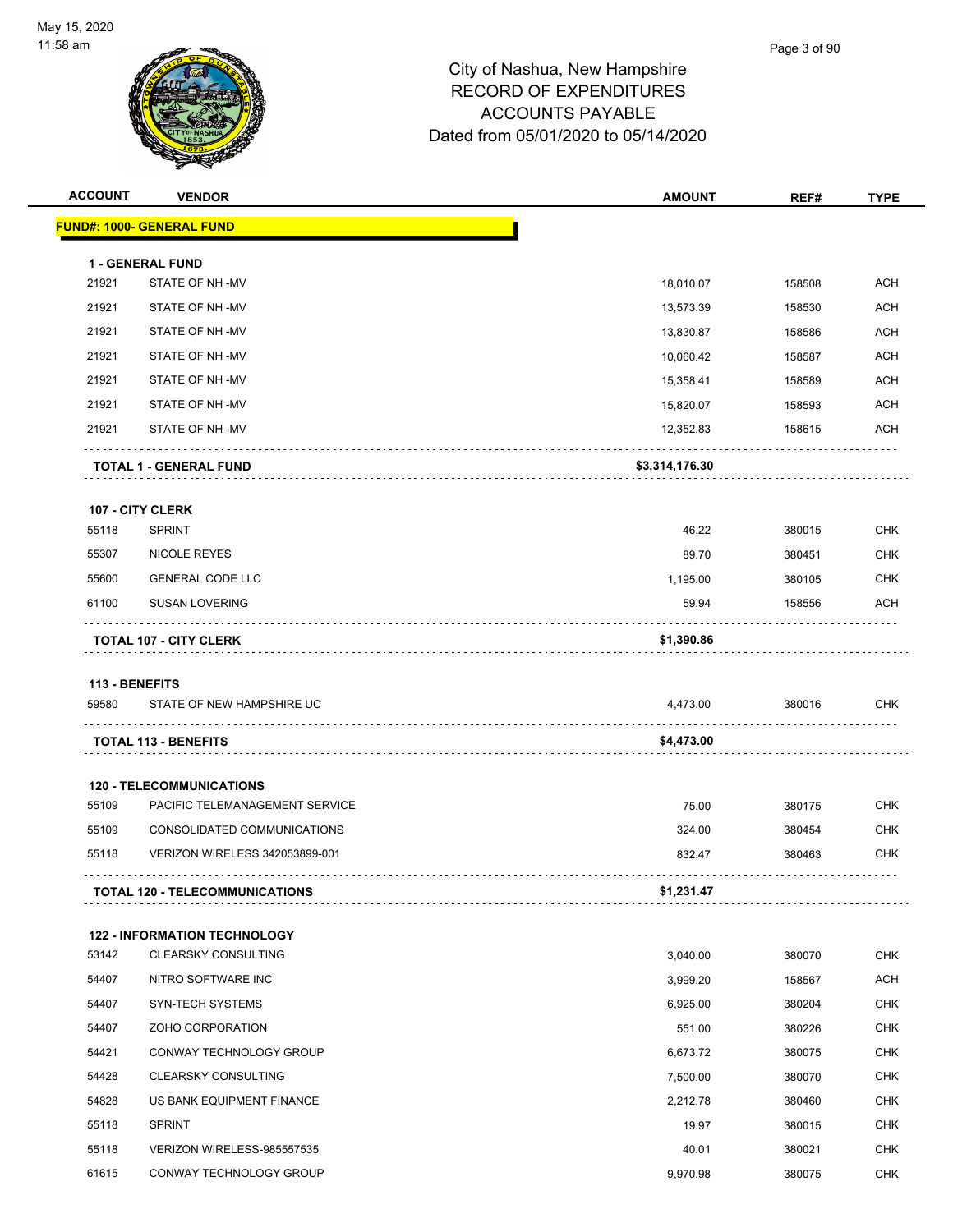

# City of Nashua, New Hampshire RECORD OF EXPENDITURES

## ACCOUNTS PAYABLE

## Dated from 05/01/2020 to 05/14/2020

| <b>ACCOUNT</b> | <b>VENDOR</b>                             | <b>AMOUNT</b> | REF#   | <b>TYPE</b> |  |
|----------------|-------------------------------------------|---------------|--------|-------------|--|
|                | <b>FUND#: 1000- GENERAL FUND</b>          |               |        |             |  |
|                | <b>122 - INFORMATION TECHNOLOGY</b>       |               |        |             |  |
| 71207          | I.T. INSIDERS                             | 249.95        | 380125 | <b>CHK</b>  |  |
| 71228          | <b>MHC SOFTWARE</b>                       | 7,500.00      | 380152 | <b>CHK</b>  |  |
|                | <b>TOTAL 122 - INFORMATION TECHNOLOGY</b> | \$48,682.61   |        |             |  |
|                | <b>126 - FINANCIAL SERVICES</b>           |               |        |             |  |
| 42200          | JOHN BUE ANTHONY                          | 52.00         | 380464 | <b>CHK</b>  |  |
| 42200          | APRIL N BRACCETTY                         | 179.00        | 380465 | <b>CHK</b>  |  |
| 42200          | AUTOMOTIVE TITLING CORP                   | 384.83        | 380466 | <b>CHK</b>  |  |
| 42200          | AUTONATION HONDA COLUMBUS                 | 95.00         | 380467 | <b>CHK</b>  |  |
| 42200          | <b>JESSICA AVELAR</b>                     | 187.20        | 380468 | <b>CHK</b>  |  |
| 42200          | <b>MANUEL BARROSO</b>                     | 5.00          | 380470 | <b>CHK</b>  |  |
| 42200          | DANIEL BRUCE BOUCHER                      | 291.00        | 380471 | <b>CHK</b>  |  |
| 42200          | ORSON DAVE BUCKMIRE                       | 115.53        | 380472 | <b>CHK</b>  |  |
| 42200          | <b>ROBIN G CARTER</b>                     | 13.60         | 380475 | <b>CHK</b>  |  |
| 42200          | CONSOLIDATED AUTOMOTIVE                   | 453.60        | 380477 | CHK         |  |
| 42200          | DARLENE KELLY                             | 25.00         | 380479 | <b>CHK</b>  |  |
| 42200          | <b>LIANNE DIGESSE</b>                     | 77.40         | 380480 | CHK         |  |
| 42200          | MICHAEL A DUPREY                          | 36.67         | 380481 | <b>CHK</b>  |  |
| 42200          | <b>BRIAN FEDION</b>                       | 7.80          | 380482 | <b>CHK</b>  |  |
| 42200          | ROBERT A FEOLE                            | 12.60         | 380483 | <b>CHK</b>  |  |
| 42200          | RHIANNA FLOHR                             | 383.40        | 380484 | <b>CHK</b>  |  |
| 42200          | MARGARITA OCHOA-MAYA                      | 20.80         | 380489 | <b>CHK</b>  |  |
| 42200          | <b>SYLVAIN PAQUIN</b>                     | 40.00         | 380491 | <b>CHK</b>  |  |
| 42200          | PATRICK SHAWN MCCOY                       | 671.00        | 380492 | <b>CHK</b>  |  |
| 42200          | <b>JOSEPH TIMOTHY QUINN</b>               | 493.00        | 380493 | <b>CHK</b>  |  |
| 42200          | PAUL ROMANUS                              | 132.20        | 380497 | <b>CHK</b>  |  |
| 42200          | APRIL L ROY                               | 53.00         | 380498 | <b>CHK</b>  |  |
| 42200          | CHARLES D SCHONHAUT                       | 257.20        | 380499 | <b>CHK</b>  |  |
| 42200          | AMALIA MAYRA SCONTSAS                     | 90.00         | 380500 | <b>CHK</b>  |  |
| 42200          | <b>DEAN SHALHOUP</b>                      | 127.20        | 380501 | <b>CHK</b>  |  |
| 42200          | DAVID THOMPSON                            | 27.00         | 380502 | <b>CHK</b>  |  |
| 42200          | SIRI A YIRANEL                            | 15.60         | 380507 | <b>CHK</b>  |  |
| 53114          | MELANSON HEATH & CO PC                    | 3,500.00      | 380151 | <b>CHK</b>  |  |
| 55607          | <b>MAILINGS UNLIMITED</b>                 | 2,120.00      | 158558 | <b>ACH</b>  |  |
| 55607          | <b>MAILINGS UNLIMITED</b>                 | 10,200.00     | 158588 | ACH         |  |
| 55607          | US POSTAL SERVICES                        | 216.00        | 380452 | <b>CHK</b>  |  |
| 61100          | WB MASON CO INC                           | 335.28        | 380221 | <b>CHK</b>  |  |
| 61807          | <b>PRICE DIGESTS</b>                      | 399.95        | 380182 | <b>CHK</b>  |  |
|                |                                           |               |        |             |  |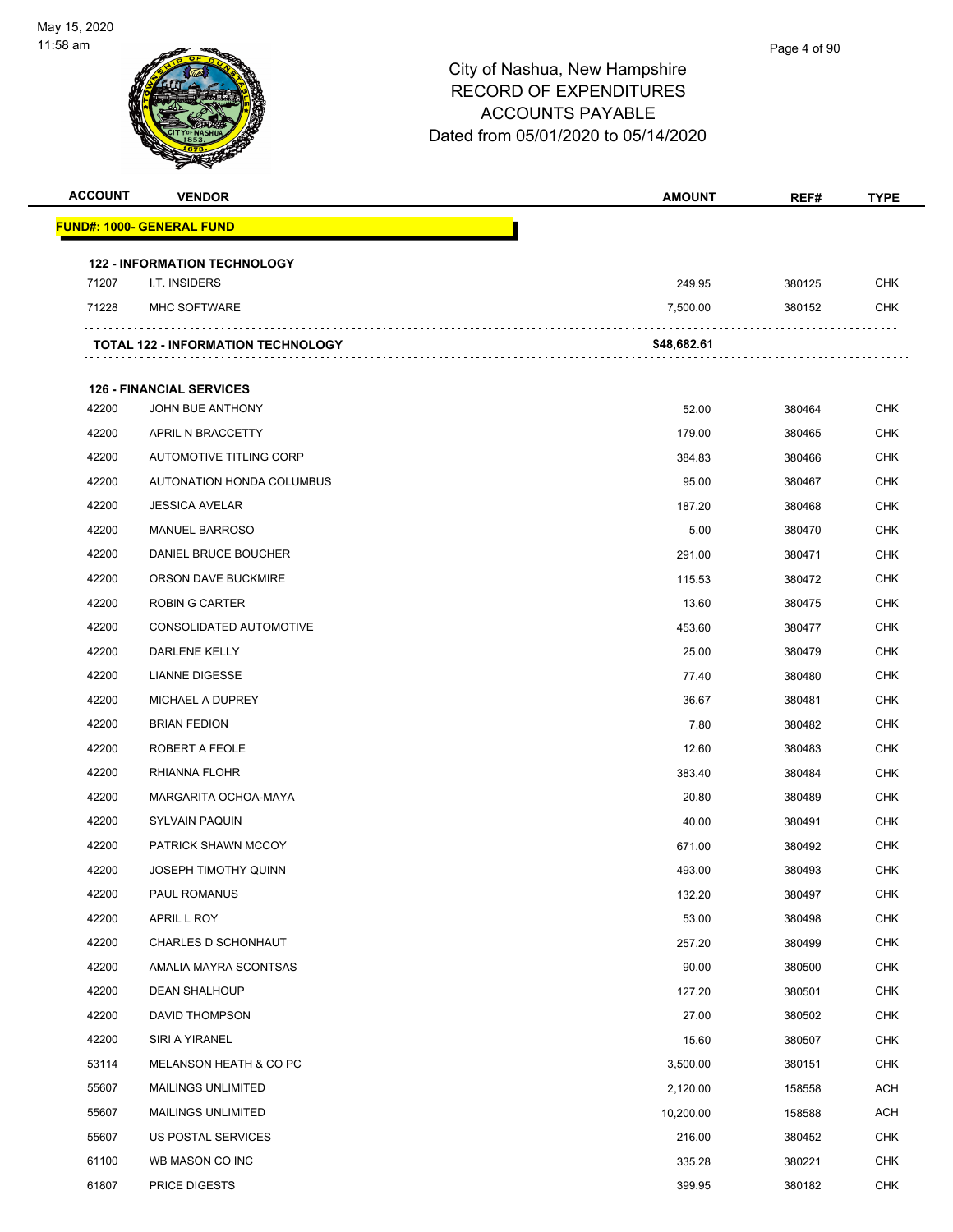

| <b>ACCOUNT</b> | <b>VENDOR</b>                         | <b>AMOUNT</b> | REF#   | <b>TYPE</b> |
|----------------|---------------------------------------|---------------|--------|-------------|
|                | <u> FUND#: 1000- GENERAL FUND</u>     |               |        |             |
|                | <b>TOTAL 126 - FINANCIAL SERVICES</b> | \$21,017.86   |        |             |
|                |                                       |               |        |             |
|                | <b>129 - CITY BUILDINGS</b>           |               |        |             |
| 54100          | <b>EVERSOURCE</b>                     | 3,141.71      | 379998 | <b>CHK</b>  |
| 54114          | <b>DIRECT ENERGY BUSINESS</b>         | 270.23        | 158542 | <b>ACH</b>  |
| 54114          | <b>LIBERTY UTILITIES - NH</b>         | 399.60        | 380002 | <b>CHK</b>  |
| 54114          | LIBERTY UTILITIES - NH                | 677.19        | 380003 | <b>CHK</b>  |
| 54114          | LIBERTY UTILITIES - NH                | 243.85        | 380456 | <b>CHK</b>  |
| 54228          | BAIN PEST CONTROL SERVICE INC         | 164.00        | 380046 | <b>CHK</b>  |
| 54243          | NORTHERN PEABODY LLC                  | 621.07        | 380172 | <b>CHK</b>  |
| 54280          | M & M ELECTRICAL SUPPLY CO INC        | 4.48          | 158557 | ACH         |
| 54280          | BAIN PEST CONTROL SERVICE INC         | 75.00         | 380046 | <b>CHK</b>  |
| 54280          | HOME DEPOT CREDIT SERVICE 3065        | 50.50         | 380120 | <b>CHK</b>  |
| 54280          | NASHUA WALLPAPER CO INC               | 167.05        | 380161 | CHK         |
| 54280          | NEW ENGLAND BACKFLOW INC              | 3,874.24      | 380162 | <b>CHK</b>  |
| 54280          | POWER UP GENERATOR SERVICE CO         | 345.59        | 380181 | <b>CHK</b>  |
| 54280          | STANLEY ELEVATOR CO INC               | 2,773.00      | 380199 | <b>CHK</b>  |
| 55118          | <b>SPRINT</b>                         | 72.74         | 380015 | <b>CHK</b>  |
| 61428          | AMAZON CAPITAL SERV (CITY ACH)        | 29.97         | 158533 | <b>ACH</b>  |
| 61428          | CCM & SUPPLY CO                       | 193.46        | 380066 | <b>CHK</b>  |
| 61428          | NEW ENGLAND PAPER & SUPPLY            | 186.12        | 380167 | CHK         |
| 61499          | NASHUA WALLPAPER CO INC               | 310.19        | 380161 | <b>CHK</b>  |
| 71025          | NASHUA WALLPAPER CO INC               | 30.97         | 380161 | CHK         |
|                | <b>TOTAL 129 - CITY BUILDINGS</b>     | \$13,630.96   |        |             |
|                | <b>130 - PURCHASING</b>               |               |        |             |
| 55500          | THE TELEGRAPH                         | 1,606.45      | 380018 | <b>CHK</b>  |
| 55500          | UNION LEADER CORPORATION              | 170.00        | 380019 | <b>CHK</b>  |
|                | <b>TOTAL 130 - PURCHASING</b>         | \$1,776.45    |        |             |
|                | <b>142 - WOODLAWN CEMETERY</b>        |               |        |             |
| 54100          | <b>EVERSOURCE</b>                     | 362.34        | 379998 | CHK         |
| 54107          | MCLAUGHLIN OIL CO                     | 275.90        | 380149 | <b>CHK</b>  |
| 54114          | DIRECT ENERGY BUSINESS                | 300.85        | 158542 | <b>ACH</b>  |
| 54280          | SITEONE LANDSCAPE SUPPLY LLC          | 72.68         | 380196 | CHK         |
| 54399          | <b>CINTAS</b>                         | 99.00         | 380068 | <b>CHK</b>  |
| 61549          | <b>FRIZZHOME GARDENS</b>              | 678.85        | 380101 | <b>CHK</b>  |
|                |                                       |               |        |             |
|                | <b>TOTAL 142 - WOODLAWN CEMETERY</b>  | \$1,789.62    |        |             |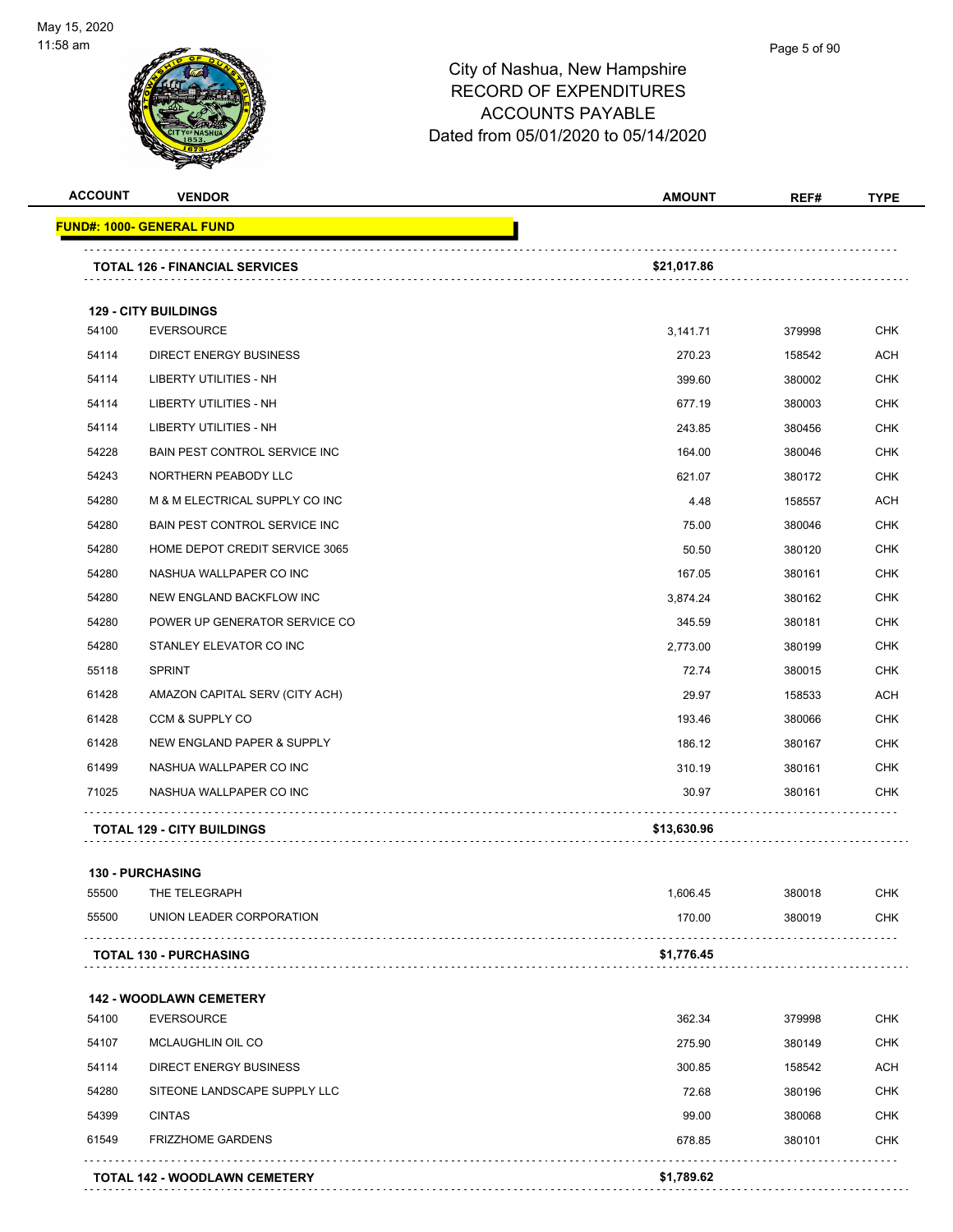

**ACCOUNT VENDOR AMOUNT REF# TYPE**

|              | <u> FUND#: 1000- GENERAL FUND</u>               |           |        |            |
|--------------|-------------------------------------------------|-----------|--------|------------|
|              | <b>144 - EDGEWOOD &amp; SUBURBAN CEMETERIES</b> |           |        |            |
| 54100        | <b>EVERSOURCE</b>                               | 170.12    | 379998 | <b>CHK</b> |
| 54114        | <b>BOT L GAS INC</b>                            | 449.87    | 380055 | <b>CHK</b> |
| 54141        | PENNICHUCK WATER WORKS INC                      | 117.59    | 380459 | <b>CHK</b> |
| 54280        | HOME DEPOT CREDIT SERVICE 3065                  | 18.44     | 380120 | <b>CHK</b> |
| 54487        | NASHUA OUTDOOR POWER EQUIPMENT                  | 3.60      | 380160 | <b>CHK</b> |
| 61107        | <b>MINT PRINTWORKS LLC</b>                      | 186.00    | 380156 | CHK        |
|              | TOTAL 144 - EDGEWOOD & SUBURBAN CEMETERIES      | \$945.62  |        |            |
| 150 - POLICE |                                                 |           |        |            |
| 53135        | DISA GLOBAL SOLUTIONS INC                       | 60.00     | 158543 | ACH        |
| 53135        | RIDGELINE OUTFITTERS LLC                        | 300.00    | 380495 | <b>CHK</b> |
| 53999        | AAA CREDIT SCREENING SERV LLC                   | 60.00     | 380027 | <b>CHK</b> |
| 54100        | <b>EVERSOURCE</b>                               | 461.61    | 379998 | <b>CHK</b> |
| 54100        | EVERSOUCE-POWER SUPPLY                          | 12,567.10 | 380455 | CHK        |
| 54114        | <b>DIRECT ENERGY BUSINESS</b>                   | 13.46     | 158542 | <b>ACH</b> |
| 54114        | LIBERTY UTILITIES - NH                          | 71.04     | 379999 | CHK        |
| 54141        | PENNICHUCK WATER WORKS INC                      | 502.53    | 380011 | <b>CHK</b> |
| 54141        | PENNICHUCK WATER WORKS INC                      | 31.12     | 380459 | <b>CHK</b> |
| 54280        | <b>BELLETETES INC</b>                           | 5.12      | 380049 | CHK        |
| 54421        | CONWAY TECHNOLOGY GROUP                         | 1,638.00  | 380075 | <b>CHK</b> |
| 54600        | SSV TOOLS LLC (SNAP-ON TOOLS)                   | 118.50    | 380198 | CHK        |
| 54600        | WHELEN ENGINEERING CO, INC                      | 270.00    | 380222 | <b>CHK</b> |
| 54849        | <b>COMCAST</b>                                  | 184.85    | 379995 | <b>CHK</b> |
| 54849        | CONSOLIDATED COMMUNICATIONS                     | 37.34     | 379996 | <b>CHK</b> |
| 54849        | VERIZON WIRELESS-286546928                      | 1,094.88  | 380462 | <b>CHK</b> |
| 55118        | VERIZON WIRELESS-581499451                      | 588.45    | 380022 | <b>CHK</b> |
| 55200        | NH ASSOC OF CHIEFS OF POLICE                    | 175.00    | 380168 | <b>CHK</b> |
| 55421        | CALEA                                           | 5,530.00  | 380060 | <b>CHK</b> |
| 55607        | UNITED PARCEL SERVICE                           | 30.94     | 380020 | <b>CHK</b> |
| 55699        | JP PEST SERVICES LLC                            | 34.30     | 158554 | ACH        |
| 55699        | <b>1ST PRIORITY TOWING &amp; RECOVERY</b>       | 212.50    | 380025 | <b>CHK</b> |
| 55699        | NASHUA MILLYARD ASSOC INC                       | 388.46    | 380159 | <b>CHK</b> |
| 55699        | STANLEY ELEVATOR CO INC                         | 352.00    | 380199 | <b>CHK</b> |
| 61100        | HOME DEPOT CREDIT SERVICE 3073                  | 49.98     | 380121 | <b>CHK</b> |
| 61100        | OWLSTAMP VISUAL SOLUTIONS                       | 90.75     | 380174 | <b>CHK</b> |
| 61100        | WB MASON CO INC                                 | 21.98     | 380221 | <b>CHK</b> |
| 61107        | ALECS SHOE STORE INC                            | 277.90    | 380034 | <b>CHK</b> |
| 61107        | <b>BEN'S UNIFORMS</b>                           | 547.00    | 380050 | <b>CHK</b> |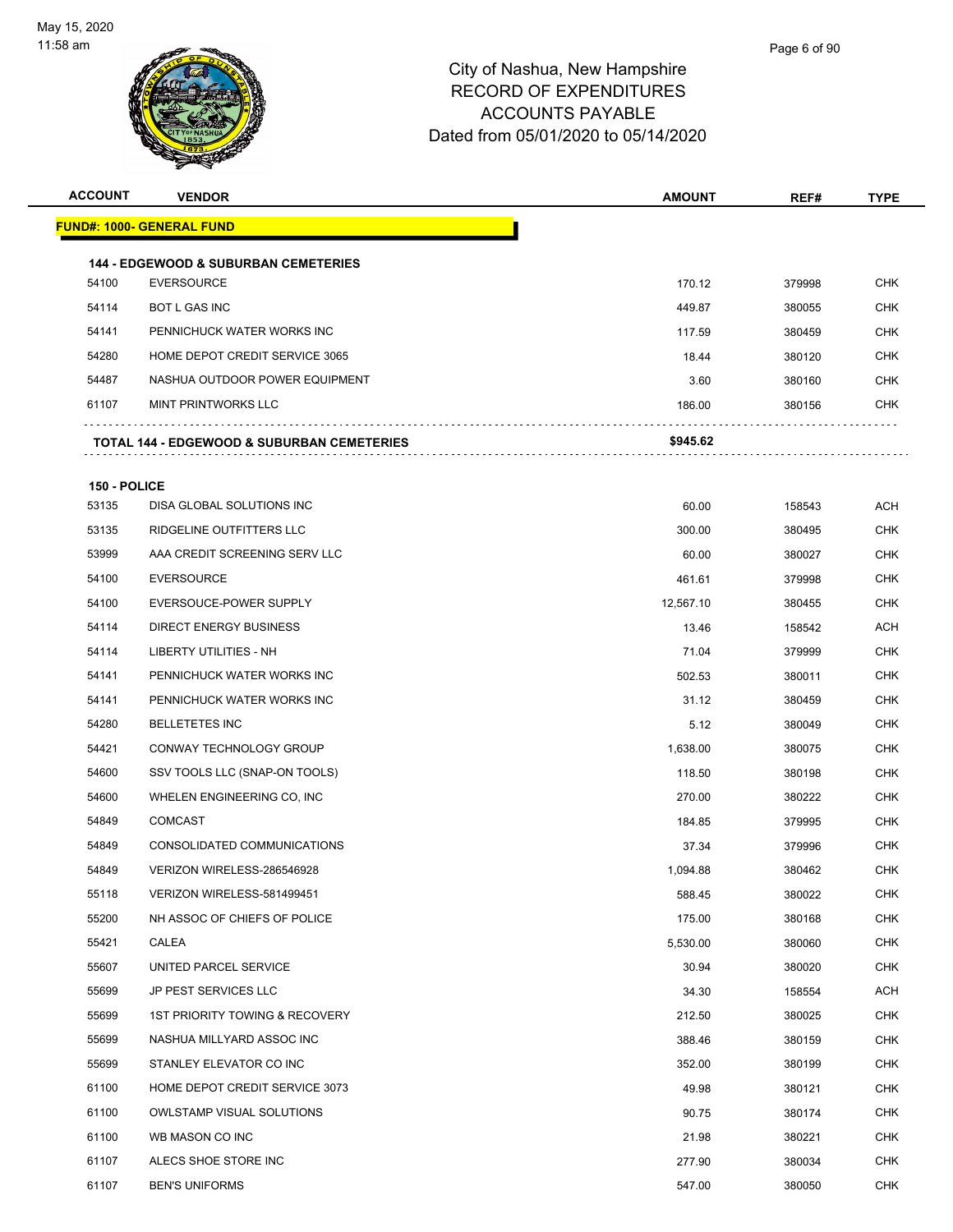

|       | Page 7 of 90 |
|-------|--------------|
| shire |              |
| 7-0   |              |

| <b>ACCOUNT</b> | <b>VENDOR</b>                       |                     | <b>AMOUNT</b> | REF#   | <b>TYPE</b> |
|----------------|-------------------------------------|---------------------|---------------|--------|-------------|
|                | <b>FUND#: 1000- GENERAL FUND</b>    |                     |               |        |             |
| 150 - POLICE   |                                     |                     |               |        |             |
| 61110          | ALECS SHOE STORE INC                |                     | 279.90        | 380034 | <b>CHK</b>  |
| 61110          | <b>BEN'S UNIFORMS</b>               |                     | 104.00        | 380050 | <b>CHK</b>  |
| 61110          | <b>STAR PACKER BADGES</b>           |                     | 25.00         | 380200 | <b>CHK</b>  |
| 61121          | ATLANTIC TACTICAL INC               |                     | 5,119.45      | 380043 | <b>CHK</b>  |
| 61121          | <b>CURTIS BLUE LINE</b>             |                     | 1,438.75      | 380078 | <b>CHK</b>  |
| 61121          | <b>EAGLE POINT GUN</b>              |                     | 53,592.87     | 380088 | <b>CHK</b>  |
| 61121          | <b>GUARDIAN SAFETY &amp; SUPPLY</b> |                     | 366.82        | 380112 | <b>CHK</b>  |
| 61121          | <b>MAVERICK ARMS INC</b>            |                     | 51.89         | 380144 | <b>CHK</b>  |
| 61185          | <b>TRITECH FORENSICS INC</b>        |                     | 132.78        | 380503 | <b>CHK</b>  |
| 61299          | <b>BOUND TREE MEDICAL, LLC</b>      | COVID19             | 2,225.28      | 380057 | <b>CHK</b>  |
| 61299          | CARPARTS DISTRIBUTION CENTER,       | COVID <sub>19</sub> | 537.60        | 380064 | <b>CHK</b>  |
| 61299          | THE DURKIN CO INC                   | COVID <sub>19</sub> | 48.95         | 380087 | <b>CHK</b>  |
| 61299          | <b>IMPERIAL DADE</b>                | COVID <sub>19</sub> | 416.49        | 380128 | <b>CHK</b>  |
| 61428          | THE DURKIN CO INC                   |                     | 561.21        | 380087 | <b>CHK</b>  |
| 61428          | <b>IMPERIAL DADE</b>                |                     | 675.37        | 380128 | <b>CHK</b>  |
| 61615          | CONWAY TECHNOLOGY GROUP             |                     | 1,806.00      | 380075 | <b>CHK</b>  |
| 61650          | WB MASON CO INC                     |                     | 126.20        | 380221 | <b>CHK</b>  |
| 61799          | <b>FACTORY MOTOR PARTS</b>          |                     | 752.70        | 158546 | <b>ACH</b>  |
| 61799          | MHQ INC                             |                     | 96.00         | 158563 | ACH         |
| 61799          | <b>BEST FORD</b>                    |                     | 367.32        | 380052 | <b>CHK</b>  |
| 61799          | CARPARTS DISTRIBUTION CENTER,       |                     | 209.08        | 380064 | <b>CHK</b>  |
| 61799          | NORTHERN FOREIGN CAR PARTS INC      |                     | 9.89          | 380171 | <b>CHK</b>  |
| 61807          | <b>CLICK FOR SAVINGS LLC</b>        |                     | 650.60        | 380071 | <b>CHK</b>  |
| 61910          | PETTY CASH                          |                     | 79.26         | 379991 | <b>CHK</b>  |
| 71000          | <b>GOVCONNECTION INC</b>            | COVID <sub>19</sub> | 2,780.00      | 380107 | <b>CHK</b>  |
| 71025          | SSV TOOLS LLC (SNAP-ON TOOLS)       |                     | 125.00        | 380198 | <b>CHK</b>  |
| 71221          | ADVANCED ELECTRONIC DESIGN INC      |                     | 536.13        | 380030 | <b>CHK</b>  |
| 71221          | AXIS BUSINESS SOLUTIONS LTD         |                     | 808.00        | 380044 | <b>CHK</b>  |
| 71221          | GOVCONNECTION INC                   |                     | 2,934.10      | 380107 | <b>CHK</b>  |
| 71228          | GOVCONNECTION INC                   |                     | 1,082.09      | 380107 | <b>CHK</b>  |
| 71400          | AMERICAN DIVING SUPPLY LLC          |                     | 764.10        | 158534 | <b>ACH</b>  |
| 71407          | SIG SAUER INC                       |                     | 116.97        | 380195 | <b>CHK</b>  |
| 71414          | <b>B&amp;H PHOTO-VIDEO</b>          |                     | 360.24        | 380045 | <b>CHK</b>  |

#### **152 - FIRE**

| 54100 | <b>EVERSOURCE</b>             | 6.974.13 | 379998 | CHK        |
|-------|-------------------------------|----------|--------|------------|
| 54114 | <b>DIRECT ENERGY BUSINESS</b> | 2.223.41 | 158542 | <b>ACH</b> |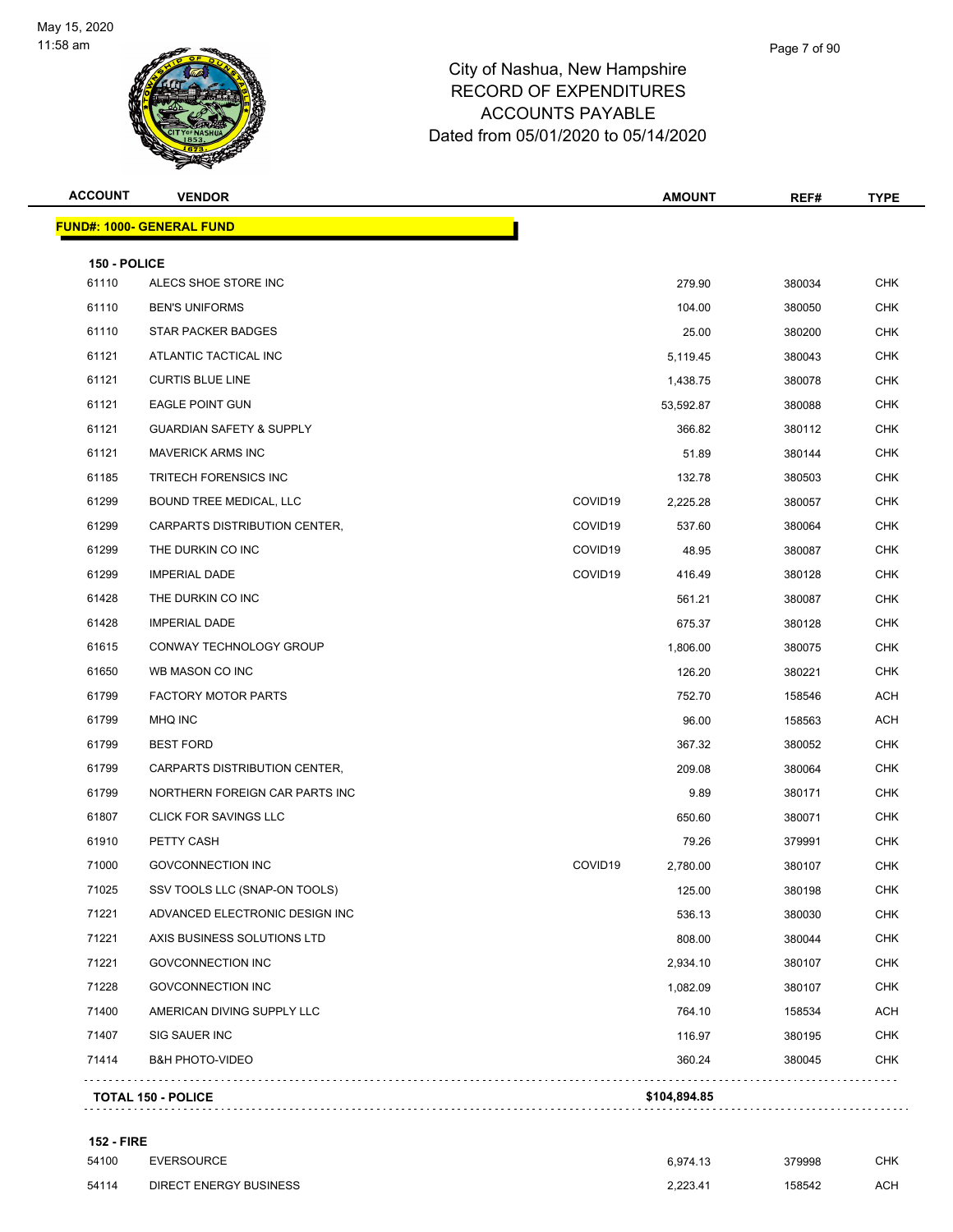

| <b>ACCOUNT</b>             | <b>VENDOR</b>                       |                     | <b>AMOUNT</b> | REF#   | <b>TYPE</b> |
|----------------------------|-------------------------------------|---------------------|---------------|--------|-------------|
|                            | <u> FUND#: 1000- GENERAL FUND</u>   |                     |               |        |             |
|                            |                                     |                     |               |        |             |
| <b>152 - FIRE</b><br>54114 | LIBERTY UTILITIES - NH              |                     | 288.11        | 380006 | <b>CHK</b>  |
| 54114                      | LIBERTY UTILITIES - NH              |                     | 616.15        | 380457 | <b>CHK</b>  |
| 54141                      | PENNICHUCK WATER WORKS INC          |                     | 276.44        | 380011 | <b>CHK</b>  |
| 54141                      | PENNICHUCK WATER WORKS INC          |                     | 637.57        | 380459 | <b>CHK</b>  |
| 54228                      | <b>JP PEST SERVICES LLC</b>         |                     | 89.00         | 158554 | <b>ACH</b>  |
| 54243                      | AE MECHANICAL INC                   |                     | 4,085.10      | 380031 | <b>CHK</b>  |
| 54280                      | <b>BULLOCK PROPERTY MAINTENANCE</b> |                     | 1,325.00      | 380059 | <b>CHK</b>  |
| 54280                      | HOME DEPOT CREDIT SERVICE 3065      |                     | 6.56          | 380120 | <b>CHK</b>  |
| 54280                      | <b>GRAINGER</b>                     | COVID19             | 620.46        | 380108 | <b>CHK</b>  |
| 54280                      | HOME DEPOT CREDIT SERVICE 3065      | COVID <sub>19</sub> | 52.02         | 380120 | <b>CHK</b>  |
| 54280                      | HOME DEPOT CREDIT SERVICE 3073      | COVID <sub>19</sub> | 114.34        | 380121 | <b>CHK</b>  |
| 54414                      | HOME DEPOT CREDIT SERVICE 3073      | COVID <sub>19</sub> | 149.82        | 380121 | <b>CHK</b>  |
| 54600                      | <b>FACTORY MOTOR PARTS</b>          |                     | 640.73        | 158546 | <b>ACH</b>  |
| 54600                      | THE HOPE GROUP                      |                     | 428.52        | 158551 | <b>ACH</b>  |
| 54600                      | MINUTEMAN TRUCKS INC                |                     | 2,656.76      | 380157 | <b>CHK</b>  |
| 54600                      | <b>SANEL NAPA</b>                   |                     | 29.32         | 380192 | <b>CHK</b>  |
| 55118                      | <b>SPRINT</b>                       |                     | 77.93         | 380015 | <b>CHK</b>  |
| 55699                      | TRUE BLUE CLEANERS                  |                     | 179.30        | 380209 | <b>CHK</b>  |
| 61100                      | AMAZON CAPITAL SERV (CITY ACH)      |                     | 105.55        | 158616 | <b>ACH</b>  |
| 61100                      | NEW ENGLAND PAPER & SUPPLY          |                     | 50.00         | 380167 | <b>CHK</b>  |
| 61100                      | WB MASON CO INC                     |                     | 196.84        | 380221 | <b>CHK</b>  |
| 61107                      | HUNTRESS UNIFORMS                   |                     | 50.00         | 380124 | <b>CHK</b>  |
| 61107                      | <b>J B SIMONS INC</b>               |                     | 403.00        | 380133 | <b>CHK</b>  |
| 61110                      | BERGERON PROTECTIVE CLOTHING        |                     | 196.84        | 380051 | <b>CHK</b>  |
| 61142                      | HOME DEPOT CREDIT SERVICE 3065      | COVID19             | 756.27        | 380120 | CHK         |
| 61307                      | FACTORY MOTOR PARTS                 |                     | 50.52         | 158546 | ACH         |
| 61428                      | NEW ENGLAND PAPER & SUPPLY          |                     | 1,648.15      | 380167 | <b>CHK</b>  |
| 61428                      | WB MASON CO INC                     |                     | 151.23        | 380221 | <b>CHK</b>  |
| 61428                      | NEW ENGLAND PAPER & SUPPLY          | COVID19 ACS         | 49.99         | 380167 | <b>CHK</b>  |
| 61650                      | WB MASON CO INC                     |                     | 74.55         | 380221 | CHK         |
| 61699                      | M & M ELECTRICAL SUPPLY CO INC      |                     | 46.68         | 158557 | <b>ACH</b>  |
| 61699                      | AMAZON CAPITAL SERV (CITY ACH)      |                     | 645.24        | 158616 | ACH         |
| 61699                      | <b>BATTERIES PLUS</b>               |                     | 8.97          | 380048 | <b>CHK</b>  |
| 61699                      | <b>BULLOCK PROPERTY MAINTENANCE</b> |                     | 1,325.00      | 380059 | <b>CHK</b>  |
| 61699                      | <b>GRAINGER</b>                     |                     | 246.55        | 380108 | CHK         |
| 61699                      | <b>GRANITE CITY ELECTRIC SUPPLY</b> |                     | 305.29        | 380109 | <b>CHK</b>  |
| 61699                      | HOME DEPOT CREDIT SERVICE 3065      |                     | 395.27        | 380120 | <b>CHK</b>  |
| 61699                      | WB MASON CO INC                     |                     | 392.50        | 380221 | <b>CHK</b>  |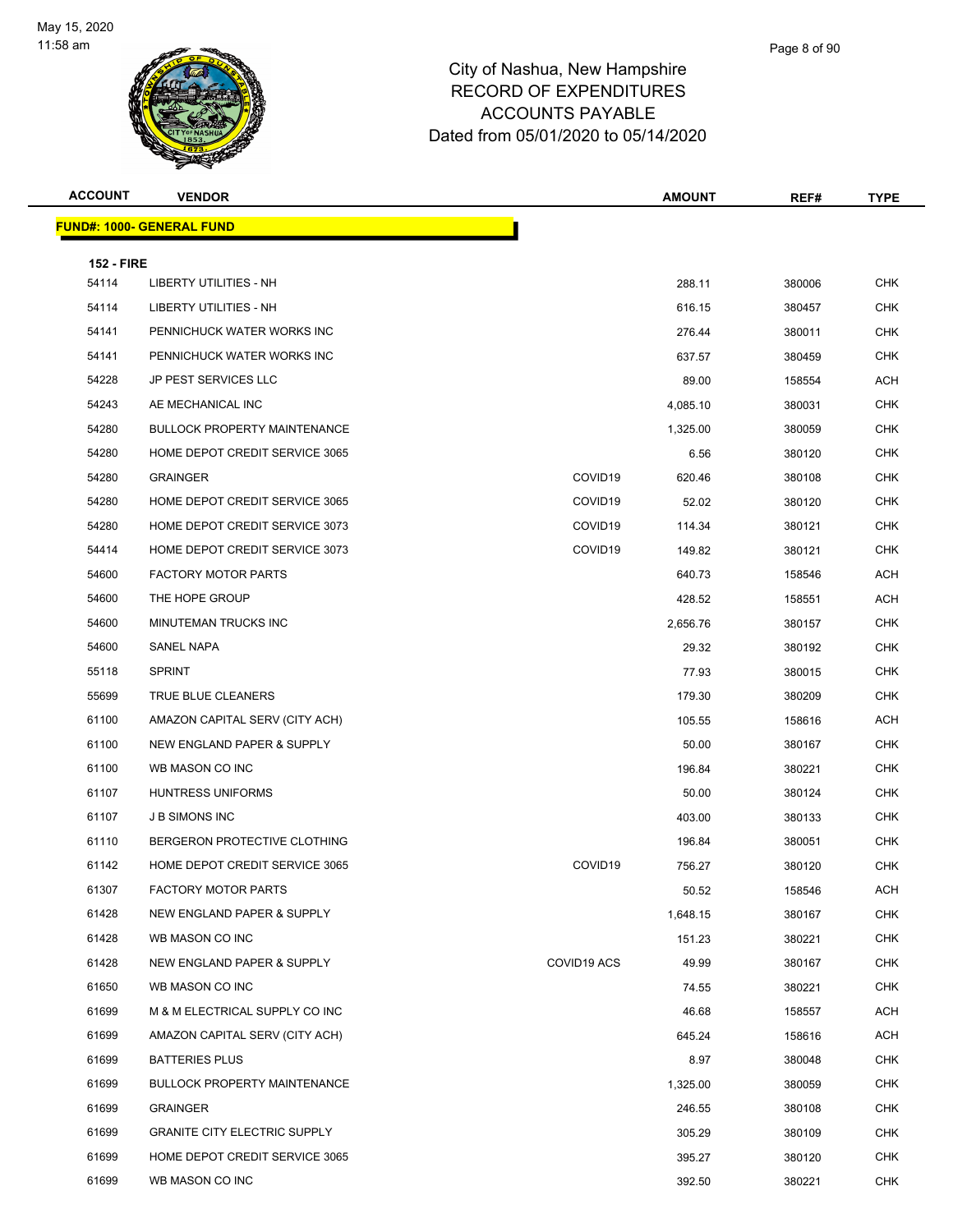

| <b>ACCOUNT</b>    | <b>VENDOR</b>                          |         | <b>AMOUNT</b> | REF#   | <b>TYPE</b>                                                        |
|-------------------|----------------------------------------|---------|---------------|--------|--------------------------------------------------------------------|
|                   | <b>FUND#: 1000- GENERAL FUND</b>       |         |               |        |                                                                    |
| <b>152 - FIRE</b> |                                        |         |               |        |                                                                    |
| 61699             | HOME DEPOT CREDIT SERVICE 3065         |         | 211.58        | 380547 | CHK                                                                |
| 61705             | <b>MAYNARD &amp; LESIEUR INC</b>       |         | 25.00         | 380145 | CHK                                                                |
| 61709             | <b>FACTORY MOTOR PARTS</b>             |         | 552.61        | 158546 | <b>ACH</b>                                                         |
| 61799             | <b>BELLETETES INC</b>                  |         | 35.87         | 380049 | <b>CHK</b>                                                         |
| 61799             | <b>FLEETPRIDE INC</b>                  |         | 307.48        | 380096 | <b>CHK</b>                                                         |
| 61799             | LIBERTY INTNL TRUCKS OF NH LLC         |         | 43.79         | 380139 | <b>CHK</b>                                                         |
| 61799             | MINUTEMAN TRUCKS INC                   |         | 1,125.50      | 380157 | CHK                                                                |
| 61799             | NEW ENGLAND KENWORTH                   |         | 1,257.24      | 380164 | <b>CHK</b>                                                         |
| 61807             | <b>MAILINGS UNLIMITED</b>              |         | 1,549.44      | 158558 | ACH                                                                |
| 71432             | AMAZON CAPITAL SERV (CITY ACH)         |         | 185.34        | 158533 | ACH                                                                |
| 71432             | FIRE TECH & SAFETY OF NEW ENGL         |         | 948.00        | 158547 | <b>ACH</b>                                                         |
|                   | TOTAL 152 - FIRE                       |         | \$34,810.96   |        |                                                                    |
|                   | <b>153 - BUILDING INSPECTION</b>       |         |               |        |                                                                    |
| 55307             | <b>TIMOTHY DUPONT</b>                  |         | 193.20        | 158529 | ACH                                                                |
| 55307             | <b>RUSS MARCUM</b>                     |         | 478.63        | 379989 | <b>CHK</b>                                                         |
| 55307             | DAWN MICHAUD                           |         | 79.93         | 379990 | CHK                                                                |
| 55307             | <b>JEFFREY RICHARD</b>                 |         | 182.28        | 379992 | CHK                                                                |
|                   | <b>TOTAL 153 - BUILDING INSPECTION</b> |         | \$934.04      |        |                                                                    |
|                   | <b>155 - CODE ENFORCEMENT</b>          |         |               |        |                                                                    |
| 55100             | <b>VERIZON WIRELESS 542313821-001</b>  |         | 120.03        | 380024 | <b>CHK</b>                                                         |
|                   | <b>TOTAL 155 - CODE ENFORCEMENT</b>    |         | \$120.03      |        |                                                                    |
|                   | <b>157 - CITYWIDE COMMUNICATIONS</b>   |         |               |        |                                                                    |
| 54100             | <b>EVERSOURCE</b>                      |         | 335.21        | 379998 | <b>CHK</b>                                                         |
| 54435             | INSIGHT PUBLIC SECTOR INC              |         | 525.47        | 380130 | <b>CHK</b>                                                         |
|                   | MOTOROLA SOLUTIONS INC                 |         | 3,886.01      | 380009 |                                                                    |
| 54487             |                                        |         |               |        |                                                                    |
| 54487             | 2-WAY COMMUNICATIONS SERVICE           |         | 3,549.26      | 380026 |                                                                    |
|                   | VERIZON WIRELESS-581499451             |         | 120.03        | 380022 |                                                                    |
| 55118<br>71207    | MOTOROLA SOLUTIONS INC                 |         | 6,183.03      | 380009 |                                                                    |
| 71207             | MOTOROLA SOLUTIONS INC                 | COVID19 | 1,087.44      | 380009 | <b>CHK</b><br><b>CHK</b><br><b>CHK</b><br><b>CHK</b><br><b>CHK</b> |
| 71228             | <b>GOVCONNECTION INC</b>               |         | 203.69        | 380107 | CHK                                                                |

#### **159 - HYDRANT FEES-FIRE PROTECTION**

54141 PENNICHUCK WATER WORKS INC<br>
CHK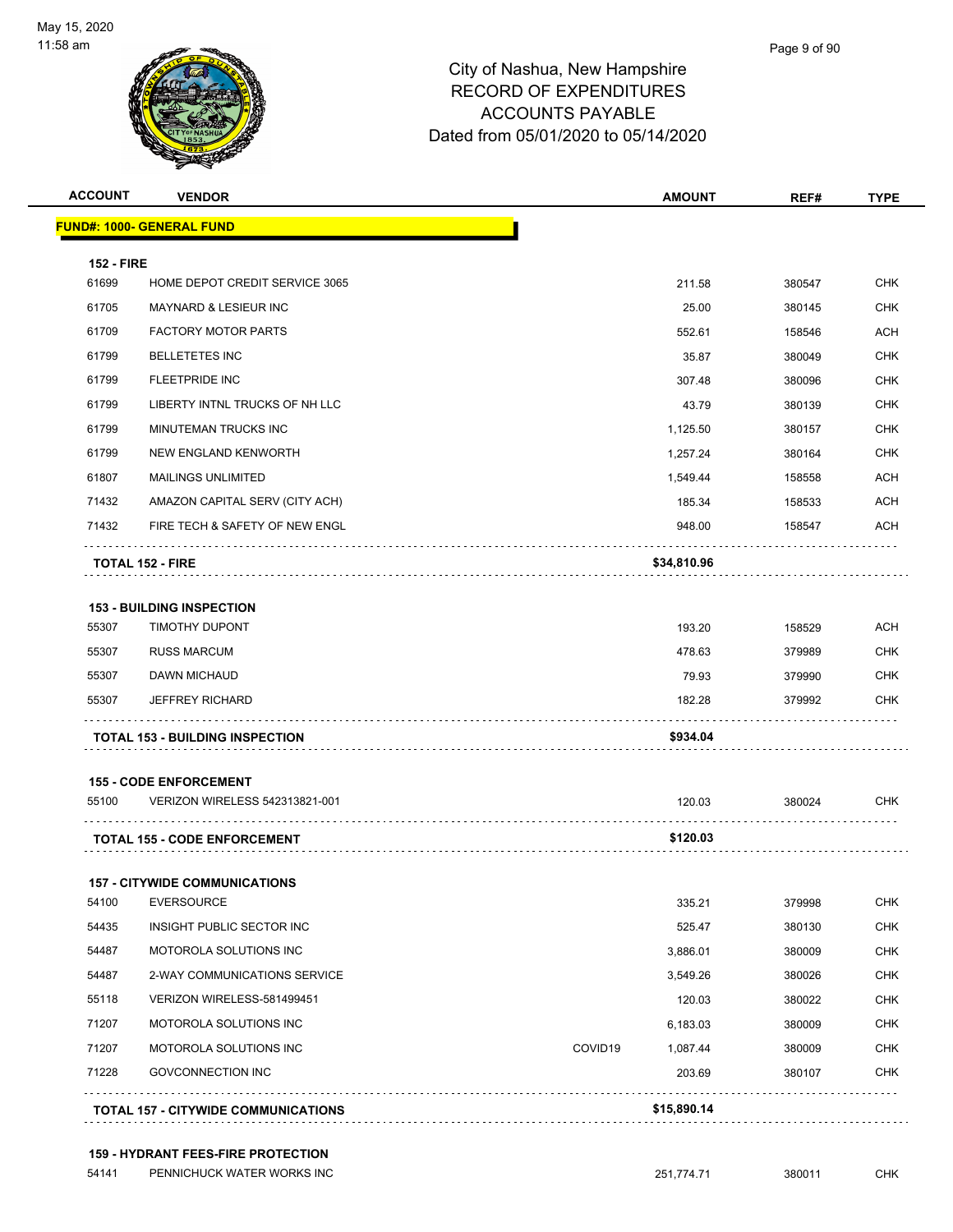

#### Page 10 of 90

| <b>ACCOUNT</b> | <b>VENDOR</b>                                   | <b>AMOUNT</b>    | REF#   | <b>TYPE</b> |
|----------------|-------------------------------------------------|------------------|--------|-------------|
|                | <u> FUND#: 1000- GENERAL FUND</u>               |                  |        |             |
|                | <b>TOTAL 159 - HYDRANT FEES-FIRE PROTECTION</b> | \$251,774.71     |        |             |
|                | <b>160 - PW-ADMIN &amp; ENGINEERING</b>         |                  |        |             |
| 54100          | <b>EVERSOURCE</b>                               | 722.00           | 379998 | <b>CHK</b>  |
| 54141          | PENNICHUCK WATER WORKS INC                      | 190.61           | 380011 | <b>CHK</b>  |
| 54280          | LFRT CLEANING SERVICES INC                      | COVID19<br>97.50 | 380138 | <b>CHK</b>  |
| 55118          | <b>SPRINT</b>                                   | 114.66           | 380015 | <b>CHK</b>  |
| 55307          | <b>WILLIAM TOOMEY</b>                           | 345.58           | 379993 | <b>CHK</b>  |
| 55699          | <b>JP PEST SERVICES LLC</b>                     | 92.46            | 158554 | <b>ACH</b>  |
| 61100          | WB MASON CO INC                                 | 48.61            | 380221 | CHK         |
| 61310          | ALTERNATIVE VEHICLE SERVICE GR                  | 26.70            | 158536 | ACH         |
|                | TOTAL 160 - PW-ADMIN & ENGINEERING              | \$1,638.12       |        |             |
|                |                                                 |                  |        |             |
| 161 - STREETS  |                                                 |                  |        |             |
| 54100          | <b>EVERSOURCE</b>                               | 2,215.78         | 379998 | <b>CHK</b>  |
| 54141          | PENNICHUCK WATER WORKS INC                      | 2.813.43         | 380011 | <b>CHK</b>  |
| 54200          | LFRT CLEANING SERVICES INC                      | 855.00           | 380138 | <b>CHK</b>  |
| 54228          | <b>JP PEST SERVICES LLC</b>                     | 68.00            | 158554 | ACH         |
| 54236          | CALLOGIX INC                                    | 112.00           | 380061 | <b>CHK</b>  |
| 54236          | CALLOGIX INC                                    | 116.20           | 380474 | <b>CHK</b>  |
| 54243          | F W WEBB COMPANY                                | 143.64           | 380092 | <b>CHK</b>  |
| 54492          | <b>SPRINT</b>                                   | 1,969.55         | 380015 | <b>CHK</b>  |
| 54600          | HOWARD P FAIRFIELD LLC                          | 68.22            | 158552 | ACH         |
| 54600          | MCDEVITT TRUCKS INC                             | 269.97           | 158559 | ACH         |
| 54600          | SOUTHWORTH-MILTON INC                           | 219.08           | 380013 | <b>CHK</b>  |
| 54600          | CARPARTS DISTRIBUTION CENTER,                   | 364.98           | 380064 | <b>CHK</b>  |
| 54600          | DONOVAN EQUIPMENT CO INC                        | (83.86)          | 380086 | <b>CHK</b>  |
| 54600          | <b>FASTENAL CO</b>                              | 62.09            | 380093 | <b>CHK</b>  |
| 54600          | <b>INTERSTATE BILLING</b>                       | 107.17           | 380131 | <b>CHK</b>  |
| 54600          | LIBERTY INTNL TRUCKS OF NH LLC                  | 570.08           | 380139 | <b>CHK</b>  |
| 54600          | MACMULKIN CHEVROLET INC                         | 69.00            | 380142 | <b>CHK</b>  |
| 54600          | NEW ENGLAND KENWORTH                            | 417.11           | 380166 | <b>CHK</b>  |
| 54600          | SANEL NAPA                                      | 23.05            | 380191 | <b>CHK</b>  |
| 54600          | SANITARY EQUIPMENT CO INC                       | 316.82           | 380193 | <b>CHK</b>  |
| 54600          | TENNANT SALES & SERVICE CO                      | 1,113.20         | 380206 | <b>CHK</b>  |
| 54600          | TST HYDRAULICS INC                              | 39.60            | 380210 | <b>CHK</b>  |
| 54600          | C2 ALT FUELS                                    | 280.00           | 380473 | <b>CHK</b>  |
| 54600          | D & R TOWING INC                                | 410.00           | 380478 | <b>CHK</b>  |
| 55118          | <b>SPOK INC</b>                                 | 188.16           | 380014 | <b>CHK</b>  |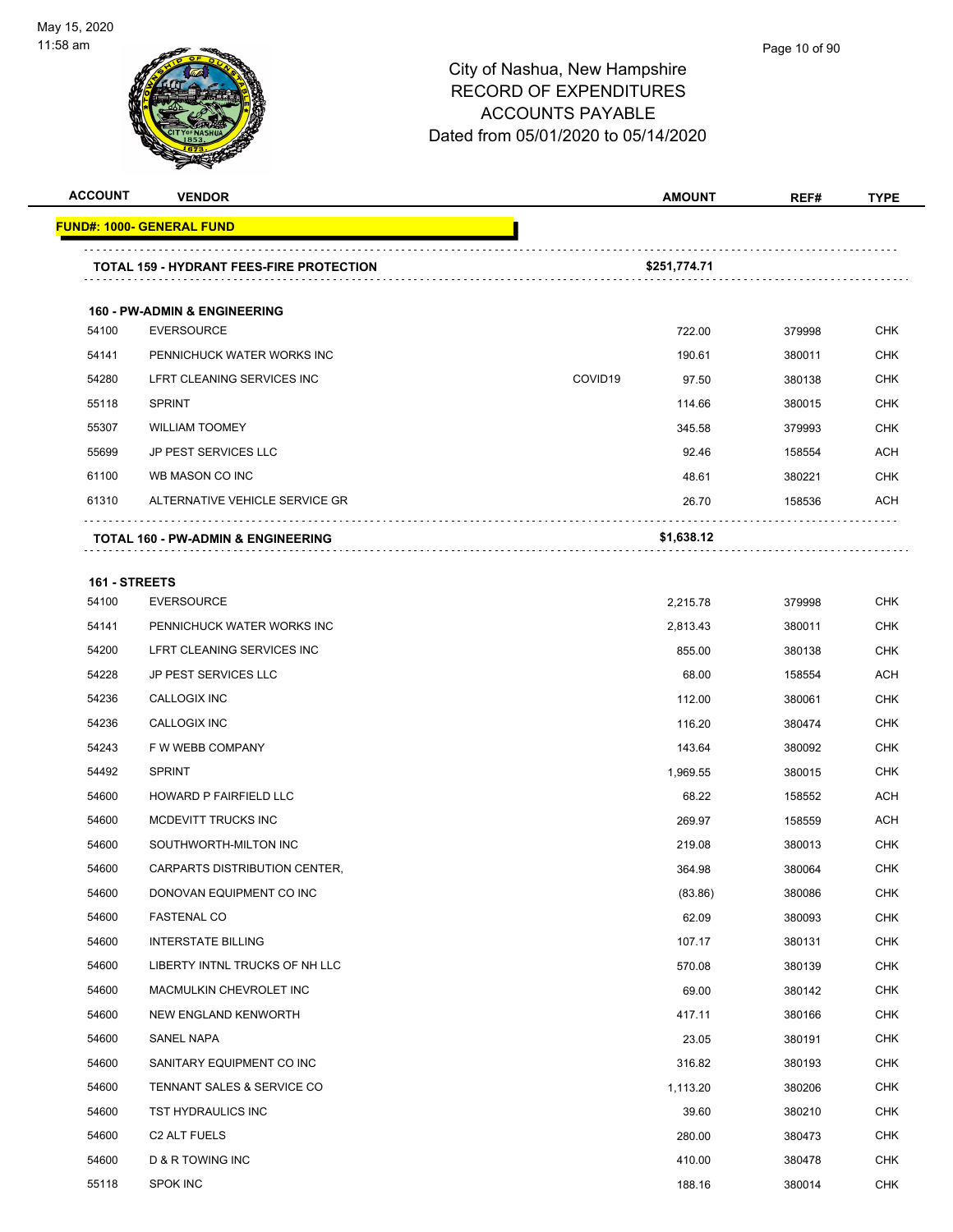

| <b>ACCOUNT</b> | <b>VENDOR</b>                      | <b>AMOUNT</b> | REF#   | <b>TYPE</b> |
|----------------|------------------------------------|---------------|--------|-------------|
|                | <b>FUND#: 1000- GENERAL FUND</b>   |               |        |             |
| 161 - STREETS  |                                    |               |        |             |
| 55118          | <b>SPRINT</b>                      | 59.91         | 380015 | <b>CHK</b>  |
| 55699          | HOMETOWN FORECAST SERVICES INC     | 3,650.00      | 380122 | <b>CHK</b>  |
| 55699          | LFRT CLEANING SERVICES INC         | 592.50        | 380138 | <b>CHK</b>  |
| 61100          | WB MASON CO INC                    | 25.60         | 380221 | <b>CHK</b>  |
| 61107          | ALECS SHOE STORE INC               | 239.85        | 380034 | <b>CHK</b>  |
| 61107          | UNIFIRST CORPORATION               | 636.50        | 380212 | <b>CHK</b>  |
| 61166          | BOT L GAS INC                      | 127.00        | 380055 | CHK         |
| 61299          | <b>CRYSTAL ROCK</b>                | 33.43         | 379997 | <b>CHK</b>  |
| 61299          | <b>BELLETETES INC</b>              | 76.21         | 380049 | <b>CHK</b>  |
| 61299          | HOME DEPOT CREDIT SERVICE 3065     | 498.00        | 380120 | <b>CHK</b>  |
| 61300          | DENNIS K BURKE INC                 | 25,140.00     | 380083 | <b>CHK</b>  |
| 61307          | SHATTUCK MALONE OIL CO             | 4,612.50      | 380012 | CHK         |
| 61310          | ALTERNATIVE VEHICLE SERVICE GR     | 961.40        | 158536 | ACH         |
| 61507          | <b>BROX INDUSTRIES INC</b>         | 1,187.39      | 158540 | ACH         |
| 61507          | CONTINENTAL PAVING INC             | 1,822.63      | 380074 | <b>CHK</b>  |
| 61556          | M & M ELECTRICAL SUPPLY CO INC     | 89.80         | 158557 | ACH         |
| 61556          | NASHUA WALLPAPER CO INC            | 43.94         | 380161 | CHK         |
| 61560          | <b>BELLETETES INC</b>              | 577.13        | 380049 | <b>CHK</b>  |
| 61560          | F W WEBB COMPANY                   | 484.82        | 380092 | <b>CHK</b>  |
| 61560          | HOME DEPOT CREDIT SERVICE 3065     | 1,087.25      | 380120 | <b>CHK</b>  |
| 61560          | <b>SWENSON GRANITE WORKS</b>       | 681.00        | 380203 | <b>CHK</b>  |
| 61705          | MAYNARD & LESIEUR INC              | 96.85         | 380146 | CHK         |
| 61709          | <b>SANEL NAPA</b>                  | 64.95         | 380191 | <b>CHK</b>  |
| 61799          | AMBROSE EQUIPMENT CO INC           | 138.54        | 380039 | <b>CHK</b>  |
| 61799          | <b>BELLETETES INC</b>              | 7.70          | 380049 | <b>CHK</b>  |
| 71025          | CORNWELL TOOLS                     | 130.00        | 380076 | <b>CHK</b>  |
|                | TOTAL 161 - STREETS                | \$55,793.17   |        |             |
|                | <b>162 - STREET LIGHTING</b>       |               |        |             |
| 54100          | <b>EVERSOURCE</b>                  | 116.77        | 379998 | CHK         |
|                | <b>TOTAL 162 - STREET LIGHTING</b> | \$116.77      |        |             |
|                | <b>166 - PARKING OPERATIONS</b>    |               |        |             |
| 45321          | <b>THOMAS GARNEAU</b>              | 45.00         | 380486 | <b>CHK</b>  |
| 55699          | GAGNONS ELECTRICAL SERVICE INC     | 267.00        | 380103 | <b>CHK</b>  |
| 55699          | KEITH LEAVITT MASONRY              | 325.00        | 380136 | <b>CHK</b>  |
| 55699          | POM INC                            | 100.00        | 380179 | <b>CHK</b>  |
| 61299          | HOME DEPOT CREDIT SERVICE 3065     | 5.98          | 380120 | <b>CHK</b>  |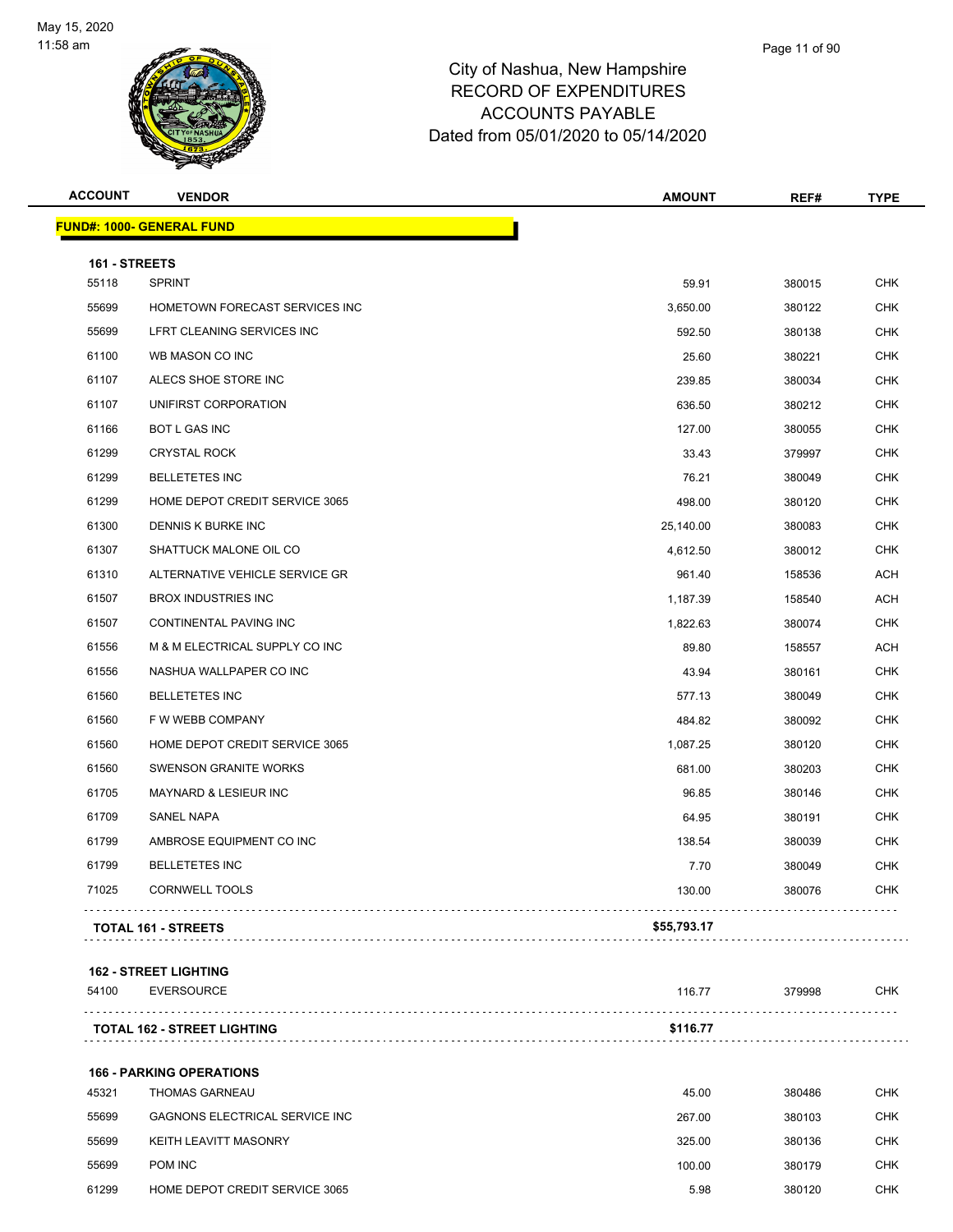

| <b>ACCOUNT</b> | <b>VENDOR</b>                               | <b>AMOUNT</b>    | REF#   | <b>TYPE</b> |
|----------------|---------------------------------------------|------------------|--------|-------------|
|                | <b>FUND#: 1000- GENERAL FUND</b>            |                  |        |             |
|                | <b>166 - PARKING OPERATIONS</b>             |                  |        |             |
| 61299          | HOME DEPOT CREDIT SERVICE 3065              | COVID19<br>84.79 | 380120 | <b>CHK</b>  |
| 71600          | HOME DEPOT CREDIT SERVICE 3065              | 59.47            | 380120 | <b>CHK</b>  |
| 71600          | LOWE'S - 3502                               | 426.54           | 380141 | <b>CHK</b>  |
| 71600          | NASHUA WALLPAPER CO INC                     | 31.09            | 380161 | <b>CHK</b>  |
|                | <b>TOTAL 166 - PARKING OPERATIONS</b>       | \$1,344.87       |        |             |
|                | <b>170 - HYDROELECTRIC OPERATIONS</b>       |                  |        |             |
| 54100          | EVERSOUCE-POWER SUPPLY                      | 131.66           | 380455 | <b>CHK</b>  |
| 54221          | WM CORPORATE SERVICES INC                   | 275.09           | 380223 | <b>CHK</b>  |
| 54290          | <b>ESSEX POWER SERVICES INC</b>             | 38.007.39        | 380091 | <b>CHK</b>  |
| 54821          | TRIANGLE PORTABLE SERVICES INC              | 176.00           | 380208 | <b>CHK</b>  |
| 55109          | FIBER OPTIC SPLICING & TESTING              | 13,097.84        | 380094 | <b>CHK</b>  |
|                | <b>TOTAL 170 - HYDROELECTRIC OPERATIONS</b> | \$51,687.98      |        |             |
|                | <b>171 - COMMUNITY SERVICES</b>             |                  |        |             |
| 54107          | SHATTUCK MALONE OIL CO                      | 606.44           | 380012 | <b>CHK</b>  |
| 61100          | <b>NICOLE VIAU</b>                          | 32.99            | 380219 | <b>CHK</b>  |
| 61250          | <b>OUTFRONT MEDIA LLC</b>                   | 755.00           | 158571 | <b>ACH</b>  |
| 68320          | YOUTH COUNCIL                               | 365.00           | 380225 | CHK         |
|                | <b>TOTAL 171 - COMMUNITY SERVICES</b>       | \$1,759.43       |        |             |
|                | <b>172 - COMMUNITY HEALTH</b>               |                  |        |             |
| 55118          | <b>SPRINT</b>                               | 46.22            | 380015 | <b>CHK</b>  |
| 55699          | ALEXANDER GRANOK MD                         | 100.00           | 380110 | <b>CHK</b>  |
|                |                                             |                  |        |             |
|                | <b>TOTAL 172 - COMMUNITY HEALTH</b>         | \$146.22         |        |             |
|                | <b>173 - ENVIRONMENTAL HEALTH</b>           |                  |        |             |
| 55100          | VERIZON WIRELESS-642274605                  | 120.03           | 380023 | <b>CHK</b>  |
|                | <b>TOTAL 173 - ENVIRONMENTAL HEALTH</b>     | \$120.03         |        |             |
|                | <b>175 - WELFARE ASSISTANCE</b>             |                  |        |             |
| 55810          | 188 CONCORD ST LLC                          | 372.48           | 380433 | <b>CHK</b>  |
| 55810          | 525 AMHERST ST LLC                          | 268.00           | 380434 | <b>CHK</b>  |
| 55810          | FIELDS GROVE FLATS LLC                      | 750.00           | 380435 | <b>CHK</b>  |
| 55810          | LAMERAND ENTERPRISES                        | 800.00           | 380436 | <b>CHK</b>  |
| 55810          | 188 CONCORD ST LLC                          | 372.48           | 380545 | <b>CHK</b>  |
| 55810          | <b>COUNTRY BARN MOTEL</b>                   | 1,143.12         | 380546 | <b>CHK</b>  |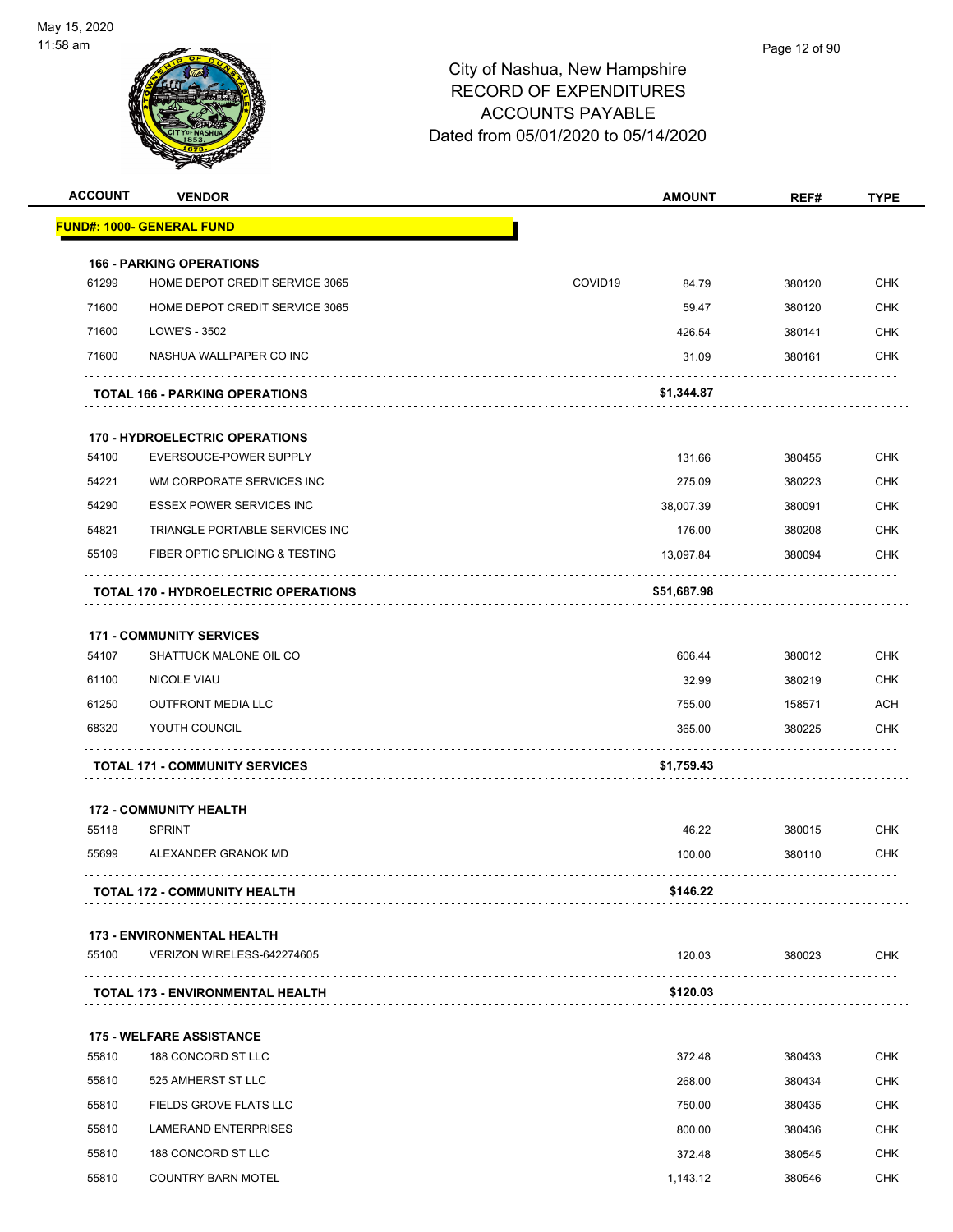| <b>ACCOUNT</b> | <b>VENDOR</b>                       | <b>AMOUNT</b> | REF#   | <b>TYPE</b> |
|----------------|-------------------------------------|---------------|--------|-------------|
|                | <b>FUND#: 1000- GENERAL FUND</b>    |               |        |             |
|                | TOTAL 175 - WELFARE ASSISTANCE      | \$3,706.08    |        |             |
|                | <b>177 - PARKS &amp; RECREATION</b> |               |        |             |
| 44549          | ANDREA ARNESAN                      | 20.00         | 380508 | <b>CHK</b>  |
| 44549          | <b>SUZY BERMAN</b>                  | 20.00         | 380509 | <b>CHK</b>  |
| 44549          | <b>BOB BOURGEOIS</b>                | 20.00         | 380510 | <b>CHK</b>  |
| 44549          | CAROLYN BOURQUE                     | 20.00         | 380511 | <b>CHK</b>  |
| 44549          | MICHAEL CARPENITO                   | 20.00         | 380512 | <b>CHK</b>  |
| 44549          | <b>GREGORY DAKE</b>                 | 20.00         | 380513 | <b>CHK</b>  |
| 44549          | LISA DELLAGATTA                     | 20.00         | 380514 | <b>CHK</b>  |
| 44549          | <b>MARK DEVINS</b>                  | 20.00         | 380515 | <b>CHK</b>  |
| 44549          | <b>LIANNE DIGESSE</b>               | 20.00         | 380516 | <b>CHK</b>  |
| 44549          | MEREDIFE DOMINGUEZ                  | 20.00         | 380517 | <b>CHK</b>  |
| 44549          | LISA FOBER                          | 20.00         | 380519 | <b>CHK</b>  |
| 44549          | <b>LISA GUARENTE</b>                | 20.00         | 380520 | <b>CHK</b>  |
| 44549          | <b>TANYA HEDQUIST</b>               | 20.00         | 380521 | <b>CHK</b>  |
| 44549          | <b>TODD HOLBROOK</b>                | 20.00         | 380522 | <b>CHK</b>  |
| 44549          | KIM JOSHI                           | 20.00         | 380523 | <b>CHK</b>  |
| 44549          | <b>KARIN O'DONNELL</b>              | 20.00         | 380524 | <b>CHK</b>  |
| 44549          | <b>MICHELLE KEEFE</b>               | 20.00         | 380525 | <b>CHK</b>  |
| 44549          | <b>SHANNON LASKA</b>                | 20.00         | 380526 | <b>CHK</b>  |
| 44549          | <b>TANYA LEBLOND</b>                | 20.00         | 380527 | <b>CHK</b>  |
| 44549          | <b>JASON MACK</b>                   | 20.00         | 380528 | <b>CHK</b>  |
| 44549          | <b>MICHELLE MARTIN</b>              | 20.00         | 380529 | <b>CHK</b>  |
| 44549          | <b>DEVON MILES</b>                  | 40.00         | 380530 | <b>CHK</b>  |
| 44549          | <b>CHRISTINE PASCALL</b>            | 20.00         | 380531 | <b>CHK</b>  |
| 44549          | RACHEL PERKINS-BRAINARD             | 20.00         | 380532 | <b>CHK</b>  |
| 44549          | REBECCA SMALL                       | 40.00         | 380533 | CHK         |
| 44549          | <b>NATHAN REEL</b>                  | 20.00         | 380534 | <b>CHK</b>  |
| 44549          | <b>LOGAN RICH</b>                   | 20.00         | 380535 | <b>CHK</b>  |
| 44549          | EVERLYDI ROMAN                      | 20.00         | 380536 | <b>CHK</b>  |
| 44549          | <b>JENNIFER SAWYER</b>              | 20.00         | 380537 | <b>CHK</b>  |
| 44549          | <b>TARA SPICER</b>                  | 20.00         | 380538 | <b>CHK</b>  |
| 44549          | JENNY SREY                          | 20.00         | 380539 | <b>CHK</b>  |
| 44549          | ALEXCIE STEPENUCK                   | 20.00         | 380540 | <b>CHK</b>  |
| 44549          | <b>ALISON SUCHECKI</b>              | 20.00         | 380541 | <b>CHK</b>  |
| 44549          | <b>JASON TOOHEY</b>                 | 20.00         | 380542 | <b>CHK</b>  |
| 44549          | <b>VICTORIA TRUDEL</b>              | 40.00         | 380543 | <b>CHK</b>  |
| 44549          | <b>CHRIS WARD</b>                   | 20.00         | 380544 | <b>CHK</b>  |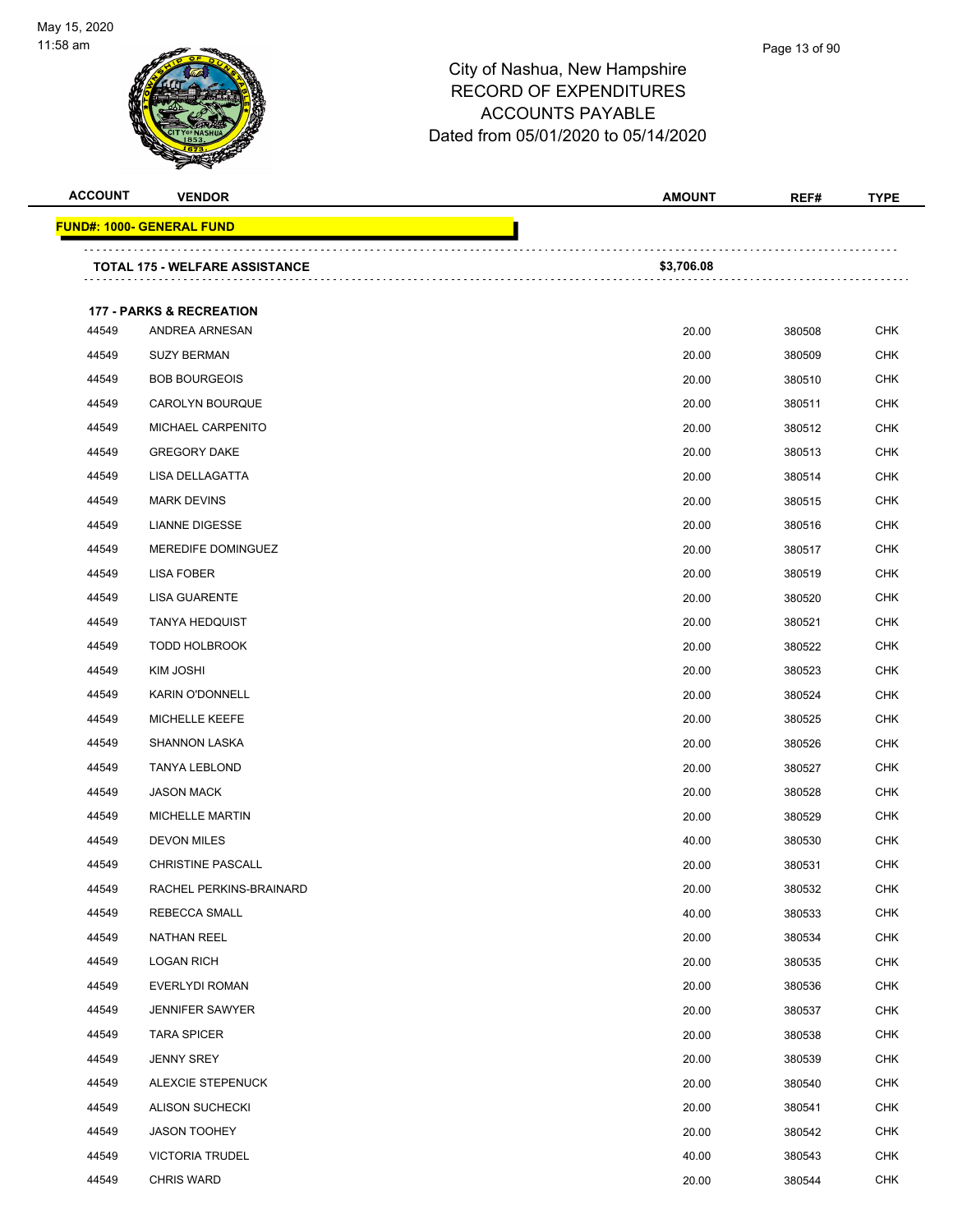

| <b>ACCOUNT</b> | <b>VENDOR</b>                       |                     | <b>AMOUNT</b> | REF#   | <b>TYPE</b> |
|----------------|-------------------------------------|---------------------|---------------|--------|-------------|
|                | <u> FUND#: 1000- GENERAL FUND</u>   |                     |               |        |             |
|                | <b>177 - PARKS &amp; RECREATION</b> |                     |               |        |             |
| 54100          | <b>EVERSOURCE</b>                   |                     | 4,458.46      | 379998 | <b>CHK</b>  |
| 54100          | EVERSOUCE-POWER SUPPLY              |                     | 4,080.05      | 380455 | <b>CHK</b>  |
| 54114          | LIBERTY UTILITIES - NH              |                     | 60.12         | 380001 | <b>CHK</b>  |
| 54114          | LIBERTY UTILITIES - NH              |                     | 589.36        | 380007 | <b>CHK</b>  |
| 54141          | DIRECT ENERGY BUSINESS              |                     | 779.86        | 158542 | ACH         |
| 54141          | PENNICHUCK WATER WORKS INC          |                     | 279.96        | 380011 | <b>CHK</b>  |
| 54141          | PENNICHUCK WATER WORKS INC          |                     | 611.65        | 380459 | <b>CHK</b>  |
| 54253          | ACCURATE TREE SERVICE LLC           |                     | 2,500.00      | 158532 | ACH         |
| 54280          | <b>JP PEST SERVICES LLC</b>         |                     | 68.60         | 158554 | <b>ACH</b>  |
| 54280          | UNITED PARCEL SERVICE               |                     | 9.23          | 380020 | <b>CHK</b>  |
| 54280          | AFFILIATED HVAC SERVICES LLC        |                     | 508.00        | 380032 | CHK         |
| 54280          | AIRGAS USA LLC                      |                     | 34.19         | 380033 | <b>CHK</b>  |
| 54280          | BANNER SYSTEMS OF MASSACHUSETT      |                     | 1,688.98      | 380047 | <b>CHK</b>  |
| 54280          | <b>BELLETETES INC</b>               |                     | 84.36         | 380049 | <b>CHK</b>  |
| 54280          | CAROLINA EASTERN VAIL INC           |                     | 4,151.10      | 380063 | <b>CHK</b>  |
| 54280          | <b>FASTENAL CO</b>                  |                     | 89.12         | 380093 | <b>CHK</b>  |
| 54280          | FWM DOCKS/EZ DOCK NORTHEAST         |                     | 178.59        | 380102 | <b>CHK</b>  |
| 54280          | <b>HARRELL'S LLC</b>                |                     | 4,200.00      | 380117 | <b>CHK</b>  |
| 54280          | HOME DEPOT CREDIT SERVICE 3065      |                     | 259.22        | 380120 | <b>CHK</b>  |
| 54280          | JOHNSONS ELECTRIC SUPPLY INC        |                     | 158.60        | 380135 | <b>CHK</b>  |
| 54280          | LFRT CLEANING SERVICES INC          |                     | 525.00        | 380138 | CHK         |
| 54280          | NASHUA WALLPAPER CO INC             |                     | 72.31         | 380161 | <b>CHK</b>  |
| 54280          | <b>TURF PRODUCTS</b>                |                     | 1,524.71      | 380211 | <b>CHK</b>  |
| 54280          | UNITED SITE SERVICES NORTHEAST      |                     | 476.00        | 380214 | <b>CHK</b>  |
| 54280          | HOME DEPOT CREDIT SERVICE 3065      |                     | 202.52        | 380547 | <b>CHK</b>  |
| 54487          | AMERICAN TANK MANAGEMENT INC        |                     | 2,310.00      | 380040 | <b>CHK</b>  |
| 54821          | UNITED SITE SERVICES NORTHEAST      |                     | 54.97         | 380214 | <b>CHK</b>  |
| 55118          | <b>SPRINT</b>                       |                     | 89.90         | 380015 | <b>CHK</b>  |
| 61128          | <b>BSN SPORTS LLC</b>               |                     | 248.94        | 380058 | <b>CHK</b>  |
| 61299          | MILITARY TRIBUTE BANNERS            |                     | 2,453.00      | 380154 | <b>CHK</b>  |
| 61299          | <b>MARILYN BOUDREAU</b>             | COVID <sub>19</sub> | 500.00        | 380056 | <b>CHK</b>  |
| 61300          | DENNIS K BURKE INC                  |                     | 429.48        | 380083 | <b>CHK</b>  |
| 61310          | ALTERNATIVE VEHICLE SERVICE GR      |                     | 491.52        | 158536 | ACH         |
| 61542          | MARSHALL SIGNS INC                  |                     | 60.00         | 380143 | <b>CHK</b>  |
| 61542          | MARSHALL SIGNS INC                  | COVID19             | 440.00        | 380143 | <b>CHK</b>  |
| 61799          | MCDEVITT TRUCKS INC                 |                     | 139.98        | 158559 | <b>ACH</b>  |
| 61799          | CARPARTS DISTRIBUTION CENTER,       |                     | 180.44        | 380064 | <b>CHK</b>  |
| 61799          | DONOVAN EQUIPMENT CO INC            |                     | 120.00        | 380086 | <b>CHK</b>  |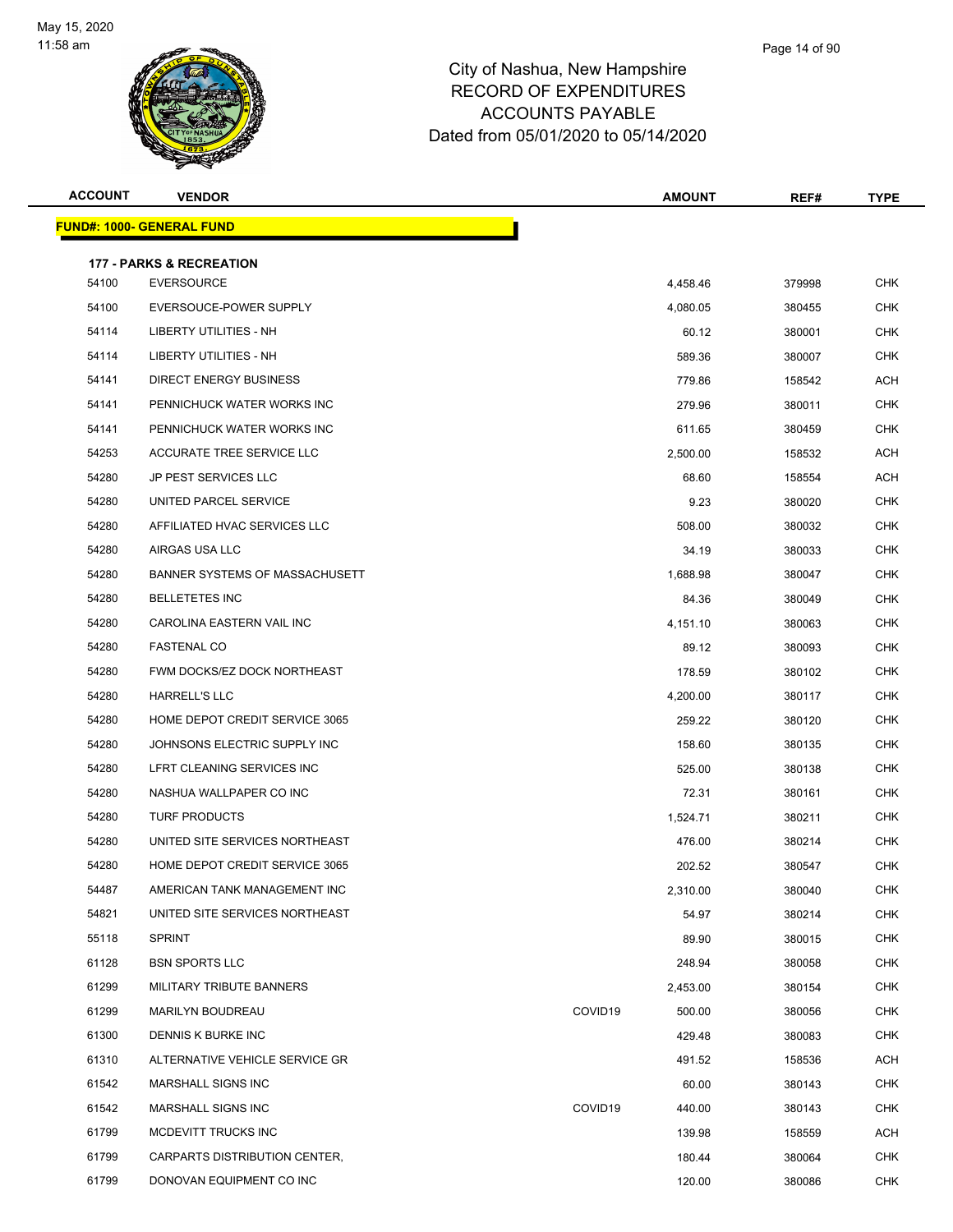

|                                                                                                                                                                                                                                                                                                                                                                                                                                                                                                                                                                                                                                                                                                                                                                                                                                                                                                                                                                                                                                                                                                                                                                                                                                                                                                                                                                                                 | <b>VENDOR</b> | <b>AMOUNT</b>                                                                                                                                                | REF#                                                                                                                                                                                                                                                                                                          | <b>TYPE</b> |
|-------------------------------------------------------------------------------------------------------------------------------------------------------------------------------------------------------------------------------------------------------------------------------------------------------------------------------------------------------------------------------------------------------------------------------------------------------------------------------------------------------------------------------------------------------------------------------------------------------------------------------------------------------------------------------------------------------------------------------------------------------------------------------------------------------------------------------------------------------------------------------------------------------------------------------------------------------------------------------------------------------------------------------------------------------------------------------------------------------------------------------------------------------------------------------------------------------------------------------------------------------------------------------------------------------------------------------------------------------------------------------------------------|---------------|--------------------------------------------------------------------------------------------------------------------------------------------------------------|---------------------------------------------------------------------------------------------------------------------------------------------------------------------------------------------------------------------------------------------------------------------------------------------------------------|-------------|
|                                                                                                                                                                                                                                                                                                                                                                                                                                                                                                                                                                                                                                                                                                                                                                                                                                                                                                                                                                                                                                                                                                                                                                                                                                                                                                                                                                                                 |               |                                                                                                                                                              |                                                                                                                                                                                                                                                                                                               |             |
| <b>ACCOUNT</b><br><b>177 - PARKS &amp; RECREATION</b><br>LIBERTY INTNL TRUCKS OF NH LLC<br><b>CHK</b><br>61799<br>4,067.07<br>380139<br>61799<br>NASHUA OUTDOOR POWER EQUIPMENT<br><b>CHK</b><br>281.00<br>380160<br>71999<br><b>CHK</b><br>NASHUA OUTDOOR POWER EQUIPMENT<br>113.38<br>380160<br>71999<br><b>TURF PRODUCTS</b><br>(1,487.52)<br>380211<br><b>CHK</b><br>\$38,862.15<br>TOTAL 177 - PARKS & RECREATION<br>179 - LIBRARY<br>53479<br><b>CHK</b><br>SERVICESTAR DOCUMENT MNGMT LLC<br>749.17<br>380194<br><b>CHK</b><br>54100<br>EVERSOUCE-POWER SUPPLY<br>4,987.82<br>380455<br><b>ACH</b><br>54280<br><b>JP PEST SERVICES LLC</b><br>114.00<br>158554<br><b>CHK</b><br>54421<br>CONWAY TECHNOLOGY GROUP<br>382.03<br>380075<br>54428<br>OCLC INC<br>205.08<br>158570<br><b>ACH</b><br><b>SPRINT</b><br><b>CHK</b><br>55109<br>49.94<br>380015<br><b>CHK</b><br>61428<br>WB MASON CO INC<br>380221<br>(9.20)<br>61807<br><b>BAKER &amp; TAYLOR</b><br><b>CHK</b><br>1,144.52<br>380469<br><b>CHK</b><br>61830<br><b>EBSCO INFORMATION SERVICES</b><br>714.00<br>380090<br>61830<br><b>JO-ANN STORES LLC</b><br>2,430.00<br>380134<br><b>CHK</b><br>61830<br>VALUE LINE PUBLISHING LLC<br><b>CHK</b><br>3,095.00<br>380217<br>\$13,862.36<br><b>TOTAL 179 - LIBRARY</b><br><b>182 - PLANNING AND ZONING</b><br>55200<br>AMERICAN PLANNING ASSOC<br><b>CHK</b><br>269.00<br>379994 |               |                                                                                                                                                              |                                                                                                                                                                                                                                                                                                               |             |
|                                                                                                                                                                                                                                                                                                                                                                                                                                                                                                                                                                                                                                                                                                                                                                                                                                                                                                                                                                                                                                                                                                                                                                                                                                                                                                                                                                                                 |               |                                                                                                                                                              |                                                                                                                                                                                                                                                                                                               |             |
|                                                                                                                                                                                                                                                                                                                                                                                                                                                                                                                                                                                                                                                                                                                                                                                                                                                                                                                                                                                                                                                                                                                                                                                                                                                                                                                                                                                                 |               |                                                                                                                                                              |                                                                                                                                                                                                                                                                                                               |             |
|                                                                                                                                                                                                                                                                                                                                                                                                                                                                                                                                                                                                                                                                                                                                                                                                                                                                                                                                                                                                                                                                                                                                                                                                                                                                                                                                                                                                 |               |                                                                                                                                                              |                                                                                                                                                                                                                                                                                                               |             |
|                                                                                                                                                                                                                                                                                                                                                                                                                                                                                                                                                                                                                                                                                                                                                                                                                                                                                                                                                                                                                                                                                                                                                                                                                                                                                                                                                                                                 |               |                                                                                                                                                              |                                                                                                                                                                                                                                                                                                               |             |
| <u> FUND#: 1000- GENERAL FUND</u><br>55614<br>HILLSBOROUGH COUNTY REGISTRY<br>55614<br><b>HILLSBOROUGH COUNTY REGISTRY</b><br><b>TOTAL 182 - PLANNING AND ZONING</b><br><b>191 - SCHOOL</b><br>51995<br>METRO GROUP INC<br>52300<br>SUN LIFE ASSURANCE CO OF CANAD<br>53128<br><b>JACKSON LEWIS LLP</b><br>53128<br><b>WADLEIGH STARR &amp; PETERS PLLC</b><br>53600<br>NASHUA ADULT LEARNING CENTER<br>53600<br>YOUTH COUNCIL<br>53607<br><b>GRANITE STATE CHILDREN'S</b><br>53614<br>UNITED PARCEL SERVICE<br>53614<br>AMY MCCARTNEY<br>53614<br><b>CLARK ASSOC</b><br>53614<br>HEAVEN SENT HOME CARE LLC                                                                                                                                                                                                                                                                                                                                                                                                                                                                                                                                                                                                                                                                                                                                                                                     |               |                                                                                                                                                              |                                                                                                                                                                                                                                                                                                               |             |
|                                                                                                                                                                                                                                                                                                                                                                                                                                                                                                                                                                                                                                                                                                                                                                                                                                                                                                                                                                                                                                                                                                                                                                                                                                                                                                                                                                                                 |               |                                                                                                                                                              |                                                                                                                                                                                                                                                                                                               |             |
|                                                                                                                                                                                                                                                                                                                                                                                                                                                                                                                                                                                                                                                                                                                                                                                                                                                                                                                                                                                                                                                                                                                                                                                                                                                                                                                                                                                                 |               |                                                                                                                                                              |                                                                                                                                                                                                                                                                                                               |             |
|                                                                                                                                                                                                                                                                                                                                                                                                                                                                                                                                                                                                                                                                                                                                                                                                                                                                                                                                                                                                                                                                                                                                                                                                                                                                                                                                                                                                 |               |                                                                                                                                                              |                                                                                                                                                                                                                                                                                                               |             |
|                                                                                                                                                                                                                                                                                                                                                                                                                                                                                                                                                                                                                                                                                                                                                                                                                                                                                                                                                                                                                                                                                                                                                                                                                                                                                                                                                                                                 |               |                                                                                                                                                              |                                                                                                                                                                                                                                                                                                               |             |
|                                                                                                                                                                                                                                                                                                                                                                                                                                                                                                                                                                                                                                                                                                                                                                                                                                                                                                                                                                                                                                                                                                                                                                                                                                                                                                                                                                                                 |               |                                                                                                                                                              |                                                                                                                                                                                                                                                                                                               |             |
|                                                                                                                                                                                                                                                                                                                                                                                                                                                                                                                                                                                                                                                                                                                                                                                                                                                                                                                                                                                                                                                                                                                                                                                                                                                                                                                                                                                                 |               |                                                                                                                                                              |                                                                                                                                                                                                                                                                                                               |             |
|                                                                                                                                                                                                                                                                                                                                                                                                                                                                                                                                                                                                                                                                                                                                                                                                                                                                                                                                                                                                                                                                                                                                                                                                                                                                                                                                                                                                 |               |                                                                                                                                                              |                                                                                                                                                                                                                                                                                                               |             |
|                                                                                                                                                                                                                                                                                                                                                                                                                                                                                                                                                                                                                                                                                                                                                                                                                                                                                                                                                                                                                                                                                                                                                                                                                                                                                                                                                                                                 |               |                                                                                                                                                              |                                                                                                                                                                                                                                                                                                               |             |
|                                                                                                                                                                                                                                                                                                                                                                                                                                                                                                                                                                                                                                                                                                                                                                                                                                                                                                                                                                                                                                                                                                                                                                                                                                                                                                                                                                                                 |               |                                                                                                                                                              |                                                                                                                                                                                                                                                                                                               |             |
|                                                                                                                                                                                                                                                                                                                                                                                                                                                                                                                                                                                                                                                                                                                                                                                                                                                                                                                                                                                                                                                                                                                                                                                                                                                                                                                                                                                                 |               |                                                                                                                                                              |                                                                                                                                                                                                                                                                                                               |             |
|                                                                                                                                                                                                                                                                                                                                                                                                                                                                                                                                                                                                                                                                                                                                                                                                                                                                                                                                                                                                                                                                                                                                                                                                                                                                                                                                                                                                 |               |                                                                                                                                                              |                                                                                                                                                                                                                                                                                                               |             |
|                                                                                                                                                                                                                                                                                                                                                                                                                                                                                                                                                                                                                                                                                                                                                                                                                                                                                                                                                                                                                                                                                                                                                                                                                                                                                                                                                                                                 |               |                                                                                                                                                              | CHK<br>380118<br><b>CHK</b><br>380487<br><b>CHK</b><br>380361<br><b>ACH</b><br>158585<br><b>ACH</b><br>158581<br><b>CHK</b><br>380415<br><b>CHK</b><br>380247<br><b>CHK</b><br>380423<br><b>CHK</b><br>380326<br><b>CHK</b><br>380244<br><b>CHK</b><br>380257<br><b>CHK</b><br>380284<br><b>CHK</b><br>380332 |             |
|                                                                                                                                                                                                                                                                                                                                                                                                                                                                                                                                                                                                                                                                                                                                                                                                                                                                                                                                                                                                                                                                                                                                                                                                                                                                                                                                                                                                 |               | 24.00<br>24.00<br>\$317.00<br>2,750.00<br>8,035.71<br>4,000.00<br>1,691.25<br>29,509.30<br>12,265.00<br>960.00<br>7.99<br>21,057.22<br>78,103.48<br>3,093.75 |                                                                                                                                                                                                                                                                                                               |             |
|                                                                                                                                                                                                                                                                                                                                                                                                                                                                                                                                                                                                                                                                                                                                                                                                                                                                                                                                                                                                                                                                                                                                                                                                                                                                                                                                                                                                 |               |                                                                                                                                                              |                                                                                                                                                                                                                                                                                                               |             |
|                                                                                                                                                                                                                                                                                                                                                                                                                                                                                                                                                                                                                                                                                                                                                                                                                                                                                                                                                                                                                                                                                                                                                                                                                                                                                                                                                                                                 |               |                                                                                                                                                              |                                                                                                                                                                                                                                                                                                               |             |
|                                                                                                                                                                                                                                                                                                                                                                                                                                                                                                                                                                                                                                                                                                                                                                                                                                                                                                                                                                                                                                                                                                                                                                                                                                                                                                                                                                                                 |               |                                                                                                                                                              |                                                                                                                                                                                                                                                                                                               |             |
|                                                                                                                                                                                                                                                                                                                                                                                                                                                                                                                                                                                                                                                                                                                                                                                                                                                                                                                                                                                                                                                                                                                                                                                                                                                                                                                                                                                                 |               |                                                                                                                                                              |                                                                                                                                                                                                                                                                                                               |             |
|                                                                                                                                                                                                                                                                                                                                                                                                                                                                                                                                                                                                                                                                                                                                                                                                                                                                                                                                                                                                                                                                                                                                                                                                                                                                                                                                                                                                 |               |                                                                                                                                                              |                                                                                                                                                                                                                                                                                                               |             |
|                                                                                                                                                                                                                                                                                                                                                                                                                                                                                                                                                                                                                                                                                                                                                                                                                                                                                                                                                                                                                                                                                                                                                                                                                                                                                                                                                                                                 |               |                                                                                                                                                              |                                                                                                                                                                                                                                                                                                               |             |
|                                                                                                                                                                                                                                                                                                                                                                                                                                                                                                                                                                                                                                                                                                                                                                                                                                                                                                                                                                                                                                                                                                                                                                                                                                                                                                                                                                                                 |               |                                                                                                                                                              |                                                                                                                                                                                                                                                                                                               |             |
|                                                                                                                                                                                                                                                                                                                                                                                                                                                                                                                                                                                                                                                                                                                                                                                                                                                                                                                                                                                                                                                                                                                                                                                                                                                                                                                                                                                                 |               |                                                                                                                                                              |                                                                                                                                                                                                                                                                                                               |             |
|                                                                                                                                                                                                                                                                                                                                                                                                                                                                                                                                                                                                                                                                                                                                                                                                                                                                                                                                                                                                                                                                                                                                                                                                                                                                                                                                                                                                 |               |                                                                                                                                                              |                                                                                                                                                                                                                                                                                                               |             |
|                                                                                                                                                                                                                                                                                                                                                                                                                                                                                                                                                                                                                                                                                                                                                                                                                                                                                                                                                                                                                                                                                                                                                                                                                                                                                                                                                                                                 |               |                                                                                                                                                              |                                                                                                                                                                                                                                                                                                               |             |
|                                                                                                                                                                                                                                                                                                                                                                                                                                                                                                                                                                                                                                                                                                                                                                                                                                                                                                                                                                                                                                                                                                                                                                                                                                                                                                                                                                                                 |               |                                                                                                                                                              |                                                                                                                                                                                                                                                                                                               |             |
|                                                                                                                                                                                                                                                                                                                                                                                                                                                                                                                                                                                                                                                                                                                                                                                                                                                                                                                                                                                                                                                                                                                                                                                                                                                                                                                                                                                                 |               |                                                                                                                                                              |                                                                                                                                                                                                                                                                                                               |             |
|                                                                                                                                                                                                                                                                                                                                                                                                                                                                                                                                                                                                                                                                                                                                                                                                                                                                                                                                                                                                                                                                                                                                                                                                                                                                                                                                                                                                 |               |                                                                                                                                                              |                                                                                                                                                                                                                                                                                                               |             |
|                                                                                                                                                                                                                                                                                                                                                                                                                                                                                                                                                                                                                                                                                                                                                                                                                                                                                                                                                                                                                                                                                                                                                                                                                                                                                                                                                                                                 |               |                                                                                                                                                              |                                                                                                                                                                                                                                                                                                               |             |
|                                                                                                                                                                                                                                                                                                                                                                                                                                                                                                                                                                                                                                                                                                                                                                                                                                                                                                                                                                                                                                                                                                                                                                                                                                                                                                                                                                                                 |               |                                                                                                                                                              |                                                                                                                                                                                                                                                                                                               |             |
|                                                                                                                                                                                                                                                                                                                                                                                                                                                                                                                                                                                                                                                                                                                                                                                                                                                                                                                                                                                                                                                                                                                                                                                                                                                                                                                                                                                                 |               |                                                                                                                                                              |                                                                                                                                                                                                                                                                                                               |             |
|                                                                                                                                                                                                                                                                                                                                                                                                                                                                                                                                                                                                                                                                                                                                                                                                                                                                                                                                                                                                                                                                                                                                                                                                                                                                                                                                                                                                 |               |                                                                                                                                                              |                                                                                                                                                                                                                                                                                                               |             |
|                                                                                                                                                                                                                                                                                                                                                                                                                                                                                                                                                                                                                                                                                                                                                                                                                                                                                                                                                                                                                                                                                                                                                                                                                                                                                                                                                                                                 |               |                                                                                                                                                              |                                                                                                                                                                                                                                                                                                               |             |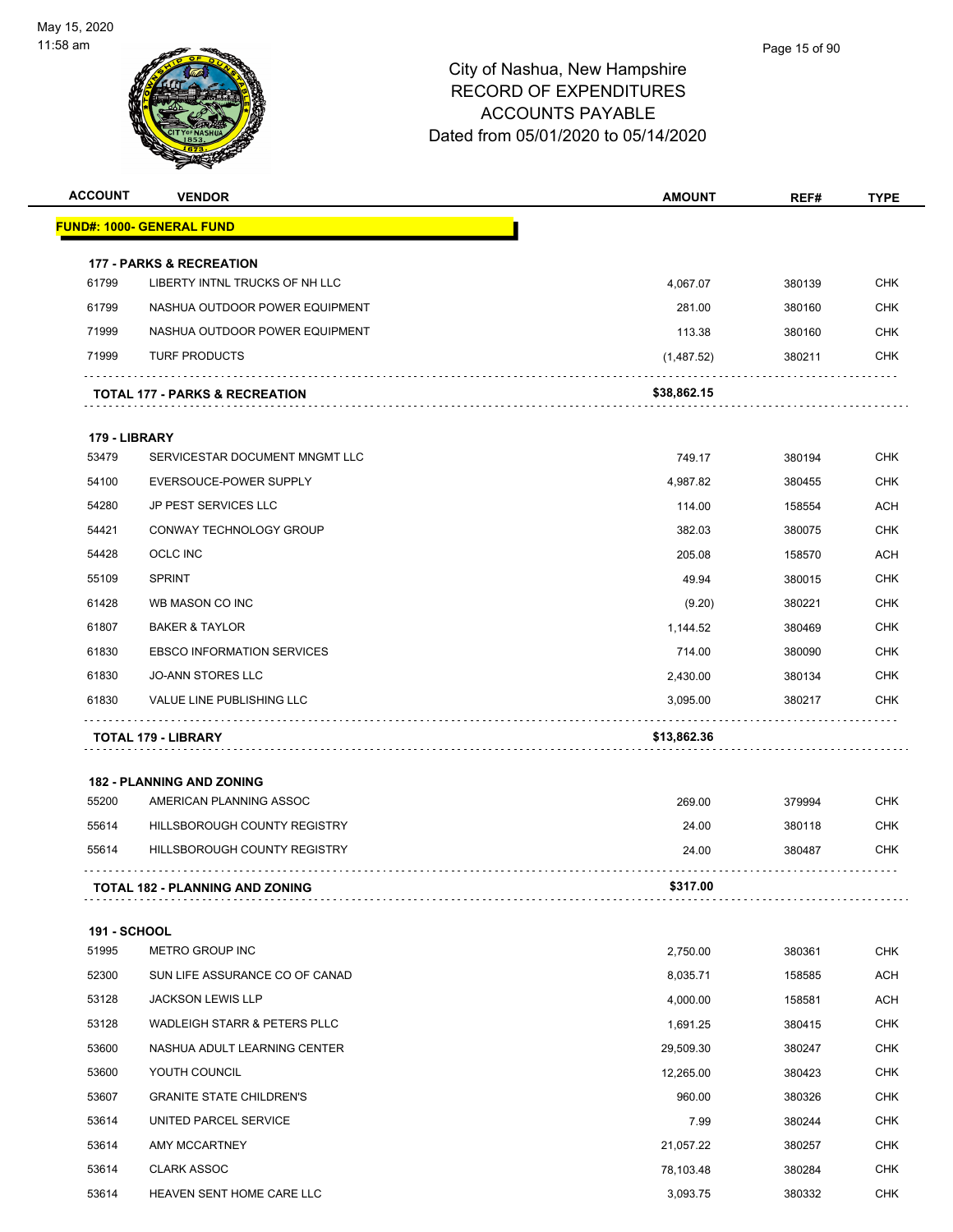

| <b>ACCOUNT</b>      | <b>VENDOR</b>                    |                     | <b>AMOUNT</b> | REF#   | <b>TYPE</b> |
|---------------------|----------------------------------|---------------------|---------------|--------|-------------|
|                     | <b>FUND#: 1000- GENERAL FUND</b> |                     |               |        |             |
| <b>191 - SCHOOL</b> |                                  |                     |               |        |             |
| 53614               | LIFE IS GOOD KIDS FOUNDATION     |                     | 117.60        | 380348 | <b>CHK</b>  |
| 53614               | NORTHEAST DEAF&HARD OF HEARING   |                     | 40.00         | 380375 | CHK         |
| 53628               | AMERICAN SECURITY & FIRE PROTE   |                     | 255.00        | 380255 | <b>CHK</b>  |
| 53628               | CUSTOM COMPUTER SPECIALIST INC   |                     | 44,220.00     | 380296 | CHK         |
| 53628               | PROFISHANT INC                   |                     | 793.00        | 380382 | <b>CHK</b>  |
| 53628               | SEACOAST SPEECH & LANGUAGE       |                     | 13,047.50     | 380396 | <b>CHK</b>  |
| 53628               | AXIS BUSINESS SOLUTIONS LTD      | COVID19             | 3,000.00      | 380260 | CHK         |
| 54100               | <b>EVERSOURCE</b>                |                     | 148.55        | 380231 | <b>CHK</b>  |
| 54114               | <b>DIRECT ENERGY BUSINESS</b>    |                     | 12,752.21     | 158577 | ACH         |
| 54114               | LIBERTY UTILITIES - NH           |                     | 326.90        | 380233 | <b>CHK</b>  |
| 54114               | LIBERTY UTILITIES - NH           |                     | 1,325.66      | 380234 | CHK         |
| 54114               | LIBERTY UTILITIES - NH           |                     | 2,311.45      | 380235 | CHK         |
| 54114               | LIBERTY UTILITIES - NH           |                     | 1,598.83      | 380236 | <b>CHK</b>  |
| 54114               | LIBERTY UTILITIES - NH           |                     | 1,166.23      | 380237 | CHK         |
| 54114               | LIBERTY UTILITIES - NH           |                     | 1,242.01      | 380238 | CHK         |
| 54114               | LIBERTY UTILITIES - NH           |                     | 1,228.78      | 380239 | CHK         |
| 54114               | LIBERTY UTILITIES - NH           |                     | 1,769.94      | 380240 | CHK         |
| 54243               | CONTROL TECHNOLOGIES INC         |                     | 3,572.00      | 380288 | <b>CHK</b>  |
| 54280               | ALLIED UNIVERSAL TECHNOLOGY      |                     | 655.84        | 380252 | CHK         |
| 54280               | <b>BELLETETES INC</b>            |                     | 4,274.71      | 380262 | <b>CHK</b>  |
| 54280               | MARVELL PLATE GLASS INC          |                     | 425.39        | 380356 | CHK         |
| 54280               | NASHUA WALLPAPER CO INC          |                     | 7,239.28      | 380370 | CHK         |
| 54280               | <b>PASEK CORP</b>                |                     | 2,750.69      | 380379 | <b>CHK</b>  |
| 54280               | STANLEY ELEVATOR CO INC          |                     | 1,056.00      | 380400 | CHK         |
| 54280               | UNIVERSAL RECYCLING TECH         |                     | 789.26        | 380408 | <b>CHK</b>  |
| 54280               | VIKING ROOFING INC               |                     | 1,877.57      | 380414 | <b>CHK</b>  |
| 54280               | ARCHIMEDIA SOLUTIONS GROUP LLC   | COVID <sub>19</sub> | 89.10         | 380258 | <b>CHK</b>  |
| 54280               | (SCHOOL ACH) AMAZON CAPITAL SE   | COVID19 ACS         | 2,298.00      | 158578 | <b>ACH</b>  |
| 54280               | MARKERTEK VIDEO SUPPLY           | COVID19 ACS         | 1,096.30      | 380354 | <b>CHK</b>  |
| 54280               | NASHUA WALLPAPER CO INC          | COVID19 ACS         | 99.32         | 380370 | <b>CHK</b>  |
| 54450               | QUADIENT LEASING USA INC         |                     | 455.40        | 380242 | <b>CHK</b>  |
| 54487               | MAKERBOT INDUSTRIES LLC          |                     | 599.00        | 158583 | ACH         |
| 54487               | CLEAN-O-RAMA                     |                     | 2,009.75      | 380285 | <b>CHK</b>  |
| 54487               | PRO AV SYSTEMS INC               |                     | 595.09        | 380381 | <b>CHK</b>  |
| 54487               | TENNIS COURT SUPPLY CO           |                     | 396.26        | 380403 | <b>CHK</b>  |
| 54487               | CLEAN-O-RAMA                     | COVID19             | 1,583.52      | 380285 | CHK         |
| 54600               | <b>BEST FORD</b>                 |                     | 28.59         | 380263 | <b>CHK</b>  |
| 54600               | CARPARTS DISTRIBUTION CENTER,    |                     | 38.97         | 380276 | <b>CHK</b>  |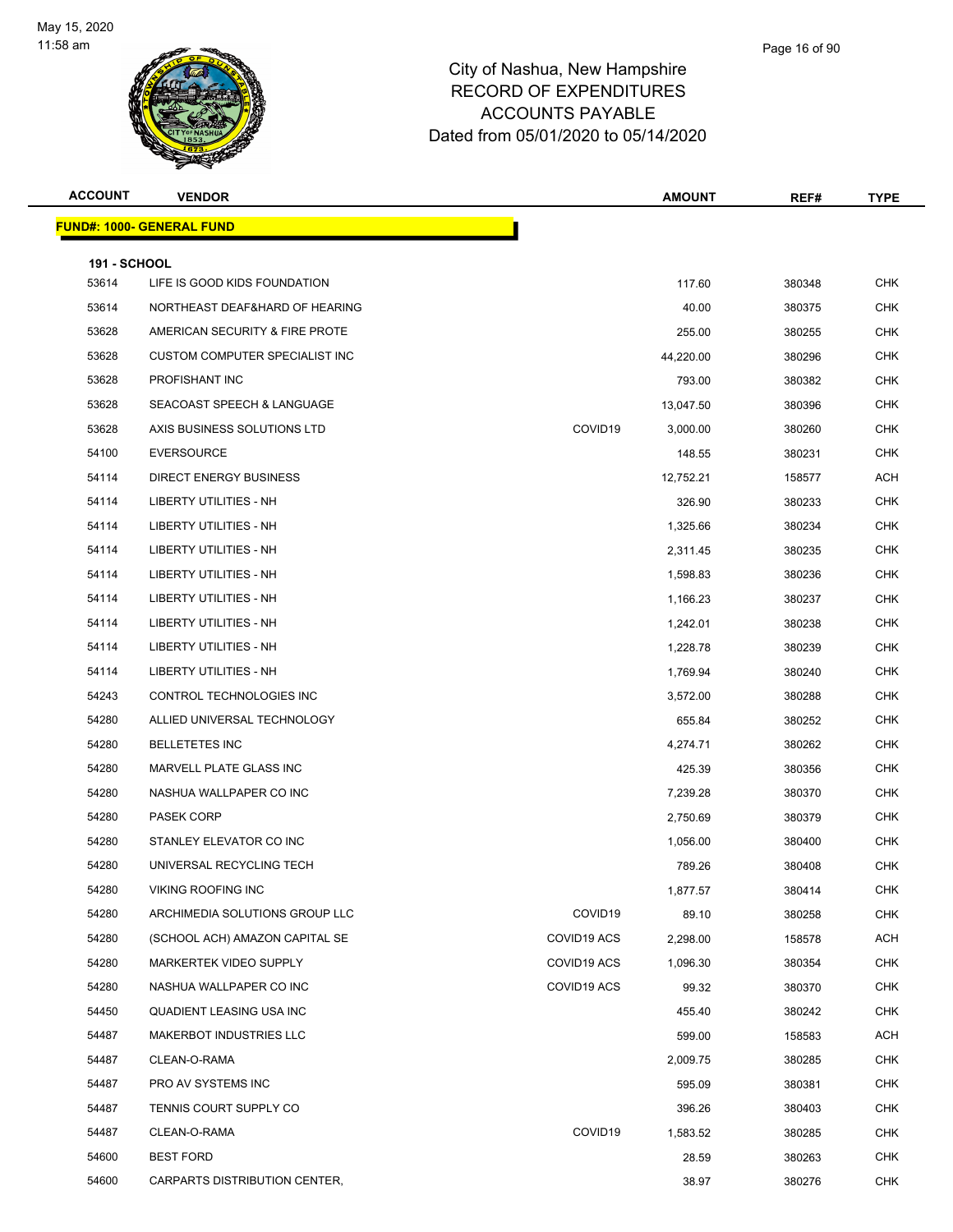

| <b>ACCOUNT</b>               | <b>VENDOR</b>                      | <b>AMOUNT</b> | REF#   | <b>TYPE</b> |
|------------------------------|------------------------------------|---------------|--------|-------------|
|                              | <b>FUND#: 1000- GENERAL FUND</b>   |               |        |             |
|                              |                                    |               |        |             |
| <b>191 - SCHOOL</b><br>54600 | <b>CARPARTS OF NASHUA</b>          | 572.76        | 380278 | <b>CHK</b>  |
| 54600                        | MAYNARD & LESIEUR INC              | 312.54        | 380357 | <b>CHK</b>  |
| 54600                        | MERRIMACK AUTO CENTER-NASHUA       | 354.00        | 380359 | <b>CHK</b>  |
| 54600                        | SANEL NAPA                         | 724.41        | 380391 | <b>CHK</b>  |
| 54899                        | <b>BRADY SULLIVAN</b>              | 12,932.18     | 158579 | <b>ACH</b>  |
| 55109                        | <b>COMCAST</b>                     | 5,717.53      | 380228 | <b>CHK</b>  |
| 55109                        | <b>COMCAST</b>                     | 515.39        | 380229 | <b>CHK</b>  |
| 55109                        | CONSOLIDATED COMMUNICATIONS        | 1,651.29      | 380230 | <b>CHK</b>  |
| 55109                        | <b>FIRSTLIGHT FIBER</b>            | 2,255.81      | 380232 | <b>CHK</b>  |
| 55109                        | VERIZON WIRELESS 742005979         | 396.05        | 380245 | <b>CHK</b>  |
| 55109                        | <b>WINDSTREAM</b>                  | 270.76        | 380246 | <b>CHK</b>  |
| 55300                        | NASHUA SCHOOL DISTRICT 42          | 250.00        | 158565 | ACH         |
| 55307                        | PETTY CASH                         | 5.29          | 380241 | <b>CHK</b>  |
| 55307                        | <b>CHELSEY GILLIS</b>              | 69.86         | 380320 | <b>CHK</b>  |
| 55307                        | <b>LISA GINGRAS</b>                | 244.46        | 380322 | <b>CHK</b>  |
| 55307                        | <b>MARK LUCAS</b>                  | 13.36         | 380352 | <b>CHK</b>  |
| 55307                        | <b>ASHLEY ODIERNO</b>              | 121.44        | 380376 | <b>CHK</b>  |
| 55400                        | <b>NHASBO</b>                      | 150.00        | 380373 | <b>CHK</b>  |
| 55400                        | <b>JENNIFER THOMAS</b>             | 105.00        | 380405 | <b>CHK</b>  |
| 55500                        | SPEDHUNTERS LLC                    | 250.00        | 380399 | <b>CHK</b>  |
| 55600                        | THE COPY SHOP                      | 1,125.00      | 380289 | <b>CHK</b>  |
| 55607                        | PETTY CASH                         | 46.65         | 380241 | <b>CHK</b>  |
| 55607                        | <b>JENNIFER DILLON</b>             | 51.30         | 380301 | <b>CHK</b>  |
| 55607                        | US POSTAL SERVICE                  | 60.00         | 380410 | <b>CHK</b>  |
| 55607                        | US POSTAL SERVICE                  | 286.00        | 380411 | <b>CHK</b>  |
| 55607                        | US POSTAL SERVICE                  | 700.00        | 380412 | CHK         |
| 55607                        | US POSTAL SERVICE                  | 335.00        | 380413 | <b>CHK</b>  |
| 55690                        | FIRST STUDENT INC                  | 12,361.05     | 380312 | CHK         |
| 55691                        | <b>COMPASS INNOVATIVE BEHAVIOR</b> | 1,250.00      | 380286 | <b>CHK</b>  |
| 55691                        | DURHAM SCHOOL SERVICES             | 42,857.53     | 380302 | <b>CHK</b>  |
| 55691                        | FIRST STUDENT INC                  | 61,285.77     | 380312 | <b>CHK</b>  |
| 55691                        | <b>JESSICA FLAGLER</b>             | 517.50        | 380313 | <b>CHK</b>  |
| 55691                        | SARAH WINSLOW                      | 201.25        | 380422 | <b>CHK</b>  |
| 55694                        | NASHUA ADULT LEARNING CENTER       | 30,700.00     | 380247 | <b>CHK</b>  |
| 55694                        | DEVEREUX FOUNDATION                | 17,829.03     | 380300 | <b>CHK</b>  |
| 55694                        | EASTER SEALS OF NEW HAMPSHIRE      | 21,948.00     | 380303 | <b>CHK</b>  |
| 55694                        | GATEWAYS COMMUNITY SERVICES        | 6,827.50      | 380318 | <b>CHK</b>  |
| 55694                        | HILLCREST EDUCATIONAL CENTERS      | 11,770.71     | 380335 | <b>CHK</b>  |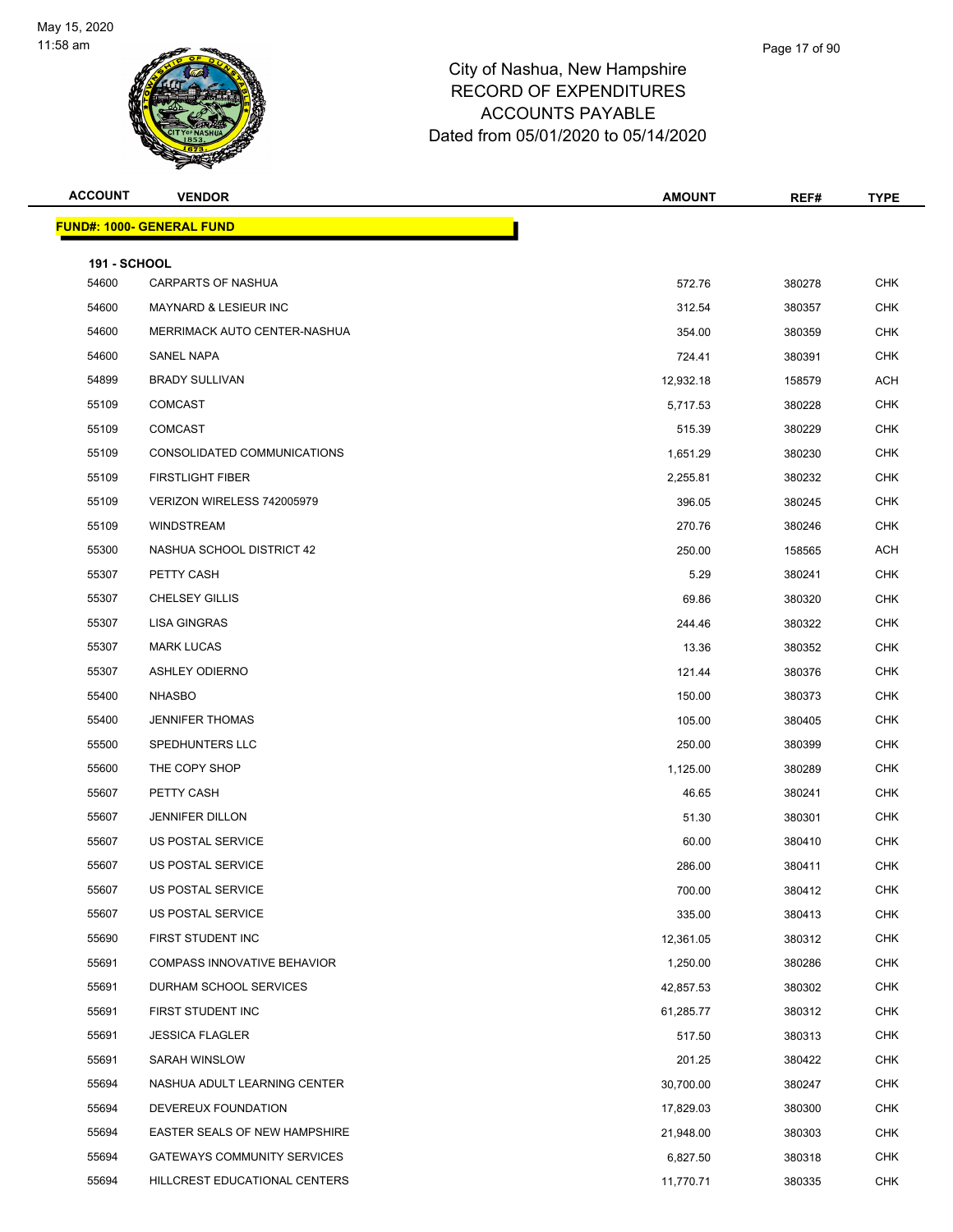

| <b>ACCOUNT</b>      | <b>VENDOR</b>                            | <b>AMOUNT</b> | REF#   | <b>TYPE</b> |
|---------------------|------------------------------------------|---------------|--------|-------------|
|                     | <b>FUND#: 1000- GENERAL FUND</b>         |               |        |             |
| <b>191 - SCHOOL</b> |                                          |               |        |             |
| 55694               | LIGHTHOUSE SCHOOL INC                    | 172,238.28    | 380349 | <b>CHK</b>  |
| 55694               | MELMARK NEW ENGLAND                      | 65,225.08     | 380358 | <b>CHK</b>  |
| 55694               | <b>MARLENE S MORGAN</b>                  | 150.00        | 380366 | <b>CHK</b>  |
| 55694               | MOUNT PROSPECT ACADEMY INC               | 70,367.66     | 380367 | <b>CHK</b>  |
| 55694               | NASHUA CHILDRENS HOME                    | 2,194.40      | 380368 | <b>CHK</b>  |
| 55694               | <b>REGIONAL SERVICES &amp; EDUCATION</b> | 1,566.09      | 380388 | <b>CHK</b>  |
| 55699               | YOUTH COUNCIL                            | 10,000.00     | 380423 | <b>CHK</b>  |
| 61100               | EVIDENT INC                              | 29.53         | 380306 | <b>CHK</b>  |
| 61100               | <b>SCHOOL SPECIALTY</b>                  | 48.60         | 380394 | <b>CHK</b>  |
| 61100               | WB MASON CO INC                          | 4.99          | 380417 | <b>CHK</b>  |
| 61135               | (SCHOOL ACH) AMAZON CAPITAL SE           | 2,754.07      | 158578 | <b>ACH</b>  |
| 61135               | <b>BELLETETES INC</b>                    | 192.39        | 380262 | <b>CHK</b>  |
| 61135               | <b>BOND AUTO PARTS</b>                   | 408.76        | 380267 | <b>CHK</b>  |
| 61135               | <b>BRAINPOP LLC</b>                      | 405.00        | 380271 | <b>CHK</b>  |
| 61135               | CAROLINA BIOLOGICAL SUPPLY CO            | 43.20         | 380275 | <b>CHK</b>  |
| 61135               | <b>CARPARTS OF NASHUA</b>                | 2.41          | 380277 | <b>CHK</b>  |
| 61135               | <b>CARPARTS OF NASHUA</b>                | 237.04        | 380278 | <b>CHK</b>  |
| 61135               | CONNECTICUT VALLEY BIO SUPPLY            | 19.00         | 380287 | <b>CHK</b>  |
| 61135               | HERITAGE-CRYSTAL CLEAN INC               | 352.66        | 380295 | <b>CHK</b>  |
| 61135               | F W WEBB COMPANY                         | 182.39        | 380307 | <b>CHK</b>  |
| 61135               | <b>GIBBS SMITH EDUCATION</b>             | 252.61        | 380319 | <b>CHK</b>  |
| 61135               | <b>GOPHER</b>                            | 1,079.28      | 380323 | <b>CHK</b>  |
| 61135               | <b>GOPHER SPORT</b>                      | 183.36        | 380324 | <b>CHK</b>  |
| 61135               | <b>IMPERIAL DADE</b>                     | 685.30        | 380338 | <b>CHK</b>  |
| 61135               | KUTA SOFTWARE LLC                        | 1,211.00      | 380344 | <b>CHK</b>  |
| 61135               | <b>LEARNING A-Z</b>                      | 157.46        | 380346 | CHK         |
| 61135               | LEARNING WITHOUT TEARS                   | 70.35         | 380347 | <b>CHK</b>  |
| 61135               | AMANDA LOZEAU                            | 31.71         | 380351 | <b>CHK</b>  |
| 61135               | MARKERTEK VIDEO SUPPLY                   | 149.80        | 380354 | <b>CHK</b>  |
| 61135               | MARKET BASKET ACCT 2589096               | 1,050.79      | 380355 | <b>CHK</b>  |
| 61135               | QUAVERMUSIC.COM LLC                      | 1,680.00      | 380384 | <b>CHK</b>  |
| 61135               | <b>SARGENT WELCH</b>                     | 154.77        | 380392 | <b>CHK</b>  |
| 61135               | <b>SCHOOL SPECIALTY</b>                  | 1,602.09      | 380394 | <b>CHK</b>  |
| 61135               | THE LIBRARY STORE                        | 124.83        | 380404 | <b>CHK</b>  |
| 61135               | US FOODS INC                             | 505.63        | 380409 | <b>CHK</b>  |
| 61135               | <b>WARD'S NATURAL SCIENCE</b>            | 120.00        | 380416 | <b>CHK</b>  |
| 61135               | WB MASON CO INC                          | 696.97        | 380417 | <b>CHK</b>  |
| 61135               | <b>WCEPS</b>                             | 996.00        | 380418 | CHK         |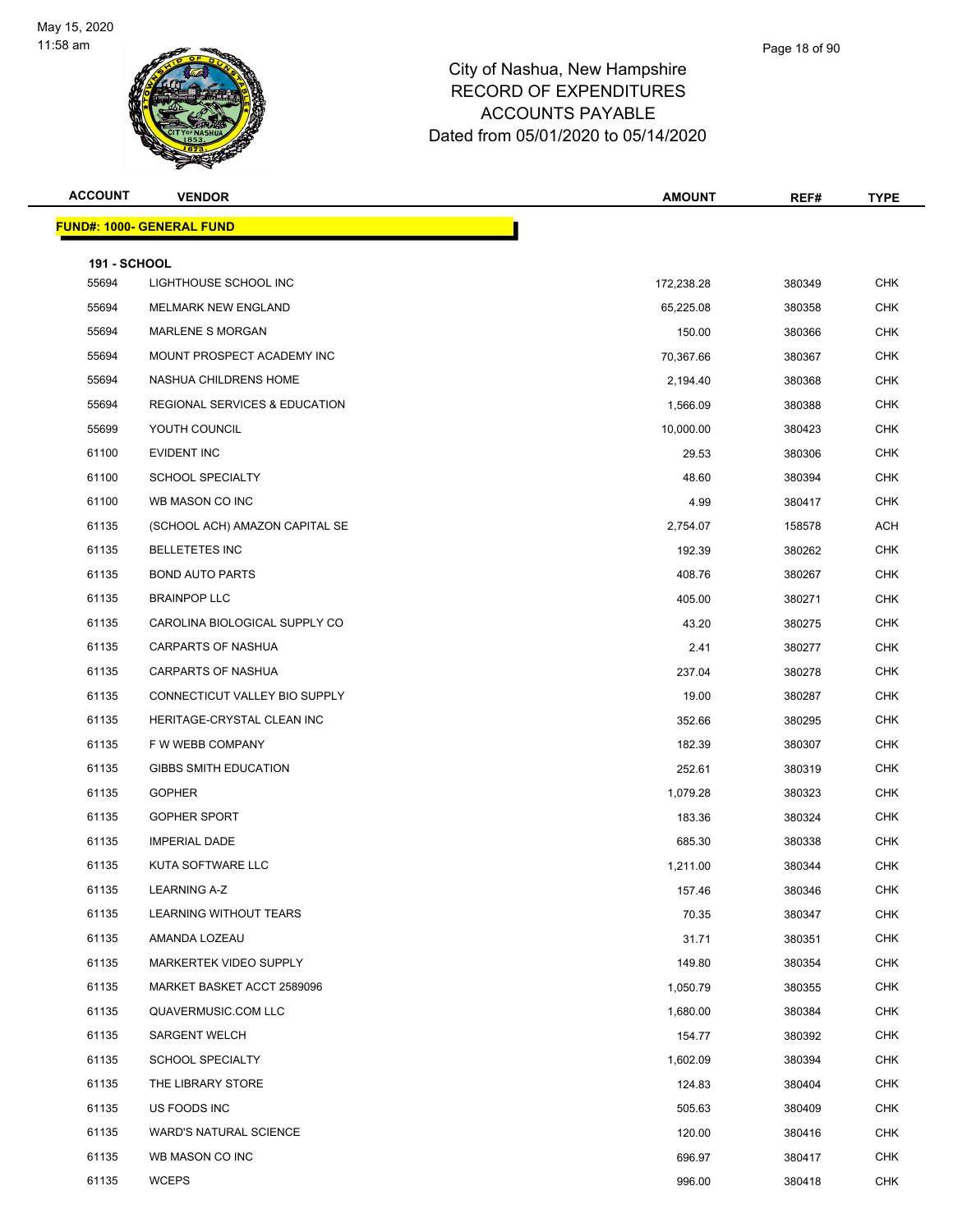

| <b>ACCOUNT</b>      | <b>VENDOR</b>                         |             | <b>AMOUNT</b> | REF#   | <b>TYPE</b> |
|---------------------|---------------------------------------|-------------|---------------|--------|-------------|
|                     | <b>FUND#: 1000- GENERAL FUND</b>      |             |               |        |             |
| <b>191 - SCHOOL</b> |                                       |             |               |        |             |
| 61135               | <b>SWANK MOTION PICTURES</b>          | COVID19     | 150.00        | 380402 | <b>CHK</b>  |
| 61142               | <b>SCHOOL HEALTH</b>                  |             | 219.44        | 380393 | <b>CHK</b>  |
| 61249               | <b>NCS PEARSON</b>                    |             | 2,695.77      | 380372 | <b>CHK</b>  |
| 61299               | ARCSOURCE INC                         |             | 163.30        | 380259 | <b>CHK</b>  |
| 61299               | <b>B &amp; S LOCKSMITHS INC</b>       |             | 78.00         | 380261 | <b>CHK</b>  |
| 61299               | BUDGET 1 HR. SIGN CTR., INC.          |             | 1,645.00      | 380273 | <b>CHK</b>  |
| 61299               | <b>FASTENAL CO</b>                    |             | 793.80        | 380308 | <b>CHK</b>  |
| 61299               | GATE CITY FENCE CO INC                |             | 1,180.00      | 380317 | <b>CHK</b>  |
| 61299               | HOME DEPOT CREDIT SERVICES            |             | 609.15        | 380336 | <b>CHK</b>  |
| 61299               | <b>TARA KINSELLA</b>                  |             | 164.99        | 380343 | <b>CHK</b>  |
| 61299               | MERRIMACK BUILDING SUPPLY INC         |             | 437.96        | 380360 | <b>CHK</b>  |
| 61299               | RC WELDING LLC                        |             | 720.00        | 380386 | <b>CHK</b>  |
| 61299               | WILLIAM V MACGILL & CO                |             | 154.14        | 380420 | <b>CHK</b>  |
| 61299               | <b>BELLETETES INC</b>                 | COVID19 ACS | 126.68        | 380262 | <b>CHK</b>  |
| 61299               | NASHUA WALLPAPER CO INC               | COVID19 ACS | 632.00        | 380370 | <b>CHK</b>  |
| 61407               | M & M ELECTRICAL SUPPLY CO INC        |             | 100.69        | 158582 | <b>ACH</b>  |
| 61407               | <b>REXEL USA INC</b>                  |             | 68.77         | 158584 | <b>ACH</b>  |
| 61407               | ALARMAX                               |             | 660.00        | 380251 | <b>CHK</b>  |
| 61407               | AMERICAN TIME & SIGNAL CO             |             | 3,856.79      | 380256 | <b>CHK</b>  |
| 61407               | CED                                   |             | 102.40        | 380281 | <b>CHK</b>  |
| 61407               | CEN-COM                               |             | 170.95        | 380282 | <b>CHK</b>  |
| 61407               | <b>GRAINGER</b>                       |             | 1,669.91      | 380325 | <b>CHK</b>  |
| 61407               | INTERSTATE ALL BATTERY CENTER         |             | 623.20        | 380339 | <b>CHK</b>  |
| 61407               | <b>WILLIAMS COMMUNICATIONS SERVIC</b> |             | 626.55        | 380421 | CHK         |
| 61407               | M & M ELECTRICAL SUPPLY CO INC        | COVID19 ACS | 71,529.47     | 158582 | <b>ACH</b>  |
| 61414               | CAPP INC                              |             | 2,136.00      | 380274 | CHK         |
| 61414               | F W WEBB COMPANY                      |             | 2,415.27      | 380307 | <b>CHK</b>  |
| 61414               | HAJOCA CORPORATION                    |             | 5,378.42      | 380327 | <b>CHK</b>  |
| 61421               | <b>BSC INDUSTRIES INC</b>             |             | 140.00        | 380272 | <b>CHK</b>  |
| 61421               | CONTROL TECHNOLOGIES INC              |             | 4,184.40      | 380288 | <b>CHK</b>  |
| 61421               | FILTER SALES & SERVICE INC            |             | 18.09         | 380309 | <b>CHK</b>  |
| 61421               | SANEL NAPA                            |             | (57.65)       | 380391 | <b>CHK</b>  |
| 61428               | (SCHOOL ACH) AMAZON CAPITAL SE        |             | 180.00        | 158578 | ACH         |
| 61428               | CCM & SUPPLY CO                       |             | 147.63        | 380280 | <b>CHK</b>  |
| 61428               | CLEAN-O-RAMA                          |             | 1,375.56      | 380285 | <b>CHK</b>  |
| 61428               | <b>IMPERIAL DADE</b>                  |             | 1,156.50      | 380338 | <b>CHK</b>  |
| 61428               | NATIONAL CHEMICAL LABS                |             | 13,622.00     | 380371 | <b>CHK</b>  |
| 61599               | <b>BROX INDUSTRIES INC</b>            |             | 502.18        | 158580 | <b>ACH</b>  |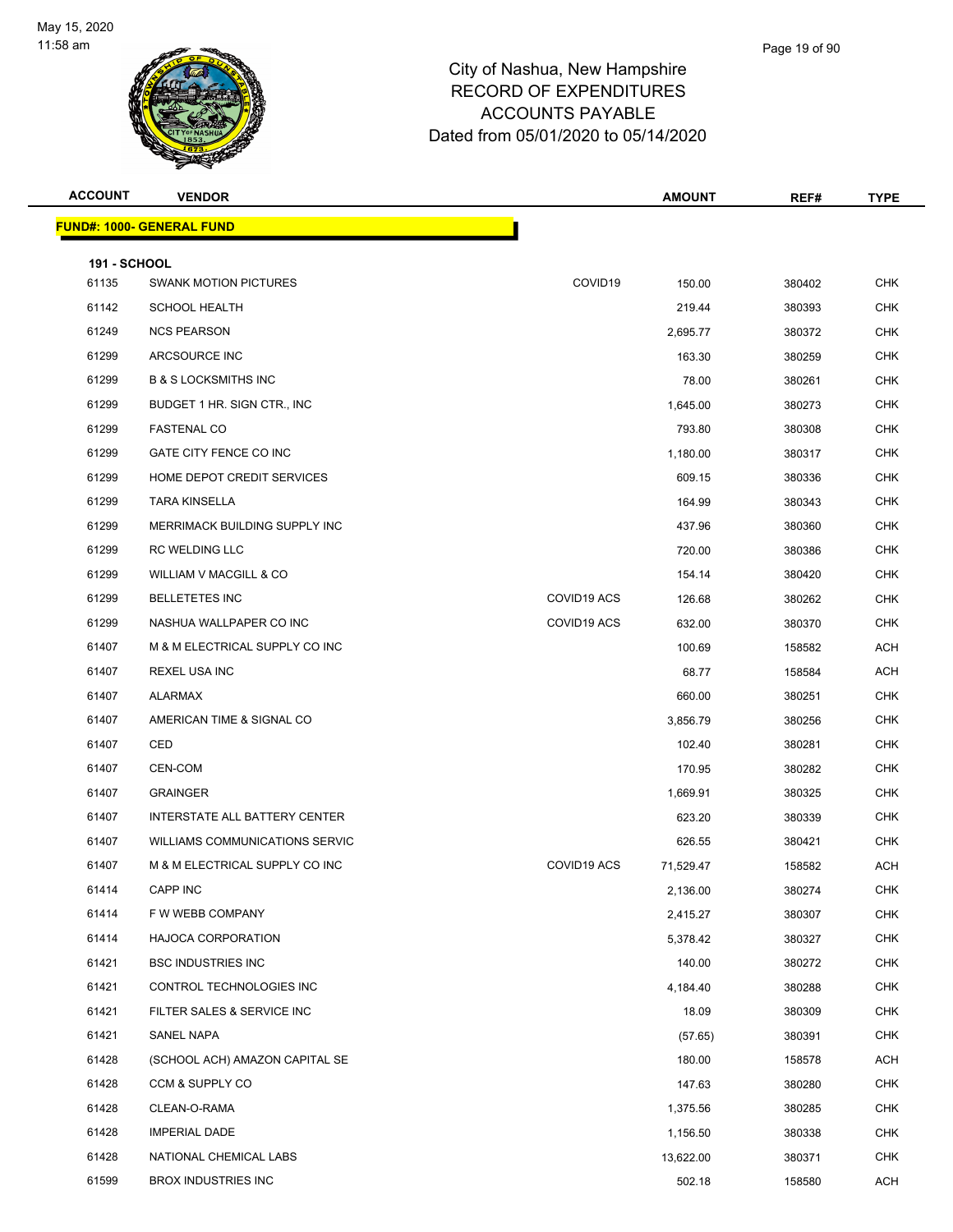

| <b>ACCOUNT</b>      | <b>VENDOR</b>                    |         | <b>AMOUNT</b>  | REF#   | <b>TYPE</b> |
|---------------------|----------------------------------|---------|----------------|--------|-------------|
|                     | <b>FUND#: 1000- GENERAL FUND</b> |         |                |        |             |
| <b>191 - SCHOOL</b> |                                  |         |                |        |             |
| 61599               | COUSINEAU FOREST PRODUCTS        |         | 1,800.00       | 380292 | <b>CHK</b>  |
| 61599               | NASHUA OUTDOOR POWER EQUIPMENT   |         | 37.72          | 380369 | <b>CHK</b>  |
| 61599               | SITEONE LANDSCAPE SUPPLY LLC     |         | 4,922.45       | 380398 | <b>CHK</b>  |
| 61599               | <b>TURF PRODUCTS</b>             |         | 593.88         | 380407 | <b>CHK</b>  |
| 61607               | I.T. INSIDERS                    |         | 29.95          | 380337 | <b>CHK</b>  |
| 61814               | FOLLETT SCHOOL SOLUTIONS INC     |         | 66.05          | 380314 | <b>CHK</b>  |
| 61814               | FOLLETT SCHOOL SOLUTIONS INC     |         | 2,261.70       | 380315 | <b>CHK</b>  |
| 61814               | <b>SWANK MOTION PICTURES</b>     |         | 150.00         | 380402 | <b>CHK</b>  |
| 61875               | <b>BOOK DEPOT</b>                |         | 248.51         | 380268 | <b>CHK</b>  |
| 61875               | <b>HEINEMANN</b>                 |         | 695,070.00     | 380333 | <b>CHK</b>  |
| 61875               | PIONEER VALLEY BOOKS             |         | 990.00         | 380380 | <b>CHK</b>  |
| 61875               | ANN MARIE SEABORNE               |         | 168.09         | 380395 | <b>CHK</b>  |
| 71221               | COMPUTER HUT dba IT INSIDERS     |         | 1,669.50       | 380340 | <b>CHK</b>  |
| 71221               | RTM COMMUNICATIONS INC           |         | 24,800.00      | 380390 | <b>CHK</b>  |
| 71221               | I.T. INSIDERS                    | COVID19 | 10,017.00      | 380337 | <b>CHK</b>  |
| 71228               | <b>ALTIRNAO INC</b>              |         | 450.00         | 380254 | <b>CHK</b>  |
| 71228               | AXIS BUSINESS SOLUTIONS LTD      |         | 16.00          | 380260 | <b>CHK</b>  |
| 71228               | <b>EDUCATION FRAMEWORK INC</b>   |         | 26,290.00      | 380304 | <b>CHK</b>  |
| 71228               | I.T. INSIDERS                    |         | 1,248.00       | 380337 | <b>CHK</b>  |
| 71228               | AXIS BUSINESS SOLUTIONS LTD      | COVID19 | 12,986.25      | 380260 | <b>CHK</b>  |
| 71228               | I.T. INSIDERS                    | COVID19 | 192.00         | 380337 | <b>CHK</b>  |
| 71999               | NASHUA SCHOOL DISTRICT 42        |         | 1,090.00       | 158565 | <b>ACH</b>  |
| 71999               | (SCHOOL ACH) AMAZON CAPITAL SE   |         | 2,316.45       | 158578 | <b>ACH</b>  |
| 71999               | <b>BLAKE GROUP</b>               |         | 1,083.00       | 380265 | <b>CHK</b>  |
|                     | <b>TOTAL 191 - SCHOOL</b>        |         | \$1,761,859.23 |        |             |

**TOTAL FUND 1000 - GENERAL FUND \$5,748,752.89** 

#### **FUND#: 1001- GF-CAPITAL IMPROVEMENTS**

|       | <b>160 - PW-ADMIN &amp; ENGINEERING</b>       |               |           |        |            |
|-------|-----------------------------------------------|---------------|-----------|--------|------------|
| 81100 | FUSS & O'NEILL, INC.                          | 2052.60.18.30 | 795.41    | 380485 | <b>CHK</b> |
|       | <b>TOTAL 160 - PW-ADMIN &amp; ENGINEERING</b> |               | \$795.41  |        |            |
|       | <b>177 - PARKS &amp; RECREATION</b>           |               |           |        |            |
|       |                                               |               |           |        |            |
| 81100 | FORCIER CONTRACTING & BUILDING                | 1071.77.18.30 | 13.680.00 | 380099 | <b>CHK</b> |
| 81100 | F W WEBB COMPANY                              | 1071.77.18.35 | 4.731.93  | 380092 | <b>CHK</b> |
| 81100 | STREAMLINE AQUATICS LLC                       | 1071.77.18.35 | 1.196.00  | 380201 | <b>CHK</b> |
|       |                                               |               |           |        |            |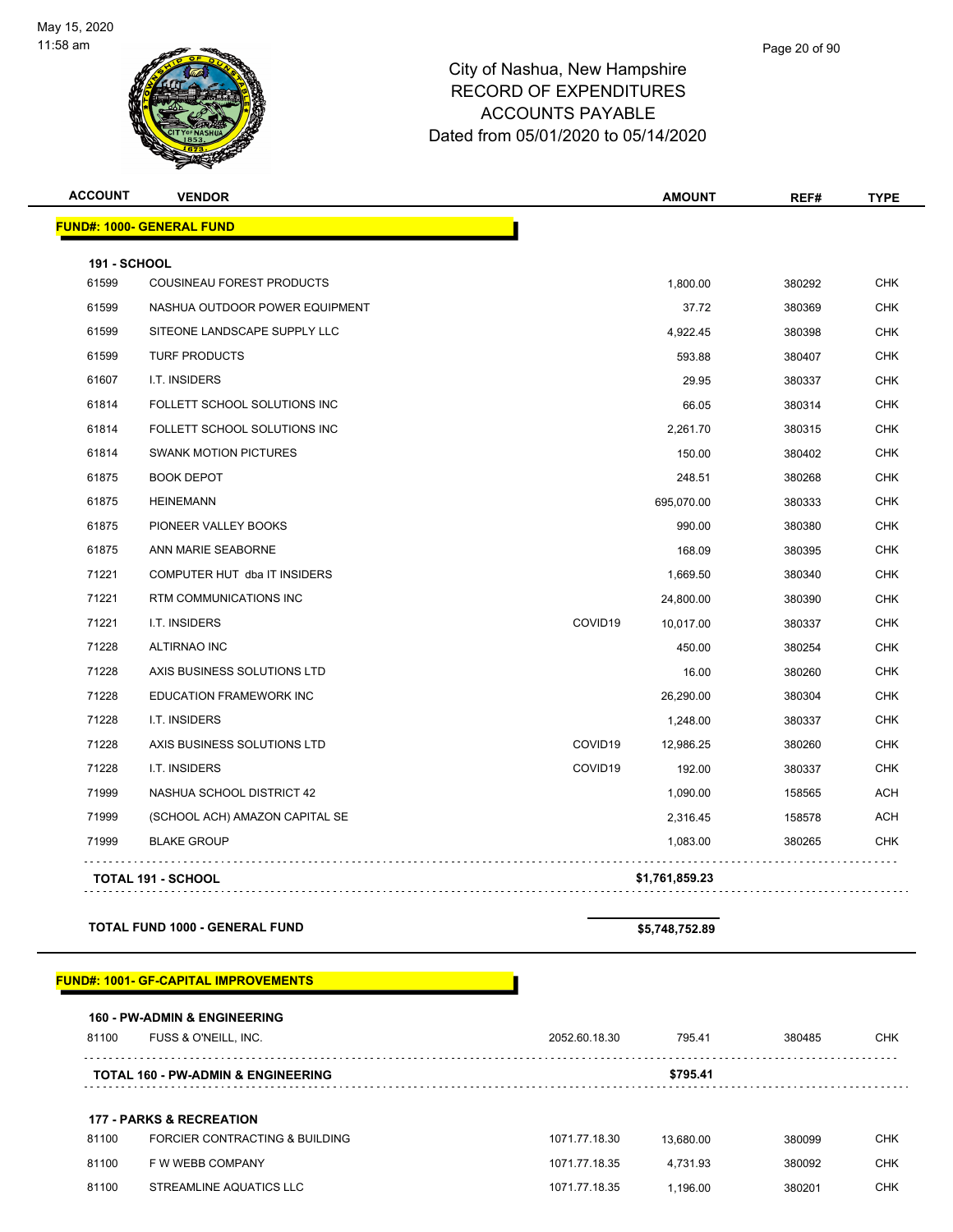| May 15, 2020<br>11:58 am   |                                                          | City of Nashua, New Hampshire<br><b>RECORD OF EXPENDITURES</b><br><b>ACCOUNTS PAYABLE</b><br>Dated from 05/01/2020 to 05/14/2020 |               |        |             |
|----------------------------|----------------------------------------------------------|----------------------------------------------------------------------------------------------------------------------------------|---------------|--------|-------------|
| <b>ACCOUNT</b>             | <b>VENDOR</b>                                            |                                                                                                                                  | <b>AMOUNT</b> | REF#   | <b>TYPE</b> |
|                            | <b>FUND#: 1001- GF-CAPITAL IMPROVEMENTS</b>              |                                                                                                                                  |               |        |             |
|                            | <b>TOTAL 177 - PARKS &amp; RECREATION</b>                |                                                                                                                                  | \$19,607.93   |        |             |
|                            | <b>TOTAL FUND 1001 - GF-CAPITAL IMPROVEMENTS</b>         |                                                                                                                                  | \$20,403.34   |        |             |
|                            | <b>FUND#: 1010- GF-PRIOR YEAR ENC &amp; ESCROWS</b>      |                                                                                                                                  |               |        |             |
|                            | 102 - BOARD OF ALDERMEN                                  |                                                                                                                                  |               |        |             |
| 81200                      | WB MASON CO INC                                          |                                                                                                                                  | 2,287.00      | 380221 | <b>CHK</b>  |
| 81200                      | <b>DLKING &amp; ASSOCIATES INC</b>                       | 2215.29.20.30                                                                                                                    | 1,350.00      | 158618 | <b>ACH</b>  |
|                            | <b>TOTAL 102 - BOARD OF ALDERMEN</b>                     |                                                                                                                                  | \$3,637.00    |        |             |
| <b>152 - FIRE</b><br>53142 | <b>EMERGENCY SERVICES CONSULTING</b>                     |                                                                                                                                  | 19,000.00     | 158545 | ACH         |
|                            | <b>TOTAL 152 - FIRE</b>                                  |                                                                                                                                  | \$19,000.00   |        |             |
| 161 - STREETS              |                                                          |                                                                                                                                  |               |        |             |
| 54275                      | HI WAY SAFETY SYSTEMS INC                                |                                                                                                                                  | 15,755.93     | 158550 | <b>ACH</b>  |
| 54275                      | HI WAY SAFETY SYSTEMS INC                                |                                                                                                                                  | 8,590.30      | 158622 | <b>ACH</b>  |
|                            | <b>TOTAL 161 - STREETS</b>                               |                                                                                                                                  | \$24,346.23   |        |             |
|                            | <b>181 - COMMUNITY DEVELOPMENT</b>                       |                                                                                                                                  |               |        |             |
| 81100                      | <b>IBI GROUP NEW YORK</b>                                | 2019.81.19.30                                                                                                                    | 4,312.05      | 380126 | <b>CHK</b>  |
|                            | <b>TOTAL 181 - COMMUNITY DEVELOPMENT</b>                 |                                                                                                                                  | \$4,312.05    |        |             |
| <b>191 - SCHOOL</b>        |                                                          |                                                                                                                                  |               |        |             |
| 53628                      | <b>CUSTOM COMPUTER SPECIALIST INC</b>                    |                                                                                                                                  | 4,639.77      | 380296 | CHK         |
|                            | <b>TOTAL 191 - SCHOOL</b>                                |                                                                                                                                  | \$4,639.77    |        |             |
|                            | <b>TOTAL FUND 1010 - GF-PRIOR YEAR ENC &amp; ESCROWS</b> |                                                                                                                                  | \$55,935.05   |        |             |
|                            | <b>FUND#: 2100- FOOD SERVICES FUND</b>                   |                                                                                                                                  |               |        |             |
| 44503                      | <b>RENEE DURAND</b>                                      |                                                                                                                                  | 57.00         | 380227 | CHK         |
| 44503                      | <b>KATIE CROTEAU</b>                                     |                                                                                                                                  | 97.20         | 380293 | <b>CHK</b>  |
| 44503                      | <b>KRISTIN DEPPE</b>                                     |                                                                                                                                  | 46.65         | 380299 | CHK         |
| 44503                      | <b>RENEE GARDINER</b>                                    |                                                                                                                                  | 14.80         | 380316 | <b>CHK</b>  |
| 44503                      | <b>KARYN LAWLESS</b>                                     |                                                                                                                                  | 38.50         | 380345 | CHK         |
| 44503                      | <b>LAURA PALMER</b>                                      |                                                                                                                                  | 84.80         | 380377 | <b>CHK</b>  |

44503 JANE STEWART 84.00 380401 CHK

-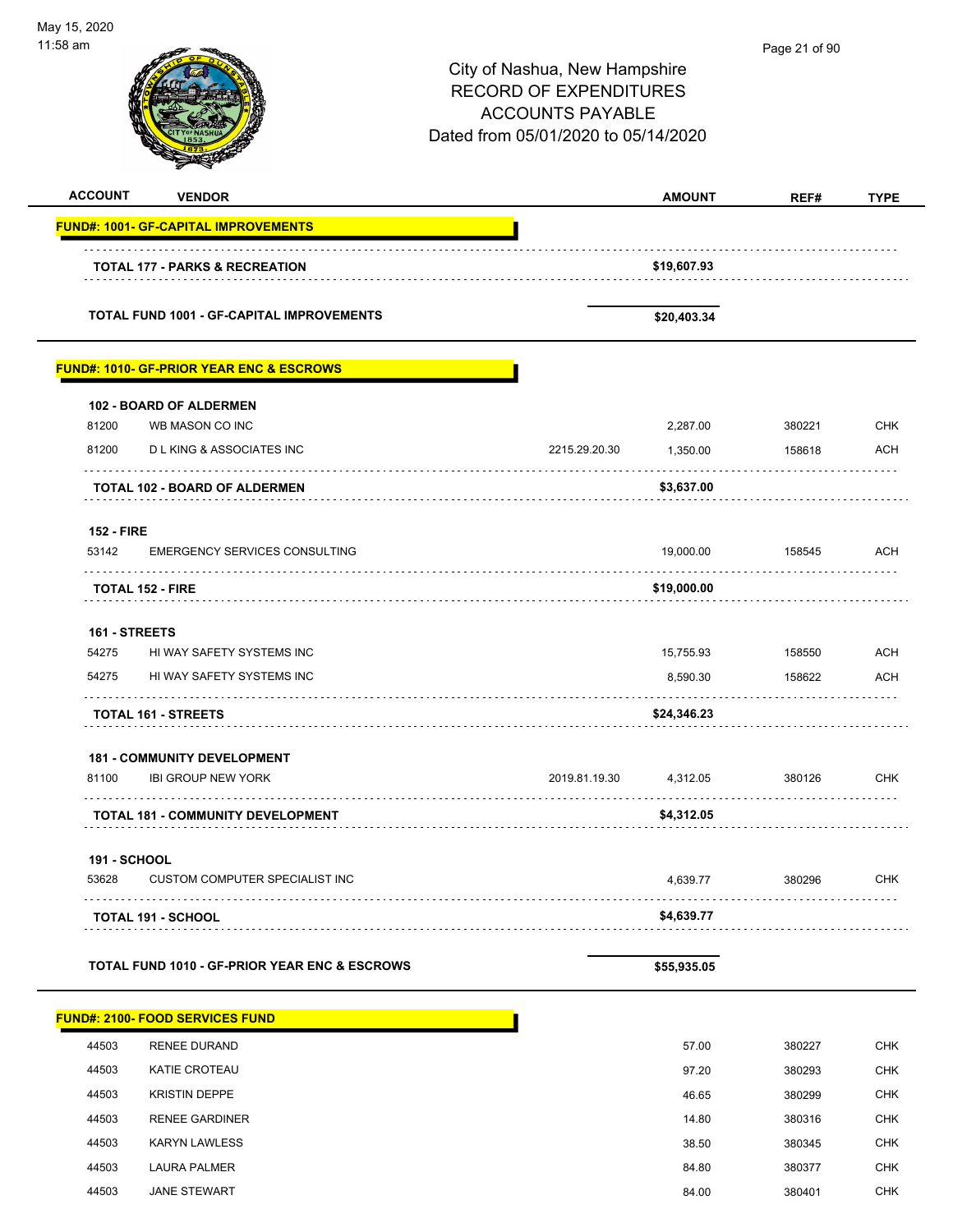

| <b>ACCOUNT</b> | <b>VENDOR</b>                                          | <b>AMOUNT</b> | REF#   | <b>TYPE</b> |
|----------------|--------------------------------------------------------|---------------|--------|-------------|
|                | <b>FUND#: 2100- FOOD SERVICES FUND</b>                 |               |        |             |
| 44503          | <b>SARAH WHEATON</b>                                   | 31.45         | 380419 | <b>CHK</b>  |
| 55307          | PAMELA CORREA                                          | 108.96        | 380290 | <b>CHK</b>  |
| 55307          | PAULE RALPH                                            | 40.98         | 380385 | <b>CHK</b>  |
| 61100          | <b>DAHLIA DAIGLE</b>                                   | 149.90        | 380297 | <b>CHK</b>  |
| 61214          | TREASURER ST OF NH - SURPLUS D                         | 318.75        | 380243 | <b>CHK</b>  |
| 61214          | <b>BIMBO FOODS BAKERIES INC</b>                        | 764.18        | 380264 | <b>CHK</b>  |
| 61214          | DEAN FOODS COMPANY                                     | 1,981.75      | 380298 | <b>CHK</b>  |
| 61214          | GILLS PIZZA CO                                         | 4,122.75      | 380321 | <b>CHK</b>  |
| 61214          | <b>HERSHEY'S ICE CREAM</b>                             | 351.12        | 380334 | <b>CHK</b>  |
| 61214          | <b>M SAUNDERS INC</b>                                  | 3,865.20      | 380353 | <b>CHK</b>  |
| 61214          | NORTHCENTER FOODS                                      | 6,569.45      | 380374 | <b>CHK</b>  |
| 61214          | PAULE RALPH                                            | 13.65         | 380385 | <b>CHK</b>  |
|                | <b>TOTAL FUND 2100 - FOOD SERVICES FUND</b>            |               |        |             |
|                |                                                        | \$18,741.09   |        |             |
|                | <b>FUND#: 2217- SCHOOL FACILITIES RENTAL</b>           |               |        |             |
| 44590          | RIVIER UNIVERSITY DANCE TEAM                           | 610.00        | 380389 | <b>CHK</b>  |
| 44590          | SHISHU BHARATI SCHOOL                                  | 11,297.50     | 380397 | <b>CHK</b>  |
|                |                                                        |               |        |             |
|                | <b>TOTAL FUND 2217 - SCHOOL FACILITIES RENTAL</b>      | \$11,907.50   |        |             |
|                |                                                        |               |        |             |
|                | <b>FUND#: 2222- AFTER SCHOOL PROGRAM</b>               |               |        |             |
| 55690          | FIRST STUDENT INC                                      | 1,234.22      | 380312 | <b>CHK</b>  |
| 61299          | DEAN FOODS COMPANY                                     | 70.84         | 380298 | <b>CHK</b>  |
|                | TOTAL FUND 2222 - AFTER SCHOOL PROGRAM                 | \$1,305.06    |        |             |
|                |                                                        |               |        |             |
|                | <b>FUND#: 2503- PARKS &amp; REC PROGRAMS FUND</b>      |               |        |             |
| 44549          | SARA CARON                                             | 130.00        | 380424 | <b>CHK</b>  |
| 44549          | ANDREA DONNAN                                          | 120.00        | 380425 | <b>CHK</b>  |
| 44549          | <b>LORI GENDRON</b>                                    | 390.00        | 380426 | <b>CHK</b>  |
| 44549          | <b>SHARON MITCHELL</b>                                 | 90.00         | 380427 | <b>CHK</b>  |
| 44549          | MICHELLE PLANTE                                        | 130.00        | 380428 | <b>CHK</b>  |
| 44549          | NAHIOMY VELAZQUEZ                                      | 90.00         | 380429 | <b>CHK</b>  |
| 44549          | DR ROSA YURIA                                          | 60.00         | 380430 | <b>CHK</b>  |
| 44549          | OLIVIA FITZWATER-DURAN                                 | 30.00         | 380518 | <b>CHK</b>  |
|                | <b>TOTAL FUND 2503 - PARKS &amp; REC PROGRAMS FUND</b> |               |        |             |
|                |                                                        | \$1,040.00    |        |             |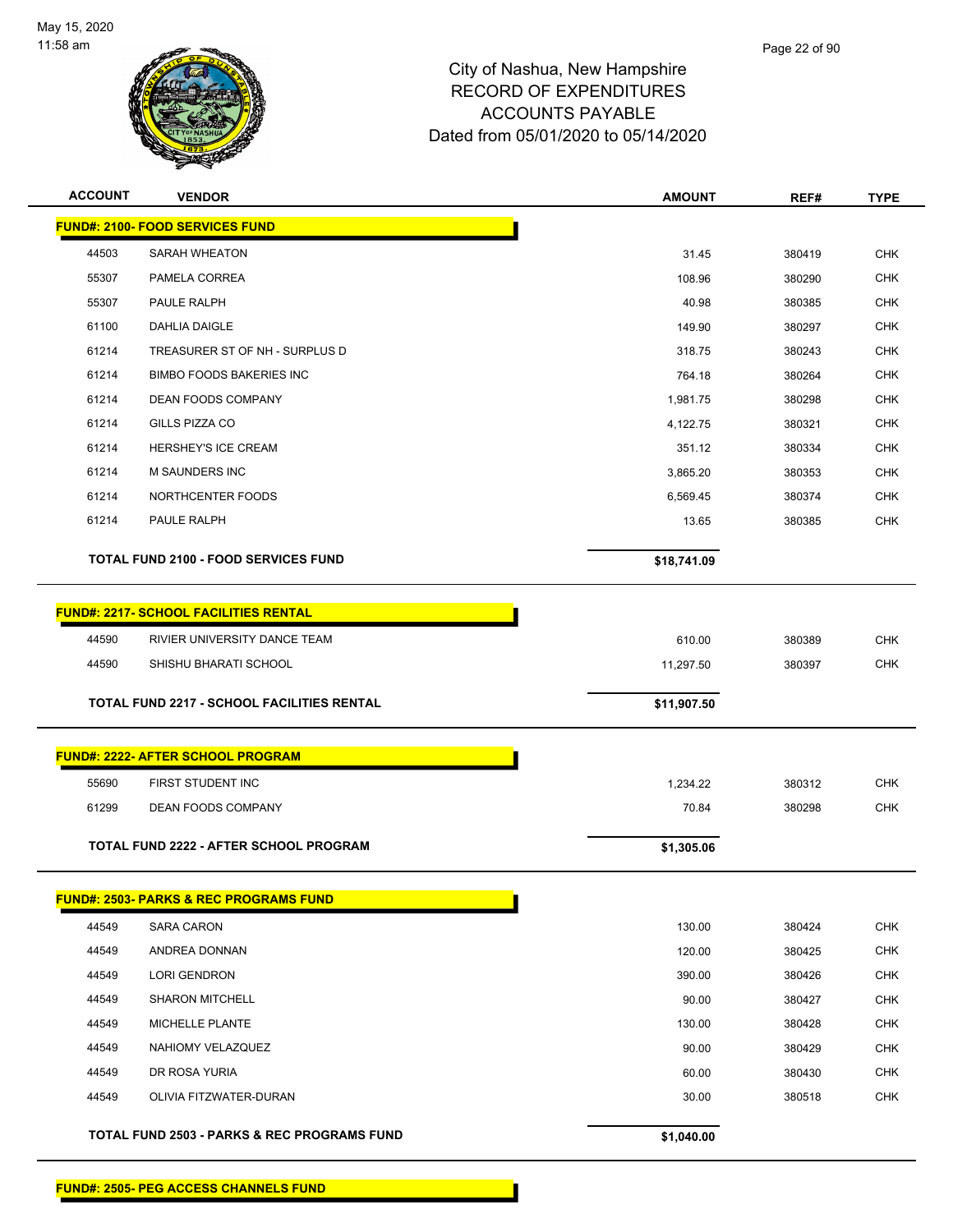

| <b>ACCOUNT</b> | <b>VENDOR</b>                                           |               | <b>AMOUNT</b> | REF#   | <b>TYPE</b> |
|----------------|---------------------------------------------------------|---------------|---------------|--------|-------------|
|                | <b>FUND#: 2505- PEG ACCESS CHANNELS FUND</b>            |               |               |        |             |
| 54100          | <b>EVERSOURCE</b>                                       |               | 200.56        | 379998 | <b>CHK</b>  |
| 54141          | PENNICHUCK WATER WORKS INC                              |               | 51.98         | 380011 | <b>CHK</b>  |
| 54487          | <b>ACCESS AV</b>                                        |               | 653.95        | 380029 | <b>CHK</b>  |
| 55699          | JP PEST SERVICES LLC                                    |               | 74.24         | 158554 | <b>ACH</b>  |
| 55699          | <b>COMCAST</b>                                          |               | 10.40         | 379995 | <b>CHK</b>  |
| 55699          | AARDVARK THE DEAN OF CLEAN                              |               | 195.00        | 380028 | <b>CHK</b>  |
| 55699          | TELVUE CORPORATION                                      |               | 4,424.00      | 380205 | <b>CHK</b>  |
| 61299          | <b>ACCESS AV</b>                                        |               | 37.90         | 380029 | <b>CHK</b>  |
|                | <b>TOTAL FUND 2505 - PEG ACCESS CHANNELS FUND</b>       |               | \$5,648.03    |        |             |
|                | <b>FUND#: 2506- HUNT BLDG FACILITY RENTAL FUND</b>      |               |               |        |             |
| 54100          | <b>EVERSOURCE</b>                                       |               | 442.46        | 379998 | <b>CHK</b>  |
| 54114          | <b>DIRECT ENERGY BUSINESS</b>                           |               | 369.76        | 158542 | <b>ACH</b>  |
| 54114          | <b>LIBERTY UTILITIES - NH</b>                           |               | 318.92        | 380000 | <b>CHK</b>  |
| 54236          | PROTECTION ONE ALARM MONTORING                          |               | 64.30         | 380184 | <b>CHK</b>  |
| 54280          | SOUTHERN NH PEST CONTROL                                |               | 53.00         | 380197 | <b>CHK</b>  |
| 54487          | STANLEY ELEVATOR CO INC                                 |               | 335.00        | 380199 | <b>CHK</b>  |
| 61100          | AMAZON CAPITAL SERV (CITY ACH)                          |               | 116.29        | 158533 | <b>ACH</b>  |
| 61100          | WB MASON CO INC                                         |               | 47.09         | 380221 | <b>CHK</b>  |
|                | <b>TOTAL FUND 2506 - HUNT BLDG FACILITY RENTAL FUND</b> |               | \$1,746.82    |        |             |
|                | <b>FUND#: 3068- COMMUNITY SERVICES GRANTS FUND</b>      |               |               |        |             |
| 55100          | <b>SPRINT</b>                                           | 71.1004.20.01 | 75.98         | 380015 | <b>CHK</b>  |
| 61250          | <b>OUTFRONT MEDIA LLC</b>                               | 71.1099.20.05 | 2,180.00      | 158571 | <b>ACH</b>  |
| 71000          | AMAZON CAPITAL SERV (CITY ACH)                          | 71.1004.20.01 | 457.01        | 158533 | ACH         |
|                | <b>TOTAL FUND 3068 - COMMUNITY SERVICES GRANTS FUND</b> |               | \$2,712.99    |        |             |
|                | <b>FUND#: 3070- COMMUNITY HEALTH GRANTS FUND</b>        |               |               |        |             |
| 53628          | ALEXANDER GRANOK MD                                     | 72.1009.20.02 | 1,700.00      | 380110 | CHK         |
|                | <b>TOTAL FUND 3070 - COMMUNITY HEALTH GRANTS FUND</b>   |               | \$1,700.00    |        |             |
|                | <b>FUND#: 3080- COMMUNITY DEVELOPMENT GRANTS</b>        |               |               |        |             |
| 54210          | <b>BROX INDUSTRIES INC</b>                              | 2134.81.18.30 | 2,044.14      | 158540 | <b>ACH</b>  |
| 54210          | <b>BELLETETES INC</b>                                   | 2134.81.18.30 | 105.45        | 380049 | <b>CHK</b>  |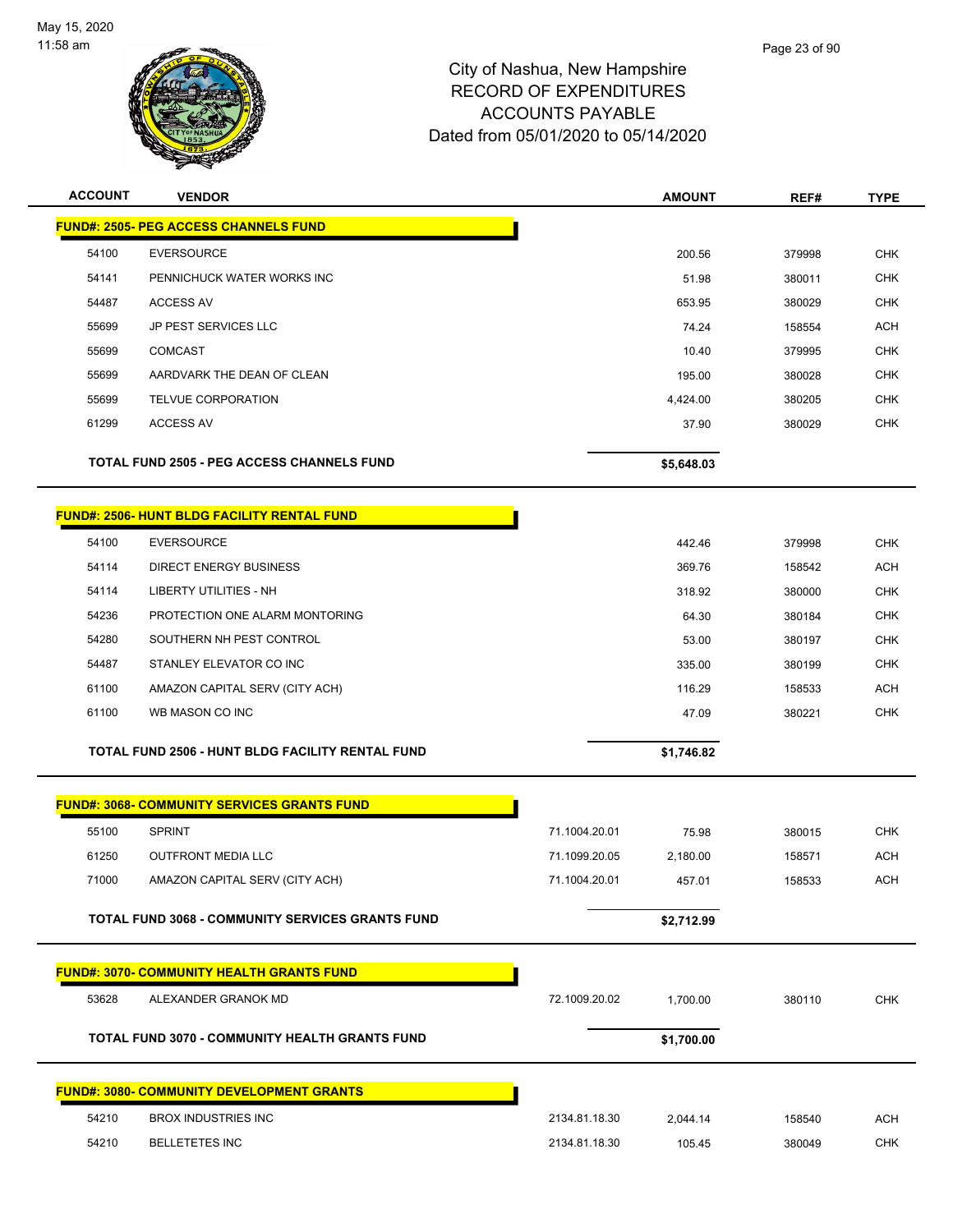| <b>ACCOUNT</b> | <b>VENDOR</b>                                         |                | <b>AMOUNT</b> | REF#   | <b>TYPE</b> |
|----------------|-------------------------------------------------------|----------------|---------------|--------|-------------|
|                | <b>TOTAL FUND 3080 - COMMUNITY DEVELOPMENT GRANTS</b> |                | \$2,149.59    |        |             |
|                | <u> FUND#: 3090- URBAN PROGRAM GRANTS FUND</u>        |                |               |        |             |
| 54210          | 82 CONSTRUCTION LLC                                   | 1092.18.15.39  | 15,000.00     | 158613 | <b>ACH</b>  |
| 54210          | <b>TUSCHER DESIGN GROUP</b>                           | 8410.20.40.401 | 3,000.00      | 158574 | <b>ACH</b>  |
| 54210          | <b>TUSCHER DESIGN GROUP</b>                           | 8410.20.40.401 | 2,000.00      | 158621 | <b>ACH</b>  |
| 69010          | ULTIPLAY PARKS AND RECREATION                         | 8400.18.40.406 | 10,610.00     | 380504 | <b>CHK</b>  |
|                | TOTAL FUND 3090 - URBAN PROGRAM GRANTS FUND           |                | \$30,610.00   |        |             |
|                | <b>FUND#: 3120- TRANSIT GRANTS FUND</b>               |                |               |        |             |
| 53107          | <b>GREENMAN-PEDERSEN INC</b>                          | 5339.19.90.02  | 2,703.28      | 380111 | <b>CHK</b>  |
| 54100          | <b>EVERSOURCE</b>                                     | 5307.20.10.17  | 742.05        | 379998 | <b>CHK</b>  |
| 54100          | <b>EVERSOURCE</b>                                     | 5307.20.10.19  | 262.29        | 379998 | <b>CHK</b>  |
| 54114          | DIRECT ENERGY BUSINESS                                | 5307.20.10.19  | 60.83         | 158542 | ACH         |
| 54114          | LIBERTY UTILITIES - NH                                | 5307.20.10.19  | 267.32        | 380004 | <b>CHK</b>  |
| 54114          | LIBERTY UTILITIES - NH                                | 5307.20.10.19  | 156.09        | 380005 | <b>CHK</b>  |
| 54141          | PENNICHUCK WATER WORKS INC                            | 5307.20.10.17  | 190.61        | 380011 | CHK         |
| 54141          | PENNICHUCK WATER WORKS INC                            | 5307.20.10.18  | 168.79        | 380011 | <b>CHK</b>  |
| 54280          | BILLS WORLD CLASS CLEANING SER                        | 5307.20.40.20  | 550.00        | 380053 | <b>CHK</b>  |
| 54280          | D & R PLUMBING & AIR CONDITION                        | 5307.20.40.20  | 177.00        | 380080 | <b>CHK</b>  |
| 54280          | HOME DEPOT CREDIT SERVICE 3065                        | 5307.20.40.20  | 103.51        | 380120 | <b>CHK</b>  |
| 54280          | R B LEWIS FIRE CONTROL SYSTEMS                        | 5307.20.40.20  | 85.00         | 380186 | CHK         |
| 54280          | HOME DEPOT CREDIT SERVICE 3065                        | 5307.20.40.20  | 83.47         | 380547 | <b>CHK</b>  |
| 54421          | CONWAY TECHNOLOGY GROUP                               | 5307.20.10.10  | 225.74        | 380075 | <b>CHK</b>  |
| 54600          | <b>CUSTOM COACH</b>                                   | 5307.20.40.35  | 2,335.60      | 380079 | <b>CHK</b>  |
| 55109          | CONSOLIDATED COMMUNICATIONS                           | 5307.20.10.10  | 206.30        | 380454 | <b>CHK</b>  |
| 55118          | <b>SPRINT</b>                                         | 5307.20.10.10  | 19.97         | 380015 | <b>CHK</b>  |
| 55607          | UNITED PARCEL SERVICE                                 | 5307.20.10.10  | 28.32         | 380020 | <b>CHK</b>  |
| 55690          | FIRST TRANSIT INC                                     | 5307.20.10.10  | 43,154.00     | 158548 | ACH         |
| 55690          | FIRST TRANSIT INC                                     | 5307.20.10.35  | 82,422.80     | 158548 | ACH         |
| 55690          | FIRST TRANSIT INC                                     | 5307.20.10.40  | 36,555.52     | 158548 | ACH         |
| 55699          | JP PEST SERVICES LLC                                  | 5307.20.40.20  | 67.00         | 158554 | ACH         |
| 61107          | CINTAS#016                                            | 5307.20.40.20  | 285.19        | 380069 | <b>CHK</b>  |
| 61107          | CINTAS #016                                           | 5307.20.40.20  | 57.17         | 380476 | <b>CHK</b>  |
| 61299          | <b>BLUE RESERVE WATER</b>                             | 5307.20.10.10  | 63.00         | 380054 | <b>CHK</b>  |
| 61299          | AMAZON CAPITAL SERV (CITY ACH)                        | 5307.20.10.30  | 147.36        | 158533 | ACH         |
| 61299          | AMAZON CAPITAL SERV (CITY ACH)                        | 5307.20.10.30  | 26.97         | 158616 | <b>ACH</b>  |
| 61299          | HOME DEPOT CREDIT SERVICE 3065                        | 5307.20.10.30  | 42.93         | 380120 | <b>CHK</b>  |
| 61299          | NORTHEAST ELECTRICAL                                  | 5307.20.40.20  | 337.50        | 380169 | <b>CHK</b>  |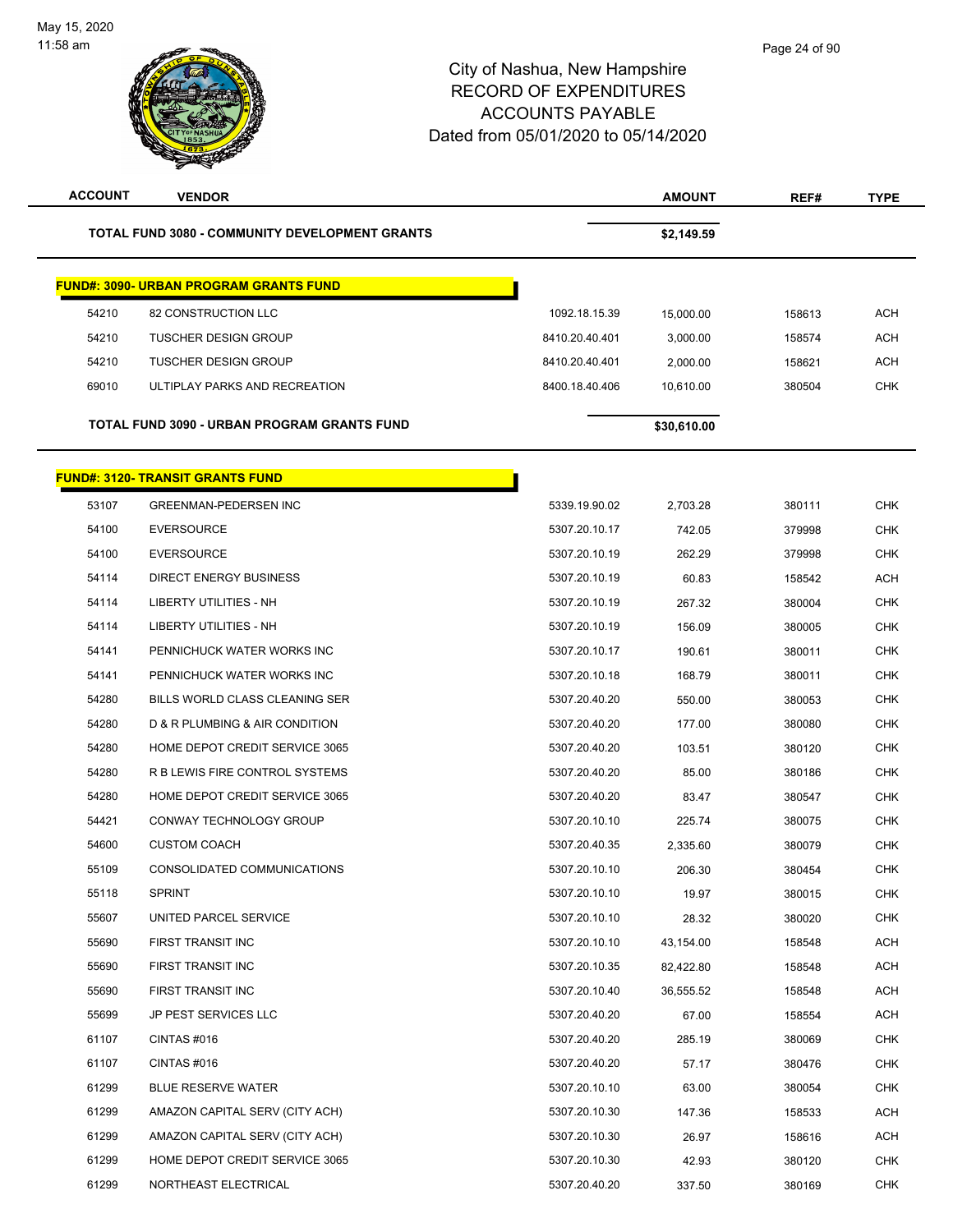

| <b>ACCOUNT</b> | <b>VENDOR</b>                                |               | <b>AMOUNT</b> | REF#   | <b>TYPE</b> |
|----------------|----------------------------------------------|---------------|---------------|--------|-------------|
|                | <b>FUND#: 3120- TRANSIT GRANTS FUND</b>      |               |               |        |             |
| 61299          | WB MASON CO INC                              | 5307.20.40.20 | 158.15        | 380221 | <b>CHK</b>  |
| 61299          | HOME DEPOT CREDIT SERVICE 3065               | 5307.20.40.50 | 634.35        | 380120 | <b>CHK</b>  |
| 61299          | <b>O'REILLY AUTO PARTS</b>                   | 5307.20.40.50 | 3.58          | 380173 | <b>CHK</b>  |
| 61299          | <b>SANEL NAPA</b>                            | 5307.20.40.50 | 10.99         | 380190 | <b>CHK</b>  |
| 61299          | HOME DEPOT CREDIT SERVICE 3065               | 5307.20.40.50 | 20.57         | 380547 | <b>CHK</b>  |
| 61307          | <b>DENNIS K BURKE INC</b>                    | 5307.20.10.30 | 18.258.38     | 380083 | <b>CHK</b>  |
| 61310          | ALTERNATIVE VEHICLE SERVICE GR               | 5307.20.10.30 | 12,558.99     | 158536 | <b>ACH</b>  |
| 61799          | ALLIANCE BUS GROUP INC                       | 5307.20.40.35 | 63.96         | 380036 | <b>CHK</b>  |
| 61799          | <b>GILLIG LLC</b>                            | 5307.20.40.35 | 97.11         | 380106 | <b>CHK</b>  |
| 61799          | NEW ENGLAND KENWORTH                         | 5307.20.40.35 | 74.76         | 380165 | <b>CHK</b>  |
| 61799          | COHEN STEEL SUPPLY INC                       | 5307.20.40.40 | 126.60        | 380072 | <b>CHK</b>  |
| 61799          | <b>FASTENAL CO</b>                           | 5307.20.40.40 | 42.60         | 380093 | <b>CHK</b>  |
| 61799          | NEW ENGLAND KENWORTH                         | 5307.20.40.40 | 59.67         | 380165 | <b>CHK</b>  |
| 61799          | <b>O'REILLY AUTO PARTS</b>                   | 5307.20.40.40 | 498.62        | 380173 | <b>CHK</b>  |
| 61799          | <b>SANEL NAPA</b>                            | 5307.20.40.40 | 15.98         | 380190 | <b>CHK</b>  |
| 61799          | O'REILLY AUTO PARTS                          | 5307.20.40.55 | (18.00)       | 380173 | <b>CHK</b>  |
|                | <b>TOTAL FUND 3120 - TRANSIT GRANTS FUND</b> |               | \$204,131.92  |        |             |

#### **FUND#: 3800- SCHOOL GRANTS FUND**

| 53607 | <b>DAVID MOORE</b>                  | 91.03809.042220 | 1.500.00  | 380365 | <b>CHK</b> |
|-------|-------------------------------------|-----------------|-----------|--------|------------|
| 53628 | CASSIE YACKLEY, PSY.D PLLC          | 91.03499.992212 | 600.00    | 380279 | <b>CHK</b> |
| 53628 | <b>STEVE BLUNT</b>                  | 91.03760.231249 | 800.00    | 380266 | <b>CHK</b> |
| 53628 | <b>BOOTHBY THERAPY SERVICES LLC</b> | 91.03950.022190 | 3,498.30  | 380269 | <b>CHK</b> |
| 53628 | <b>GATEWAYS COMMUNITY SERVICES</b>  | 91.03950.022190 | 2,296.70  | 380318 | <b>CHK</b> |
| 53628 | LITERACY LEARNING SOLUTIONS         | 91.03950.022190 | 4,450.04  | 380350 | <b>CHK</b> |
| 53628 | MICROSOCIETY CHARTER SCHOOL         | 91.03950.022190 | 10,306.50 | 380363 | <b>CHK</b> |
| 53628 | ADVANCED MEDICAL PERSONNEL          | 91.03959.022190 | 5,022.50  | 380249 | <b>CHK</b> |
| 53628 | ADVANCED MEDICAL PERSONNEL SER      | 91.03959.022190 | 5,180.00  | 380250 | <b>CHK</b> |
| 53628 | MOUNT PROSPECT ACADEMY INC          | 91.03959.022190 | 11,567.92 | 380367 | <b>CHK</b> |
| 53628 | <b>JESSICA GORHAN</b>               | 91.30820.991490 | 1,890.00  | 380342 | <b>CHK</b> |
| 53628 | REGENERATIVE ROOTS ASSOCIATION      | 91.30820.991490 | 5,000.00  | 380387 | <b>CHK</b> |
| 53628 | <b>BOYS &amp; GIRLS CLUB OF</b>     | 91.36020.991100 | 8.087.27  | 380270 | <b>CHK</b> |
| 54807 | <b>FIRST CHURCH</b>                 | 91.03760.231240 | 4.074.00  | 380311 | <b>CHK</b> |
| 55200 | <b>SARAH HALL</b>                   | 91.36520.191000 | 560.00    | 380328 | <b>CHK</b> |
| 55694 | ADULT LEARNING CENTER               | 91.03959.021210 | 4,654.88  | 380248 | <b>CHK</b> |
| 61135 | CEREBELLUM CORP                     | 91.03760.201100 | 1.467.25  | 380283 | <b>CHK</b> |
| 61135 | ALTERNATIVE SALES CORP              | 91.03900.041300 | 1,158.68  | 380253 | <b>CHK</b> |
| 61135 | MARKET BASKET ACCT 2589096          | 91.34620.991490 | 8.78      | 380355 | <b>CHK</b> |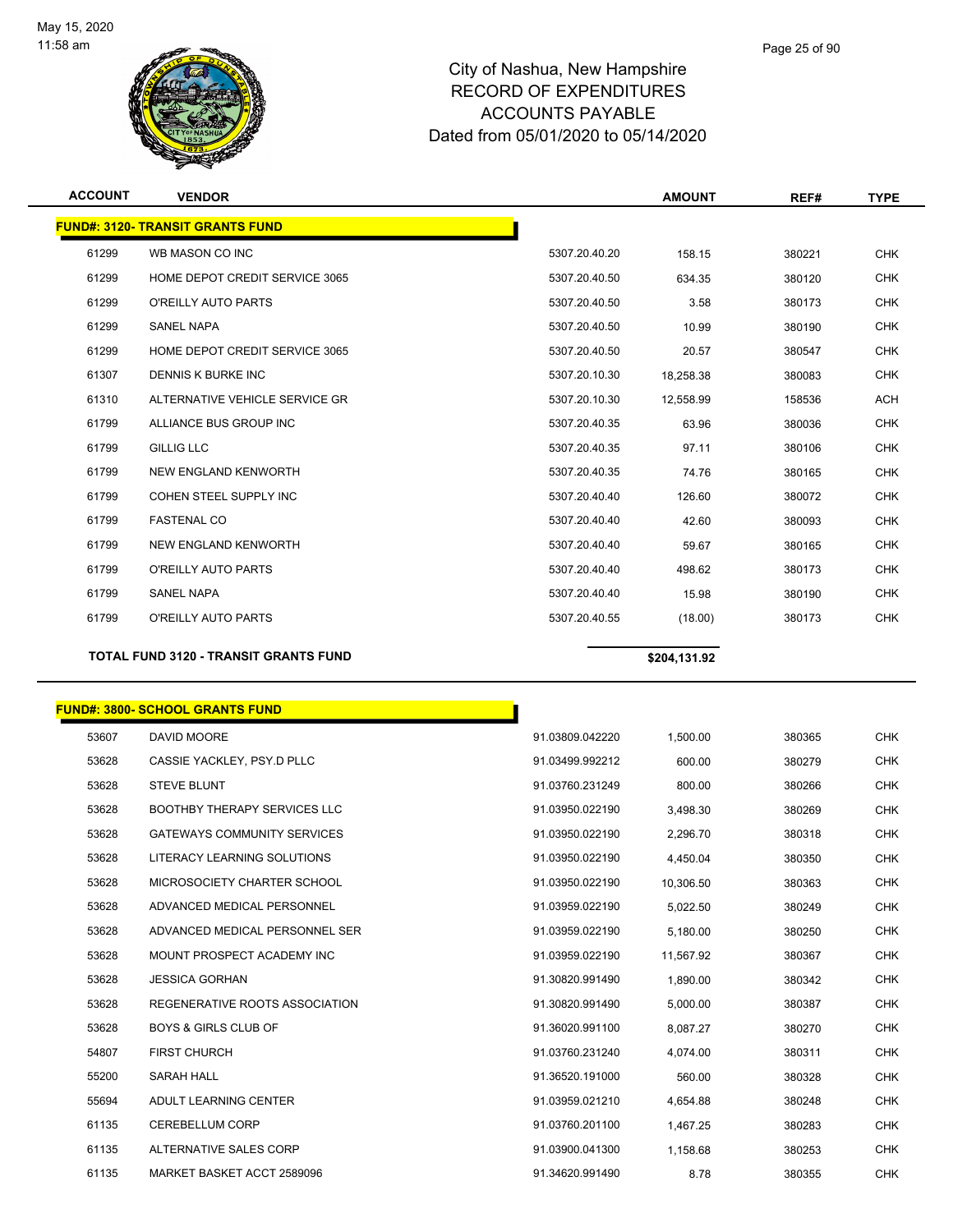

| <b>ACCOUNT</b> | <b>VENDOR</b>                                     |                 | <b>AMOUNT</b> | REF#   | <b>TYPE</b> |
|----------------|---------------------------------------------------|-----------------|---------------|--------|-------------|
|                | <b>FUND#: 3800- SCHOOL GRANTS FUND</b>            |                 |               |        |             |
| 61299          | <b>CYNTHIA PROULX</b>                             | 91.03760.231240 | 144.40        | 380383 | <b>CHK</b>  |
| 61299          | LUCIE L CROWDER                                   | 91.03760.231249 | 45.99         | 380294 | <b>CHK</b>  |
| 61299          | <b>CYNTHIA MICHAUD</b>                            | 91.03760.231249 | 140.00        | 380362 | <b>CHK</b>  |
| 61299          | <b>CYNTHIA PROULX</b>                             | 91.03760.231249 | 6.33          | 380383 | <b>CHK</b>  |
| 61299          | <b>TAYLOR PAQUETTE</b>                            | 91.03760.991244 | 8.00          | 380378 | <b>CHK</b>  |
| 61875          | COUGHLIN COMPANIES LLC                            | 91.03499.991160 | 570.23        | 380291 | CHK         |
| 61875          | FOLLETT SCHOOL SOLUTIONS INC                      | 91.03499.991160 | 742.74        | 380315 | <b>CHK</b>  |
| 61875          | FIRST BOOK NATIONAL OFFICE                        | 91.03760.141100 | 1,000.19      | 380310 | <b>CHK</b>  |
| 61875          | <b>HEINEMANN</b>                                  | 91.03760.181100 | 171.63        | 380333 | <b>CHK</b>  |
| 61875          | JESSE LEWIS CHOOSE LOVE MVMNT                     | 91.03760.181100 | 7,532.57      | 380341 | <b>CHK</b>  |
| 71221          | COMPUTER HUT dba IT INSIDERS                      | 91.03900.041300 | 11,997.00     | 380340 | <b>CHK</b>  |
| 71228          | <b>TOOLING U-SME</b>                              | 91.03900.041300 | 800.00        | 380406 | <b>CHK</b>  |
| 71800          | <b>SCHOOL SPECIALTY</b>                           | 91.03760.181100 | 1,300.62      | 380394 | <b>CHK</b>  |
|                | <b>TOTAL FUND 3800 - SCHOOL GRANTS FUND</b>       |                 |               |        |             |
|                |                                                   |                 | \$96,582.52   |        |             |
|                | <b>FUND#: 3810- FOOD SERVICE GRANTS FUND</b>      |                 |               |        |             |
| 61214          | M SAUNDERS INC                                    | 91.30920.163120 | 254.55        | 380353 | <b>CHK</b>  |
|                |                                                   |                 |               |        |             |
|                | <b>TOTAL FUND 3810 - FOOD SERVICE GRANTS FUND</b> |                 | \$254.55      |        |             |
|                | <b>FUND#: 4005- TRAFFIC VIOLATIONS FUND</b>       |                 |               |        |             |
| 45400          | <b>MARC FONTAINE</b>                              |                 | 25.00         | 380098 | <b>CHK</b>  |
| 45400          | <b>JAMES MCNEIL</b>                               |                 | 25.00         | 380488 | <b>CHK</b>  |
| 54625          | 1ST PRIORITY TOWING & RECOVERY                    |                 | 145.00        | 380025 | CHK         |
| 54625          | D & R TOWING INC                                  |                 | 725.00        | 380081 | <b>CHK</b>  |
| 55100          | <b>SPRINT</b>                                     |                 | 297.26        | 380015 | <b>CHK</b>  |
|                |                                                   |                 |               |        |             |
|                | TOTAL FUND 4005 - TRAFFIC VIOLATIONS FUND         |                 | \$1,217.26    |        |             |
|                | <b>FUND#: 4010- MOTOR VEHICLE ADMIN FUND</b>      |                 |               |        |             |
| 54450          | AMAZON CAPITAL SERV (CITY ACH)                    |                 | 759.99        | 158533 | <b>ACH</b>  |
|                |                                                   |                 |               |        |             |
|                | <b>TOTAL FUND 4010 - MOTOR VEHICLE ADMIN FUND</b> |                 | \$759.99      |        |             |
|                | <u> FUND#: 4025- DOJ DRUG FORFEITURE FUND</u>     |                 |               |        |             |
| 55118          | VERIZON WIRELESS-785728687                        |                 | 413.62        | 380461 | <b>CHK</b>  |
| 55699          | <b>COMCAST</b>                                    |                 | 319.97        | 380453 | <b>CHK</b>  |
| 61110          | RIDGELINE OUTFITTERS LLC                          |                 | 26,670.00     | 380495 | <b>CHK</b>  |
| 61799          | CARPARTS DISTRIBUTION CENTER,                     |                 | 91.36         | 380064 | CHK         |
|                |                                                   |                 |               |        |             |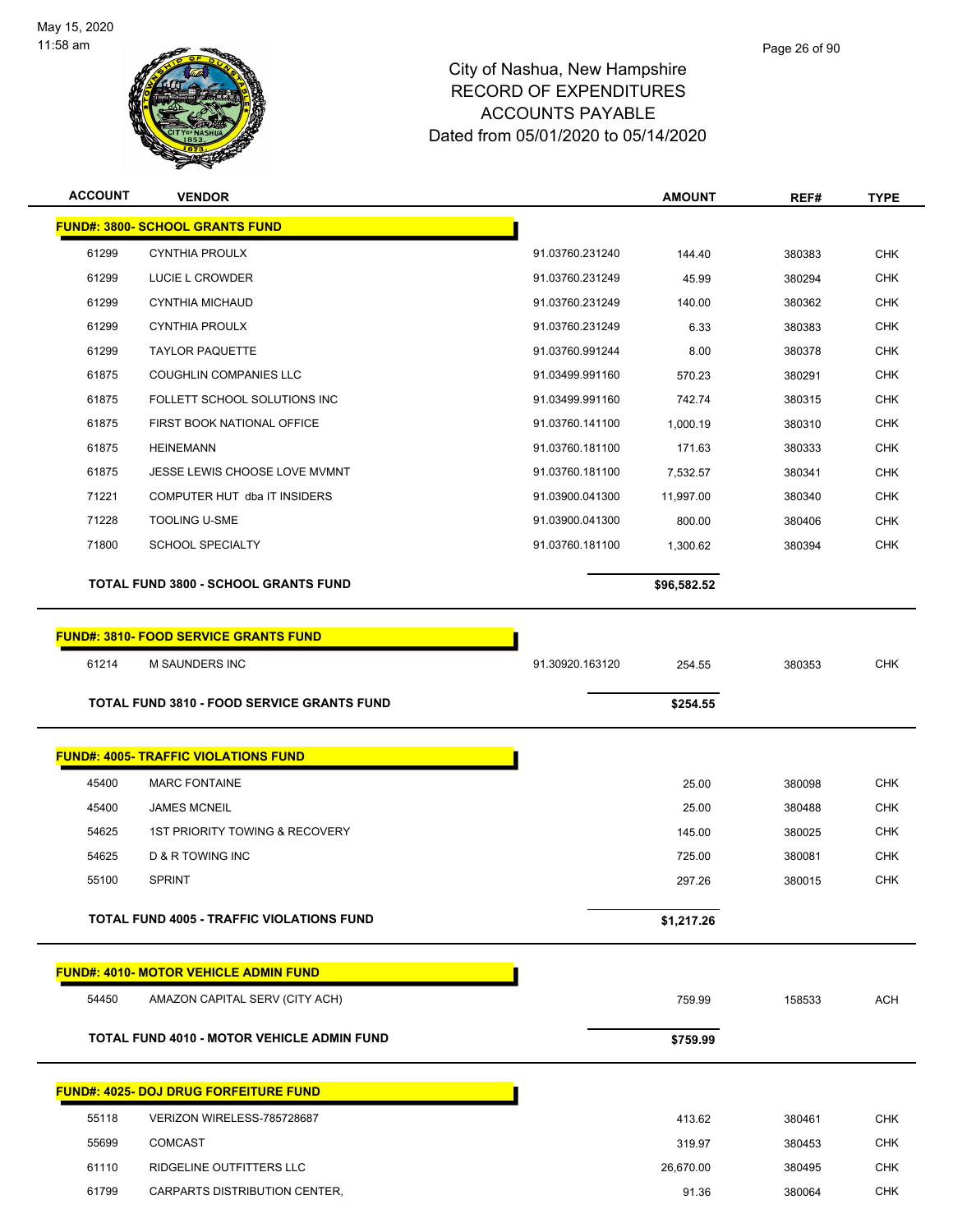

|       | <b>VENDOR</b>                                        |                                | <b>AMOUNT</b>       | REF#             | <b>TYPE</b> |
|-------|------------------------------------------------------|--------------------------------|---------------------|------------------|-------------|
|       | <b>FUND#: 4025- DOJ DRUG FORFEITURE FUND</b>         |                                |                     |                  |             |
| 61799 | NORTHERN FOREIGN CAR PARTS INC                       |                                | 137.32              | 380171           | <b>CHK</b>  |
| 71000 | CALLYO 2009 CORP                                     |                                | 2,280.00            | 380062           | <b>CHK</b>  |
|       | TOTAL FUND 4025 - DOJ DRUG FORFEITURE FUND           |                                | \$29,912.27         |                  |             |
|       |                                                      |                                |                     |                  |             |
|       | <u> FUND#: 4053- FIRE REGIONAL HAZMAT FUND</u>       |                                |                     |                  |             |
| 71000 | MCKESSON MEDICAL-SURGICAL                            |                                | 3,171.71            | 158560           | <b>ACH</b>  |
| 71000 | NEW PIG CORPORATION                                  |                                | 1,617.00            | 158566           | <b>ACH</b>  |
| 71000 | ATLANTIC SAFETY PRODUCTS                             |                                | 3,960.00            | 380042           | <b>CHK</b>  |
| 71000 | FIREMATIC SUPPLY CO INC                              |                                | 892.34              | 380095           | <b>CHK</b>  |
|       | <b>TOTAL FUND 4053 - FIRE REGIONAL HAZMAT FUND</b>   |                                | \$9,641.05          |                  |             |
|       | <b>FUND#: 4075- TREE REPLACEMENT PROGRAM FUND</b>    |                                |                     |                  |             |
| 61540 | <b>COUNTRYBROOK FARMS LLC</b>                        |                                | 455.00              | 380077           | <b>CHK</b>  |
|       | TOTAL FUND 4075 - TREE REPLACEMENT PROGRAM FUND      |                                | \$455.00            |                  |             |
|       | <b>FUND#: 4085- RIVERFRONT PROMENADE TIF FUND</b>    |                                |                     |                  |             |
| 53107 | VANASSE HANGEN BRUSTLIN INC                          |                                | 17,684.16           | 380218           | <b>CHK</b>  |
|       | TOTAL FUND 4085 - RIVERFRONT PROMENADE TIF FUND      |                                | \$17,684.16         |                  |             |
|       | <b>FUND#: 4090- LIB-LOST/DAMAGED BOOK FINES</b>      |                                |                     |                  |             |
| 55699 | UNIQUE MANAGEMENT SERVICES INC                       |                                | 71.60               | 380213           | <b>CHK</b>  |
|       | <b>TOTAL FUND 4090 - LIB-LOST/DAMAGED BOOK FINES</b> |                                | \$71.60             |                  |             |
|       | <b>FUND#: 5000- CAP PROJECTS-GEN GOVT BLDGS</b>      |                                |                     |                  |             |
| 81200 | NORTHPOINT CONSTRUCTION MGMT                         | 2019.29.19.02                  | 178,613.99          | 380490           | <b>CHK</b>  |
| 81200 | <b>DLKING &amp; ASSOCIATES INC</b>                   | 2215.29.20.30                  | 8,511.57            | 158618           | <b>ACH</b>  |
| 81200 | WB MASON CO INC                                      | 2215.29.20.30                  | 3,394.00            | 380221           | <b>CHK</b>  |
|       | <b>TOTAL FUND 5000 - CAP PROJECTS-GEN GOVT BLDGS</b> |                                | \$190,519.56        |                  |             |
|       | <b>FUND#: 5005- CAP PROJECTS-GEN GOVT</b>            |                                |                     |                  |             |
| 53415 | VISION GOVERNMENT SOLUTIONS                          |                                |                     |                  | <b>CHK</b>  |
| 61100 | PRINT FACTORY                                        | 2300.32.20.10<br>2300.32.20.10 | 33,182.00<br>904.60 | 380506<br>380183 | CHK         |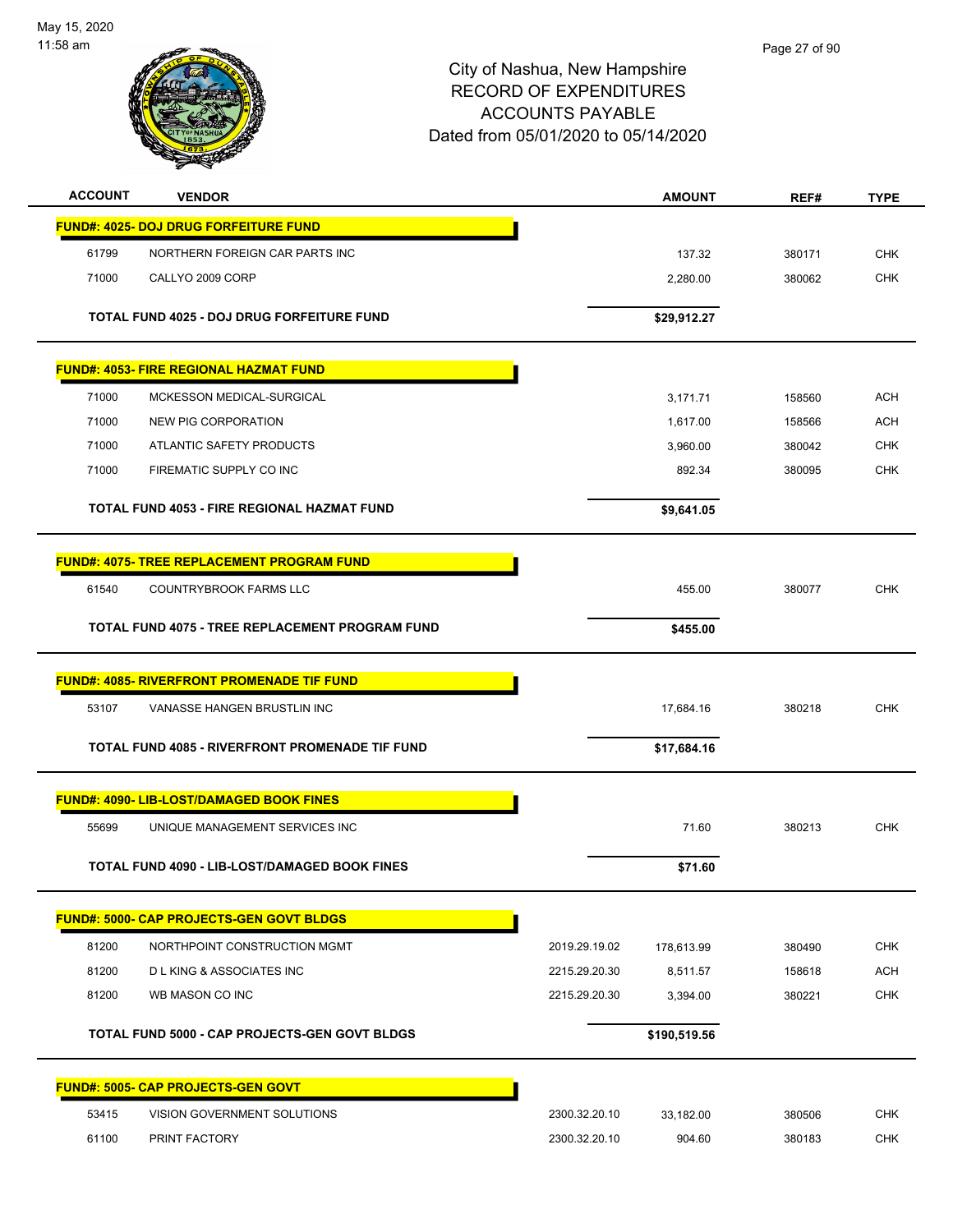| <b>ACCOUNT</b><br><b>VENDOR</b>                      |               | <b>AMOUNT</b> | REF#   | <b>TYPE</b> |
|------------------------------------------------------|---------------|---------------|--------|-------------|
| TOTAL FUND 5005 - CAP PROJECTS-GEN GOVT              |               | \$34,086.60   |        |             |
| <b>FUND#: 5020- CAPITAL PROJECTS-POLICE</b>          |               |               |        |             |
| 81200<br>LAVALLEE BRENSINGER ARCHITECTS              | 2018.50.19.30 | 12,639.79     | 380137 | <b>CHK</b>  |
| TOTAL FUND 5020 - CAPITAL PROJECTS-POLICE            |               | \$12,639.79   |        |             |
| <b>FUND#: 5040- CAPITAL PROJECTS-FIRE</b>            |               |               |        |             |
| 81200<br>PALMER & SICARD INC                         | 2102.52.17.32 | 108,175.00    | 380176 | <b>CHK</b>  |
| <b>TOTAL FUND 5040 - CAPITAL PROJECTS-FIRE</b>       |               | \$108,175.00  |        |             |
| <b>FUND#: 5050- CAP PROJECTS-COMMUNICATIONS</b>      |               |               |        |             |
| 81300<br>MICROWAVE NETWORKS INC                      | 2008.57.15.01 | 9,996.03      | 380153 | <b>CHK</b>  |
| <b>TOTAL FUND 5050 - CAP PROJECTS-COMMUNICATIONS</b> |               | \$9,996.03    |        |             |
| FUND#: 5060- CAPITAL PROJECTS-COMM HEALTH            |               |               |        |             |
| 81200<br><b>DENNIS MIRES PA</b>                      | 1004.71.19.30 | 37,350.00     | 380084 | <b>CHK</b>  |
| TOTAL FUND 5060 - CAPITAL PROJECTS-COMM HEALTH       |               | \$37,350.00   |        |             |
| <u> FUND#: 5090- CAPITAL PROJECTS-HYDROELECTRIC</u>  |               |               |        |             |
| 81200<br>NORMANDEAU ASSOCIATES INC                   | 2201.70.20.30 | 14,716.53     | 158568 | <b>ACH</b>  |
| 81200<br>HL TURNER GROUP INC                         | 2202.70.20.30 | 3,551.50      | 380119 | <b>CHK</b>  |
| TOTAL FUND 5090 - CAPITAL PROJECTS-HYDROELECTRIC     |               | \$18,268.03   |        |             |
| <b>FUND#: 5100- CAP PROJECTS-ECONOMIC DEV</b>        |               |               |        |             |
| 53107<br><b>ICON ARCHITECTURE INC</b>                | 2021.83.19.01 | 22,170.18     | 380127 | <b>CHK</b>  |
| TOTAL FUND 5100 - CAP PROJECTS-ECONOMIC DEV          |               | \$22,170.18   |        |             |
| <b>FUND#: 5200- CAPITAL PROJECTS-PUBLIC WORKS</b>    |               |               |        |             |
| 53107<br>MCFARLAND JOHNSON INC                       | 2002.60.01.30 | 14,963.17     | 380148 | <b>CHK</b>  |
| 81704<br>SUNSHINE PAVING CORPORATION                 | 2055.60.17.30 | 142,985.40    | 158620 | ACH         |
| 81704<br>HAYNER / SWANSON INC                        | 2055.60.19.30 | 36,466.23     | 158619 | ACH         |
| TOTAL FUND 5200 - CAPITAL PROJECTS-PUBLIC WORKS      |               | \$194,414.80  |        |             |
| <b>FUND#: 5700- CAP PROJECTS-BROAD ST PARKWAY</b>    |               |               |        |             |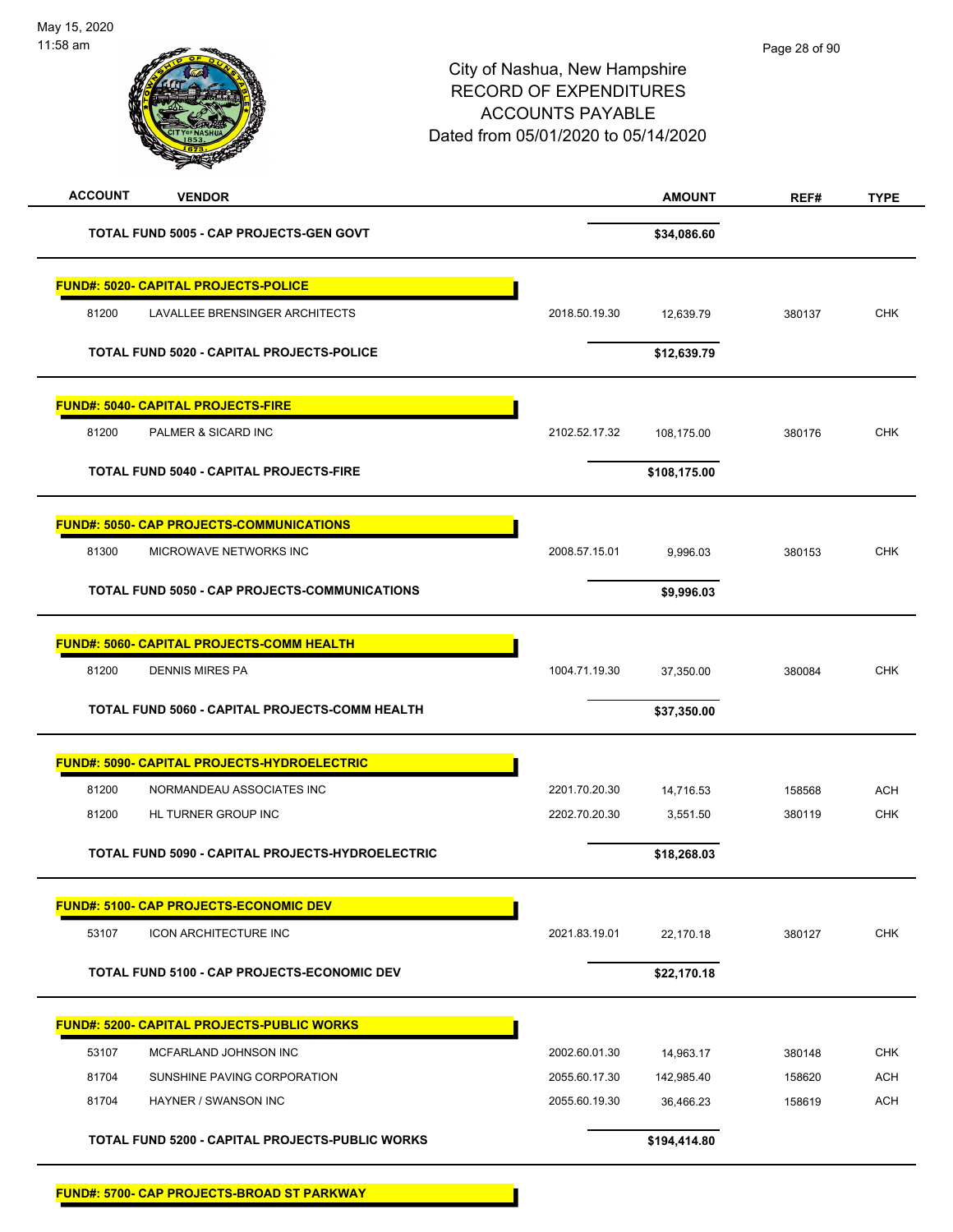

| <b>ACCOUNT</b> | <b>VENDOR</b>                                         |               | <b>AMOUNT</b> | REF#   | <b>TYPE</b> |
|----------------|-------------------------------------------------------|---------------|---------------|--------|-------------|
|                | <b>FUND#: 5700- CAP PROJECTS-BROAD ST PARKWAY</b>     |               |               |        |             |
| 81700          | LIBERTY UTILITIES - NH                                | 1061.60.11.10 | 488.14        | 380008 | <b>CHK</b>  |
|                | TOTAL FUND 5700 - CAP PROJECTS-BROAD ST PARKWAY       |               |               |        |             |
|                |                                                       |               | \$488.14      |        |             |
|                | <b>FUND#: 5800- SCHOOL CAPITAL PROJECTS FUND</b>      |               |               |        |             |
| 81200          | HARVEY CONSTRUCTION CORP                              | 1175.91.19.30 | 5,000.00      | 380330 | <b>CHK</b>  |
| 81200          | <b>HARRIMAN ASSOCIATES</b>                            | 1175.91.19.31 | 98,337.29     | 380329 | <b>CHK</b>  |
| 81200          | <b>HARRIMAN ASSOCIATES</b>                            | 1175.91.19.32 | 105,253.69    | 380329 | <b>CHK</b>  |
| 81200          | HAYNER / SWANSON INC                                  | 1175.91.19.32 | 16,059.45     | 380331 | <b>CHK</b>  |
| 81200          | MILONE & MACBROOM INC                                 | 1175.91.19.32 | 5,100.00      | 380364 | <b>CHK</b>  |
| 81200          | <b>HARRIMAN ASSOCIATES</b>                            | 1175.91.19.33 | 138,782.98    | 380329 | <b>CHK</b>  |
|                | <b>TOTAL FUND 5800 - SCHOOL CAPITAL PROJECTS FUND</b> |               | \$368,533.41  |        |             |
|                | <b>FUND#: 6000- SOLID WASTE FUND</b>                  |               |               |        |             |
| 53107          | SANBORN HEAD & ASSOC INC                              |               | 7,040.20      | 380188 | <b>CHK</b>  |
| 53107          | <b>TRC ENVIRONMENTAL</b>                              |               | 5,937.00      | 380207 | <b>CHK</b>  |
| 53999          | USDA APHIS WILDLIFE SERVICES                          |               | 5,714.07      | 158531 | <b>ACH</b>  |
| 54100          | <b>EVERSOURCE</b>                                     |               | 33.77         | 379998 | <b>CHK</b>  |
| 54141          | PENNICHUCK WATER WORKS INC                            |               | 264.11        | 380011 | <b>CHK</b>  |
| 54200          | BILLS WORLD CLASS CLEANING SER                        |               | 780.00        | 380053 | <b>CHK</b>  |
| 54280          | SOUTHWORTH-MILTON INC                                 |               | 733.60        | 380013 | <b>CHK</b>  |
| 54280          | <b>BELLETETES INC</b>                                 |               | 381.46        | 380049 | <b>CHK</b>  |
| 54280          | F W WEBB COMPANY                                      |               | 180.42        | 380092 | <b>CHK</b>  |
| 54280          | HOME DEPOT CREDIT SERVICE 3065                        |               | 79.92         | 380120 | <b>CHK</b>  |
| 54280          | <b>ISCO INDUSTRIES</b>                                |               | 799.58        | 380132 | <b>CHK</b>  |
| 54280          | SULLIVAN ENVIRONMENTAL INC                            |               | 409.06        | 380202 | <b>CHK</b>  |
| 54421          | CONWAY TECHNOLOGY GROUP                               |               | 40.00         | 380075 | <b>CHK</b>  |
| 54487          | <b>QED ENVIRONMETNAL SYSTEMS INC</b>                  |               | 153.95        | 380185 | <b>CHK</b>  |
| 54492          | <b>SPRINT</b>                                         |               | 468.00        | 380015 | <b>CHK</b>  |
| 54600          | MCDEVITT TRUCKS INC                                   |               | 57.89         | 158559 | ACH         |
| 54600          | MCNEILUS TRUCK & MANUFACTURING                        |               | 1,945.53      | 158561 | <b>ACH</b>  |
| 54600          | SOUTHWORTH-MILTON INC                                 |               | 2,113.34      | 380013 | <b>CHK</b>  |
| 54600          | CARPARTS DISTRIBUTION CENTER,                         |               | 46.90         | 380064 | <b>CHK</b>  |
| 54600          | FREIGHTLINER OF NH INC                                |               | 155.41        | 380100 | <b>CHK</b>  |
| 55607          | UNITED PARCEL SERVICE                                 |               | 537.71        | 380020 | <b>CHK</b>  |
| 55699          | CYN ENVIROMENTAL SERVICES                             |               | 640.00        | 158541 | <b>ACH</b>  |
| 55699          | <b>INTERSTATE REFRIGERANT</b>                         |               | 1,116.00      | 158553 | <b>ACH</b>  |
| 55699          | ALS GROUP USA, CORP                                   |               | 912.00        | 380038 | <b>CHK</b>  |
| 55699          | CALLOGIX INC                                          |               | 48.00         | 380061 | <b>CHK</b>  |
|                |                                                       |               |               |        |             |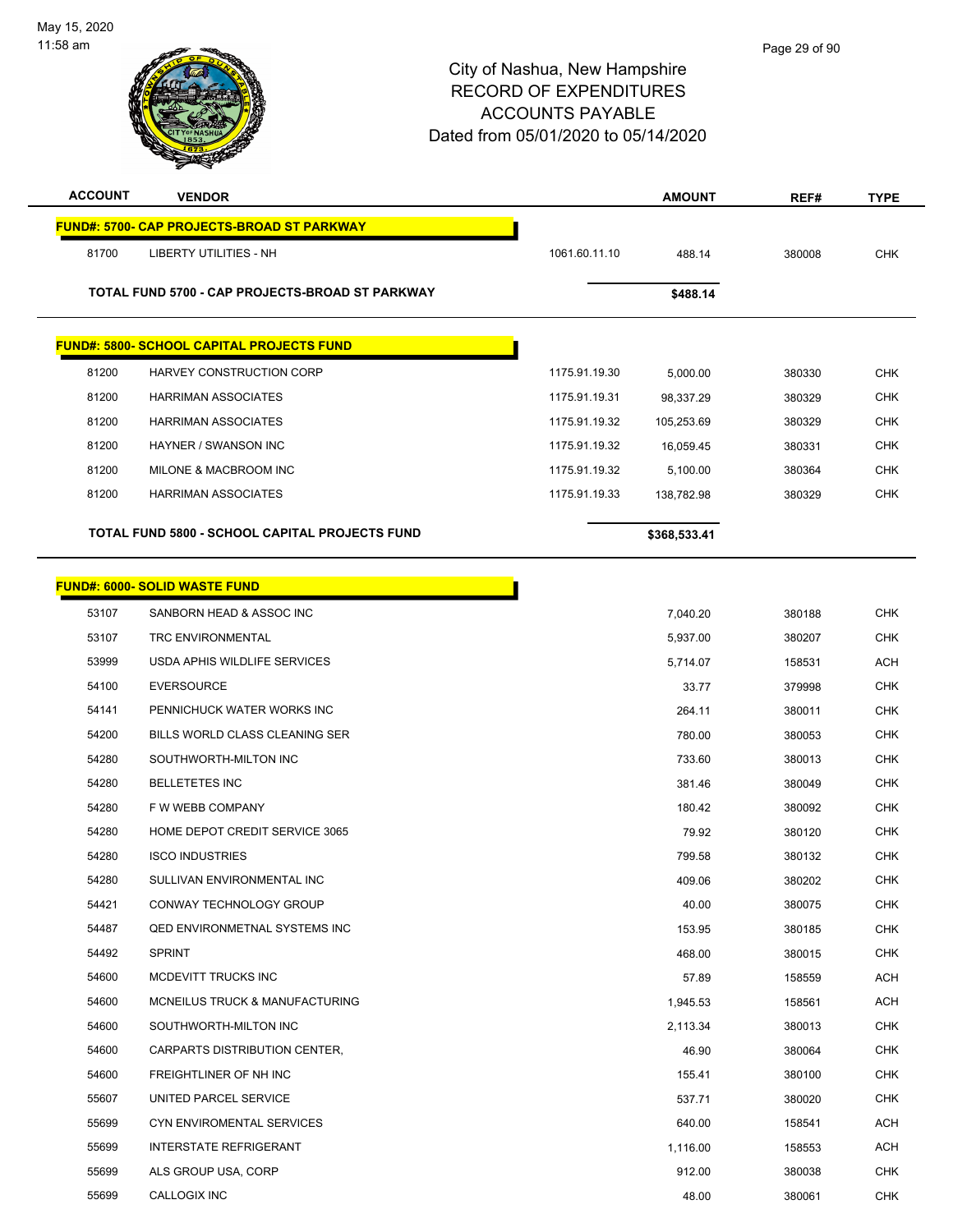

| <b>ACCOUNT</b> | <b>VENDOR</b>                             |               | <b>AMOUNT</b> | REF#   | <b>TYPE</b> |
|----------------|-------------------------------------------|---------------|---------------|--------|-------------|
|                | <b>FUND#: 6000- SOLID WASTE FUND</b>      |               |               |        |             |
| 55699          | CASELLA RECYCLING LLC                     |               | 30,405.95     | 380065 | <b>CHK</b>  |
| 55699          | GATE CITY FENCE CO INC                    |               | 2,850.00      | 380104 | <b>CHK</b>  |
| 55699          | NORTHEAST RESOURCE RECOVERY               |               | 2,040.00      | 380170 | <b>CHK</b>  |
| 55699          | SANBORN HEAD & ASSOC INC                  |               | 3,000.00      | 380188 | <b>CHK</b>  |
| 55699          | UNIVERSAL RECYCLING TECH                  |               | 9,205.34      | 380215 | <b>CHK</b>  |
| 55699          | CALLOGIX INC                              |               | 49.80         | 380474 | <b>CHK</b>  |
| 61100          | AMAZON CAPITAL SERV (CITY ACH)            |               | 79.00         | 158616 | <b>ACH</b>  |
| 61100          | WB MASON CO INC                           |               | 18.99         | 380221 | <b>CHK</b>  |
| 61107          | PHOENIX SCREEN PRINTING                   |               | 1,180.00      | 380177 | <b>CHK</b>  |
| 61107          | UNIFIRST CORPORATION                      |               | 276.24        | 380212 | <b>CHK</b>  |
| 61192          | AMAZON CAPITAL SERV (CITY ACH)            |               | 13.42         | 158616 | <b>ACH</b>  |
| 61192          | <b>LOWE'S - 3502</b>                      |               | 313.58        | 380141 | <b>CHK</b>  |
| 61192          | PHOENIX SCREEN PRINTING                   |               | 918.00        | 380177 | <b>CHK</b>  |
| 61192          | WB MASON CO INC                           |               | 176.46        | 380221 | <b>CHK</b>  |
| 61307          | SHATTUCK MALONE OIL CO                    |               | 3,146.68      | 380012 | <b>CHK</b>  |
| 61310          | ALTERNATIVE VEHICLE SERVICE GR            |               | 12,157.16     | 158536 | ACH         |
| 61428          | <b>BELLETETES INC</b>                     |               | 10.78         | 380049 | <b>CHK</b>  |
| 61428          | WB MASON CO INC                           |               | 8.52          | 380221 | <b>CHK</b>  |
| 61560          | HOME DEPOT CREDIT SERVICE 3065            |               | 44.91         | 380547 | <b>CHK</b>  |
| 81300          | SANBORN HEAD & ASSOC INC                  | 2401.68.20.30 | 4,931.70      | 380188 | <b>CHK</b>  |
| 81650          | SANBORN HEAD & ASSOC INC                  | 2403.68.17.30 | 5,209.30      | 380188 | <b>CHK</b>  |
|                | <b>TOTAL FUND 6000 - SOLID WASTE FUND</b> |               | \$106,623.75  |        |             |

#### **FUND#: 6200- WASTEWATER FUND**

| 21775 | <b>CHRISTIE PICARD</b>              | 123.74    | 380431 | <b>CHK</b> |
|-------|-------------------------------------|-----------|--------|------------|
| 21775 | DAMIAN ADAMIAN REALTY TRUS          | 1,926.01  | 380432 | <b>CHK</b> |
| 44597 | <b>HILLSBOROUGH COUNTY REGISTRY</b> | 58.00     | 380487 | <b>CHK</b> |
| 53107 | EASTERN ANALYTICAL INC              | 32.50     | 380089 | <b>CHK</b> |
| 53107 | <b>FLOW ASSESSMENT SERVICES LLC</b> | 4,675.00  | 380097 | <b>CHK</b> |
| 53467 | PENNICHUCK WATER WORKS INC          | 10,094.48 | 380458 | <b>CHK</b> |
| 54114 | DIRECT ENERGY BUSINESS              | 12,196.75 | 158542 | ACH        |
| 54141 | PENNICHUCK WATER WORKS INC          | 16.13     | 380011 | <b>CHK</b> |
| 54141 | PENNICHUCK WATER WORKS INC          | 122.29    | 380459 | <b>CHK</b> |
| 54221 | RESOURCE MANAGEMENT INC             | 34,837.10 | 380187 | <b>CHK</b> |
| 54221 | RESOURCE MANAGEMENT INC             | 34,961.20 | 380494 | <b>CHK</b> |
| 54280 | <b>GRAINGER</b>                     | 2,408.52  | 380108 | <b>CHK</b> |
| 54300 | <b>CRISP CONTRACTING LLC</b>        | 14,440.00 | 379988 | <b>CHK</b> |
| 54300 | <b>BELLETETES INC</b>               | 38.94     | 380049 | <b>CHK</b> |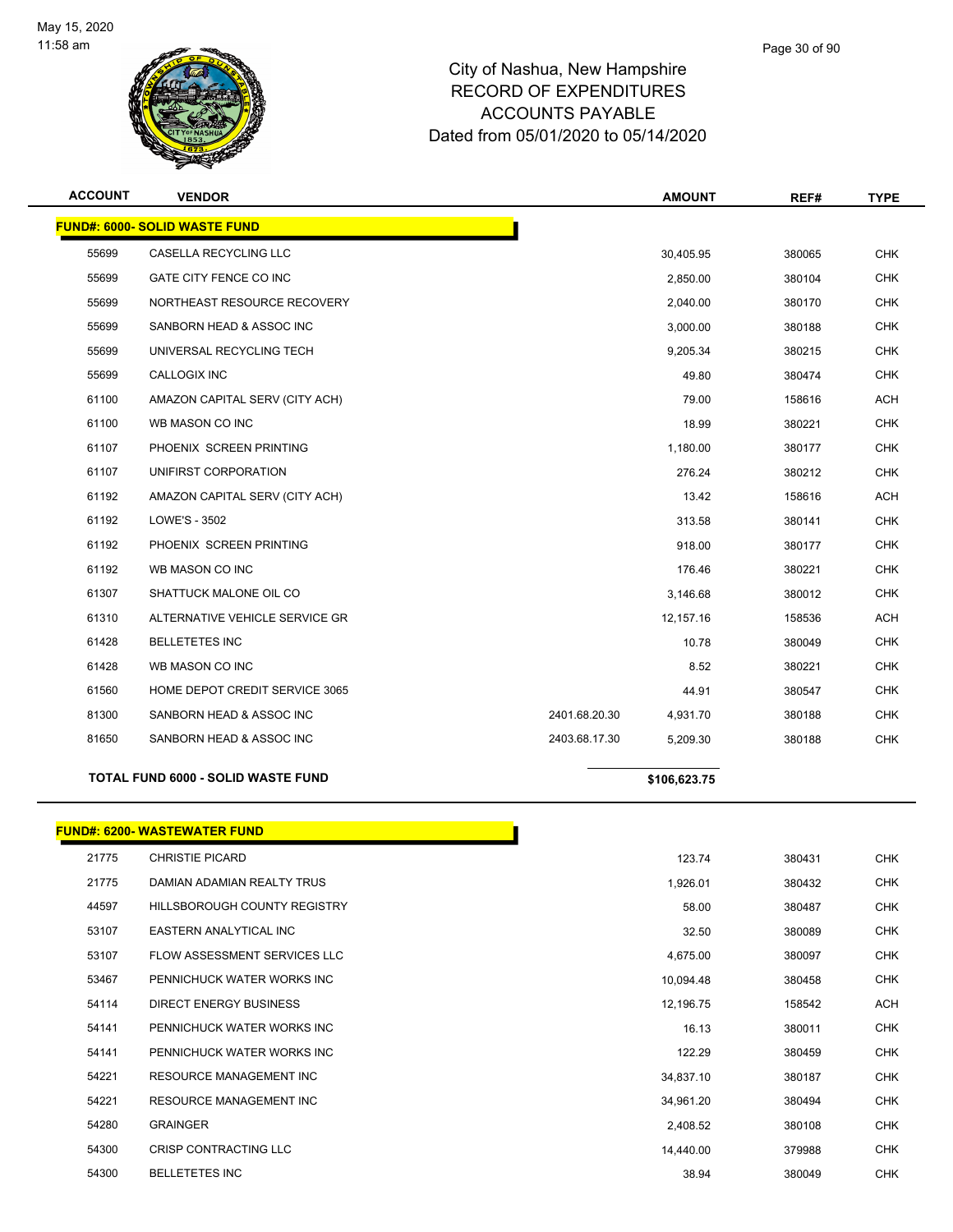

| <b>ACCOUNT</b> | <b>VENDOR</b>                       | <b>AMOUNT</b> | REF#   | <b>TYPE</b> |
|----------------|-------------------------------------|---------------|--------|-------------|
|                | <b>FUND#: 6200- WASTEWATER FUND</b> |               |        |             |
| 54300          | CONTINENTAL PAVING INC              | 1,023.83      | 380074 | <b>CHK</b>  |
| 54300          | <b>HUDSON QUARRY CORP</b>           | 1,494.73      | 380123 | <b>CHK</b>  |
| 54421          | CONWAY TECHNOLOGY GROUP             | 155.77        | 380075 | <b>CHK</b>  |
| 54487          | M & M ELECTRICAL SUPPLY CO INC      | 182.88        | 158557 | ACH         |
| 54487          | <b>MOTION INDUSTRIES INC</b>        | 632.76        | 158564 | <b>ACH</b>  |
| 54487          | <b>BELLETETES INC</b>               | 73.71         | 380049 | <b>CHK</b>  |
| 54487          | F W WEBB COMPANY                    | 1,051.45      | 380092 | <b>CHK</b>  |
| 54487          | <b>FASTENAL CO</b>                  | 577.92        | 380093 | <b>CHK</b>  |
| 54487          | <b>GRAINGER</b>                     | 3,775.17      | 380108 | <b>CHK</b>  |
| 54487          | <b>HAJOCA CORPORATION</b>           | 145.88        | 380114 | <b>CHK</b>  |
| 54487          | <b>HAJOCA CORPORATION</b>           | 23.03         | 380115 | <b>CHK</b>  |
| 54487          | HOME DEPOT CREDIT SERVICE 3065      | 42.32         | 380120 | <b>CHK</b>  |
| 54487          | MCMASTER-CARR                       | 781.13        | 380150 | <b>CHK</b>  |
| 54487          | <b>SANEL NAPA</b>                   | 513.67        | 380189 | <b>CHK</b>  |
| 54487          | ROBERT W CHAMPAGNE                  | 5,000.00      | 380496 | <b>CHK</b>  |
| 54487          | HOME DEPOT CREDIT SERVICE 3065      | 282.60        | 380547 | <b>CHK</b>  |
| 54492          | <b>SPRINT</b>                       | 216.00        | 380015 | <b>CHK</b>  |
| 54600          | M & M ELECTRICAL SUPPLY CO INC      | 107.71        | 158557 | <b>ACH</b>  |
| 54600          | MCDEVITT TRUCKS INC                 | 128.54        | 158559 | <b>ACH</b>  |
| 54600          | DONOVAN EQUIPMENT CO INC            | 83.86         | 380086 | <b>CHK</b>  |
| 54600          | <b>MAYNARD &amp; LESIEUR INC</b>    | 87.30         | 380147 | <b>CHK</b>  |
| 54600          | SANITARY EQUIPMENT CO INC           | 2,444.58      | 380193 | CHK         |
| 54828          | US BANK EQUIPMENT FINANCE           | 123.14        | 380460 | <b>CHK</b>  |
| 55109          | CONSOLIDATED COMMUNICATIONS         | 81.54         | 379996 | CHK         |
| 55118          | <b>SPRINT</b>                       | 93.86         | 380015 | <b>CHK</b>  |
| 55514          | NH DEPT OF ENVIRONMENTAL SERV.      | 3,635.14      | 380010 | <b>CHK</b>  |
| 55699          | DTN LLC                             | 3,528.00      | 158544 | ACH         |
| 55699          | <b>CRYSTAL ROCK</b>                 | 263.99        | 379997 | <b>CHK</b>  |
| 55699          | NEW ENGLAND ENERGY SERVICES         | 1,140.00      | 380163 | <b>CHK</b>  |
| 55699          | STANLEY ELEVATOR CO INC             | 352.00        | 380199 | <b>CHK</b>  |
| 55699          | UNITED SITE SERVICES NORTHEAST      | 238.00        | 380214 | <b>CHK</b>  |
| 55699          | <b>CALLOGIX INC</b>                 | 326.00        | 380474 | <b>CHK</b>  |
| 61100          | WB MASON CO INC                     | 35.90         | 380221 | <b>CHK</b>  |
| 61107          | UNIFIRST CORPORATION                | 925.80        | 380212 | <b>CHK</b>  |
| 61156          | <b>BORDEN &amp; REMINGTON CORP</b>  | 8,404.65      | 158538 | <b>ACH</b>  |
| 61156          | PVS CHEMICAL SOLUTIONS INC          | 3,959.00      | 158572 | ACH         |
| 61156          | POLYDYNE INC                        | 43,941.13     | 380178 | <b>CHK</b>  |
| 61299          | MCKESSON MEDICAL-SURGICAL           | 166.83        | 158560 | ACH         |
| 61299          | ARCSOURCE INC                       | 331.50        | 380041 | <b>CHK</b>  |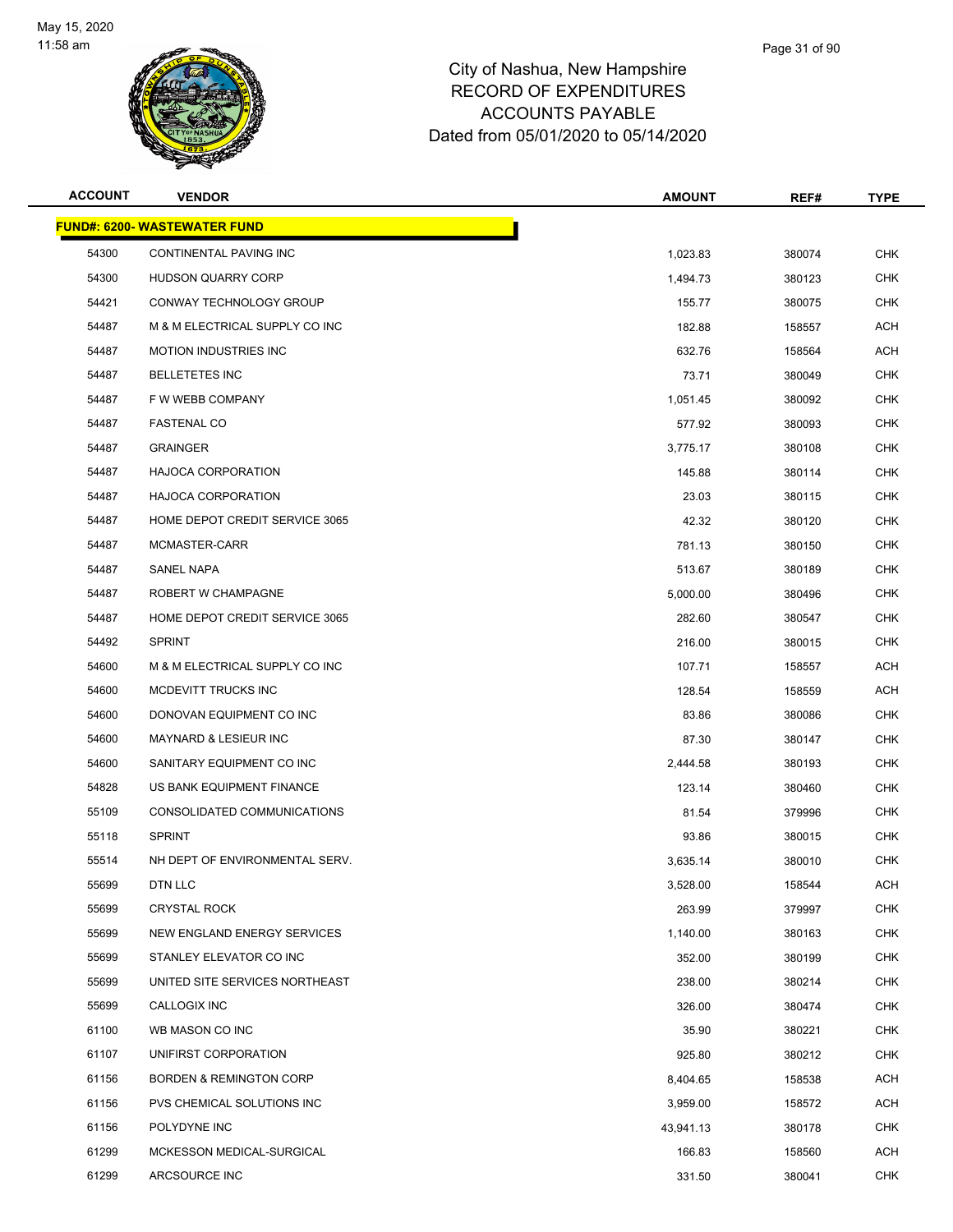

| <b>ACCOUNT</b> | <b>VENDOR</b>                            |               | <b>AMOUNT</b> | REF#   | <b>TYPE</b> |
|----------------|------------------------------------------|---------------|---------------|--------|-------------|
|                | <b>FUND#: 6200- WASTEWATER FUND</b>      |               |               |        |             |
| 61299          | <b>FASTENAL CO</b>                       |               | 34.50         | 380093 | <b>CHK</b>  |
| 61299          | <b>GRAINGER</b>                          |               | 2,315.28      | 380108 | <b>CHK</b>  |
| 61299          | <b>HACH COMPANY</b>                      |               | 2,274.84      | 380113 | <b>CHK</b>  |
| 61299          | MILL METALS CORP                         |               | 608.00        | 380155 | <b>CHK</b>  |
| 61299          | <b>VWR INTERNATIONAL</b>                 |               | 946.35        | 380220 | <b>CHK</b>  |
| 61307          | SHATTUCK MALONE OIL CO                   |               | 1,319.99      | 380012 | <b>CHK</b>  |
| 61310          | ALTERNATIVE VEHICLE SERVICE GR           |               | 937.47        | 158536 | <b>ACH</b>  |
| 61428          | <b>GRAINGER</b>                          |               | 394.47        | 380108 | <b>CHK</b>  |
| 61428          | <b>IMPERIAL DADE</b>                     |               | 207.48        | 380128 | <b>CHK</b>  |
| 61830          | MSDSONLINE INC                           |               | 499.00        | 380158 | <b>CHK</b>  |
| 71000          | <b>COLE-PARMER</b>                       |               | 3,341.44      | 380073 | <b>CHK</b>  |
| 71000          | <b>GRAINGER</b>                          |               | 948.31        | 380108 | <b>CHK</b>  |
| 71025          | <b>FASTENAL CO</b>                       |               | 346.78        | 380093 | <b>CHK</b>  |
| 71228          | POSM SOFTWARE LLC                        |               | 2,000.00      | 380180 | <b>CHK</b>  |
| 81300          | <b>WALDRON ENGINEERING &amp;</b>         | 2044.69.18.30 | 11,909.71     | 158576 | <b>ACH</b>  |
| 81700          | <b>HAZEN AND SAWYER</b>                  | 1040.69.15.30 | 6,629.61      | 158549 | <b>ACH</b>  |
| 81700          | <b>KENYON PIPELINE INSPECTION LLC</b>    | 1052.69.19.30 | 76,116.20     | 158555 | <b>ACH</b>  |
| 81700          | WOODARD & CURRAN INC                     | 2040.69.17.30 | 4,871.75      | 380224 | <b>CHK</b>  |
| 81700          | DEZURIK INC - BIN #135058                | 2043.69.18.30 | 9,708.00      | 380085 | <b>CHK</b>  |
| 81700          | F W WEBB COMPANY                         | 2043.69.18.30 | 2,668.34      | 380092 | <b>CHK</b>  |
|                | <b>TOTAL FUND 6200 - WASTEWATER FUND</b> |               | \$330,379.50  |        |             |

#### **FUND#: 6500- PROPERTY & CASUALTY FUND**

| 59207 | <b>GERALD WORCESTER</b>        |                     | 12,000.00 | 380439 | <b>CHK</b> |
|-------|--------------------------------|---------------------|-----------|--------|------------|
| 59275 | <b>KENT'S SERVICE STATION</b>  |                     | 15,350.00 | 379974 | <b>CHK</b> |
| 61100 | WB MASON CO INC                |                     | 113.26    | 380221 | <b>CHK</b> |
| 61830 | THE TELEGRAPH                  |                     | 213.20    | 380017 | <b>CHK</b> |
| 68360 | AMAZON CAPITAL SERV (CITY ACH) | COVID <sub>19</sub> | 1,605.00  | 158533 | <b>ACH</b> |
| 68360 | <b>ULINE</b>                   | COVID <sub>19</sub> | 189.75    | 158575 | <b>ACH</b> |
| 68360 | AMAZON CAPITAL SERV (CITY ACH) | COVID <sub>19</sub> | 421.46    | 158616 | <b>ACH</b> |
| 68360 | MC ALL CLEAN CLEANERS LLC      | COVID <sub>19</sub> | 718.20    | 380035 | <b>CHK</b> |
| 68360 | ATLANTIC SAFETY PRODUCTS       | COVID <sub>19</sub> | 798.00    | 380042 | <b>CHK</b> |
| 68360 | <b>CDW GOVERNMENT</b>          | COVID <sub>19</sub> | 5,900.00  | 380067 | <b>CHK</b> |
| 68360 | HOME DEPOT CREDIT SERVICE 3065 | COVID <sub>19</sub> | 253.29    | 380120 | <b>CHK</b> |
| 68360 | INDUSTRIAL PROTECTION SERVICES | COVID <sub>19</sub> | 1,920.00  | 380129 | <b>CHK</b> |
| 68360 | AMAZON CAPITAL SERV (CITY ACH) | COVID19 ACS         | 987.70    | 158616 | <b>ACH</b> |
| 68360 | AIRGAS USA LLC                 | COVID19 ACS         | 165.60    | 380033 | <b>CHK</b> |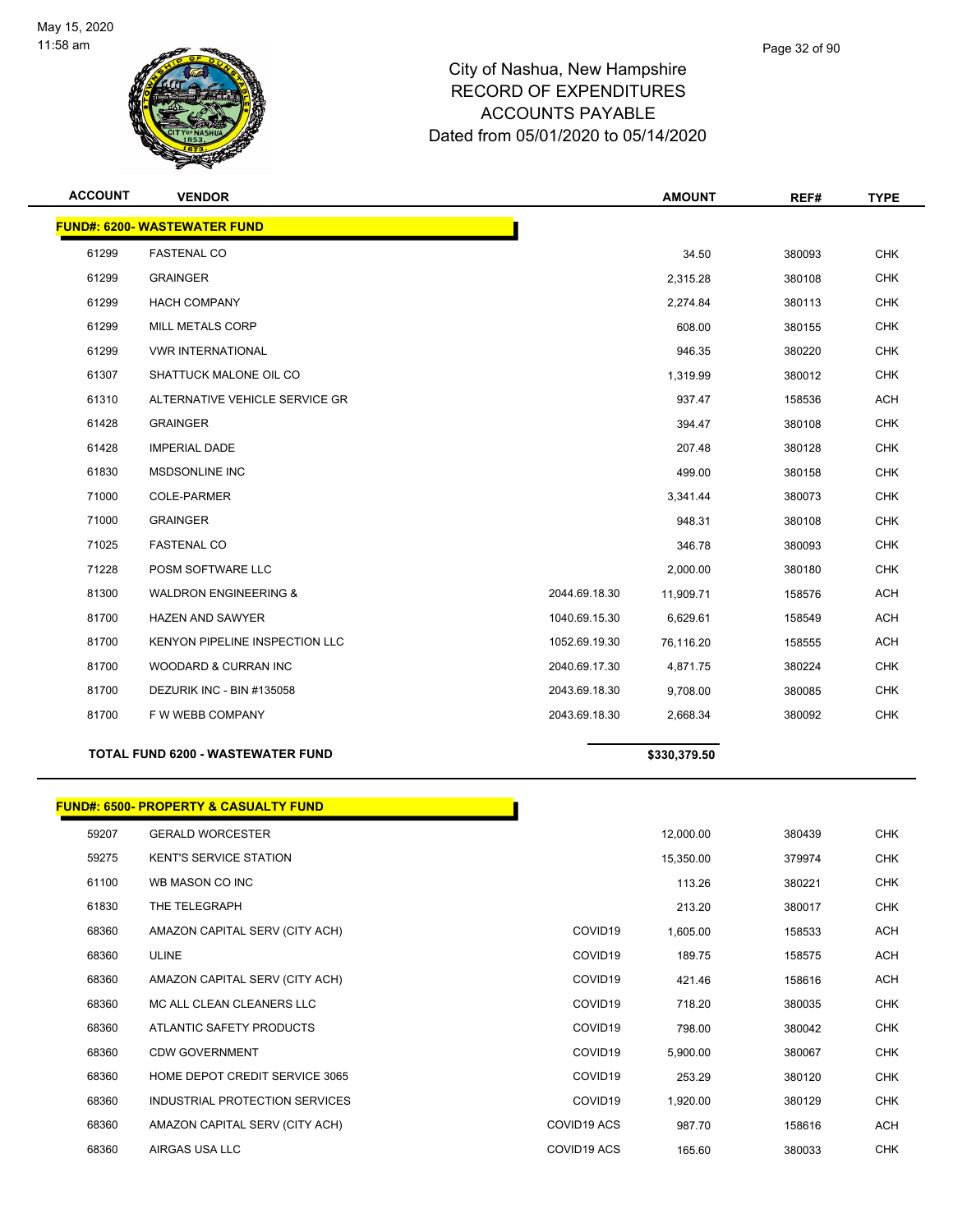| <b>ACCOUNT</b> | <b>VENDOR</b>                                         | <b>AMOUNT</b>           | REF#   | <b>TYPE</b> |
|----------------|-------------------------------------------------------|-------------------------|--------|-------------|
|                | <b>TOTAL FUND 6500 - PROPERTY &amp; CASUALTY FUND</b> | \$40,635.46             |        |             |
|                | <b>FUND#: 6600- BENEFITS SELF INSURANCE FUND</b>      |                         |        |             |
| 21516          | BOSTON MUTUAL LIFE INSURANCE                          | 5,673.86                | 158539 | <b>ACH</b>  |
| 21520          | COLONIAL LIFE AND ACCIDENT INS                        | 1,597.70                | 158511 | <b>ACH</b>  |
| 21520          | COLONIAL LIFE AND ACCIDENT INS                        | 1,115.67                | 158596 | <b>ACH</b>  |
| 45676          | ANTHEM BCBS OF NE                                     | (8,207.96)              | 158535 | <b>ACH</b>  |
| 45676          | ANTHEM BCBS OF NE                                     | (33, 777.76)            | 158617 | <b>ACH</b>  |
| 52815          | ANTHEM BCBS OF NE                                     | 4,872.00                | 158617 | <b>ACH</b>  |
| 53999          | <b>BENEFIT STRATEGIES (ADMIN)</b>                     | 25.00                   | 158537 | <b>ACH</b>  |
| 59165          | ANTHEM BCBS OF NE                                     | 74,196.50               | 158617 | <b>ACH</b>  |
| 59500          | NORTHEAST DELTA DENTAL                                | 24,793.60               | 158569 | <b>ACH</b>  |
| 59500          | ANTHEM BCBS OF NE                                     | 97,567.00               | 158617 | <b>ACH</b>  |
| 59507          | ANTHEM BCBS OF NE                                     | 291,045.85              | 158535 | <b>ACH</b>  |
| 59507          | ANTHEM BCBS OF NE                                     | 139,761.35              | 158617 | <b>ACH</b>  |
| 59507          | ANTHEM BCBS OF NE                                     | 256,976.76              | 158535 | <b>ACH</b>  |
| 59507          | ANTHEM BCBS OF NE                                     | 414,994.52              | 158617 | <b>ACH</b>  |
| 59507          | ANTHEM BCBS OF NE                                     | 28,385.78               | 158535 | <b>ACH</b>  |
| 59507          | ANTHEM BCBS OF NE                                     | 6,063.82                | 158617 | <b>ACH</b>  |
| 59525          | NORTHEAST DELTA DENTAL                                | 11,255.40               | 158507 | <b>ACH</b>  |
| 59525          | NORTHEAST DELTA DENTAL                                | 7,888.67                | 158592 | <b>ACH</b>  |
| 59600          | MDX MEDICAL INC                                       | 3,676.77                | 158562 | <b>ACH</b>  |
|                | TOTAL FUND 6600 - BENEFITS SELF INSURANCE FUND        | \$1,327,904.53          |        |             |
|                | FUND#: 7026- CAPITAL EQUIPMENT RESERVE FUND           |                         |        |             |
|                |                                                       |                         |        |             |
| 81500          | DEERE & COMPANY                                       | CERF77.20<br>121,984.58 | 380082 | <b>CHK</b>  |
|                | TOTAL FUND 7026 - CAPITAL EQUIPMENT RESERVE FUND      | \$121,984.58            |        |             |
|                | <b>FUND#: 7052- MINE FALLS PARK ETF</b>               |                         |        |             |
| 54280          | <b>ALPHAGRAPHICS</b>                                  | 757.60                  | 380037 | <b>CHK</b>  |
|                | TOTAL FUND 7052 - MINE FALLS PARK ETF                 | \$757.60                |        |             |
|                | <b>FUND#: 7504- EDGEWOOD/SUBURBAN MAINT FUND</b>      |                         |        |             |
| 61299          | <b>HARDY DORIC INC</b>                                | 975.00                  | 380116 | <b>CHK</b>  |
|                | TOTAL FUND 7504 - EDGEWOOD/SUBURBAN MAINT FUND        | \$975.00                |        |             |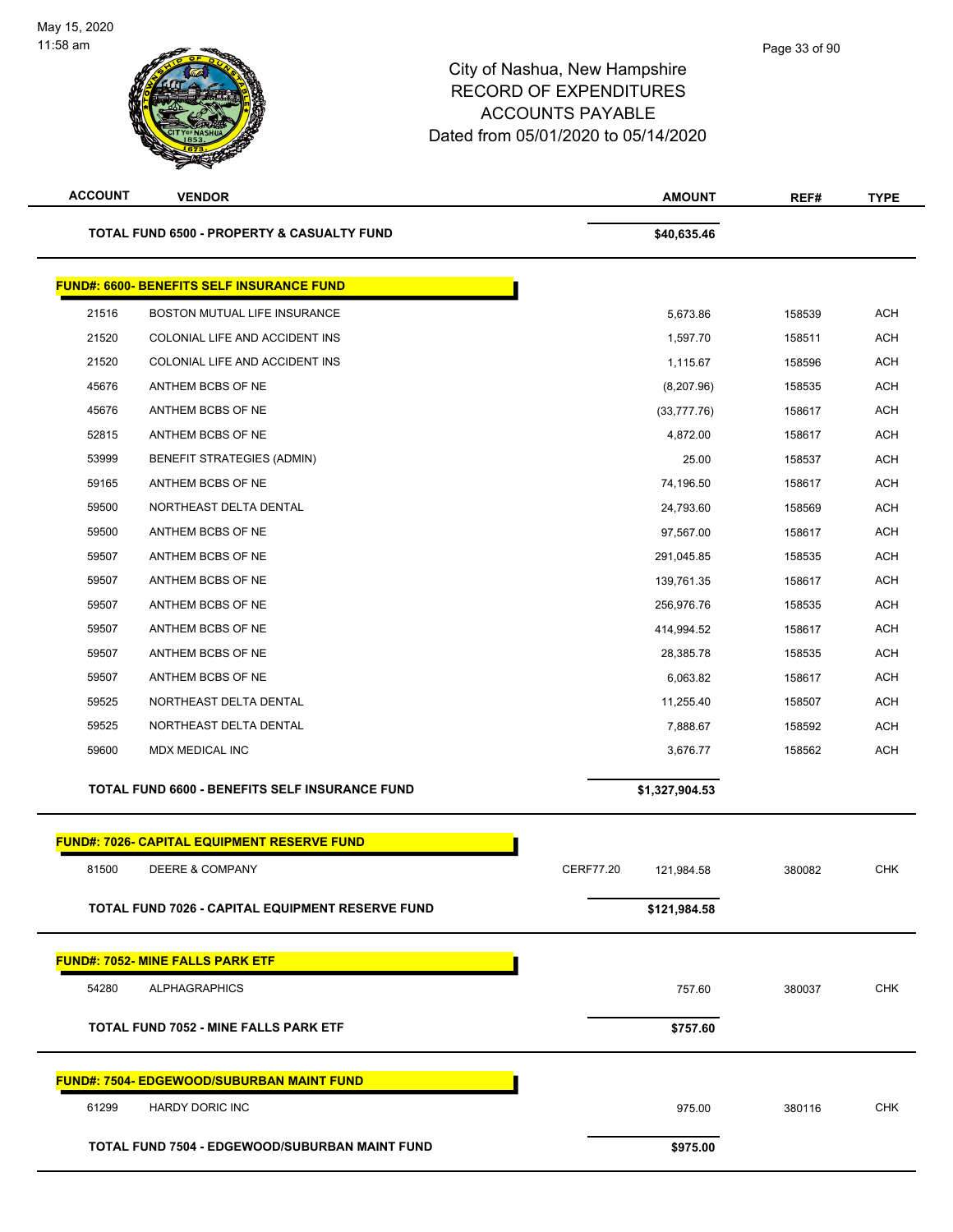

| <b>ACCOUNT</b>                 | <b>VENDOR</b>                                    | <b>AMOUNT</b> | REF#   | <b>TYPE</b> |
|--------------------------------|--------------------------------------------------|---------------|--------|-------------|
| FUND#: 7551- P&R-SUMMERFUN     |                                                  |               |        |             |
| 68322                          | <b>4IMPRINT INC</b>                              | 1,857.26      | 380437 | <b>CHK</b>  |
|                                | <b>TOTAL FUND 7551 - P&amp;R-SUMMERFUN</b>       | \$1,857.26    |        |             |
|                                | <b>FUND#: 7565- SCHOOL RELATED PROGRAMS-ETF</b>  |               |        |             |
| 61135                          | <b>ENABLING DEVICES</b>                          | 1,595.70      | 380305 | <b>CHK</b>  |
| 71221                          | COMPUTER HUT dba IT INSIDERS                     | 1,799.55      | 380340 | <b>CHK</b>  |
|                                | TOTAL FUND 7565 - SCHOOL RELATED PROGRAMS-ETF    | \$3,395.25    |        |             |
| <b>FUND#: 7580- PAVING ETF</b> |                                                  |               |        |             |
| 81700                          | SUNSHINE PAVING CORPORATION                      | 491,925.68    | 158620 | <b>ACH</b>  |
|                                | <b>TOTAL FUND 7580 - PAVING ETF</b>              | \$491,925.68  |        |             |
|                                | <b>FUND#: 8050- LIBRARY-CHARLES ZYLONIS</b>      |               |        |             |
| 68322                          | LITHUANIAN-AMERICAN BROTHERS                     | 571.40        | 380140 | <b>CHK</b>  |
|                                | <b>TOTAL FUND 8050 - LIBRARY-CHARLES ZYLONIS</b> | \$571.40      |        |             |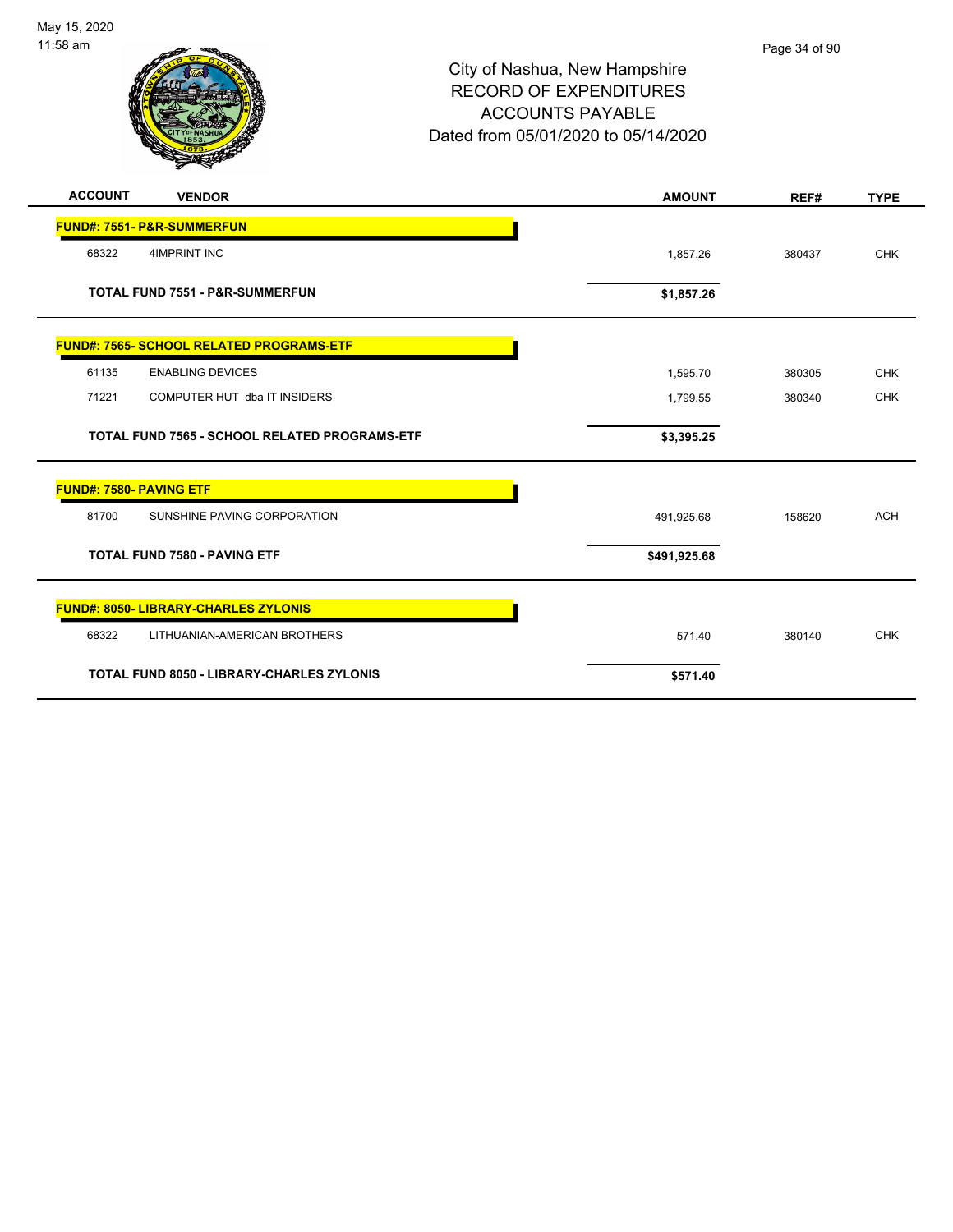

| <b>ACCOUNT</b> | <b>VENDOR</b> |                                        | <b>AMOUNT</b><br>REF# | <b>TYPE</b> |
|----------------|---------------|----------------------------------------|-----------------------|-------------|
|                |               | <b>EXPENDITURE SUMMARY BY FUND</b>     | <b>AMOUNT</b>         |             |
|                | 1000          | <b>GENERAL FUND</b>                    | 5,748,752.89          |             |
|                | 1001          | <b>GF-CAPITAL IMPROVEMENTS</b>         | 20,403.34             |             |
|                | 1010          | <b>GF-PRIOR YEAR ENC &amp; ESCROWS</b> | 55,935.05             |             |
|                | 2100          | <b>FOOD SERVICES FUND</b>              | 18,741.09             |             |
|                | 2217          | <b>SCHOOL FACILITIES RENTAL</b>        | 11,907.50             |             |
|                | 2222          | AFTER SCHOOL PROGRAM                   | 1,305.06              |             |
|                | 2503          | <b>PARKS &amp; REC PROGRAMS FUND</b>   | 1,040.00              |             |
|                | 2505          | PEG ACCESS CHANNELS FUND               | 5,648.03              |             |
|                | 2506          | HUNT BLDG FACILITY RENTAL FUND         | 1,746.82              |             |
|                | 3068          | COMMUNITY SERVICES GRANTS FUND         | 2,712.99              |             |
|                | 3070          | COMMUNITY HEALTH GRANTS FUND           | 1,700.00              |             |
|                | 3080          | COMMUNITY DEVELOPMENT GRANTS           | 2,149.59              |             |
|                | 3090          | URBAN PROGRAM GRANTS FUND              | 30,610.00             |             |
|                | 3120          | <b>TRANSIT GRANTS FUND</b>             | 204,131.92            |             |
|                | 3800          | <b>SCHOOL GRANTS FUND</b>              | 96,582.52             |             |
|                | 3810          | FOOD SERVICE GRANTS FUND               | 254.55                |             |
|                | 4005          | TRAFFIC VIOLATIONS FUND                | 1,217.26              |             |
|                | 4010          | <b>MOTOR VEHICLE ADMIN FUND</b>        | 759.99                |             |
|                | 4025          | DOJ DRUG FORFEITURE FUND               | 29,912.27             |             |
|                | 4053          | FIRE REGIONAL HAZMAT FUND              | 9,641.05              |             |
|                | 4075          | TREE REPLACEMENT PROGRAM FUND          | 455.00                |             |
|                | 4085          | RIVERFRONT PROMENADE TIF FUND          | 17,684.16             |             |
|                | 4090          | LIB-LOST/DAMAGED BOOK FINES            | 71.60                 |             |
|                | 5000          | CAP PROJECTS-GEN GOVT BLDGS            | 190,519.56            |             |
|                | 5005          | CAP PROJECTS-GEN GOVT                  | 34,086.60             |             |
|                | 5020          | CAPITAL PROJECTS-POLICE                | 12,639.79             |             |
|                | 5040          | CAPITAL PROJECTS-FIRE                  | 108,175.00            |             |
|                | 5050          | CAP PROJECTS-COMMUNICATIONS            | 9,996.03              |             |
|                | 5060          | CAPITAL PROJECTS-COMM HEALTH           | 37,350.00             |             |
|                | 5090          | CAPITAL PROJECTS-HYDROELECTRIC         | 18,268.03             |             |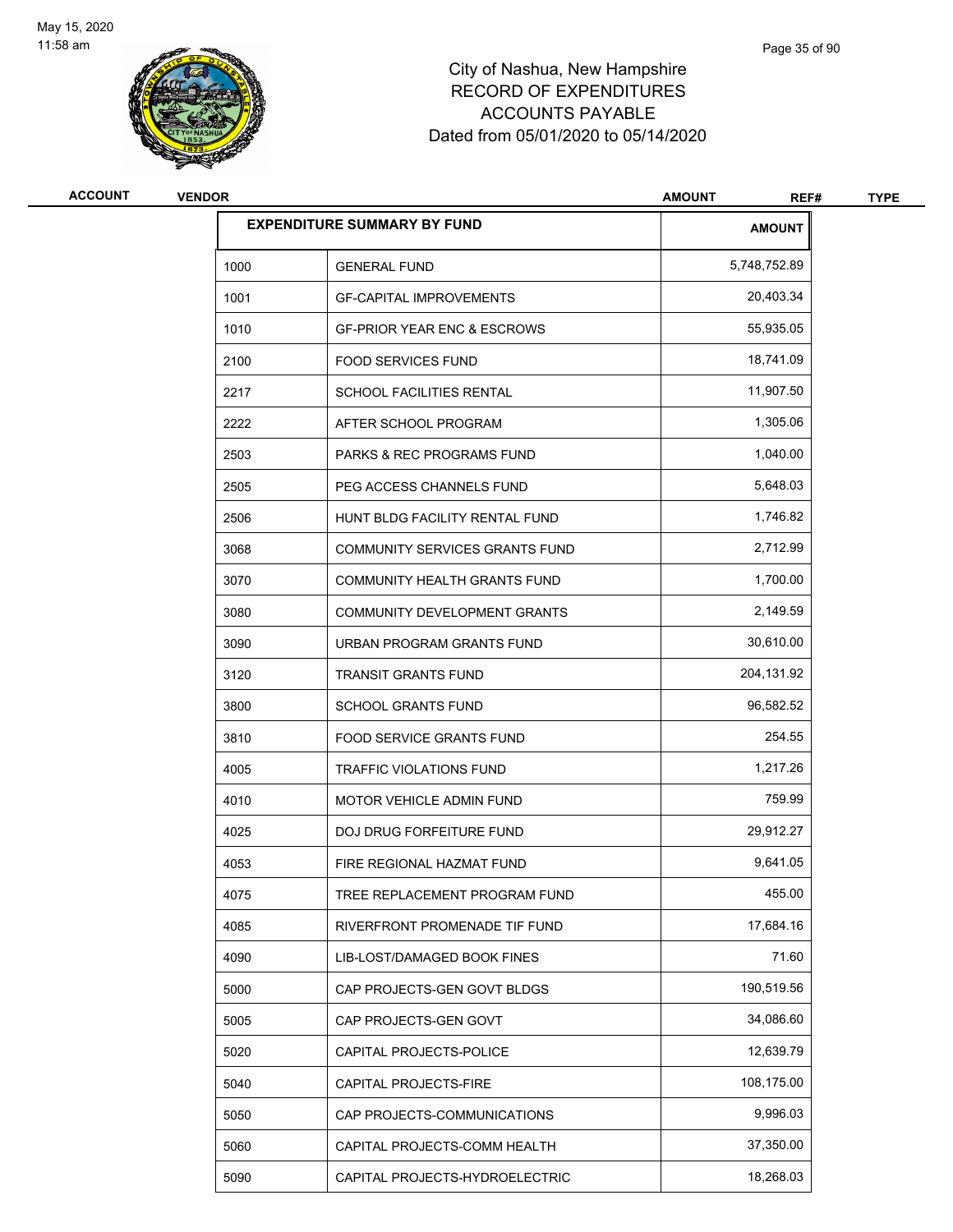

| ACCOUNT | <b>VENDOR</b> |                                | <b>AMOUNT</b><br>REF# |  |
|---------|---------------|--------------------------------|-----------------------|--|
|         |               |                                | <b>AMOUNT</b>         |  |
|         | 5100          | CAP PROJECTS-ECONOMIC DEV      | 22,170.18             |  |
|         | 5200          | CAPITAL PROJECTS-PUBLIC WORKS  | 194,414.80            |  |
|         | 5700          | CAP PROJECTS-BROAD ST PARKWAY  | 488.14                |  |
|         | 5800          | SCHOOL CAPITAL PROJECTS FUND   | 368,533.41            |  |
|         | 6000          | SOLID WASTE FUND               | 106,623.75            |  |
|         | 6200          | <b>WASTEWATER FUND</b>         | 330,379.50            |  |
|         | 6500          | PROPERTY & CASUALTY FUND       | 40,635.46             |  |
|         | 6600          | BENEFITS SELF INSURANCE FUND   | 1,327,904.53          |  |
|         | 7026          | CAPITAL EQUIPMENT RESERVE FUND | 121,984.58            |  |
|         | 7052          | MINE FALLS PARK ETF            | 757.60                |  |
|         | 7504          | EDGEWOOD/SUBURBAN MAINT FUND   | 975.00                |  |
|         | 7551          | P&R-SUMMERFUN                  | 1,857.26              |  |
|         | 7565          | SCHOOL RELATED PROGRAMS-ETF    | 3,395.25              |  |
|         | 7580          | <b>PAVING ETF</b>              | 491,925.68            |  |
|         | 8050          | LIBRARY-CHARLES ZYLONIS        | 571.40                |  |
|         | <b>TOTAL:</b> |                                | 9,687,014.23          |  |

Page 36 of 90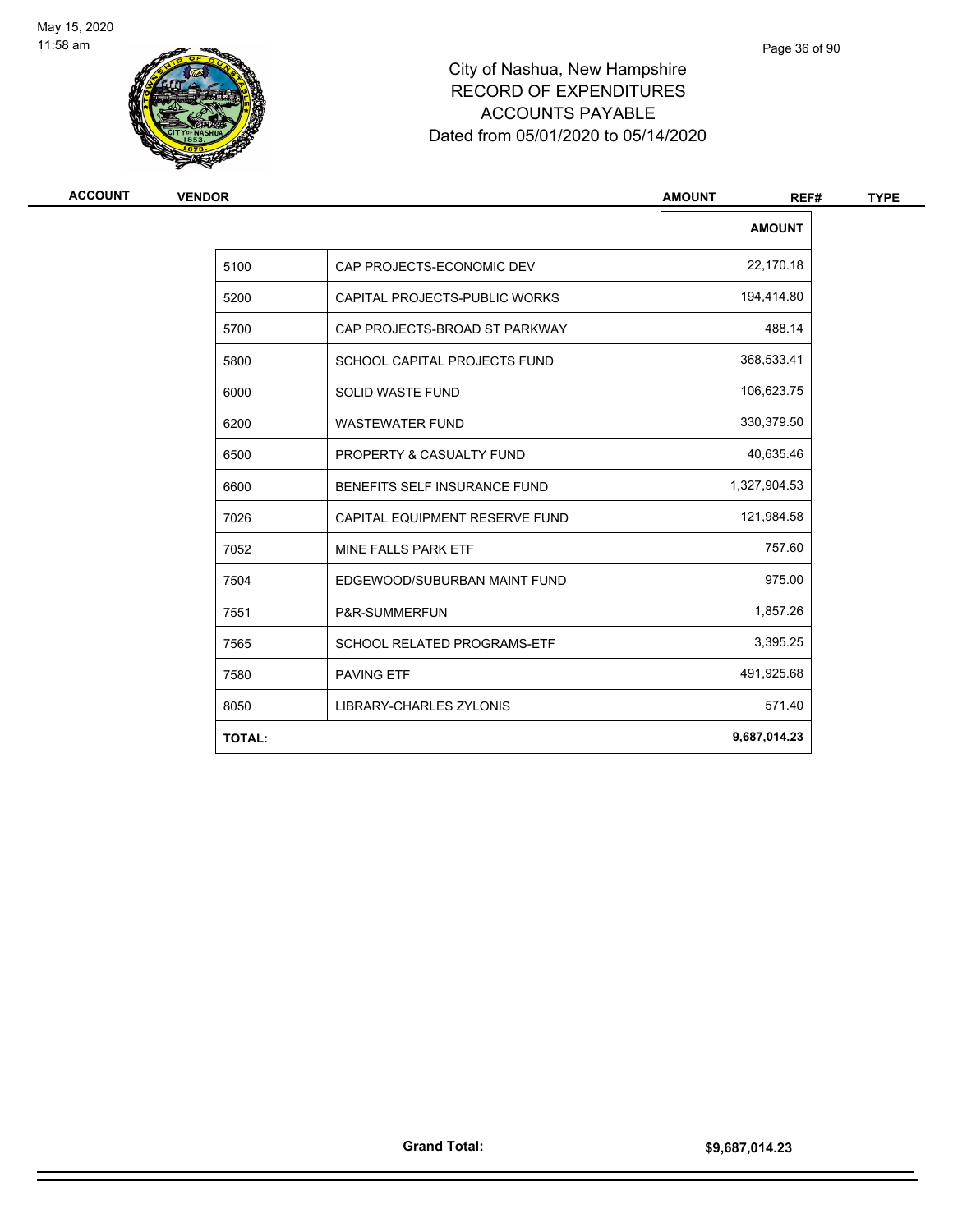

Page 37 of 90

|     | <b>PAY DATE</b>                            | <b>ACCOUNT</b>                 | <b>DESCRIPTION</b>                       | <b>AMOUNT</b> |
|-----|--------------------------------------------|--------------------------------|------------------------------------------|---------------|
|     | <b>FUND#: 1000 - GENERAL FUND</b>          |                                |                                          |               |
|     |                                            |                                |                                          |               |
| 101 | <b>MAYOR</b>                               |                                |                                          |               |
|     | 5/7/20                                     | 51100                          | ADMINISTRATIVE ASSISTANT II              | 706.55        |
|     | 5/14/20                                    | 51100                          | ADMINISTRATIVE ASSISTANT II              | 706.55        |
|     | 5/7/20                                     | 51100                          | CHIEF OF STAFF                           | 1,686.60      |
|     | 5/14/20                                    | 51100                          | CHIEF OF STAFF                           | 1,686.60      |
|     | 5/7/20                                     | 51100                          | COMMUNICATIONS & SPECIAL PRJ COORDINATOR | 886.00        |
|     | 5/14/20                                    | 51100                          | COMMUNICATIONS & SPECIAL PRJ COORDINATOR | 886.00        |
|     | 5/7/20                                     | 51100                          | CONSTITUENT SERVICES COORDINATOR         | 886.00        |
|     | 5/14/20                                    | 51100                          | CONSTITUENT SERVICES COORDINATOR         | 886.00        |
|     | 5/7/20                                     | 51500                          | <b>MAYOR</b>                             | 2,290.80      |
|     | 5/14/20                                    | 51500                          | <b>MAYOR</b>                             | 2,290.80      |
|     | <b>TOTAL 101 - MAYOR</b>                   |                                |                                          | \$12,911.90   |
| 102 | <b>BOARD OF ALDERMEN</b>                   |                                |                                          |               |
|     | 5/7/20                                     | 51100                          | LEGISLATIVE AFFAIRS MANAGER              | 1,578.70      |
|     | 5/14/20                                    | 51100                          | LEGISLATIVE AFFAIRS MANAGER              | 1,578.70      |
|     | 5/7/20                                     | 51200                          | LEGISLATIVE TRANSCRIPTION SPEC           | 353.60        |
|     | 5/14/20                                    | 51200                          | LEGISLATIVE TRANSCRIPTION SPEC           | 353.60        |
|     | <b>TOTAL 102 - BOARD OF ALDERMEN</b>       |                                |                                          | \$3,864.60    |
| 103 | <b>LEGAL</b>                               |                                |                                          |               |
|     | 5/7/20                                     | 51100                          | <b>CORPORATION COUNSEL</b>               | 2,561.50      |
|     | 5/14/20                                    | 51100                          | <b>CORPORATION COUNSEL</b>               | 2,561.50      |
|     | 5/7/20                                     | 51100                          | DEPUTY CORPORATION COUNSEL               | 4,444.50      |
|     | 5/14/20                                    | 51100                          | DEPUTY CORPORATION COUNSEL               | 4,444.50      |
|     | 5/7/20                                     | 51100                          | <b>LEGAL ASSISTANT</b>                   | 2,065.25      |
|     | 5/14/20                                    | 51100                          | <b>LEGAL ASSISTANT</b>                   | 2,065.25      |
|     | <b>TOTAL 103 - LEGAL</b>                   |                                |                                          | \$18,142.50   |
| 106 |                                            | <b>ADMINISTRATIVE SERVICES</b> |                                          |               |
|     | 5/7/20                                     | 51100                          | ADMINISTRATIVE ASSISTANT I               | 735.30        |
|     | 5/14/20                                    | 51100                          | ADMINISTRATIVE ASSISTANT I               | 735.30        |
|     | 5/7/20                                     | 51100                          | ADMINISTRATIVE SERVICES DIRECTOR         | 2,023.90      |
|     | 5/14/20                                    | 51100                          | ADMINISTRATIVE SERVICES DIRECTOR         | 2,023.90      |
|     | 5/7/20                                     | 51100                          | <b>GRANT WRITER</b>                      | 657.80        |
|     | 5/14/20                                    | 51100                          | <b>GRANT WRITER</b>                      | 657.80        |
|     | <b>TOTAL 106 - ADMINISTRATIVE SERVICES</b> |                                |                                          | \$6,834.00    |
| 107 | <b>CITY CLERK</b>                          |                                |                                          |               |
|     | 5/7/20                                     | 51100                          | <b>CITY CLERK</b>                        | 1,897.40      |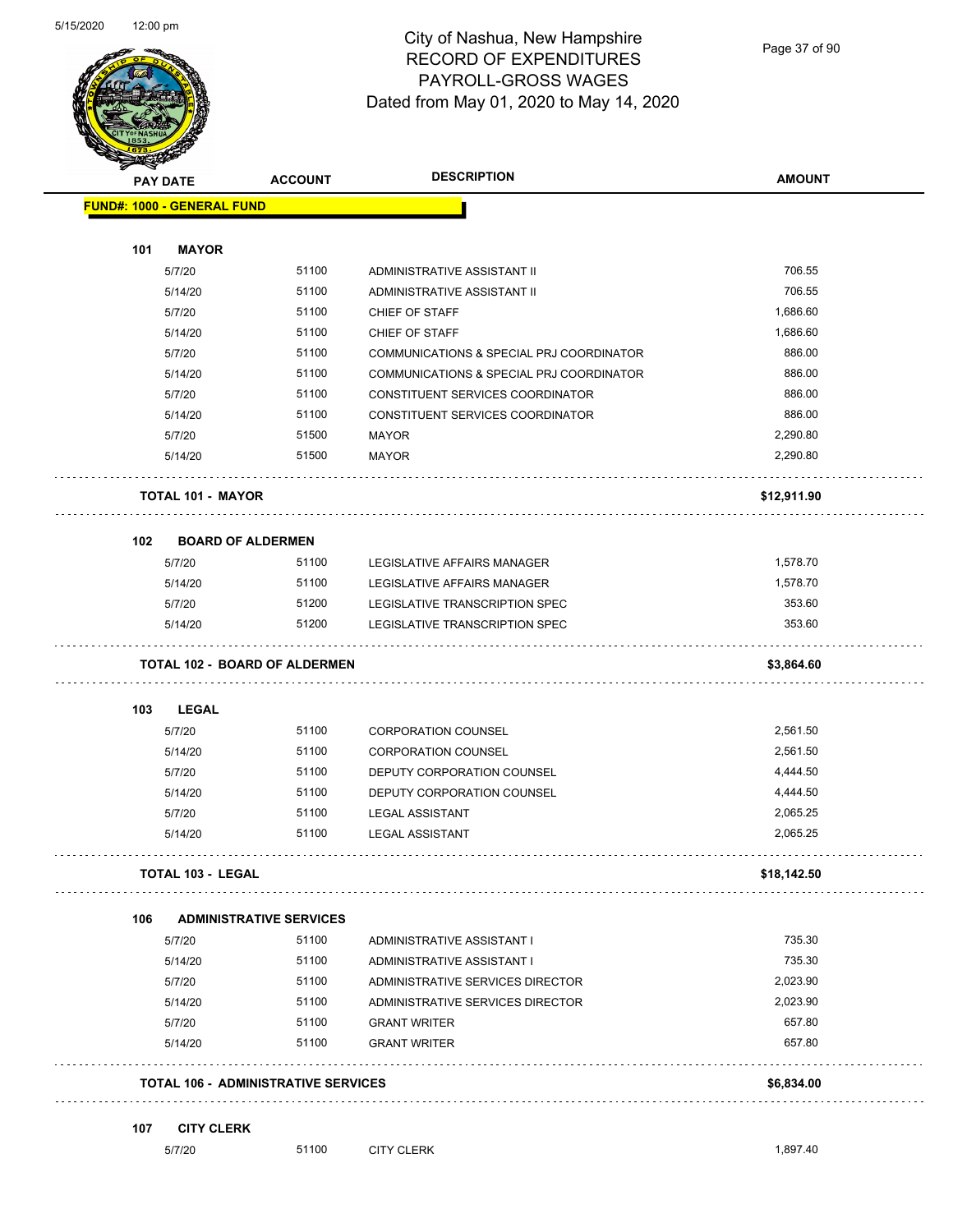Page 38 of 90

| <b>PAY DATE</b>                   | <b>ACCOUNT</b>                                   | <b>DESCRIPTION</b>                     | <b>AMOUNT</b> |
|-----------------------------------|--------------------------------------------------|----------------------------------------|---------------|
| <b>FUND#: 1000 - GENERAL FUND</b> |                                                  |                                        |               |
| 107                               |                                                  |                                        |               |
| <b>CITY CLERK</b><br>5/14/20      | 51100                                            | <b>CITY CLERK</b>                      | 1,897.40      |
| 5/7/20                            | 51100                                            | <b>CLERK VITAL RECORDS II</b>          | 1,867.51      |
| 5/14/20                           | 51100                                            | <b>CLERK VITAL RECORDS II</b>          | 1,867.50      |
| 5/7/20                            | 51100                                            | DEPUTY CITY CLERK                      | 1,216.25      |
| 5/14/20                           | 51100                                            | DEPUTY CITY CLERK                      | 1,216.25      |
| 5/7/20                            | 51300                                            | <b>CLERK VITAL RECORDS II</b>          | 478.55        |
| 5/14/20                           | 51300                                            | <b>CLERK VITAL RECORDS II</b>          | 326.82        |
| 5/14/20                           | 51514                                            | ELECTED SELECTMAN                      | 190.00        |
| <b>TOTAL 107 - CITY CLERK</b>     |                                                  |                                        | \$10,957.68   |
|                                   |                                                  |                                        |               |
| 110<br>5/7/20                     | <b>ARLINGTON ST COMMUNITY CENTER</b><br>51100    | ARLINGTON ST COMMUNITY CENTER DIRECTOR | 1,043.55      |
| 5/14/20                           | 51100                                            | ARLINGTON ST COMMUNITY CENTER DIRECTOR | 1.043.55      |
|                                   |                                                  |                                        |               |
|                                   | <b>TOTAL 110 - ARLINGTON ST COMMUNITY CENTER</b> |                                        | \$2,087.10    |
| 111                               | <b>HUMAN RESOURCES</b>                           |                                        |               |
| 5/7/20                            | 51100                                            | <b>HR SPECIALIST</b>                   | 973.00        |
| 5/14/20                           | 51100                                            | <b>HR SPECIALIST</b>                   | 973.00        |
| 5/7/20                            | 51100                                            | HUMAN RESOURCES DIRECTOR               | 1,907.35      |
| 5/14/20                           | 51100                                            | HUMAN RESOURCES DIRECTOR               | 1,907.35      |
| 5/7/20                            | 51100                                            | HUMAN RESOURCES MANAGER                | 1,313.50      |
| 5/14/20                           | 51100                                            | HUMAN RESOURCES MANAGER                | 1,313.50      |
| 5/7/20                            | 51100                                            | PAYROLL ANALYST                        | 2,349.98      |
| 5/14/20                           | 51100                                            | PAYROLL ANALYST                        | 2,350.00      |
| 5/7/20                            | 51100                                            | <b>PAYROLL MANAGER</b>                 | 1,651.40      |
| 5/14/20                           | 51100                                            | PAYROLL MANAGER                        | 1,651.40      |
| 5/7/20                            | 51200                                            | ADMINISTRATIVE ASSISTANT I             | 412.28        |
| 5/14/20                           | 51200                                            | ADMINISTRATIVE ASSISTANT I             | 412.26        |
|                                   | <b>TOTAL 111 - HUMAN RESOURCES</b>               |                                        | \$17,215.02   |
| 122                               | <b>INFORMATION TECHNOLOGY</b>                    |                                        |               |
| 5/7/20                            | 51100                                            | ADMIN ASSISTANT III                    | 824.10        |
| 5/14/20                           | 51100                                            | <b>ADMIN ASSISTANT III</b>             | 824.10        |
| 5/7/20                            | 51100                                            | ENTERPRISE SYS ADMINISTRATOR           | 1,651.40      |
| 5/14/20                           | 51100                                            | <b>ENTERPRISE SYS ADMINISTRATOR</b>    | 1,651.40      |
| 5/7/20                            | 51100                                            | ERP SYSTEM ADMIN DBA                   | 1,973.35      |
| 5/14/20                           | 51100                                            | ERP SYSTEM ADMIN DBA                   | 1,973.35      |
| 5/7/20                            | 51100                                            | IT APPLICATIONS ANALYST                | 1,445.40      |
| 5/14/20                           | 51100                                            | IT APPLICATIONS ANALYST                | 1,445.40      |
| 5/7/20                            | 51100                                            | IT DIVISION DIRECTOR                   | 2,427.25      |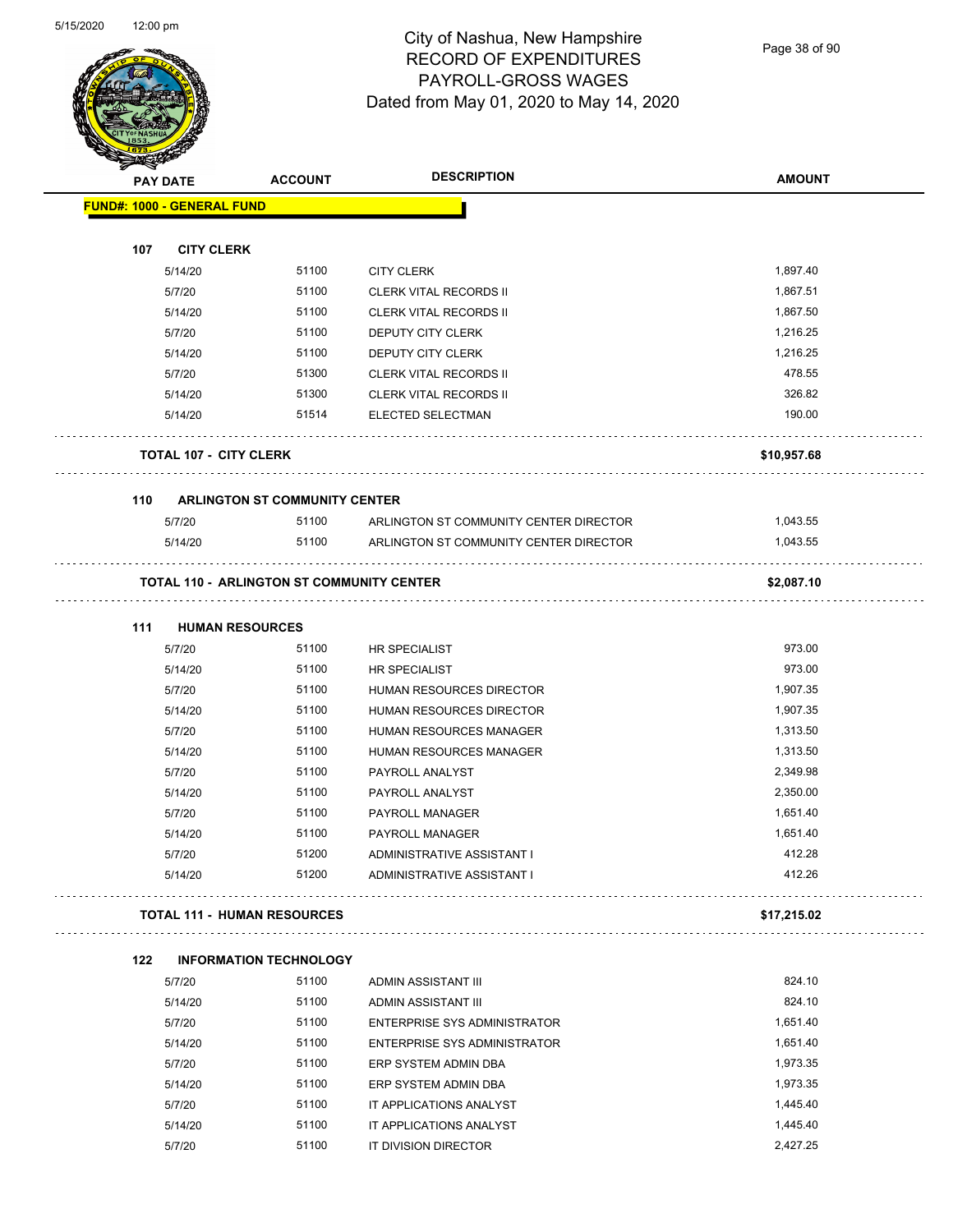Page 39 of 90

| <b>PAY DATE</b> |                                           | <b>ACCOUNT</b> | <b>DESCRIPTION</b>                       | <b>AMOUNT</b> |
|-----------------|-------------------------------------------|----------------|------------------------------------------|---------------|
|                 | <b>FUND#: 1000 - GENERAL FUND</b>         |                |                                          |               |
|                 |                                           |                |                                          |               |
| 122             | <b>INFORMATION TECHNOLOGY</b>             |                |                                          |               |
|                 | 5/14/20                                   | 51100          | IT DIVISION DIRECTOR                     | 2,427.25      |
| 5/7/20          |                                           | 51100          | IT INFRASTRUCTURE ANALYST                | 1,334.10      |
|                 | 5/14/20                                   | 51100          | IT INFRASTRUCTURE ANALYST                | 1,334.10      |
| 5/7/20          |                                           | 51100          | IT MANAGER, INFRASTRUCTURE               | 2,177.35      |
|                 | 5/14/20                                   | 51100          | IT MANAGER, INFRASTRUCTURE               | 2,177.35      |
| 5/7/20          |                                           | 51100          | IT MANAGER, PROJECT/DEVELOPMENT SERVICES | 1,684.20      |
|                 | 5/14/20                                   | 51100          | IT MANAGER, PROJECT/DEVELOPMENT SERVICES | 1,684.20      |
| 5/7/20          |                                           | 51100          | IT MANAGER, TECHNICAL SERVICES           | 1,620.45      |
|                 | 5/14/20                                   | 51100          | IT MANAGER, TECHNICAL SERVICES           | 1,620.45      |
| 5/7/20          |                                           | 51100          | TECHNICAL SPEC II NET SUPPORT            | 1,273.15      |
|                 | 5/14/20                                   | 51100          | TECHNICAL SPEC II NET SUPPORT            | 1,273.15      |
| 5/7/20          |                                           | 51100          | <b>TECHNICAL SPECIALIST I</b>            | 888.90        |
|                 | 5/14/20                                   | 51100          | <b>TECHNICAL SPECIALIST I</b>            | 888.90        |
| 5/7/20          |                                           | 51100          | WEB ADMINISTRATOR/GRAPHIC DESINGER       | 983.40        |
|                 | 5/14/20                                   | 51100          | WEB ADMINISTRATOR/GRAPHIC DESINGER       | 983.40        |
| 5/7/20          |                                           | 51300          | TECHNICAL SPEC II NET SUPPORT            | 11.94         |
| 5/7/20          |                                           | 51300          | <b>TECHNICAL SPECIALIST I</b>            | 8.34          |
|                 | 5/14/20                                   | 51300          | <b>TECHNICAL SPECIALIST I</b>            | 16.67         |
|                 | <b>TOTAL 122 - INFORMATION TECHNOLOGY</b> |                |                                          | \$36,603.05   |
|                 |                                           |                |                                          |               |
| 126             | <b>FINANCIAL SERVICES</b>                 |                |                                          |               |
| 5/7/20          |                                           | 51100          | <b>ACCOUNTANT</b>                        | 1,062.30      |
|                 | 5/14/20                                   | 51100          | <b>ACCOUNTANT</b>                        | 1,062.30      |
| 5/7/20          |                                           | 51100          | ACCOUNTS PAYABLE COORDINATOR             | 2,362.37      |
|                 | 5/14/20                                   | 51100          | ACCOUNTS PAYABLE COORDINATOR             | 2,362.40      |
| 5/7/20          |                                           | 51100          | <b>ACCOUNTS PAYABLE SUPV</b>             | 1,158.35      |
|                 | 5/14/20                                   | 51100          | ACCOUNTS PAYABLE SUPV                    | 1,158.35      |
| 5/7/20          |                                           | 51100          | <b>CFO COMPTROLLER</b>                   | 2,664.05      |
|                 | 5/14/20                                   | 51100          | CFO COMPTROLLER                          | 2,664.05      |
| 5/7/20          |                                           | 51100          | DEP TREASURER TAX COLLECTOR              | 1,243.25      |
|                 | 5/14/20                                   | 51100          | DEP TREASURER TAX COLLECTOR              | 1,243.25      |
| 5/7/20          |                                           | 51100          | FINANCE AND ADMIN MANAGER                | 888.05        |
|                 | 5/14/20                                   | 51100          | FINANCE AND ADMIN MANAGER                | 888.05        |
|                 |                                           | 51100          | <b>MVR CLERK I</b>                       | 598.35        |
| 5/7/20          |                                           | 51100          | <b>MVR CLERK I</b>                       | 1,196.69      |
| 5/14/20         |                                           |                |                                          |               |
| 5/7/20          |                                           | 51100          | MVR CLERK II                             | 1,571.73      |
|                 | 5/14/20                                   | 51100          | MVR CLERK II                             | 1,571.74      |
| 5/7/20          |                                           | 51100          | MVR CLERK III                            | 1,565.41      |
|                 | 5/14/20                                   | 51100          | MVR CLERK III                            | 1,565.41      |
| 5/7/20          |                                           | 51100          | ORDINANCE VIOLATIONS COORDINATOR         | 299.55        |
|                 | 5/14/20                                   | 51100          | ORDINANCE VIOLATIONS COORDINATOR         | 299.55        |
| 5/7/20          |                                           | 51100          | REVENUE ACCOUNTS SPEC                    | 898.04        |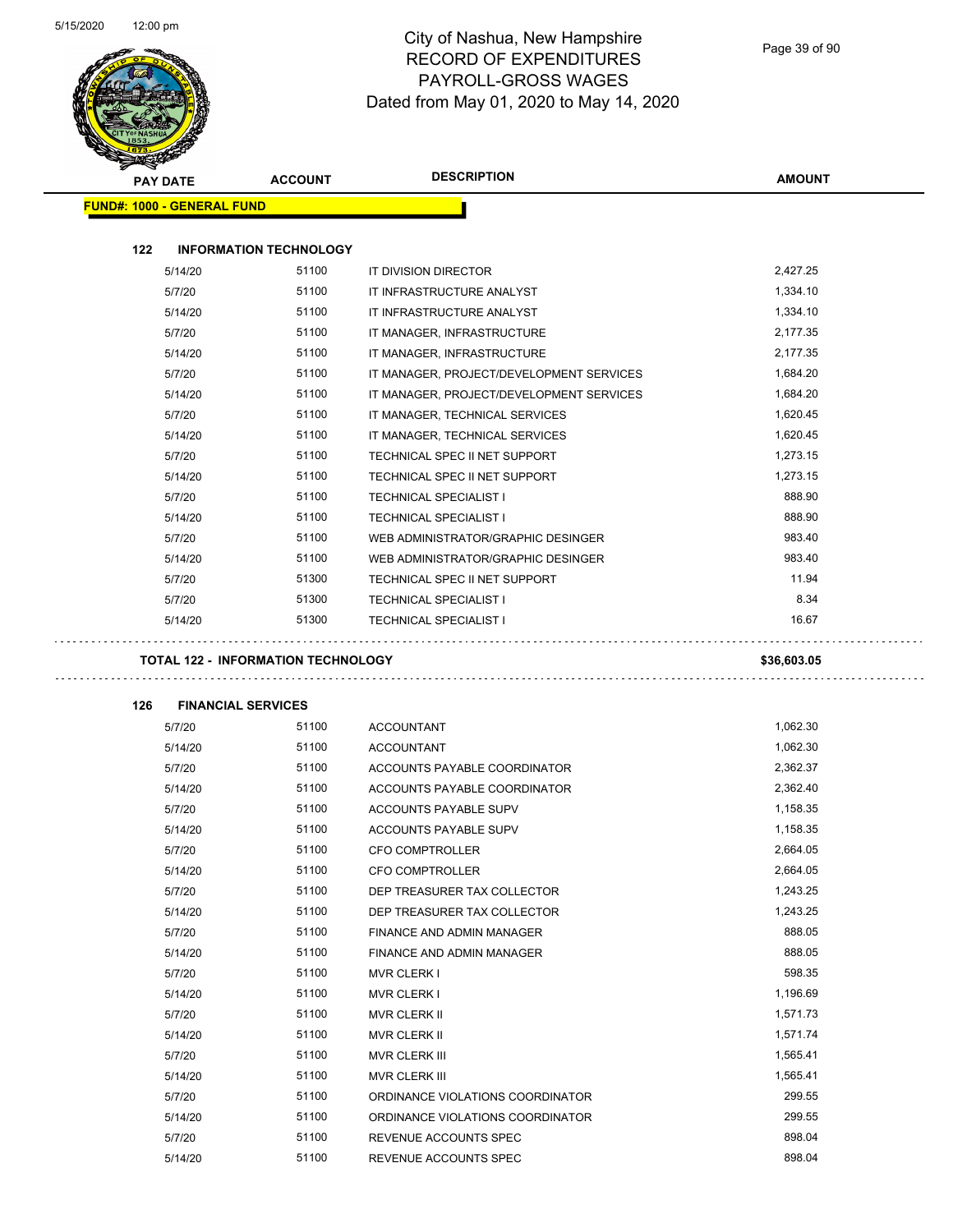

Page 40 of 90

|     | <b>PAY DATE</b>                   | <b>ACCOUNT</b>                        | <b>DESCRIPTION</b>                   | <b>AMOUNT</b>   |
|-----|-----------------------------------|---------------------------------------|--------------------------------------|-----------------|
|     | <b>FUND#: 1000 - GENERAL FUND</b> |                                       |                                      |                 |
|     |                                   |                                       |                                      |                 |
| 126 | <b>FINANCIAL SERVICES</b>         |                                       |                                      |                 |
|     | 5/7/20                            | 51100                                 | REVENUE COORDINATOR                  | 1,103.65        |
|     | 5/14/20                           | 51100                                 | REVENUE COORDINATOR                  | 1,103.65        |
|     | 5/7/20                            | 51100                                 | <b>SENIOR FINANCE MANAGER</b>        | 1,776.05        |
|     | 5/14/20                           | 51100                                 | SENIOR FINANCE MANAGER               | 1,776.05        |
|     | 5/7/20                            | 51100                                 | SENIOR FINANCIAL ANALYST             | 1,268.05        |
|     | 5/14/20                           | 51100                                 | SENIOR FINANCIAL ANALYST             | 1,268.05        |
|     | 5/7/20                            | 51100                                 | SR MGR ACCT FIN REPORTING            | 1,381.35        |
|     | 5/14/20                           | 51100                                 | SR MGR ACCT FIN REPORTING            | 1,381.35        |
|     | 5/7/20                            | 51100                                 | SUPV VEHICLE REGISTRATION            | 1,282.70        |
|     | 5/14/20                           | 51100                                 | SUPV VEHICLE REGISTRATION            | 1,282.70        |
|     | 5/7/20                            | 51100                                 | TREASURER TAX COLLECTOR              | 2,177.35        |
|     | 5/14/20                           | 51100                                 | TREASURER TAX COLLECTOR              | 2,177.35        |
|     | 5/7/20                            | 51200                                 | TRUST ACCOUNTANT PT                  | 773.00          |
|     | 5/14/20                           | 51200                                 | TRUST ACCOUNTANT PT                  | 773.00<br>57.02 |
|     | 5/7/20                            | 51300<br>51300                        | ACCOUNTS PAYABLE COORDINATOR         | 11.22           |
|     | 5/14/20                           | 51300                                 | <b>MVR CLERK I</b>                   | 5.83            |
|     | 5/14/20<br>5/7/20                 | 51300                                 | <b>MVR CLERK II</b><br>MVR CLERK III | 72.65           |
|     | 5/7/20                            | 51300                                 | REVENUE ACCOUNTS SPEC                | 58.93           |
|     | 5/7/20                            | 51300                                 | REVENUE COORDINATOR                  | 165.56          |
|     | 5/14/20                           | 51300                                 | REVENUE COORDINATOR                  | 62.10           |
|     |                                   |                                       |                                      |                 |
|     |                                   | <b>TOTAL 126 - FINANCIAL SERVICES</b> |                                      | \$49,178.89     |
| 129 | <b>CITY BUILDINGS</b>             |                                       |                                      |                 |
|     | 5/7/20                            | 51100                                 | <b>BUILDING MANAGER</b>              | 1,305.25        |
|     | 5/14/20                           | 51100                                 | <b>BUILDING MANAGER</b>              | 1,305.24        |
|     | 5/7/20                            | 51100                                 | <b>CUSTODIAN I</b>                   | 1,282.70        |
|     | 5/14/20                           | 51100                                 | <b>CUSTODIAN I</b>                   | 1,282.70        |
|     | 5/7/20                            | 51100                                 | <b>ENERGY MANAGER</b>                | 1,403.30        |
|     | 5/14/20                           | 51100                                 | <b>ENERGY MANAGER</b>                | 1,403.30        |
|     | 5/7/20                            | 51100                                 | MAINTENANCE SPEC                     | 1,366.59        |
|     | 5/14/20                           | 51100                                 | MAINTENANCE SPEC                     | 1,366.60        |
|     | 5/7/20                            | 51200                                 | <b>CUSTODIAN I</b>                   | 355.65          |
|     | 5/14/20                           | 51200                                 | <b>CUSTODIAN I</b>                   | 355.65          |
|     | <b>TOTAL 129 - CITY BUILDINGS</b> |                                       |                                      | \$11,426.98     |
| 130 | <b>PURCHASING</b>                 |                                       |                                      |                 |
|     | 5/7/20                            | 51100                                 | PURCHASING AGENT I                   | 774.95          |
|     | 5/14/20                           | 51100                                 | PURCHASING AGENT I                   | 774.95          |
|     | 5/7/20                            | 51100                                 | PURCHASING AGENT II                  | 962.16          |
|     | 5/14/20                           | 51100                                 | PURCHASING AGENT II                  | 962.15          |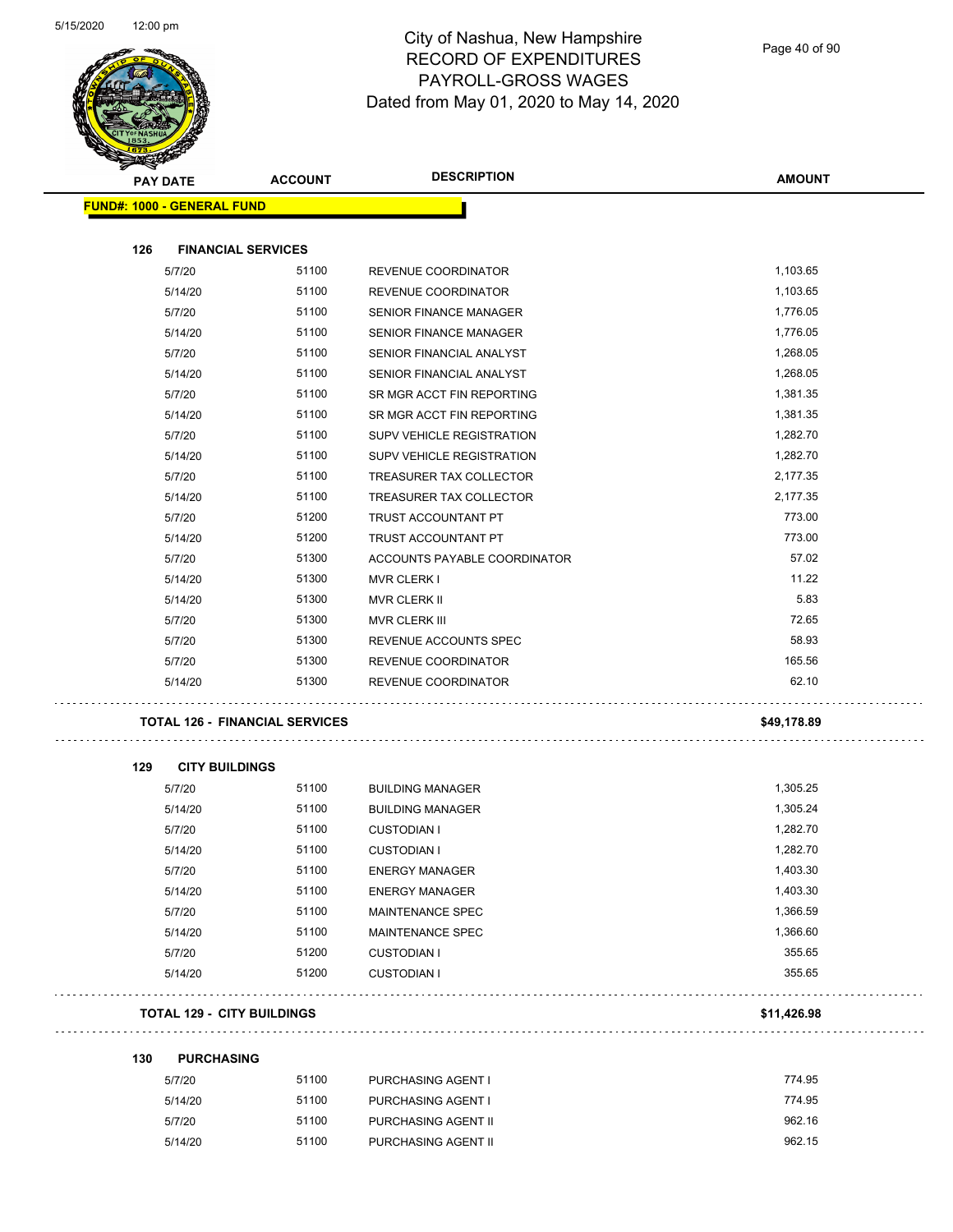Page 41 of 90

| <b>PAY DATE</b>                   | <b>ACCOUNT</b>                   | <b>DESCRIPTION</b>             | <b>AMOUNT</b> |
|-----------------------------------|----------------------------------|--------------------------------|---------------|
| <b>FUND#: 1000 - GENERAL FUND</b> |                                  |                                |               |
| 130                               | <b>PURCHASING</b>                |                                |               |
| 5/7/20                            | 51100                            | PURCHASING MANAGER             | 1,776.05      |
| 5/14/20                           | 51100                            | PURCHASING MANAGER             | 1,776.05      |
| 5/7/20                            | 51200                            | MESSENGER MAIL DISTRIBUTION CL | 326.80        |
| 5/14/20                           | 51200                            | MESSENGER MAIL DISTRIBUTION CL | 261.44        |
|                                   | <b>TOTAL 130 - PURCHASING</b>    |                                | \$7,614.55    |
| 131                               | <b>HUNT BUILDING</b>             |                                |               |
| 5/7/20                            | 51100                            | HUNT MEMORIAL BLDG & ARTS ADM  | 394.20        |
| 5/14/20                           | 51100                            | HUNT MEMORIAL BLDG & ARTS ADM  | 394.20        |
|                                   | <b>TOTAL 131 - HUNT BUILDING</b> |                                | \$788.40      |
| 132                               | <b>ASSESSING</b>                 |                                |               |
| 5/7/20                            | 51100                            | ASSESSING ADMIN SPEC II CSR    | 1,498.35      |
| 5/14/20                           | 51100                            | ASSESSING ADMIN SPEC II CSR    | 1,498.35      |
| 5/7/20                            | 51100                            | ASSESSING ADMIN SPEC III CSR   | 1,020.05      |
| 5/14/20                           | 51100                            | ASSESSING ADMIN SPEC III CSR   | 1,020.05      |
| 5/7/20                            | 51100                            | ASSESSOR I                     | 813.45        |
| 5/14/20                           | 51100                            | ASSESSOR I                     | 813.45        |
| 5/7/20                            | 51100                            | ASSESSOR II                    | 1,171.15      |
| 5/14/20                           | 51100                            | ASSESSOR II                    | 1,171.15      |
| 5/7/20                            | 51100                            | ASSESSOR III                   | 2,518.80      |
| 5/14/20                           | 51100                            | ASSESSOR III                   | 2,518.80      |
| 5/7/20                            | 51100                            | DEPARTMENT COORDINATOR         | 806.75        |
| 5/14/20                           | 51100                            | DEPARTMENT COORDINATOR         | 806.75        |
|                                   | <b>TOTAL 132 - ASSESSING</b>     |                                | \$15,657.10   |
| 134<br><b>GIS</b>                 |                                  |                                |               |
| 5/7/20                            | 51100                            | <b>GIS TECHNICIAN II</b>       | 1,199.70      |
| 5/14/20                           | 51100                            | <b>GIS TECHNICIAN II</b>       | 1,199.70      |
| <b>TOTAL 134 - GIS</b>            |                                  |                                | \$2,399.40    |
| 142                               | <b>WOODLAWN CEMETERY</b>         |                                |               |
| 5/7/20                            | 51100                            | <b>GROUNDSKEEPER CEMETERY</b>  | 1,480.03      |
| 5/14/20                           | 51100                            | <b>GROUNDSKEEPER CEMETERY</b>  | 1,480.04      |
| 5/7/20                            | 51100                            | SUBFOREMAN CEMETERY            | 901.25        |
| 5/14/20                           | 51100                            | SUBFOREMAN CEMETERY            | 901.25        |
| 5/7/20                            | 51100                            | SUPERINTENDENT CEMETERY I      | 1,263.75      |
| 5/14/20                           | 51100                            | SUPERINTENDENT CEMETERY I      | 1,263.75      |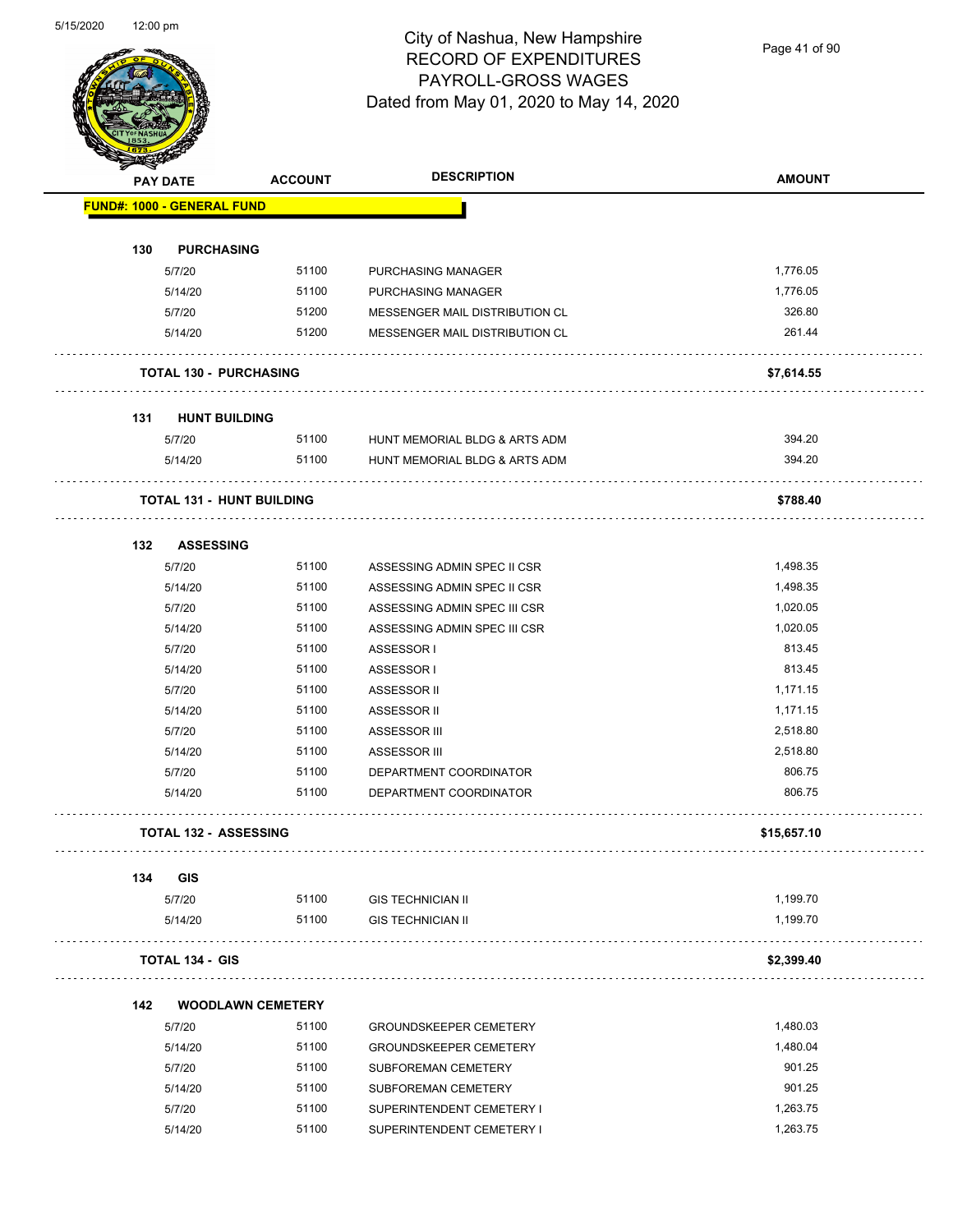

Page 42 of 90

|                                   | <b>PAY DATE</b> | <b>ACCOUNT</b>                                        | <b>DESCRIPTION</b>                   | <b>AMOUNT</b> |
|-----------------------------------|-----------------|-------------------------------------------------------|--------------------------------------|---------------|
| <b>FUND#: 1000 - GENERAL FUND</b> |                 |                                                       |                                      |               |
|                                   |                 |                                                       |                                      |               |
|                                   |                 | <b>TOTAL 142 - WOODLAWN CEMETERY</b>                  |                                      | \$7,290.07    |
|                                   |                 |                                                       |                                      |               |
| 144                               |                 | <b>EDGEWOOD &amp; SUBURBAN CEMETERIES</b>             |                                      |               |
|                                   | 5/7/20          | 51100                                                 | <b>GROUNDSKEEPER CEMETERY</b>        | 1,286.25      |
|                                   | 5/14/20         | 51100                                                 | <b>GROUNDSKEEPER CEMETERY</b>        | 1,333.11      |
|                                   | 5/7/20          | 51100                                                 | SUBFOREMAN CEMETERY                  | 778.65        |
|                                   | 5/14/20         | 51100                                                 | SUBFOREMAN CEMETERY                  | 837.05        |
|                                   | 5/7/20          | 51100                                                 | SUPERINTENDENT CEMETERY II           | 1,282.70      |
|                                   | 5/14/20         | 51100                                                 | SUPERINTENDENT CEMETERY II           | 1,282.70      |
|                                   | 5/7/20          | 51300                                                 | <b>GROUNDSKEEPER CEMETERY</b>        | 5.85          |
|                                   | 5/14/20         | 51400                                                 | SEASONAL                             | 2,240.00      |
|                                   |                 | <b>TOTAL 144 - EDGEWOOD &amp; SUBURBAN CEMETERIES</b> |                                      | \$9,046.31    |
| 150                               | <b>POLICE</b>   |                                                       |                                      |               |
|                                   | 5/7/20          | 51100                                                 | <b>1ST YEAR OFFICERS</b>             | 10,524.00     |
|                                   | 5/14/20         | 51100                                                 | <b>1ST YEAR OFFICERS</b>             | 10,524.00     |
|                                   | 5/7/20          | 51100                                                 | 1ST YR OFFICERS CERTIFIED SPEC       | 1,099.89      |
|                                   | 5/14/20         | 51100                                                 | 1ST YR OFFICERS CERTIFIED SPEC       | 1,099.90      |
|                                   | 5/7/20          | 51100                                                 | 1st YR SPECIAL OFFICER CERTIFIED II  | 7,150.00      |
|                                   | 5/14/20         | 51100                                                 | 1st YR SPECIAL OFFICER CERTIFIED II  | 7,150.00      |
|                                   | 5/7/20          | 51100                                                 | <b>ACCOUNT CLERK III</b>             | 2,333.75      |
|                                   | 5/14/20         | 51100                                                 | <b>ACCOUNT CLERK III</b>             | 2,333.75      |
|                                   | 5/7/20          | 51100                                                 | ADMIN ASSISTANT I DETECTIVES         | 2,172.88      |
|                                   | 5/14/20         | 51100                                                 | ADMIN ASSISTANT I DETECTIVES         | 2,172.83      |
|                                   | 5/7/20          | 51100                                                 | ADMIN ASSISTANT I LEGAL              | 774.05        |
|                                   | 5/14/20         | 51100                                                 | ADMIN ASSISTANT I LEGAL              | 774.05        |
|                                   | 5/7/20          | 51100                                                 | ADMIN ASSISTANT II LEGAL             | 784.25        |
|                                   | 5/14/20         | 51100                                                 | ADMIN ASSISTANT II LEGAL             | 784.25        |
|                                   | 5/7/20          | 51100                                                 | ADMIN ASSISTANT III PROF STANDARDS   | 983.25        |
|                                   | 5/14/20         | 51100                                                 | ADMIN ASSISTANT III PROF STANDARDS   | 983.25        |
|                                   | 5/7/20          | 51100                                                 | ADMIN ASSISTANT III SERVICES         | 810.60        |
|                                   | 5/14/20         | 51100                                                 | ADMIN ASSISTANT III SERVICES         | 810.60        |
|                                   | 5/7/20          | 51100                                                 | ADMIN ASSISTANT IV UNIFORM FIELD OPS | 853.02        |
|                                   | 5/14/20         | 51100                                                 | ADMIN ASSISTANT IV UNIFORM FIELD OPS | 853.04        |
|                                   | 5/7/20          | 51100                                                 | ADMIN SUPERVISOR DETECTIVES          | 994.15        |
|                                   | 5/14/20         | 51100                                                 | ADMIN SUPERVISOR DETECTIVES          | 994.15        |
|                                   | 5/7/20          | 51100                                                 | ADMINISTRATIVE PROJECT SPEC          | 1,315.60      |
|                                   | 5/14/20         | 51100                                                 | ADMINISTRATIVE PROJECT SPEC          | 1,315.60      |
|                                   | 5/7/20          | 51100                                                 | ANIMAL CONTROL OFFICER               | 1,028.90      |
|                                   | 5/14/20         | 51100                                                 | ANIMAL CONTROL OFFICER               | 1,028.90      |
|                                   | 5/7/20          | 51100                                                 | ASSISTANT RECORDS MANAGER            | 1,082.90      |
|                                   | 5/14/20         | 51100                                                 | ASSISTANT RECORDS MANAGER            | 1,082.90      |
|                                   | 5/7/20          | 51100                                                 | AUTO MECHANIC 1ST CLASS              | 1,755.23      |
|                                   |                 |                                                       |                                      |               |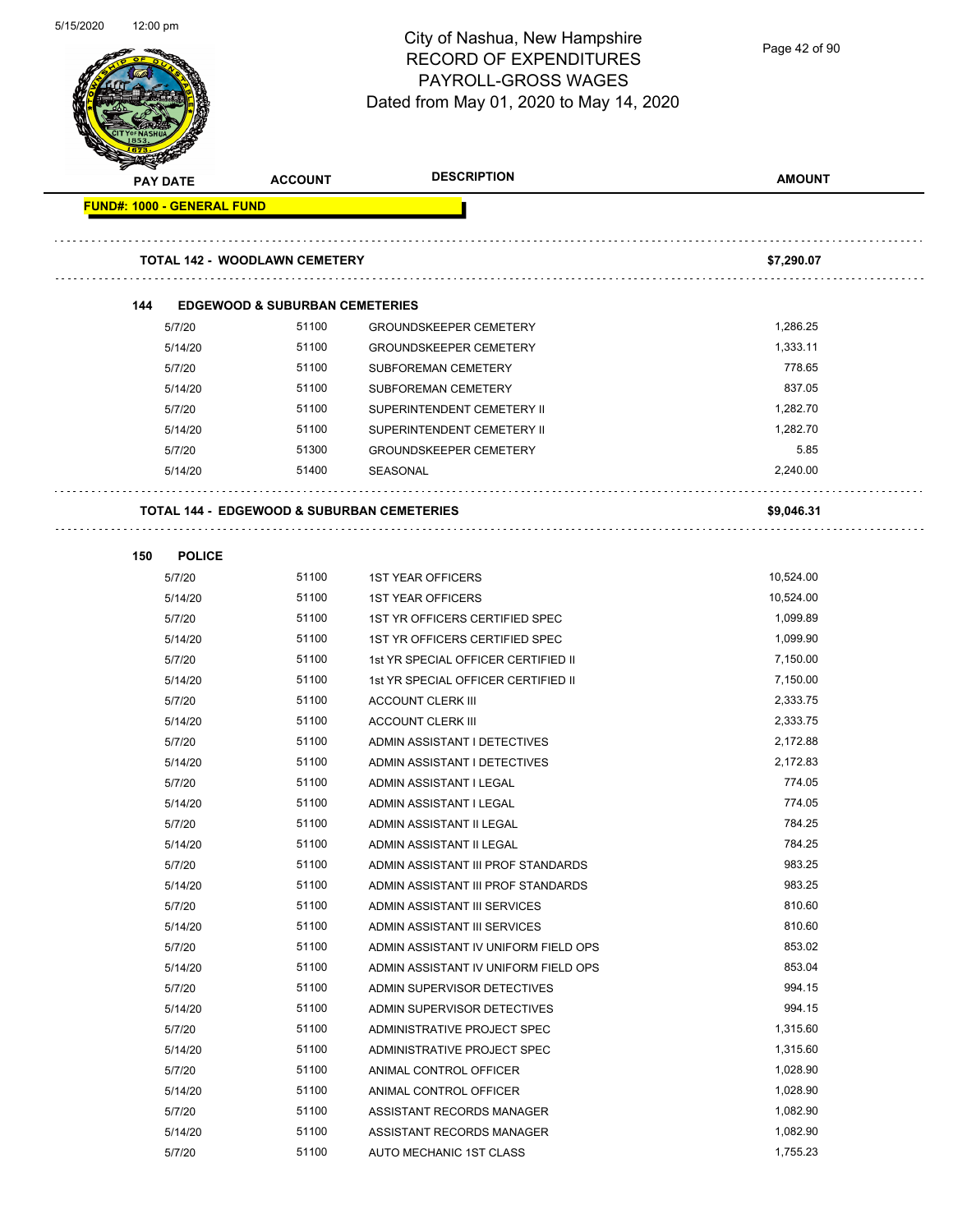

| ❤   | <b>PAY DATE</b>                   | <b>ACCOUNT</b> | <b>DESCRIPTION</b>               | <b>AMOUNT</b> |
|-----|-----------------------------------|----------------|----------------------------------|---------------|
|     | <b>FUND#: 1000 - GENERAL FUND</b> |                |                                  |               |
|     |                                   |                |                                  |               |
| 150 | <b>POLICE</b>                     |                |                                  |               |
|     | 5/14/20                           | 51100          | AUTO MECHANIC 1ST CLASS          | 1,755.23      |
|     | 5/7/20                            | 51100          | <b>BUILDING MAINTENANCE SUPV</b> | 1,082.91      |
|     | 5/14/20                           | 51100          | <b>BUILDING MAINTENANCE SUPV</b> | 1,082.90      |
|     | 5/7/20                            | 51100          | <b>CAPTAIN</b>                   | 18,178.07     |
|     | 5/14/20                           | 51100          | <b>CAPTAIN</b>                   | 16,276.55     |
|     | 5/7/20                            | 51100          | CHIEF OF POLICE                  | 2,928.65      |
|     | 5/14/20                           | 51100          | CHIEF OF POLICE                  | 2,928.65      |
|     | 5/7/20                            | 51100          | COMM TECH ALL DESIGNATIONS       | 8,718.16      |
|     | 5/14/20                           | 51100          | COMM TECH ALL DESIGNATIONS       | 8,718.17      |
|     | 5/7/20                            | 51100          | COMMUNITY POLICE COORD CEMD      | 1,426.20      |
|     | 5/14/20                           | 51100          | COMMUNITY POLICE COORD CEMD      | 1,426.20      |
|     | 5/7/20                            | 51100          | <b>CRIME ANALYST</b>             | 1,096.70      |
|     | 5/14/20                           | 51100          | <b>CRIME ANALYST</b>             | 1,096.70      |
|     | 5/7/20                            | 51100          | <b>CUSTODIAN III</b>             | 2,384.51      |
|     | 5/14/20                           | 51100          | <b>CUSTODIAN III</b>             | 2,384.51      |
|     | 5/7/20                            | 51100          | DEPUTY CHIEF OF POLICE           | 5,307.80      |
|     | 5/14/20                           | 51100          | DEPUTY CHIEF OF POLICE           | 5,307.80      |
|     | 5/7/20                            | 51100          | DETENTION SPEC                   | 2,719.30      |
|     | 5/14/20                           | 51100          | DETENTION SPEC                   | 2,719.30      |
|     | 5/7/20                            | 51100          | DISPATCHERS ALL DESIGNATIONS     | 3,171.21      |
|     | 5/14/20                           | 51100          | DISPATCHERS ALL DESIGNATIONS     | 3,637.00      |
|     | 5/7/20                            | 51100          | FLEET MAINTENANCE ASST SUPV      | 1,014.40      |
|     | 5/14/20                           | 51100          | FLEET MAINTENANCE ASST SUPV      | 1,014.40      |
|     | 5/7/20                            | 51100          | IT MANAGER/SOFTWARE SPECIALIST   | 1,819.90      |
|     | 5/14/20                           | 51100          | IT MANAGER/SOFTWARE SPECIALIST   | 1,819.90      |
|     | 5/7/20                            | 51100          | IT PROGRAMS ADMIN & INSTRUCTOR   | 1,139.00      |
|     | 5/14/20                           | 51100          | IT PROGRAMS ADMIN & INSTRUCTOR   | 1,139.00      |
|     | 5/7/20                            | 51100          | LIEUTENANT                       | 19,983.10     |
|     | 5/14/20                           | 51100          | LIEUTENANT                       | 17,937.70     |
|     | 5/7/20                            | 51100          | NPD BUSINESS COORDINATOR         | 1,138.10      |
|     | 5/14/20                           | 51100          | NPD BUSINESS COORDINATOR         | 1,138.10      |
|     | 5/7/20                            | 51100          | <b>NPD BUSINESS MANAGER</b>      | 1,802.00      |
|     | 5/14/20                           | 51100          | <b>NPD BUSINESS MANAGER</b>      | 1,802.00      |
|     | 5/7/20                            | 51100          | NPD NETWORK ADMINISTRATOR        | 1,450.75      |
|     | 5/14/20                           | 51100          | NPD NETWORK ADMINISTRATOR        | 1,450.75      |
|     | 5/7/20                            | 51100          | PARALEGAL                        | 871.09        |
|     | 5/14/20                           | 51100          | PARALEGAL                        | 871.10        |
|     | 5/7/20                            | 51100          | PATROLMAN ALL RANKS              | 170,032.05    |
|     | 5/14/20                           | 51100          | PATROLMAN ALL RANKS              | 170,001.96    |
|     | 5/7/20                            | 51100          | POLICE ATTORNEY                  | 3,098.78      |
|     | 5/14/20                           | 51100          | POLICE ATTORNEY                  | 3,098.78      |
|     | 5/7/20                            | 51100          | RECORDS & COMMUNICATIONS MGR     | 1,673.90      |
|     | 5/14/20                           | 51100          | RECORDS & COMMUNICATIONS MGR     | 1,673.90      |
|     | 5/7/20                            | 51100          | <b>RECORDS TECHNICIAN I</b>      | 2,098.10      |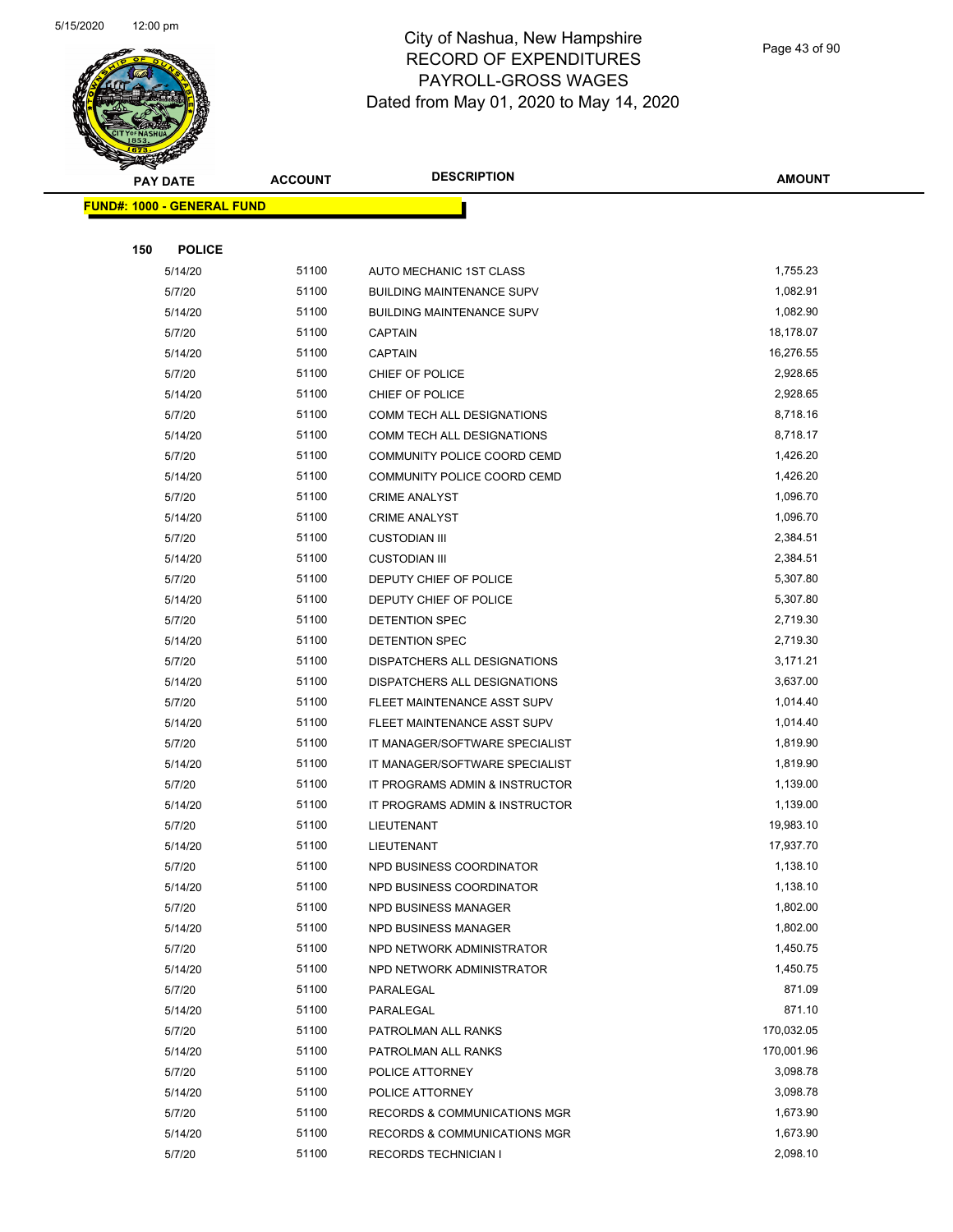

Page 44 of 90

| <u>Landari </u><br><b>PAY DATE</b> | <b>ACCOUNT</b> | <b>DESCRIPTION</b>                  | <b>AMOUNT</b>         |
|------------------------------------|----------------|-------------------------------------|-----------------------|
| <b>FUND#: 1000 - GENERAL FUND</b>  |                |                                     |                       |
|                                    |                |                                     |                       |
| 150<br><b>POLICE</b>               |                |                                     |                       |
| 5/14/20                            | 51100          | <b>RECORDS TECHNICIAN I</b>         | 2,098.11              |
| 5/7/20                             | 51100          | <b>RECORDS TECHNICIAN II</b>        | 909.92                |
| 5/14/20                            | 51100          | RECORDS TECHNICIAN II               | 909.91                |
| 5/7/20                             | 51100          | <b>SERGEANT</b>                     | 43,908.15             |
| 5/14/20                            | 51100          | SERGEANT                            | 43,908.15             |
| 5/7/20                             | 51100          | SHIFT LEADER                        | 2,185.00              |
| 5/14/20                            | 51100          | SHIFT LEADER                        | 2,185.00              |
| 5/7/20                             | 51100          | SUPV POLICE FLEET                   | 1,375.82              |
| 5/14/20                            | 51100          | SUPV POLICE FLEET                   | 1,375.85              |
| 5/7/20                             | 51200          | <b>ACCREDITATION MANAGER</b>        | 1,151.84              |
| 5/14/20                            | 51200          | <b>ACCREDITATION MANAGER</b>        | 1,151.84              |
| 5/7/20                             | 51200          | SENIOR RELATIONS SPECIALIST         | 739.89                |
| 5/14/20                            | 51200          | SENIOR RELATIONS SPECIALIST         | 739.90                |
| 5/7/20                             | 51300          | COMM TECH ALL DESIGNATIONS          | 113.43                |
| 5/14/20                            | 51300          | COMM TECH ALL DESIGNATIONS          | 113.43                |
| 5/7/20                             | 51300          | PATROLMAN ALL RANKS                 | 1,594.62              |
| 5/14/20                            | 51300          | PATROLMAN ALL RANKS                 | 851.65                |
| 5/7/20                             | 51300          | SHIFT LEADER                        | 129.96                |
| 5/14/20                            | 51300          | SHIFT LEADER                        | 129.96                |
| 5/7/20                             | 51315          | PATROLMAN ALL RANKS                 | 26.82                 |
| 5/14/20                            | 51315          | PATROLMAN ALL RANKS                 | 459.50                |
| 5/7/20                             | 51322          | 1ST YR OFFICERS CERTIFIED SPEC      | 82.49                 |
| 5/14/20                            | 51322          | 1st YR SPECIAL OFFICER CERTIFIED II | 134.07                |
| 5/7/20                             | 51322          | PATROLMAN ALL RANKS                 | 2,256.62              |
| 5/14/20                            | 51322          | PATROLMAN ALL RANKS                 | 4,090.66              |
| 5/14/20                            | 51322          | SERGEANT                            | 140.70                |
| 5/7/20                             | 51330          | COMM TECH ALL DESIGNATIONS          | 710.79                |
| 5/14/20                            | 51330          | COMM TECH ALL DESIGNATIONS          | 710.80                |
| 5/7/20                             | 51330          | DETENTION SPEC                      | 560.70                |
| 5/14/20                            | 51330          | <b>DETENTION SPEC</b>               | 577.52                |
| 5/14/20                            | 51330          | DISPATCHERS ALL DESIGNATIONS        | 241.46                |
| 5/7/20                             | 51330          | PATROLMAN ALL RANKS                 | 9,867.97              |
| 5/14/20                            | 51330          | PATROLMAN ALL RANKS                 | 14,130.81             |
| 5/7/20                             | 51330          | SERGEANT                            | 572.38                |
| 5/14/20                            | 51330          | SERGEANT                            | 3,385.12              |
| 5/7/20                             | 51330          | SHIFT LEADER                        | 635.22                |
| 5/7/20                             | 51600          | <b>CAPTAIN</b>                      | 412.50                |
| 5/7/20                             | 51628          | <b>1ST YEAR OFFICERS</b>            | 2,104.80              |
| 5/7/20                             | 51628          | 1ST YR OFFICERS CERTIFIED SPEC      | 219.98                |
| 5/7/20                             | 51628          | 1st YR SPECIAL OFFICER CERTIFIED II | 1,430.00              |
| 5/7/20                             | 51628          | CAPTAIN                             | 403.03                |
| 5/7/20                             | 51628          | LIEUTENANT                          | 3,996.62              |
| 5/7/20                             | 51628          | PATROLMAN ALL RANKS                 | 34,248.11<br>8,781.63 |
| 5/7/20                             | 51628          | SERGEANT                            |                       |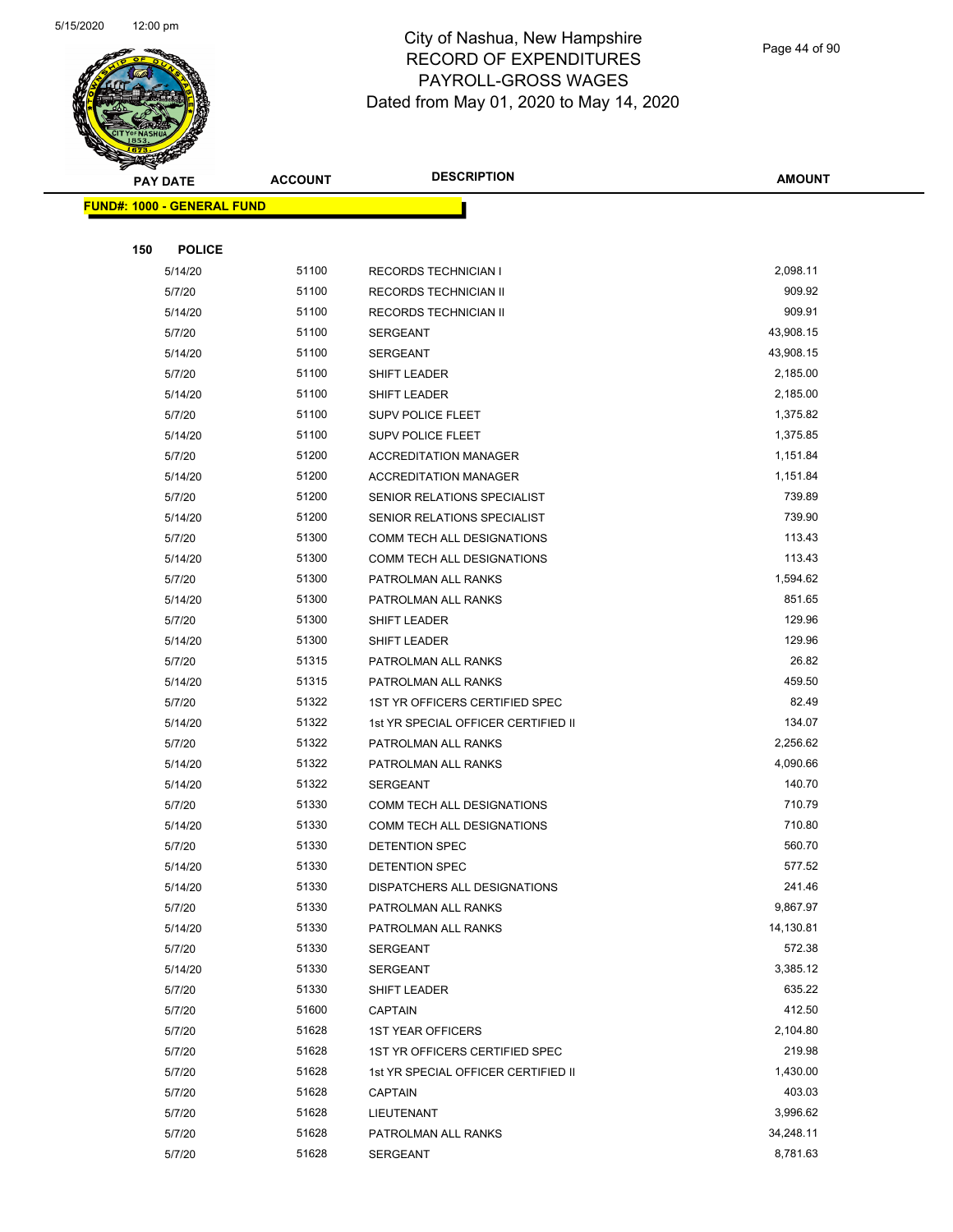Page 45 of 90

|     | <b>PAY DATE</b>                   | <b>ACCOUNT</b> | <b>DESCRIPTION</b>              | <b>AMOUNT</b> |
|-----|-----------------------------------|----------------|---------------------------------|---------------|
|     | <b>FUND#: 1000 - GENERAL FUND</b> |                |                                 |               |
|     |                                   |                |                                 |               |
| 150 | <b>POLICE</b>                     |                |                                 |               |
|     | 5/7/20                            | 51750          | <b>CAPTAIN</b>                  | 76,060.67     |
|     | 5/7/20                            | 51750          | LIEUTENANT                      | 65,452.29     |
|     | 5/14/20                           | 52800          | EDUCATIONAL ASSISTANCE          | 1,800.00      |
|     | 5/7/20                            | 52802          | <b>HIRING INCENTIVES</b>        | 500.00        |
|     | 5/7/20                            | 52809          | <b>WELLNESS PROGRAM</b>         | 799.90        |
|     | 5/14/20                           | 52809          | <b>WELLNESS PROGRAM</b>         | 1,000.00      |
|     | 5/7/20                            | 61107          | <b>CLOTHING &amp; UNIFORMS</b>  | 937.02        |
|     | 5/14/20                           | 61107          | <b>CLOTHING &amp; UNIFORMS</b>  | 507.77        |
|     | <b>TOTAL 150 - POLICE</b>         |                |                                 | \$910,795.35  |
|     |                                   |                |                                 |               |
| 152 | <b>FIRE</b><br>5/7/20             | 51100          | ADMINISTRATIVE ASSISTANT II     | 2,378.66      |
|     | 5/14/20                           | 51100          | ADMINISTRATIVE ASSISTANT II     | 2,378.66      |
|     | 5/7/20                            | 51100          | <b>ASST FIRE CHIEF</b>          | 2,525.92      |
|     | 5/14/20                           | 51100          | <b>ASST FIRE CHIEF</b>          | 2,525.92      |
|     | 5/7/20                            | 51100          | ASST SUPERINTENDENT FIRE ALARM  | 1,629.56      |
|     | 5/14/20                           | 51100          | ASST SUPERINTENDENT FIRE ALARM  | 1,746.60      |
|     | 5/7/20                            | 51100          | ASST SUPERINTENDENT FIRE FLEET  | 1,527.64      |
|     | 5/14/20                           | 51100          | ASST SUPERINTENDENT FIRE FLEET  | 1,527.64      |
|     | 5/7/20                            | 51100          | ASST SUPERINTENDENT PREVENTION  | 3,308.24      |
|     | 5/14/20                           | 51100          | ASST SUPERINTENDENT PREVENTION  | 3,308.24      |
|     | 5/7/20                            | 51100          | <b>CAPTAIN</b>                  | 11,465.84     |
|     | 5/14/20                           | 51100          | <b>CAPTAIN</b>                  | 11,544.15     |
|     | 5/7/20                            | 51100          | CAPTAIN FIRE TRAINING SAFETY    | 1,799.60      |
|     | 5/14/20                           | 51100          | CAPTAIN FIRE TRAINING SAFETY    | 1,799.60      |
|     | 5/7/20                            | 51100          | DEPUTY FIRE CHIEF               | 8,805.54      |
|     | 5/14/20                           | 51100          | DEPUTY FIRE CHIEF               | 8,805.54      |
|     | 5/7/20                            | 51100          | <b>EXEC ASST BUSINESS COORD</b> | 888.00        |
|     | 5/14/20                           | 51100          | EXEC ASST BUSINESS COORD        | 888.00        |
|     | 5/7/20                            | 51100          | FIRE CHIEF                      | 2,762.72      |
|     | 5/14/20                           | 51100          | FIRE CHIEF                      | 2,762.72      |
|     | 5/7/20                            | 51100          | FIRE DISPATCH ALL RANKS         | 11,659.57     |
|     | 5/14/20                           | 51100          | FIRE DISPATCH ALL RANKS         | 12,067.55     |
|     | 5/7/20                            | 51100          | FIRE DISPATCHER CLERK TRAINER   | 1,682.42      |
|     | 5/14/20                           | 51100          | FIRE DISPATCHER CLERK TRAINER   | 1,191.71      |
|     | 5/7/20                            | 51100          | FIRE LIEUTENANT                 | 42,194.54     |
|     | 5/14/20                           | 51100          | FIRE LIEUTENANT                 | 41,067.85     |
|     | 5/7/20                            | 51100          | <b>FIRE MECHANIC</b>            | 1,368.08      |
|     | 5/14/20                           | 51100          | <b>FIRE MECHANIC</b>            | 1,368.08      |
|     | 5/7/20                            | 51100          | FIRE TRAINING OFFICER           | 1,746.60      |
|     | 5/7/20                            | 51100          | FIREFIGHTERS ALL RANKS          | 127,597.63    |
|     | 5/14/20                           | 51100          | FIREFIGHTERS ALL RANKS          | 127,058.48    |
|     | 5/7/20                            | 51100          | SUPERINTENDENT FIRE ALARM       | 1,835.72      |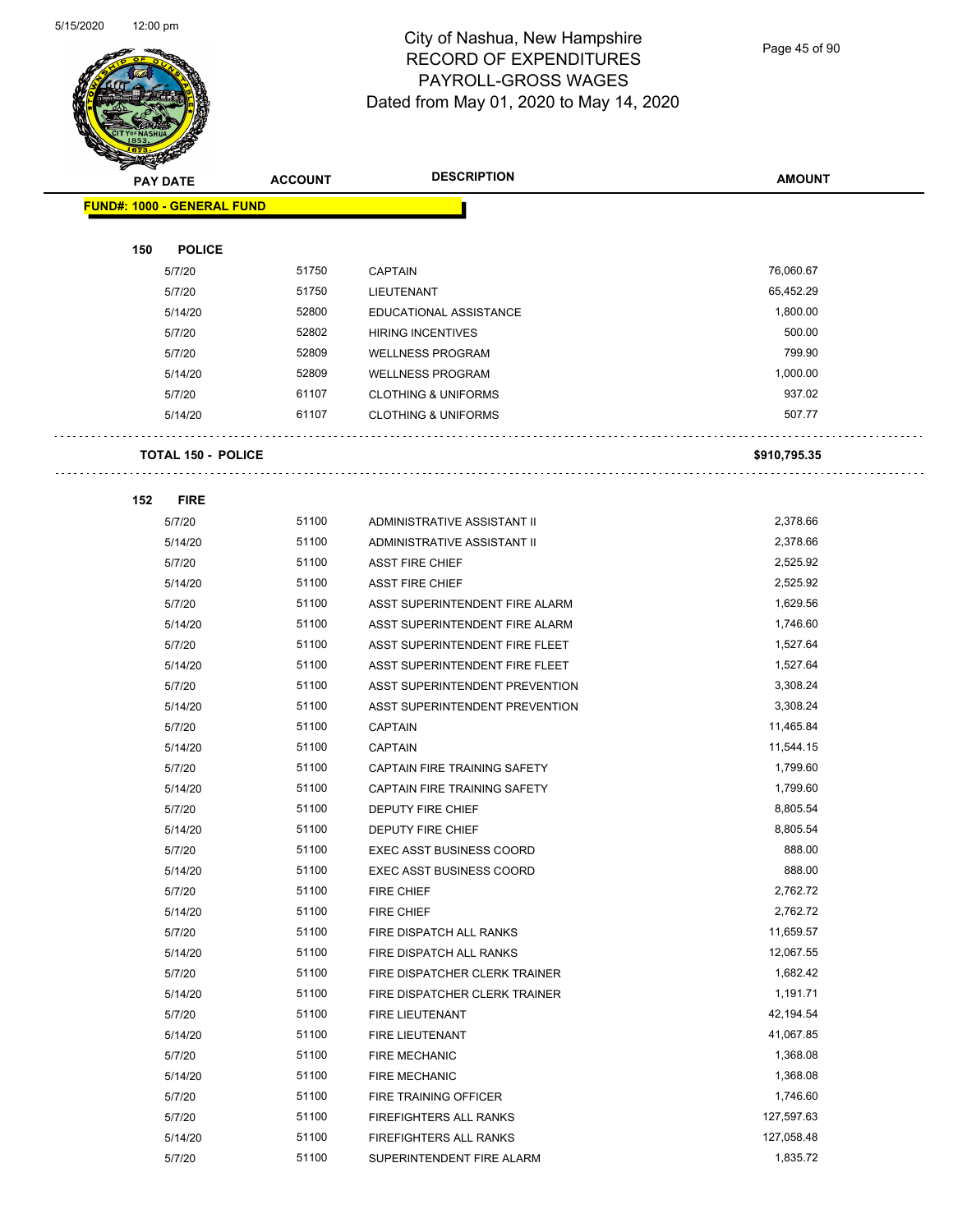|                                   | <b>PAY DATE</b>  | <b>ACCOUNT</b> | <b>DESCRIPTION</b>                                       | AMOUNT             |
|-----------------------------------|------------------|----------------|----------------------------------------------------------|--------------------|
| <b>FUND#: 1000 - GENERAL FUND</b> |                  |                |                                                          |                    |
|                                   |                  |                |                                                          |                    |
| 152                               | <b>FIRE</b>      |                |                                                          |                    |
|                                   | 5/14/20          | 51100          | SUPERINTENDENT FIRE ALARM                                | 1,835.72           |
|                                   | 5/7/20           | 51100          | SUPERINTENDENT FIRE FLEET                                | 1,799.56           |
|                                   | 5/14/20          | 51100          | SUPERINTENDENT FIRE FLEET                                | 1,799.56           |
|                                   | 5/7/20           | 51100          | SUPERINTENDENT FIRE PREVENTION                           | 1,817.56           |
|                                   | 5/14/20          | 51100          | SUPERINTENDENT FIRE PREVENTION                           | 1,817.56           |
|                                   | 5/7/20           | 51300          | ASST SUPERINTENDENT FIRE ALARM                           | 668.16             |
|                                   | 5/7/20           | 51300          | ASST SUPERINTENDENT FIRE FLEET                           | 272.11             |
|                                   | 5/7/20           | 51300          | ASST SUPERINTENDENT PREVENTION                           | 373.26             |
|                                   | 5/7/20           | 51300          | <b>CAPTAIN</b>                                           | 1,196.69           |
|                                   | 5/14/20          | 51300          | <b>CAPTAIN</b>                                           | 1,519.14           |
|                                   | 5/7/20           | 51300          | CAPTAIN FIRE TRAINING SAFETY                             | 591.82             |
|                                   | 5/14/20          | 51300          | CAPTAIN FIRE TRAINING SAFETY                             | 905.13             |
|                                   | 5/7/20           | 51300          | DEPUTY FIRE CHIEF                                        | 1,214.07           |
|                                   | 5/14/20          | 51300          | DEPUTY FIRE CHIEF                                        | 1,490.01           |
|                                   | 5/7/20           | 51300          | <b>FIREFIGHTERS ALL RANKS</b>                            | 576.04             |
|                                   | 5/14/20          | 51300          | FIREFIGHTERS ALL RANKS                                   | 512.16             |
|                                   | 5/7/20           | 51300          | SUPERINTENDENT FIRE ALARM                                | 412.20             |
|                                   | 5/7/20           | 51330          | <b>CAPTAIN</b>                                           | 861.83             |
|                                   | 5/14/20          | 51330          | <b>CAPTAIN</b>                                           | 804.89             |
|                                   | 5/7/20           | 51330          | <b>DEPUTY FIRE CHIEF</b>                                 | 1,022.99           |
|                                   | 5/14/20          | 51330          | DEPUTY FIRE CHIEF                                        | 1,049.84           |
|                                   | 5/7/20           | 51330          | FIRE DISPATCH ALL RANKS                                  | 1,060.46           |
|                                   | 5/14/20          | 51330          | FIRE DISPATCH ALL RANKS                                  | 1,103.27           |
|                                   | 5/7/20           | 51330          | FIRE DISPATCHER CLERK TRAINER                            | 140.20             |
|                                   | 5/14/20          | 51330          | FIRE DISPATCHER CLERK TRAINER                            | 383.03             |
|                                   | 5/7/20           | 51330          | FIRE LIEUTENANT                                          | 1,765.85           |
|                                   | 5/14/20          | 51330          | FIRE LIEUTENANT                                          | 4,802.99           |
|                                   | 5/7/20           | 51330          | FIREFIGHTERS ALL RANKS                                   | 9,286.02           |
|                                   | 5/14/20          | 51330          | <b>FIREFIGHTERS ALL RANKS</b>                            | 11,030.15          |
|                                   | 5/7/20           | 51628          | ASST SUPERINTENDENT FIRE ALARM                           | 407.39             |
|                                   | 5/7/20           | 51628          | ASST SUPERINTENDENT FIRE FLEET                           | 381.91             |
|                                   | 5/7/20           | 51628          | <b>ASST SUPERINTENDENT PREVENTION</b>                    | 827.06             |
|                                   | 5/7/20           | 51628<br>51628 | <b>CAPTAIN</b>                                           | 2,905.81<br>449.89 |
|                                   | 5/7/20           | 51628          | CAPTAIN FIRE TRAINING SAFETY                             | 2,948.66           |
|                                   | 5/7/20<br>5/7/20 | 51628          | FIRE DISPATCH ALL RANKS<br>FIRE DISPATCHER CLERK TRAINER | 368.03             |
|                                   | 5/7/20           | 51628          | FIRE LIEUTENANT                                          | 10,807.25          |
|                                   | 5/7/20           | 51628          | <b>FIRE MECHANIC</b>                                     | 342.02             |
|                                   | 5/7/20           | 51628          | FIRE TRAINING OFFICER                                    | 436.65             |
|                                   | 5/7/20           | 51628          | <b>FIREFIGHTERS ALL RANKS</b>                            | 32,361.15          |
|                                   | 5/7/20           | 51628          | SUPERINTENDENT FIRE ALARM                                | 458.93             |
|                                   | 5/7/20           | 51628          | SUPERINTENDENT FIRE FLEET                                | 449.89             |
|                                   | 5/7/20           | 51628          | SUPERINTENDENT FIRE PREVENTION                           | 454.39             |
|                                   | 5/7/20           | 51650          | <b>CAPTAIN</b>                                           | 2,099.25           |
|                                   |                  |                |                                                          |                    |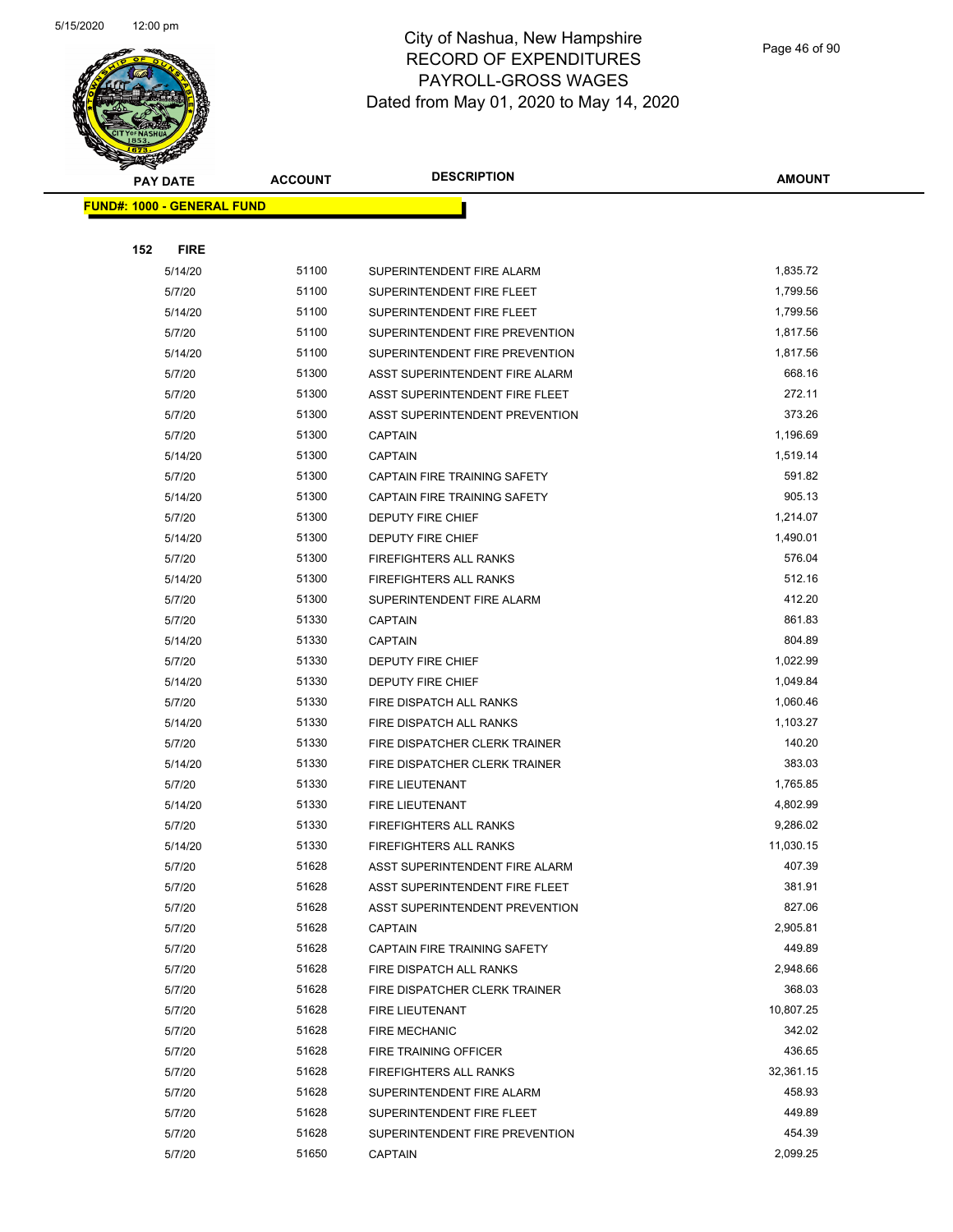

Page 47 of 90

|     | <b>PAY DATE</b>                   | <b>ACCOUNT</b>             | <b>DESCRIPTION</b>                                           | <b>AMOUNT</b> |
|-----|-----------------------------------|----------------------------|--------------------------------------------------------------|---------------|
|     | <b>FUND#: 1000 - GENERAL FUND</b> |                            |                                                              |               |
|     |                                   |                            |                                                              |               |
| 152 | <b>FIRE</b>                       |                            |                                                              |               |
|     | 5/14/20                           | 51650                      | <b>CAPTAIN</b>                                               | 1,897.70      |
|     | 5/7/20                            | 51650                      | DEPUTY FIRE CHIEF                                            | 2,584.40      |
|     | 5/14/20                           | 51650                      | <b>DEPUTY FIRE CHIEF</b>                                     | 2,652.22      |
|     | 5/7/20                            | 51650                      | <b>FIRE LIEUTENANT</b>                                       | 4,372.27      |
|     | 5/14/20                           | 51650                      | FIRE LIEUTENANT                                              | 13,861.33     |
|     | 5/7/20                            | 51650                      | <b>FIREFIGHTERS ALL RANKS</b>                                | 23,666.85     |
|     | 5/14/20                           | 51650                      | FIREFIGHTERS ALL RANKS                                       | 29,417.83     |
|     | 5/7/20                            | 51700                      | ASST SUPERINTENDENT FIRE ALARM                               | 20.37         |
|     | 5/14/20                           | 51700                      | ASST SUPERINTENDENT FIRE ALARM                               | 20.37         |
|     | 5/7/20                            | 51700                      | ASST SUPERINTENDENT PREVENTION                               | 41.35         |
|     | 5/14/20                           | 51700                      | ASST SUPERINTENDENT PREVENTION                               | 41.35         |
|     | 5/7/20                            | 51700                      | <b>CAPTAIN</b>                                               | 296.89        |
|     | 5/14/20                           | 51700                      | <b>CAPTAIN</b>                                               | 296.89        |
|     | 5/7/20                            | 51700                      | CAPTAIN FIRE TRAINING SAFETY                                 | 22.49         |
|     | 5/14/20                           | 51700                      | CAPTAIN FIRE TRAINING SAFETY                                 | 22.49         |
|     | 5/7/20                            | 51700                      | FIRE DISPATCH ALL RANKS                                      | 14.98         |
|     | 5/14/20                           | 51700                      | FIRE DISPATCH ALL RANKS                                      | 14.98         |
|     | 5/7/20                            | 51700                      | FIRE DISPATCHER CLERK TRAINER                                | 17.53         |
|     | 5/14/20                           | 51700                      | FIRE DISPATCHER CLERK TRAINER                                | 17.53         |
|     | 5/7/20                            | 51700                      | <b>FIRE LIEUTENANT</b>                                       | 1,514.23      |
|     | 5/14/20                           | 51700                      | <b>FIRE LIEUTENANT</b>                                       | 1,337.23      |
|     | 5/7/20                            | 51700                      | FIRE TRAINING OFFICER                                        | 20.57         |
|     | 5/7/20                            | 51700                      | <b>FIREFIGHTERS ALL RANKS</b>                                | 2,771.31      |
|     | 5/14/20                           | 51700                      | <b>FIREFIGHTERS ALL RANKS</b>                                | 2,771.31      |
|     | 5/7/20                            | 51700                      | SUPERINTENDENT FIRE ALARM                                    | 22.95         |
|     | 5/14/20                           | 51700                      | SUPERINTENDENT FIRE ALARM                                    | 22.95         |
|     | 5/7/20                            | 51700                      | SUPERINTENDENT FIRE FLEET                                    | 22.49         |
|     | 5/14/20                           | 51700                      | SUPERINTENDENT FIRE FLEET                                    | 22.49         |
|     | 5/7/20                            | 51700                      | SUPERINTENDENT FIRE PREVENTION                               | 22.72         |
|     | 5/14/20                           | 51700                      | SUPERINTENDENT FIRE PREVENTION                               | 22.72         |
|     | 5/7/20                            | 51750                      | FIRE TRAINING OFFICER                                        | 57,194.47     |
|     | 5/14/20                           | 61107                      | <b>CLOTHING &amp; UNIFORMS</b>                               | 53.48         |
|     | <b>TOTAL 152 - FIRE</b>           |                            |                                                              | \$698,106.31  |
| 153 |                                   | <b>BUILDING INSPECTION</b> |                                                              |               |
|     | 5/7/20                            | 51100                      |                                                              | 1,069.30      |
|     | 5/14/20                           | 51100                      | BLD INSP ASST PLANS EXAMINER<br>BLD INSP ASST PLANS EXAMINER | 1,069.30      |
|     |                                   |                            |                                                              |               |

| 5/14/20 | 51100 | <b>BLD INSP ASST PLANS EXAMINER</b>   | 1.069.30 |
|---------|-------|---------------------------------------|----------|
| 5/7/20  | 51100 | <b>BUILDING AND UTILITIES INSPCTR</b> | 3.713.44 |
| 5/14/20 | 51100 | <b>BUILDING AND UTILITIES INSPCTR</b> | 3.713.45 |
| 5/7/20  | 51100 | <b>BUILDING DEPARTMENT MANAGER</b>    | 1,677.35 |
| 5/14/20 | 51100 | <b>BUILDING DEPARTMENT MANAGER</b>    | 1.677.35 |
| 5/7/20  | 51100 | PERMIT TECHNICIAN I                   | 1.315.67 |
| 5/14/20 | 51100 | PERMIT TECHNICIAN I                   | 1.315.65 |
|         |       |                                       |          |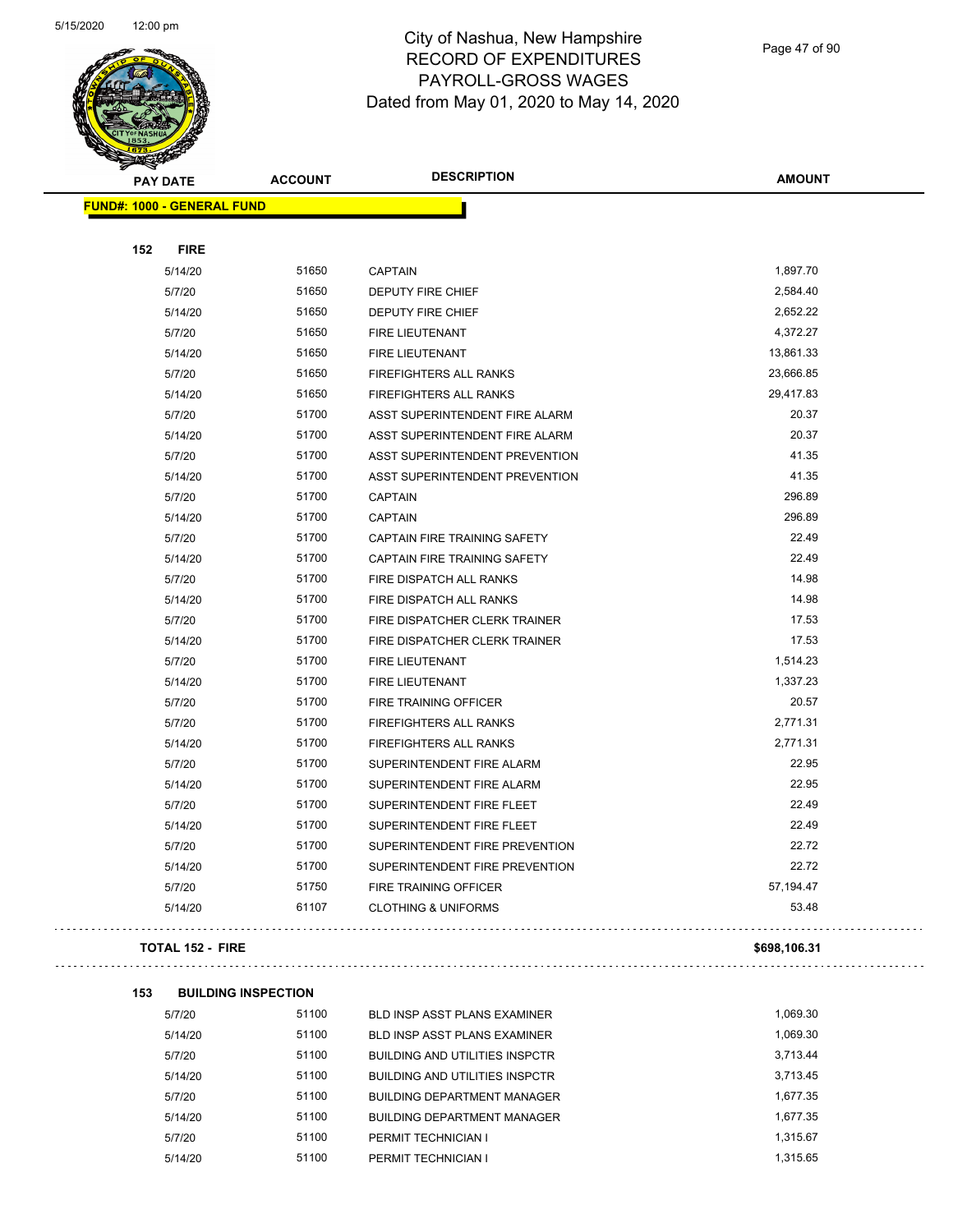Page 48 of 90

| <b>PAY DATE</b>                   | <b>ACCOUNT</b>                             | <b>DESCRIPTION</b>                   | <b>AMOUNT</b> |
|-----------------------------------|--------------------------------------------|--------------------------------------|---------------|
| <b>FUND#: 1000 - GENERAL FUND</b> |                                            |                                      |               |
| 153                               | <b>BUILDING INSPECTION</b>                 |                                      |               |
| 5/7/20                            | 51100                                      | <b>PLANS EXAMINER</b>                | 1,298.65      |
| 5/14/20                           | 51100                                      | <b>PLANS EXAMINER</b>                | 1,298.65      |
|                                   |                                            |                                      |               |
|                                   | <b>TOTAL 153 - BUILDING INSPECTION</b>     |                                      | \$18,148.81   |
| 155                               | <b>CODE ENFORCEMENT</b>                    |                                      |               |
| 5/7/20                            | 51100                                      | <b>CODE ENFORCEMENT OFFICER II</b>   | 2,822.44      |
| 5/14/20                           | 51100                                      | <b>CODE ENFORCEMENT OFFICER II</b>   | 2,822.40      |
| 5/7/20                            | 51100                                      | MGR CODE ENFORCEMENT DEPT            | 1,607.75      |
| 5/14/20                           | 51100                                      | MGR CODE ENFORCEMENT DEPT            | 1,607.75      |
|                                   | <b>TOTAL 155 - CODE ENFORCEMENT</b>        |                                      | \$8,860.34    |
| 156                               | <b>EMERGENCY MANAGEMENT</b>                |                                      |               |
| 5/7/20                            | 51100                                      | <b>EMERGENCY MANAGEMENT DIRECTOR</b> | 1,776.05      |
| 5/14/20                           | 51100                                      | <b>EMERGENCY MANAGEMENT DIRECTOR</b> | 1,776.05      |
| 5/7/20                            | 51200                                      | EMERGENCY MANAGEMENT COORDINAT       | 893.05        |
| 5/14/20                           | 51200                                      | EMERGENCY MANAGEMENT COORDINAT       | 893.05        |
| 5/7/20                            | 51300                                      | EMERGENCY MANAGEMENT COORDINAT       | 133.95        |
| 5/14/20                           | 51300                                      | EMERGENCY MANAGEMENT COORDINAT       | 301.41        |
|                                   | <b>TOTAL 156 - EMERGENCY MANAGEMENT</b>    |                                      | \$5,773.56    |
| 157                               | <b>CITYWIDE COMMUNICATIONS</b>             |                                      |               |
| 5/7/20                            | 51100                                      | <b>COMM SYS ENGR TECH</b>            | 1,702.75      |
| 5/14/20                           | 51100                                      | <b>COMM SYS ENGR TECH</b>            | 1,702.75      |
| 5/7/20                            | 51200                                      | <b>RADIO SYSTEMS MANAGER</b>         | 1,444.92      |
| 5/14/20                           | 51200                                      | RADIO SYSTEMS MANAGER                | 1,444.92      |
|                                   | <b>TOTAL 157 - CITYWIDE COMMUNICATIONS</b> |                                      | \$6,295.34    |
| 160                               | <b>PW-ADMIN &amp; ENGINEERING</b>          |                                      |               |
| 5/7/20                            | 51100                                      | ADMINISTRATIVE ASSISTANT II          | 786.85        |
| 5/14/20                           | 51100                                      | ADMINISTRATIVE ASSISTANT II          | 786.85        |
| 5/7/20                            | 51100                                      | ASSISTANT DIRECTOR OF PUBLIC WORKS   | 1,711.30      |
|                                   | 51100                                      | ASSISTANT DIRECTOR OF PUBLIC WORKS   | 1,711.30      |
| 5/14/20                           | 51100                                      | <b>CITY ENGINEER</b>                 | 1,167.60      |
| 5/7/20                            | 51100                                      | <b>CITY ENGINEER</b>                 | 1,167.60      |
| 5/14/20                           |                                            |                                      |               |
| 5/7/20                            | 51100                                      | <b>CITY SURVEYOR</b>                 | 1,257.20      |
| 5/14/20                           | 51100                                      | <b>CITY SURVEYOR</b>                 | 1,257.20      |
| 5/7/20                            | 51100                                      | DEPUTY CITY ENGINEER                 | 780.45        |
| 5/14/20                           | 51100                                      | DEPUTY CITY ENGINEER                 | 780.45        |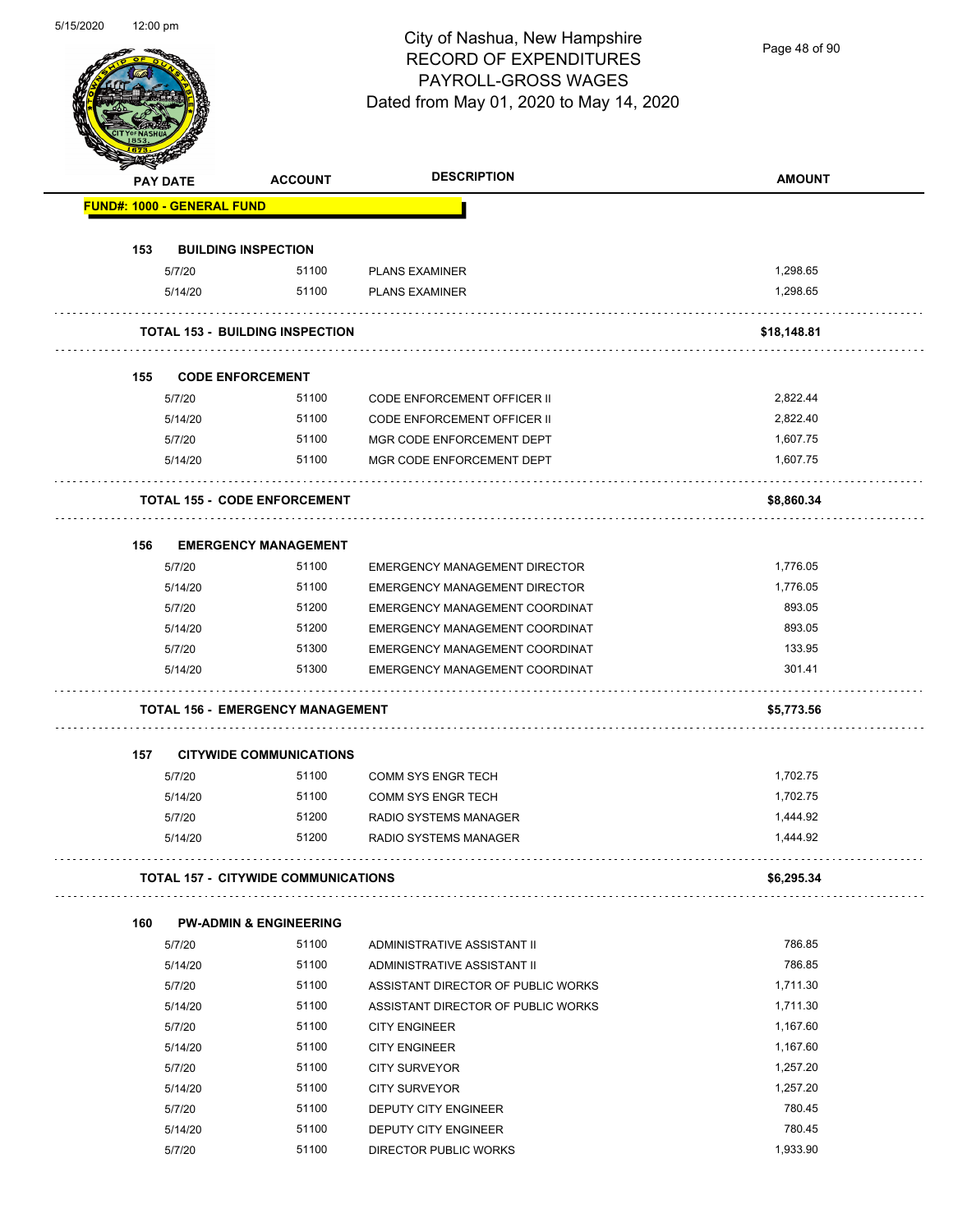Page 49 of 90

| <b>PAY DATE</b>                   | <b>ACCOUNT</b>                                | <b>DESCRIPTION</b>             | <b>AMOUNT</b> |
|-----------------------------------|-----------------------------------------------|--------------------------------|---------------|
| <b>FUND#: 1000 - GENERAL FUND</b> |                                               |                                |               |
| 160                               | <b>PW-ADMIN &amp; ENGINEERING</b>             |                                |               |
| 5/14/20                           | 51100                                         | <b>DIRECTOR PUBLIC WORKS</b>   | 1,933.90      |
| 5/7/20                            | 51100                                         | DIVISION OPERATIONS MANAGER    | 1,546.45      |
| 5/14/20                           | 51100                                         | DIVISION OPERATIONS MANAGER    | 1,546.45      |
| 5/7/20                            | 51100                                         | DPW CONTRACT ADMINISTRATOR     | 372.85        |
| 5/14/20                           | 51100                                         | DPW CONTRACT ADMINISTRATOR     | 372.85        |
| 5/7/20                            | 51100                                         | <b>ENGINEERING INSPECTOR</b>   | 2,093.65      |
| 5/14/20                           | 51100                                         | <b>ENGINEERING INSPECTOR</b>   | 2,093.65      |
| 5/7/20                            | 51100                                         | <b>EXECUTIVE ASSISTANT</b>     | 810.85        |
| 5/14/20                           | 51100                                         | <b>EXECUTIVE ASSISTANT</b>     | 810.85        |
| 5/7/20                            | 51100                                         | <b>GIS SPECIALIST</b>          | 479.75        |
| 5/14/20                           | 51100                                         | <b>GIS SPECIALIST</b>          | 479.75        |
| 5/7/20                            | 51100                                         | PUBLIC RELATIONS ADMINISTRATOR | 752.95        |
| 5/14/20                           | 51100                                         | PUBLIC RELATIONS ADMINISTRATOR | 752.95        |
| 5/7/20                            | 51100                                         | SENIOR STAFF ENGINEER          | 1,796.00      |
| 5/14/20                           | 51100                                         | <b>SENIOR STAFF ENGINEER</b>   | 1,796.00      |
| 5/7/20                            | 51100                                         | SENIOR TRAFFIC ENGINEER        | 1,776.05      |
| 5/14/20                           | 51100                                         | SENIOR TRAFFIC ENGINEER        | 1,776.05      |
| 5/7/20                            | 51100                                         | <b>STAFF ENGINEER</b>          | 1,124.60      |
| 5/14/20                           | 51100                                         | <b>STAFF ENGINEER</b>          | 1,124.62      |
| 5/7/20                            | 51100                                         | STREET CONSTRUCTION ENGINEER   | 1,480.05      |
| 5/14/20                           | 51100                                         | STREET CONSTRUCTION ENGINEER   | 1,480.05      |
|                                   | <b>TOTAL 160 - PW-ADMIN &amp; ENGINEERING</b> |                                | \$39,741.02   |
| 161<br><b>STREETS</b>             |                                               |                                |               |
| 5/7/20                            | 51100                                         | ADMINISTRATIVE ASSISTANT II    | 822.90        |
| 5/14/20                           | 51100                                         | ADMINISTRATIVE ASSISTANT II    | 822.90        |
| 5/7/20                            | 51100                                         | AUTO MECH 1ST CLASS NIGHTS     | 4,353.60      |
| 5/14/20                           | 51100                                         | AUTO MECH 1ST CLASS NIGHTS     | 4,353.60      |
| 5/7/20                            | 51100                                         | AUTO MECH 2ND CLASS            | 2,950.80      |
| 5/14/20                           | 51100                                         | AUTO MECH 2ND CLASS            | 2,950.80      |
| 5/7/20                            | 51100                                         | AUTO MECHANIC 1ST CLASS        | 3,229.21      |
| 5/14/20                           | 51100                                         | AUTO MECHANIC 1ST CLASS        | 3,229.20      |
| 5/7/20                            | 51100                                         | EQUIP OPR STREET REPAIR        | 5,895.60      |
| 5/14/20                           | 51100                                         | EQUIP OPR STREET REPAIR        | 5,895.60      |
| 5/7/20                            | 51100                                         | FLEET MAINTENANCE FOREMAN      | 1,324.60      |
| 5/14/20                           | 51100                                         | FLEET MAINTENANCE FOREMAN      | 1,324.60      |
| 5/7/20                            | 51100                                         | FLEET MANAGER STREET DEPT      | 1,207.70      |
| 5/14/20                           | 51100                                         | FLEET MANAGER STREET DEPT      | 1,207.70      |
| 5/7/20                            | 51100                                         | FOREMAN LABOR STREET           | 2,649.20      |
| 5/14/20                           | 51100                                         | FOREMAN LABOR STREET           | 2,649.20      |
| 5/7/20                            | 51100                                         | <b>MASON PIPELAYER</b>         | 3,759.20      |
| 5/14/20                           | 51100                                         | MASON PIPELAYER                | 3,759.20      |
|                                   |                                               |                                |               |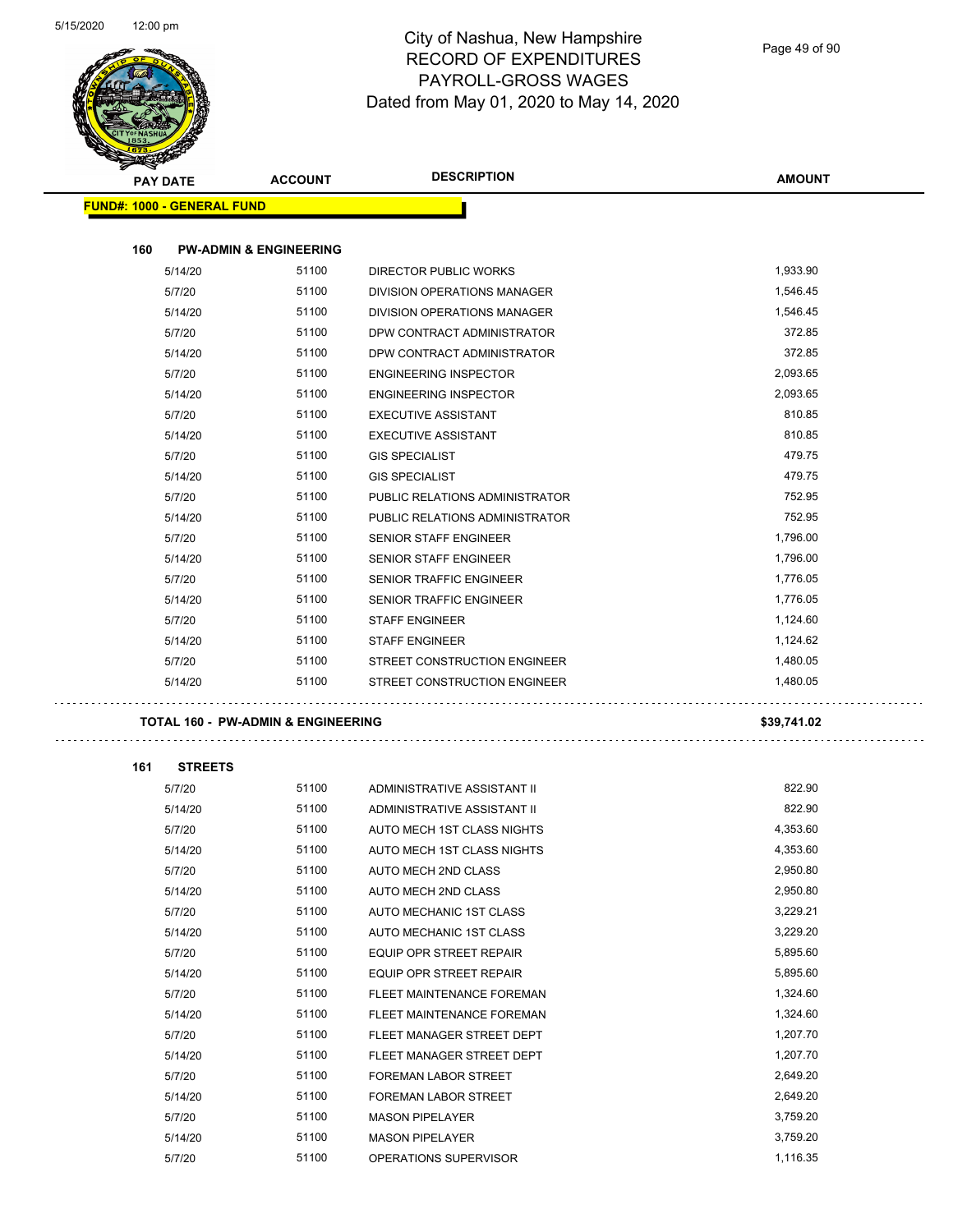$\overline{\phantom{0}}$ 



## City of Nashua, New Hampshire RECORD OF EXPENDITURES PAYROLL-GROSS WAGES Dated from May 01, 2020 to May 14, 2020

Page 50 of 90

|     | <b>PAY DATE</b>                   | <b>ACCOUNT</b>                        | <b>DESCRIPTION</b>                              | <b>AMOUNT</b> |
|-----|-----------------------------------|---------------------------------------|-------------------------------------------------|---------------|
|     | <b>FUND#: 1000 - GENERAL FUND</b> |                                       |                                                 |               |
|     |                                   |                                       |                                                 |               |
| 161 | <b>STREETS</b>                    |                                       |                                                 |               |
|     | 5/14/20                           | 51100                                 | OPERATIONS SUPERVISOR                           | 1,116.35      |
|     | 5/7/20                            | 51100                                 | <b>SIGN MAINTENANCE</b>                         | 2,797.20      |
|     | 5/14/20                           | 51100                                 | <b>SIGN MAINTENANCE</b>                         | 2,857.88      |
|     | 5/7/20                            | 51100                                 | STOREKEEPER PWD                                 | 1,027.95      |
|     | 5/14/20                           | 51100                                 | STOREKEEPER PWD                                 | 1,027.95      |
|     | 5/7/20                            | 51100                                 | <b>STREET FOREMAN</b>                           | 2,649.18      |
|     | 5/14/20                           | 51100                                 | <b>STREET FOREMAN</b>                           | 2,649.20      |
|     | 5/7/20                            | 51100                                 | SUPERINTENDENT OF STREETS                       | 1,973.35      |
|     | 5/14/20                           | 51100                                 | SUPERINTENDENT OF STREETS                       | 1,973.36      |
|     | 5/7/20                            | 51100                                 | <b>TRAFFIC FOREMAN</b>                          | 1,351.10      |
|     | 5/14/20                           | 51100                                 | TRAFFIC FOREMAN                                 | 1,351.10      |
|     | 5/7/20                            | 51100                                 | <b>TRAFFIC TECHNICIAN I</b>                     | 2,231.20      |
|     | 5/14/20                           | 51100                                 | <b>TRAFFIC TECHNICIAN I</b>                     | 2,231.20      |
|     | 5/1/20                            | 51100                                 | TRUCK DRIVER STREET REPAIR                      | (917.20)      |
|     | 5/7/20                            | 51100                                 | TRUCK DRIVER STREET REPAIR                      | 14,903.72     |
|     | 5/14/20                           | 51100                                 | <b>TRUCK DRIVER STREET REPAIR</b>               | 14,963.18     |
|     | 5/7/20                            | 51100                                 | <b>WELDER FIRST CLASS</b>                       | 1,060.80      |
|     | 5/14/20                           | 51100                                 | <b>WELDER FIRST CLASS</b>                       | 1,060.80      |
|     | 5/14/20                           | 51300                                 | <b>MASON PIPELAYER</b>                          | 694.49        |
|     | 5/7/20                            | 51300                                 | <b>SIGN MAINTENANCE</b>                         | 1,492.63      |
|     | 5/14/20                           | 51300                                 | <b>SIGN MAINTENANCE</b>                         | 440.88        |
|     | 5/7/20                            | 51300                                 | <b>TRAFFIC TECHNICIAN I</b>                     | 426.79        |
|     | 5/14/20                           | 51300                                 | <b>TRAFFIC TECHNICIAN I</b>                     | 298.97        |
|     | 5/7/20                            | 51300                                 | TRUCK DRIVER STREET REPAIR                      | 39.29         |
|     | 5/14/20                           | 51300                                 | TRUCK DRIVER STREET REPAIR                      | 43.67         |
|     | 5/14/20                           | 51300                                 | <b>WELDER FIRST CLASS</b>                       | 243.90        |
|     | 5/7/20                            | 61107                                 | <b>CLOTHING &amp; UNIFORMS</b>                  | 110.00        |
|     |                                   |                                       |                                                 |               |
|     | <b>TOTAL 161 - STREETS</b>        |                                       |                                                 | \$113,600.90  |
|     |                                   |                                       |                                                 |               |
| 166 |                                   | <b>PARKING OPERATIONS</b>             |                                                 |               |
|     | 5/7/20                            | 51100                                 | PARKING MAINTENANCE                             | 1,333.11      |
|     | 5/14/20                           | 51100                                 | PARKING MAINTENANCE                             | 1,333.10      |
|     | 5/7/20                            | 51100                                 | PARKING MANAGER                                 | 947.55        |
|     | 5/14/20                           | 51100                                 | <b>PARKING MANAGER</b>                          | 947.55        |
|     |                                   |                                       |                                                 |               |
|     |                                   | <b>TOTAL 166 - PARKING OPERATIONS</b> |                                                 | \$4,561.31    |
| 171 |                                   | <b>COMMUNITY SERVICES</b>             |                                                 |               |
|     | 5/7/20                            | 51100                                 | COMMUNITY SERVICES PROGRAM ADMINISTRATIVE ASSIS | (41.23)       |
|     | 5/7/20                            | 51100                                 | DIRECTOR HEALTH AND COMM SVS                    | 2,030.45      |
|     | 5/14/20                           | 51100                                 | DIRECTOR HEALTH AND COMM SVS                    | 2,030.45      |
|     | 5/7/20                            | 51100                                 | <b>EPIDEMIOLOGIST</b>                           | 1,084.10      |
|     |                                   |                                       |                                                 |               |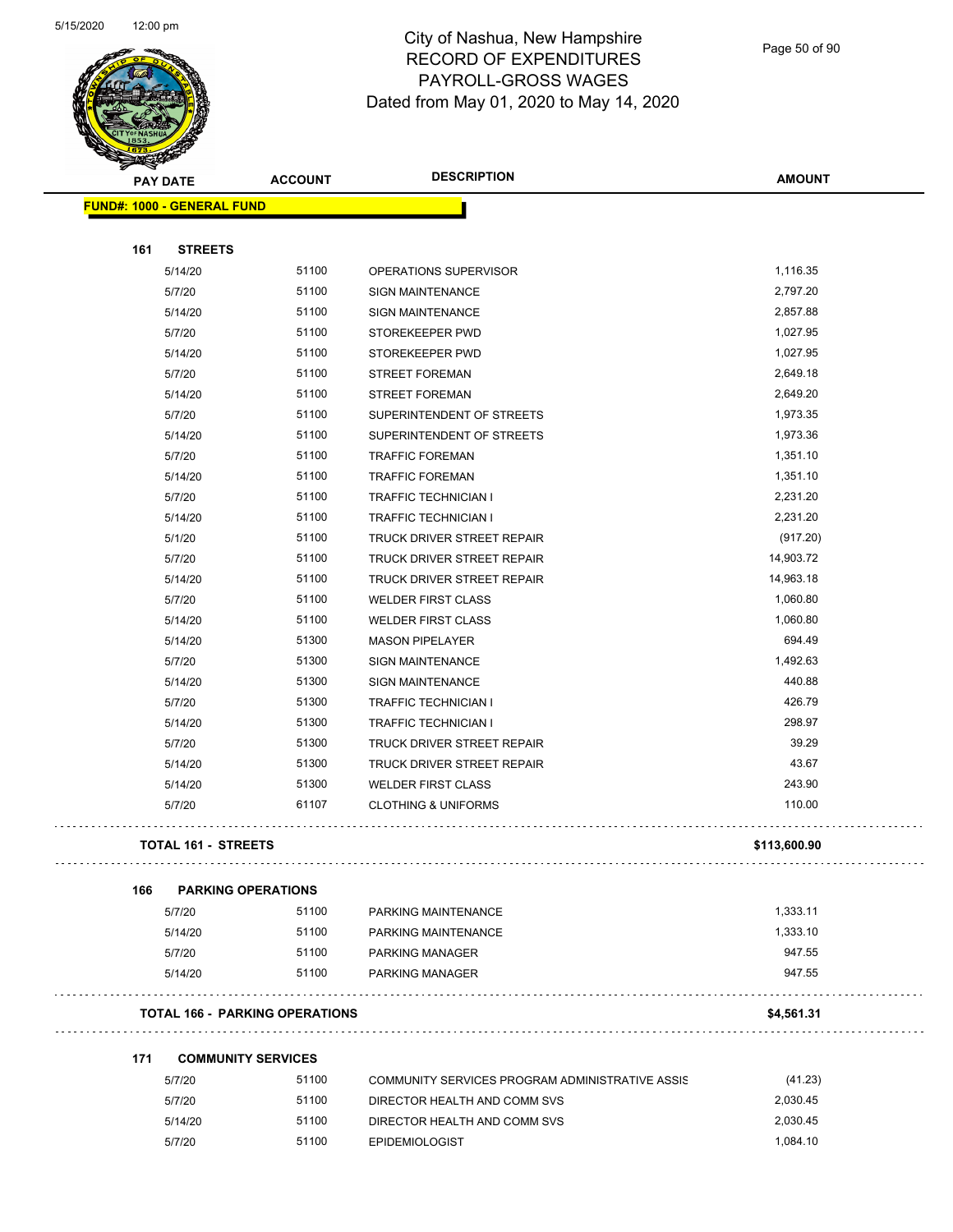Page 51 of 90

|                                   | <b>PAY DATE</b> | <b>ACCOUNT</b>                        | <b>DESCRIPTION</b>                 | <b>AMOUNT</b> |
|-----------------------------------|-----------------|---------------------------------------|------------------------------------|---------------|
| <b>FUND#: 1000 - GENERAL FUND</b> |                 |                                       |                                    |               |
| 171                               |                 | <b>COMMUNITY SERVICES</b>             |                                    |               |
|                                   | 5/14/20         | 51100                                 | <b>EPIDEMIOLOGIST</b>              | 1,084.10      |
|                                   | 5/7/20          | 51100                                 | <b>HEALTH PROGRAM SPEC</b>         | 973.00        |
|                                   | 5/14/20         | 51100                                 | <b>HEALTH PROGRAM SPEC</b>         | 973.00        |
|                                   | 5/7/20          | 51100                                 | PROGRAM ASSISTANT COMMUNITY HEALTH | (458.92)      |
|                                   |                 | <b>TOTAL 171 - COMMUNITY SERVICES</b> |                                    | \$7,674.95    |
| 172                               |                 | <b>COMMUNITY HEALTH</b>               |                                    |               |
|                                   | 5/7/20          | 51100                                 | ADMINISTRATIVE ASSISTANT II        | 842.70        |
|                                   | 5/14/20         | 51100                                 | ADMINISTRATIVE ASSISTANT II        | 842.70        |
|                                   | 5/7/20          | 51100                                 | BILINGUAL OUTREACH WORKER          | 924.59        |
|                                   | 5/14/20         | 51100                                 | <b>BILINGUAL OUTREACH WORKER</b>   | 924.60        |
|                                   | 5/7/20          | 51100                                 | CHIEF PUBLIC HEALTH NURSE          | 1,612.80      |
|                                   | 5/14/20         | 51100                                 | CHIEF PUBLIC HEALTH NURSE          | 1,612.80      |
|                                   | 5/7/20          | 51100                                 | PUB HEALTH NURSE                   | 3,654.10      |
|                                   | 5/14/20         | 51100                                 | PUB HEALTH NURSE                   | 3,654.10      |
|                                   | 5/7/20          | 51300                                 | ADMINISTRATIVE ASSISTANT II        | 126.40        |
|                                   | 5/14/20         | 51300                                 | ADMINISTRATIVE ASSISTANT II        | 126.41        |
|                                   | 5/7/20          | 51300                                 | BILINGUAL OUTREACH WORKER          | 182.03        |
|                                   | 5/14/20         | 51300                                 | BILINGUAL OUTREACH WORKER          | 225.36        |
|                                   | 5/7/20          | 51412                                 | NURSE PER DIEM (PRACTIONER)        | 143.50        |
|                                   | 5/14/20         | 51412                                 | NURSE PER DIEM (PRACTIONER)        | 144.32        |
|                                   | 5/7/20          | 51412                                 | PUB HEALTH NURSE                   | (315.00)      |
|                                   | 5/14/20         | 51412                                 | PUB HEALTH NURSE                   | 157.50        |
|                                   |                 | <b>TOTAL 172 - COMMUNITY HEALTH</b>   |                                    | \$14,858.91   |
| 173                               |                 | <b>ENVIRONMENTAL HEALTH</b>           |                                    |               |
|                                   | 5/7/20          | 51100                                 | DEP HEALTH OFFICER/LAB DIRECTOR    | 1,239.00      |
|                                   | 5/14/20         | 51100                                 | DEP HEALTH OFFICER/LAB DIRECTOR    | 1,239.00      |
|                                   | 5/7/20          | 51100                                 | ENVIRONMENTAL HEALTH SPEC          | 2,735.55      |
|                                   | 5/14/20         | 51100                                 | ENVIRONMENTAL HEALTH SPEC          | 2,725.24      |
|                                   | 5/7/20          | 51100                                 | ENVIRONMENTAL TECH OFFICE MGR      | 1,085.36      |
|                                   | 5/14/20         | 51100                                 | ENVIRONMENTAL TECH OFFICE MGR      | 888.64        |

5/7/20 51100 MANAGER ENVIRONMENTAL HEALTH 1,677.35 5/14/20 51100 MANAGER ENVIRONMENTAL HEALTH 1,677.35 5/7/20 51300 ENVIRONMENTAL HEALTH SPEC 321.32 5/14/20 51300 ENVIRONMENTAL HEALTH SPEC 15.46 5/7/20 51300 ENVIRONMENTAL TECH OFFICE MGR<br>305.25 5/14/20 51300 ENVIRONMENTAL TECH OFFICE MGR 590.16

**TOTAL 173 - ENVIRONMENTAL HEALTH \$14,499.68**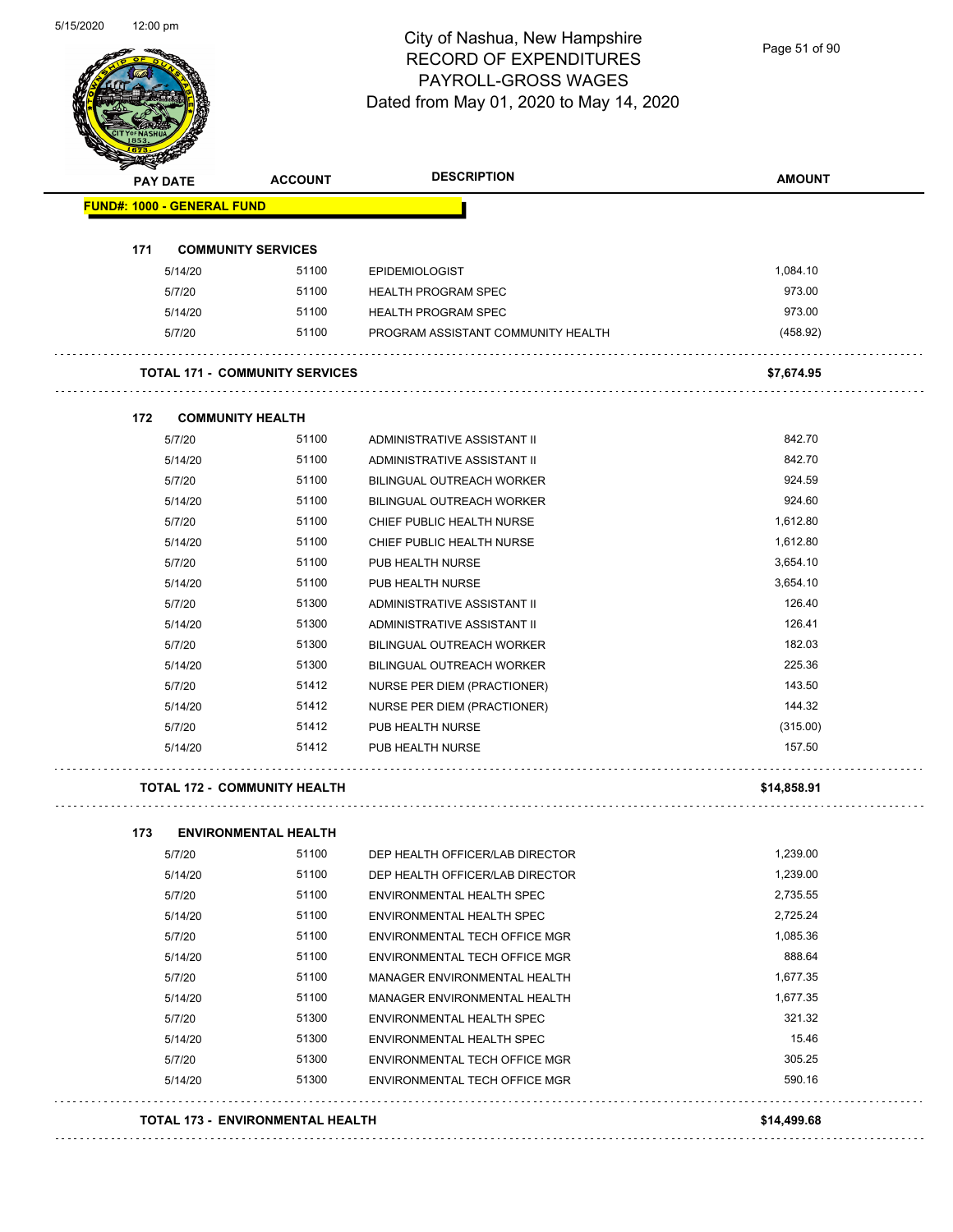

Page 52 of 90

|                                   | <b>PAY DATE</b> | <b>ACCOUNT</b>                     | <b>DESCRIPTION</b>               | <b>AMOUNT</b> |
|-----------------------------------|-----------------|------------------------------------|----------------------------------|---------------|
| <b>FUND#: 1000 - GENERAL FUND</b> |                 |                                    |                                  |               |
|                                   |                 |                                    |                                  |               |
| 174                               |                 | <b>WELFARE ADMINISTRATION</b>      |                                  |               |
|                                   | 5/7/20          | 51100                              | CASE TECHNICIAN WELFARE          | 2,633.95      |
|                                   | 5/14/20         | 51100                              | CASE TECHNICIAN WELFARE          | 2,633.94      |
|                                   | 5/7/20          | 51100                              | <b>INTAKE WORKER</b>             | 849.40        |
|                                   | 5/14/20         | 51100                              | <b>INTAKE WORKER</b>             | 849.37        |
|                                   | 5/7/20          | 51100                              | SENIOR CASE TECHNICIAN           | 1,011.95      |
|                                   | 5/14/20         | 51100                              | SENIOR CASE TECHNICIAN           | 1,011.95      |
|                                   | 5/7/20          | 51100                              | <b>WELFARE OFFICER</b>           | 1,776.05      |
|                                   | 5/14/20         | 51100                              | <b>WELFARE OFFICER</b>           | 1,776.05      |
|                                   | 5/7/20          | 51300                              | CASE TECHNICIAN WELFARE          | 164.15        |
|                                   | 5/14/20         | 51300                              | <b>CASE TECHNICIAN WELFARE</b>   | 229.44        |
|                                   |                 | TOTAL 174 - WELFARE ADMINISTRATION |                                  | \$12,936.25   |
| 177                               |                 | <b>PARKS &amp; RECREATION</b>      |                                  |               |
|                                   | 5/7/20          | 51100                              | ADMINISTRATIVE ASSISTANT II      | 860.15        |
|                                   | 5/14/20         | 51100                              | ADMINISTRATIVE ASSISTANT II      | 860.15        |
|                                   | 5/7/20          | 51100                              | EQUIPMENT OPERATOR, PARKS        | 979.60        |
|                                   | 5/14/20         | 51100                              | EQUIPMENT OPERATOR, PARKS        | 979.60        |
|                                   | 5/7/20          | 51100                              | FOREMAN LABOR PARK               | 3,973.80      |
|                                   | 5/14/20         | 51100                              | FOREMAN LABOR PARK               | 3,973.80      |
|                                   | 5/7/20          | 51100                              | <b>GROUNDSKEEPER MAINTENANCE</b> | 7,114.80      |
|                                   | 5/14/20         | 51100                              | <b>GROUNDSKEEPER MAINTENANCE</b> | 7,114.80      |
|                                   | 5/7/20          | 51100                              | <b>GROUNDSMAN I</b>              | 5,143.68      |
|                                   | 5/14/20         | 51100                              | <b>GROUNDSMAN I</b>              | 5,040.00      |
|                                   | 5/7/20          | 51100                              | <b>GROUNDSMAN II</b>             | 882.00        |
|                                   | 5/14/20         | 51100                              | <b>GROUNDSMAN II</b>             | 882.00        |
|                                   | 5/7/20          | 51100                              | <b>LEAD GROUNDSMAN</b>           | 1,981.60      |
|                                   | 5/14/20         | 51100                              | <b>LEAD GROUNDSMAN</b>           | 1,981.60      |
|                                   | 5/7/20          | 51100                              | PROGRAM COORDINATOR              | 390.90        |
|                                   | 5/14/20         | 51100                              | PROGRAM COORDINATOR              | 390.90        |
|                                   | 5/7/20          | 51100                              | RECREATION PROGRAM MANAGER       | 1,092.80      |
|                                   | 5/14/20         | 51100                              | RECREATION PROGRAM MANAGER       | 1,092.80      |
|                                   | 5/7/20          | 51100                              | STELLOS STADIUM ATTENDANT        | 979.60        |
|                                   | 5/14/20         | 51100                              | STELLOS STADIUM ATTENDANT        | 979.60        |
|                                   | 5/7/20          | 51100                              | SUPERINTENDENT OF PARKS RECR     | 1,973.35      |
|                                   | 5/14/20         | 51100                              | SUPERINTENDENT OF PARKS RECR     | 1,973.35      |
|                                   | 5/14/20         | 51300                              | EQUIPMENT OPERATOR, PARKS        | 112.82        |
|                                   | 5/7/20          | 51300                              | FOREMAN LABOR PARK               | 397.36        |
|                                   | 5/14/20         | 51300                              | FOREMAN LABOR PARK               | 1,365.98      |
|                                   | 5/14/20         | 51300                              | <b>GROUNDSKEEPER MAINTENANCE</b> | 1,129.51      |
|                                   | 5/14/20         | 51300                              | <b>GROUNDSMAN I</b>              | 538.36        |
|                                   | 5/14/20         | 51300                              | <b>LEAD GROUNDSMAN</b>           | 113.18        |
|                                   | 5/14/20         | 51300                              | STELLOS STADIUM ATTENDANT        | 112.37        |
|                                   | 5/14/20         | 51400                              | SEASONAL                         | 1,560.00      |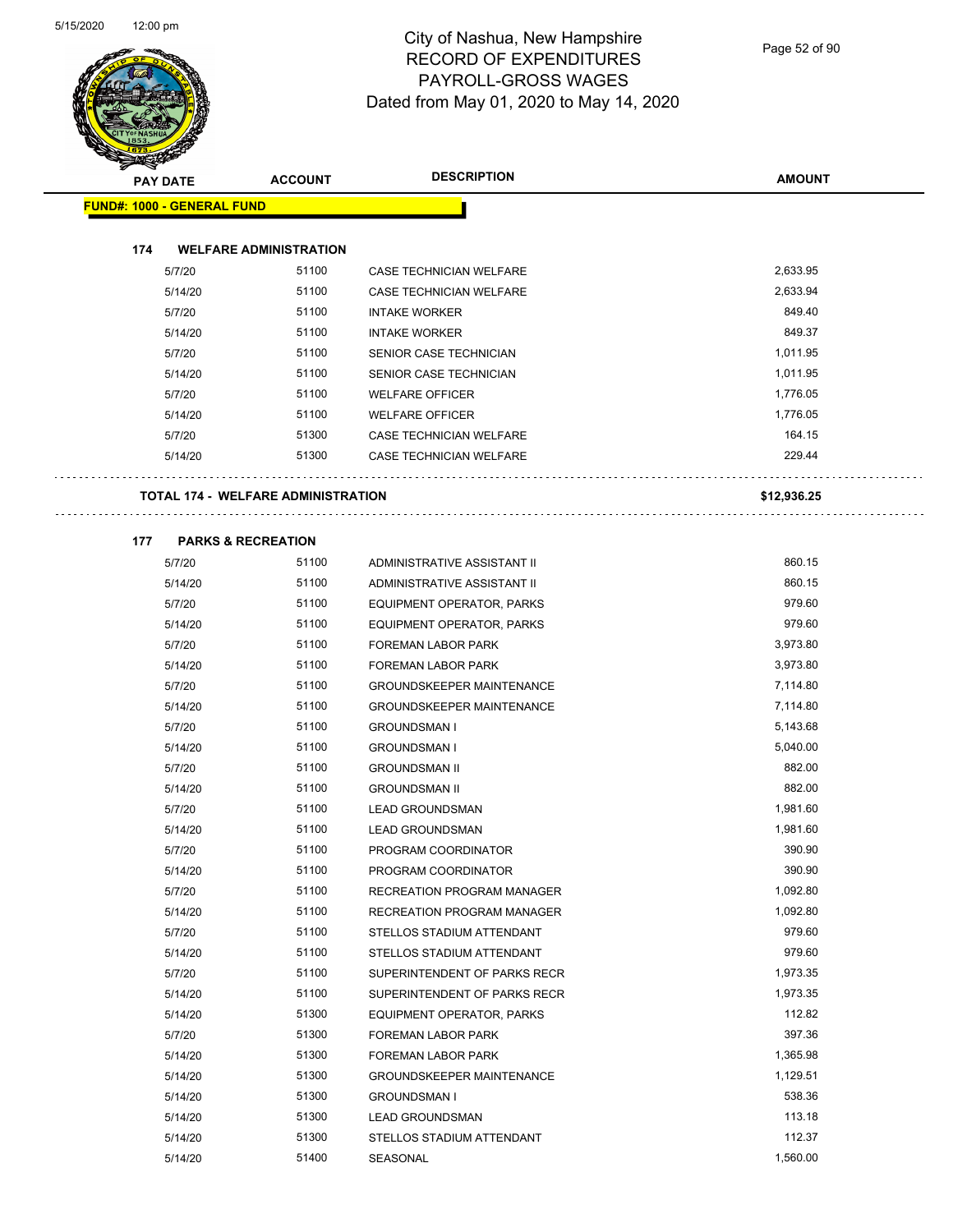|                            |                                          |                                           | $\sim$ . The contract the main point of<br><b>RECORD OF EXPENDITURES</b><br>PAYROLL-GROSS WAGES<br>Dated from May 01, 2020 to May 14, 2020 | Page 53 of 90 |  |
|----------------------------|------------------------------------------|-------------------------------------------|--------------------------------------------------------------------------------------------------------------------------------------------|---------------|--|
| <b>PAY DATE</b>            |                                          | <b>ACCOUNT</b>                            | <b>DESCRIPTION</b>                                                                                                                         | <b>AMOUNT</b> |  |
| FUND#: 1000 - GENERAL FUND |                                          |                                           |                                                                                                                                            |               |  |
|                            |                                          |                                           |                                                                                                                                            |               |  |
| 177                        | <b>PARKS &amp; RECREATION</b><br>5/14/20 | 51600                                     | <b>GROUNDSMAN I</b>                                                                                                                        | 400.00        |  |
|                            |                                          |                                           |                                                                                                                                            |               |  |
|                            |                                          | <b>TOTAL 177 - PARKS &amp; RECREATION</b> |                                                                                                                                            | \$56,370.46   |  |
| 179                        | <b>LIBRARY</b>                           |                                           |                                                                                                                                            |               |  |
|                            | 5/7/20                                   | 51100                                     | ASSISTANT DIRECTOR LIBRARY                                                                                                                 | 1,655.50      |  |
|                            | 5/14/20                                  | 51100                                     | ASSISTANT DIRECTOR LIBRARY                                                                                                                 | 1,655.50      |  |
|                            | 5/7/20                                   | 51100                                     | ASSISTANT LIBRARIAN CIRCULATIO                                                                                                             | 1,084.10      |  |
|                            | 5/14/20                                  | 51100                                     | ASSISTANT LIBRARIAN CIRCULATIO                                                                                                             | 1,084.10      |  |
|                            | 5/7/20                                   | 51100                                     | ASSISTANT LIBRARIAN TECH SVS                                                                                                               | 819.52        |  |
|                            | 5/14/20                                  | 51100                                     | ASSISTANT LIBRARIAN TECH SVS                                                                                                               | 819.50        |  |
|                            | 5/7/20                                   | 51100                                     | ASSISTANT LIBRARIAN YOUTH SERV                                                                                                             | 868.90        |  |
|                            | 5/14/20                                  | 51100                                     | ASSISTANT LIBRARIAN YOUTH SERV                                                                                                             | 868.90        |  |
|                            | 5/7/20                                   | 51100                                     | DIRECTOR LIBRARY                                                                                                                           | 2,210.20      |  |
|                            | 5/14/20                                  | 51100                                     | <b>DIRECTOR LIBRARY</b>                                                                                                                    | 2,210.20      |  |
|                            | 5/7/20                                   | 51100                                     | EXECUTIVE ASST OFFICE MANAGER                                                                                                              | 927.60        |  |
|                            | 5/14/20                                  | 51100                                     | EXECUTIVE ASST OFFICE MANAGER                                                                                                              | 927.61        |  |
|                            | 5/7/20                                   | 51100                                     | IT COORDINATOR                                                                                                                             | 962.92        |  |
|                            | 5/14/20                                  | 51100                                     | IT COORDINATOR                                                                                                                             | 962.92        |  |
|                            | 5/7/20                                   | 51100                                     | <b>JANITOR</b>                                                                                                                             | 552.00        |  |
|                            | 5/14/20                                  | 51100                                     | <b>JANITOR</b>                                                                                                                             | 552.00        |  |
|                            | 5/7/20                                   | 51100                                     | LIBRARIAN ADULT SERVICES                                                                                                                   | 921.96        |  |
|                            | 5/14/20                                  | 51100                                     | LIBRARIAN ADULT SERVICES                                                                                                                   | 921.95        |  |
|                            | 5/7/20                                   | 51100                                     | <b>LIBRARIAN CIRCULATION</b>                                                                                                               | 1,117.36      |  |
|                            | 5/14/20                                  | 51100                                     | <b>LIBRARIAN CIRCULATION</b>                                                                                                               | 1,117.35      |  |
|                            | 5/7/20                                   | 51100                                     | LIBRARIAN OUTREACH SVS                                                                                                                     | 1,113.10      |  |
|                            | 5/14/20                                  | 51100                                     | LIBRARIAN OUTREACH SVS                                                                                                                     | 1,113.09      |  |
|                            | 5/7/20                                   | 51100                                     | <b>LIBRARIAN TECH SERVICES</b>                                                                                                             | 1,155.28      |  |
|                            | 5/14/20                                  | 51100                                     | <b>LIBRARIAN TECH SERVICES</b>                                                                                                             | 1,155.30      |  |
|                            | 5/7/20                                   | 51100                                     | LIBRARIAN YOUTH SERVICES                                                                                                                   | 1,657.90      |  |
|                            | 5/14/20                                  | 51100                                     | <b>LIBRARIAN YOUTH SERVICES</b>                                                                                                            | 1,657.92      |  |
|                            | 5/7/20                                   | 51100                                     | LIBRARY ASSISTANT CIRCULATION                                                                                                              | 6,566.80      |  |
|                            | 5/14/20                                  | 51100                                     | LIBRARY ASSISTANT CIRCULATION                                                                                                              | 6,566.79      |  |
|                            | 5/7/20                                   | 51100                                     | LIBRARY ASSISTANT MEDIA SERVIC                                                                                                             | 787.51        |  |
|                            | 5/14/20                                  | 51100                                     | LIBRARY ASSISTANT MEDIA SERVIC                                                                                                             | 787.52        |  |
|                            | 5/7/20                                   | 51100                                     | LIBRARY ASSISTANT TECH SVS                                                                                                                 | 787.50        |  |
|                            | 5/14/20                                  | 51100                                     | LIBRARY ASSISTANT TECH SVS                                                                                                                 | 787.50        |  |
|                            | 5/7/20                                   | 51100                                     | LIBRARY ASSISTANT YOUTH SERVIC                                                                                                             | 2,116.15      |  |
|                            | 5/14/20                                  | 51100                                     | LIBRARY ASSISTANT YOUTH SERVIC                                                                                                             | 2,116.14      |  |
|                            | 5/7/20                                   | 51100                                     | <b>MAINTENANCE SUPV</b>                                                                                                                    | 949.49        |  |
|                            | 5/14/20                                  | 51100                                     | MAINTENANCE SUPV                                                                                                                           | 949.48        |  |
|                            | 5/7/20                                   | 51100                                     | PAGE & COLLECTION COORDINATOR                                                                                                              | 935.80        |  |
|                            | 5/14/20                                  | 51100                                     | PAGE & COLLECTION COORDINATOR                                                                                                              | 935.81        |  |

5/7/20 51100 REFERENCE LIBRARIAN ADULT SERV 3,319.73

City of Nashua, New Hampshire

5/15/2020 12:00 pm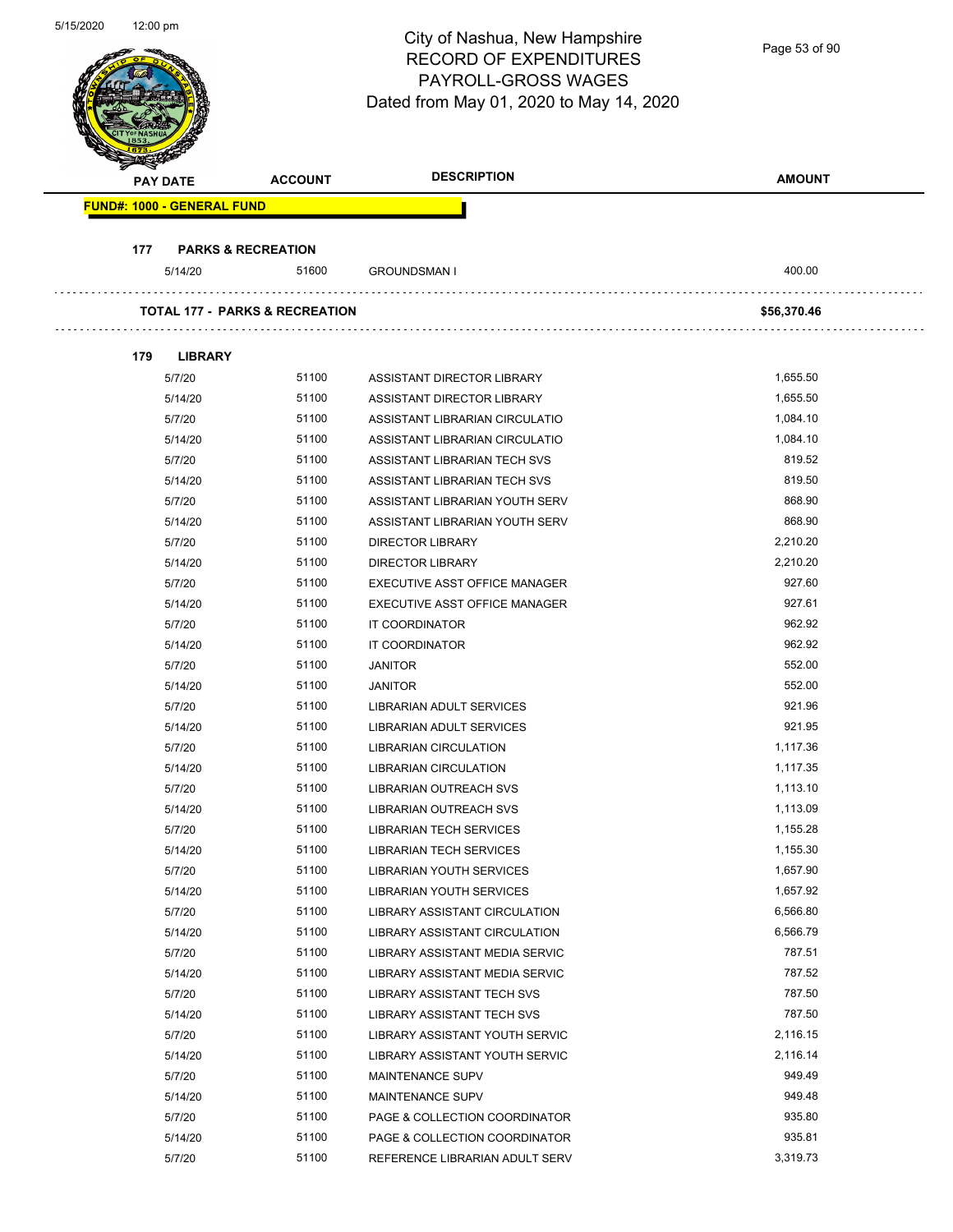

Page 54 of 90

| <b>PAY DATE</b> |                                   | <b>ACCOUNT</b>                           | <b>DESCRIPTION</b>                | <b>AMOUNT</b> |
|-----------------|-----------------------------------|------------------------------------------|-----------------------------------|---------------|
|                 | <b>FUND#: 1000 - GENERAL FUND</b> |                                          |                                   |               |
|                 |                                   |                                          |                                   |               |
| 179             | <b>LIBRARY</b>                    |                                          |                                   |               |
|                 | 5/14/20                           | 51100                                    | REFERENCE LIBRARIAN ADULT SERV    | 3,319.72      |
|                 | 5/7/20                            | 51100                                    | REFERENCE LIBRARIAN TECH SVS      | 842.50        |
|                 | 5/14/20                           | 51100                                    | REFERENCE LIBRARIAN TECH SVS      | 842.50        |
|                 | 5/7/20                            | 51100                                    | <b>SECURITY LIBRARY</b>           | 660.00        |
|                 | 5/14/20                           | 51100                                    | <b>SECURITY LIBRARY</b>           | 660.00        |
|                 | 5/7/20                            | 51200                                    | <b>JANITOR</b>                    | 255.36        |
|                 | 5/14/20                           | 51200                                    | <b>JANITOR</b>                    | 255.35        |
|                 | 5/7/20                            | 51200                                    | <b>LIBRARY ASSISTANT TECH SVS</b> | 462.90        |
|                 | 5/14/20                           | 51200                                    | LIBRARY ASSISTANT TECH SVS        | 462.90        |
|                 | 5/7/20                            | 51200                                    | LIBRARY PAGE                      | 1,214.94      |
|                 | 5/14/20                           | 51200                                    | <b>LIBRARY PAGE</b>               | 1,214.94      |
|                 | 5/7/20                            | 51200                                    | REFERENCE LIBRARIAN ADULT SERV    | 482.75        |
|                 | 5/14/20                           | 51200                                    | REFERENCE LIBRARIAN ADULT SERV    | 772.40        |
|                 | 5/7/20                            | 51200                                    | <b>SECURITY LIBRARY</b>           | 398.39        |
|                 | 5/14/20                           | 51200                                    | <b>SECURITY LIBRARY</b>           | 398.39        |
|                 | <b>TOTAL 179 - LIBRARY</b>        |                                          |                                   | \$69,941.94   |
|                 |                                   |                                          |                                   |               |
| 181             |                                   | <b>COMMUNITY DEVELOPMENT</b>             |                                   |               |
|                 | 5/7/20                            | 51100                                    | ADMINISTRATIVE ASSISTANT II       | 786.85        |
|                 | 5/14/20                           | 51100                                    | ADMINISTRATIVE ASSISTANT II       | 786.85        |
|                 | 5/7/20                            | 51100                                    | DIRECTOR COMMUNITY DEVELOPMENT    | 2,427.25      |
|                 | 5/14/20                           | 51100                                    | DIRECTOR COMMUNITY DEVELOPMENT    | 2,427.25      |
|                 | 5/7/20                            | 51100                                    | <b>TRANSPORTATION PLANNER</b>     | 1,313.34      |
|                 | 5/14/20                           | 51100                                    | <b>TRANSPORTATION PLANNER</b>     | 1,313.35      |
|                 | 5/7/20                            | 51100                                    | <b>WATERWAYS MANAGER</b>          | 1,612.80      |
|                 | 5/14/20                           | 51100                                    | <b>WATERWAYS MANAGER</b>          | 1,612.80      |
|                 | 5/7/20                            | 51200                                    | ADMINISTRATIVE ASSISTANT I        | 390.64        |
|                 | 5/14/20                           | 51200                                    | ADMINISTRATIVE ASSISTANT I        | 452.32        |
|                 | 5/7/20                            | 51400                                    | <b>INTERN</b>                     | 100.00        |
|                 | 5/14/20                           | 51400                                    | <b>INTERN</b>                     | 100.00        |
|                 |                                   | <b>TOTAL 181 - COMMUNITY DEVELOPMENT</b> |                                   | \$13,323.45   |
|                 |                                   |                                          |                                   |               |
| 182             | <b>PLANNING AND ZONING</b>        |                                          |                                   |               |
|                 | 5/7/20                            | 51100                                    | <b>COMMUNICATION SPEC</b>         | 57.00         |
|                 | 5/14/20                           | 51100                                    | <b>COMMUNICATION SPEC</b>         | 57.00         |
|                 | 5/7/20                            | 51100                                    | DEPARTMENT COORDINATOR            | 1,048.52      |
|                 | 5/14/20                           | 51100                                    | DEPARTMENT COORDINATOR            | 1,048.53      |
|                 | 5/7/20                            | 51100                                    | DEPUTY PLANNING MANAGER           | 2,861.15      |
|                 | 5/14/20                           | 51100                                    | DEPUTY PLANNING MANAGER           | 2,861.15      |
|                 | 5/7/20                            | 51100                                    | PLANNER I                         | 1,918.15      |

5/14/20 51100 PLANNER I 1,918.15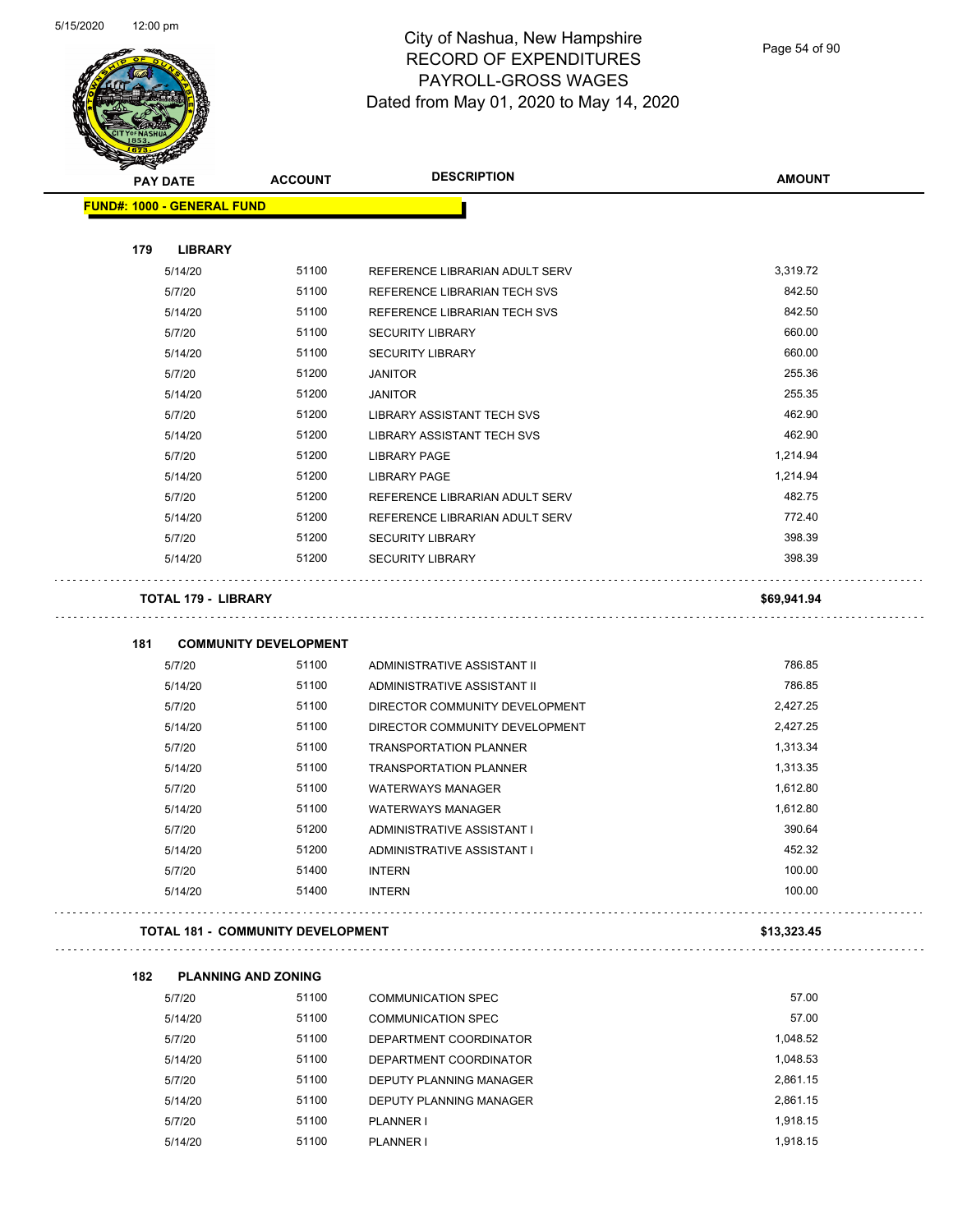Page 55 of 90

|     | <b>PAY DATE</b>                   | <b>ACCOUNT</b>                          | <b>DESCRIPTION</b>            | <b>AMOUNT</b> |
|-----|-----------------------------------|-----------------------------------------|-------------------------------|---------------|
|     | <b>FUND#: 1000 - GENERAL FUND</b> |                                         |                               |               |
| 182 |                                   | <b>PLANNING AND ZONING</b>              |                               |               |
|     | 5/7/20                            | 51100                                   | ZONING COORDINATOR            | 839.34        |
|     | 5/14/20                           | 51100                                   | ZONING COORDINATOR            | 839.33        |
|     | 5/7/20                            | 53428                                   | STENOGRAPHIC SERVICES         | 250.00        |
|     | 5/14/20                           | 53428                                   | <b>STENOGRAPHIC SERVICES</b>  | 250.00        |
|     |                                   | <b>TOTAL 182 - PLANNING AND ZONING</b>  |                               | \$13,948.32   |
| 183 |                                   | <b>ECONOMIC DEVELOPMENT</b>             |                               |               |
|     | 5/7/20                            | 51100                                   | DWNTWN SPCLST & OED PGRM COOR | 920.90        |
|     | 5/14/20                           | 51100                                   | DWNTWN SPCLST & OED PGRM COOR | 920.90        |
|     | 5/7/20                            | 51100                                   | <b>ECONOMIC DEV DIRECTOR</b>  | 2,202.85      |
|     | 5/14/20                           | 51100                                   | ECONOMIC DEV DIRECTOR         | 2.202.85      |
|     | 5/7/20                            | 51100                                   | HUNT MEMORIAL BLDG & ARTS ADM | 394.20        |
|     | 5/14/20                           | 51100                                   | HUNT MEMORIAL BLDG & ARTS ADM | 394.20        |
|     |                                   | <b>TOTAL 183 - ECONOMIC DEVELOPMENT</b> |                               | \$7,035.90    |
| 191 | <b>SCHOOL</b>                     |                                         |                               |               |
|     | 5/7/20                            | 51100                                   | 21 CENTURY COORDINATOR        | 2,380.10      |
|     | 5/7/20                            | 51100                                   | <b>7PAR CTE NHN</b>           | 445.94        |
|     | 5/14/20                           | 51100                                   | <b>7PAR CTE NHN</b>           | 445.94        |
|     | 5/7/20                            | 51100                                   | ASSISTANT DIRECTOR BUSINESS   | 3,219.60      |
|     | 5/7/20                            | 51100                                   | ASSISTANT PRINCIPAL AMH       | 1,581.70      |
|     | 5/7/20                            | 51100                                   | ASSISTANT PRINCIPAL BIC       | 2,875.00      |
|     | 5/7/20                            | 51100                                   | ASSISTANT PRINCIPAL BIR       | 1,509.60      |
|     | 5/7/20                            | 51100                                   | ASSISTANT PRINCIPAL BRO       | 3,357.70      |
|     | 5/7/20                            | 51100                                   | ASSISTANT PRINCIPAL CHARL     | 3,293.00      |
|     | 5/7/20                            | 51100                                   | ASSISTANT PRINCIPAL DR CRSP   | 1,646.49      |
|     | 5/7/20                            | 51100                                   | ASSISTANT PRINCIPAL ELM       | 6,769.20      |
|     | 5/7/20                            | 51100                                   | ASSISTANT PRINCIPAL FES       | 2,875.00      |
|     | 5/7/20                            | 51100                                   | ASSISTANT PRINCIPAL FMS       | 3,288.50      |
|     | 5/7/20                            | 51100                                   | ASSISTANT PRINCIPAL LEDGE     | 3,292.90      |
|     | 5/7/20                            | 51100                                   | ASSISTANT PRINCIPAL MDE       | 3,115.40      |
|     | 5/7/20                            | 51100                                   | ASSISTANT PRINCIPAL MTP       | 1,437.50      |
|     | 5/7/20                            | 51100                                   | ASSISTANT PRINCIPAL NHN       | 13,806.40     |
|     | 5/7/20                            | 51100                                   | ASSISTANT PRINCIPAL NHS       | 13,884.60     |
|     | 5/7/20                            | 51100                                   | ASSISTANT PRINCIPAL SHE       | 1,461.60      |
|     | 5/7/20                            | 51100                                   | ASSISTANT SUPERINTENDENT      | 9,051.60      |
|     |                                   | 51100                                   | ASST DIRECTOR PLANT OPS       | 4,913.30      |
|     | 5/7/20                            |                                         |                               |               |
|     | 5/7/20                            | 51100                                   | ASST DIRECTOR SPED            | 6,623.10      |
|     | 5/7/20                            | 51100                                   | ASST SYSTEMS ADMIN FULL YEAR  | 17,537.60     |
|     | 5/7/20                            | 51100                                   | <b>ATTENDANCE OFFICER</b>     | 2,543.80      |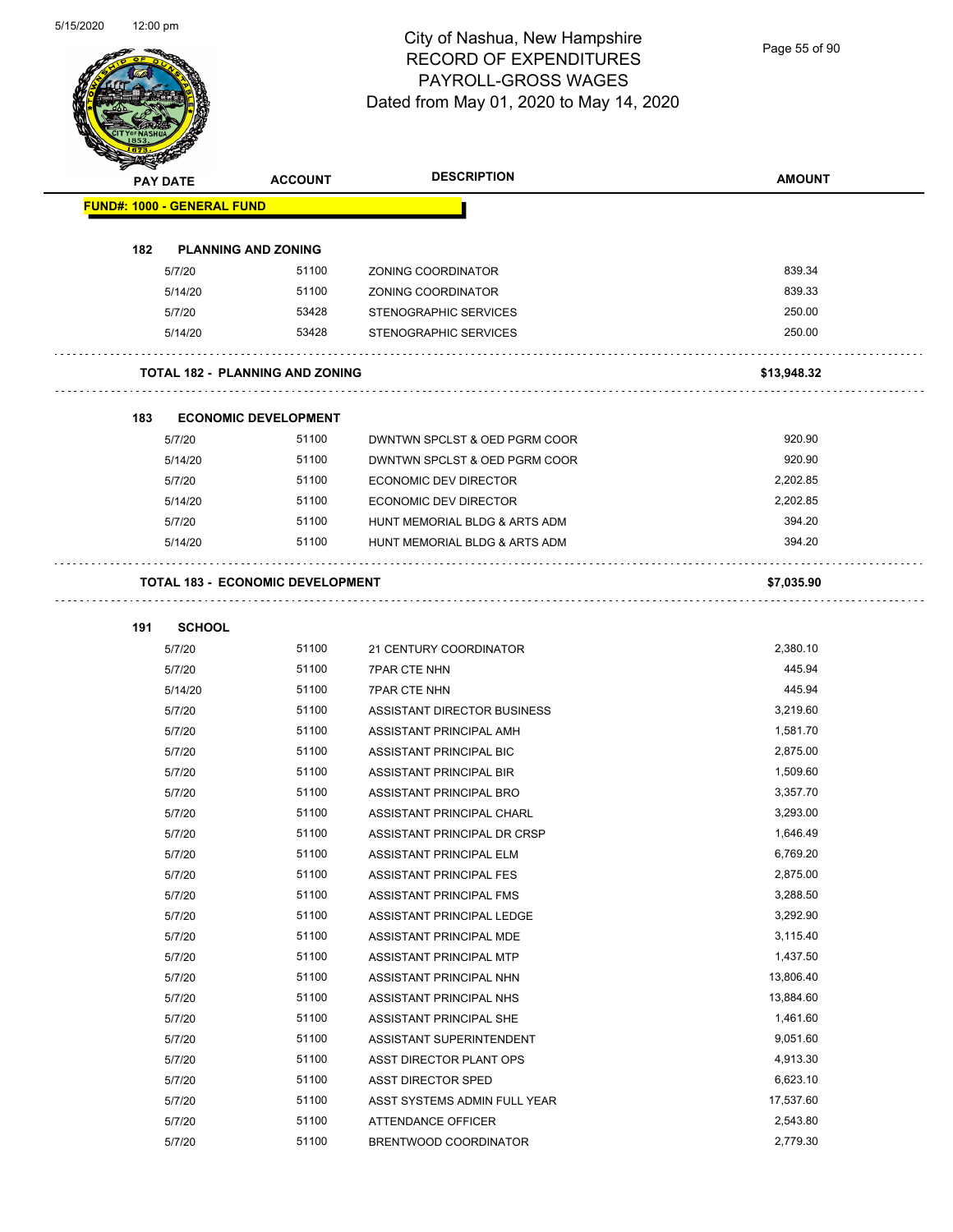

Page 56 of 90

| <b>PAY DATE</b>                   | <b>ACCOUNT</b> | <b>DESCRIPTION</b>                               | <b>AMOUNT</b>    |
|-----------------------------------|----------------|--------------------------------------------------|------------------|
| <b>FUND#: 1000 - GENERAL FUND</b> |                |                                                  |                  |
|                                   |                |                                                  |                  |
| 191<br><b>SCHOOL</b>              |                |                                                  |                  |
| 5/7/20                            | 51100          | CAREER CENTER COORD NHS                          | 1,557.20         |
| 5/7/20                            | 51100          | CHIEF OPERATING OFFICER                          | 4,431.80         |
| 5/7/20                            | 51100          | CLERICAL ACADEMY NHN                             | 2,644.13         |
| 5/14/20                           | 51100          | CLERICAL ACADEMY NHN                             | 3,130.89         |
| 5/7/20                            | 51100          | CLERICAL ACADEMY NHS                             | 2,475.00         |
| 5/14/20                           | 51100          | CLERICAL ACADEMY NHS                             | 3,093.76         |
| 5/7/20                            | 51100          | CLERICAL ASST SUPER SUP                          | 1,428.01         |
| 5/14/20                           | 51100          | CLERICAL ASST SUPER SUP                          | 1,432.67         |
| 5/7/20                            | 51100          | CLERICAL ATHLETIC NHN                            | 652.50           |
| 5/14/20                           | 51100          | CLERICAL ATHLETIC NHN                            | 815.63           |
| 5/7/20                            | 51100          | <b>CLERICAL ATHLETIC NHS</b>                     | 585.00           |
| 5/14/20                           | 51100          | CLERICAL ATHLETIC NHS                            | 731.25           |
| 5/7/20                            | 51100          | <b>CLERICAL BUSINESS</b>                         | 3,292.01         |
| 5/14/20                           | 51100          | <b>CLERICAL BUSINESS</b>                         | 3,297.45         |
| 5/7/20                            | 51100          | CLERICAL CHIEF OP OFFICER SUP                    | 756.70           |
| 5/14/20                           | 51100          | CLERICAL CHIEF OP OFFICER SUP                    | 756.69           |
| 5/7/20                            | 51100          | <b>CLERICAL CTE NHN</b>                          | 556.20           |
| 5/14/20                           | 51100          | CLERICAL CTE NHN                                 | 695.25           |
| 5/7/20                            | 51100          | <b>CLERICAL CTE NHS</b>                          | 556.20           |
| 5/14/20                           | 51100          | <b>CLERICAL CTE NHS</b>                          | 695.25           |
| 5/7/20                            | 51100          | <b>CLERICAL GUIDANCE ELM</b>                     | 556.20           |
| 5/14/20                           | 51100          | <b>CLERICAL GUIDANCE ELM</b>                     | 695.25           |
| 5/7/20                            | 51100          | CLERICAL GUIDANCE NHN                            | 1,906.28         |
| 5/14/20                           | 51100          | CLERICAL GUIDANCE NHN                            | 2,067.08         |
| 5/7/20                            | 51100          | <b>CLERICAL GUIDANCE NHS</b>                     | 1,755.90         |
| 5/14/20                           | 51100          | <b>CLERICAL GUIDANCE NHS</b>                     | 2,034.00         |
| 5/7/20                            | 51100          | <b>CLERICAL HUMAN RESOURCES</b>                  | 1,615.27         |
| 5/14/20                           | 51100          | <b>CLERICAL HUMAN RESOURCES</b>                  | 1,615.26         |
| 5/7/20                            | 51100          | <b>CLERICAL PAYROLL SUP</b>                      | 1,532.30         |
| 5/14/20                           | 51100          | CLERICAL PAYROLL SUP                             | 1,527.19         |
| 5/7/20                            | 51100          | <b>CLERICAL PLANT OPS</b>                        | 766.15<br>766.15 |
| 5/14/20                           | 51100          | <b>CLERICAL PLANT OPS</b>                        | 1,197.90         |
| 5/7/20<br>5/14/20                 | 51100<br>51100 | CLERICAL PRINCIPAL AMH<br>CLERICAL PRINCIPAL AMH | 1,497.39         |
| 5/7/20                            | 51100          | <b>CLERICAL PRINCIPAL BIC</b>                    | 1,237.50         |
| 5/14/20                           | 51100          | <b>CLERICAL PRINCIPAL BIC</b>                    | 1,546.88         |
| 5/7/20                            | 51100          | <b>CLERICAL PRINCIPAL BIR</b>                    | 1,305.00         |
| 5/14/20                           | 51100          | <b>CLERICAL PRINCIPAL BIR</b>                    | 1,631.26         |
| 5/7/20                            | 51100          | <b>CLERICAL PRINCIPAL BRO</b>                    | 1,237.50         |
| 5/14/20                           | 51100          | CLERICAL PRINCIPAL BRO                           | 1,546.88         |
| 5/7/20                            | 51100          | CLERICAL PRINCIPAL CHA                           | 1,225.80         |
| 5/14/20                           | 51100          | CLERICAL PRINCIPAL CHA                           | 1,532.26         |
| 5/7/20                            | 51100          | CLERICAL PRINCIPAL DRC                           | 1,199.70         |
| 5/14/20                           | 51100          | CLERICAL PRINCIPAL DRC                           | 1,499.63         |
|                                   |                |                                                  |                  |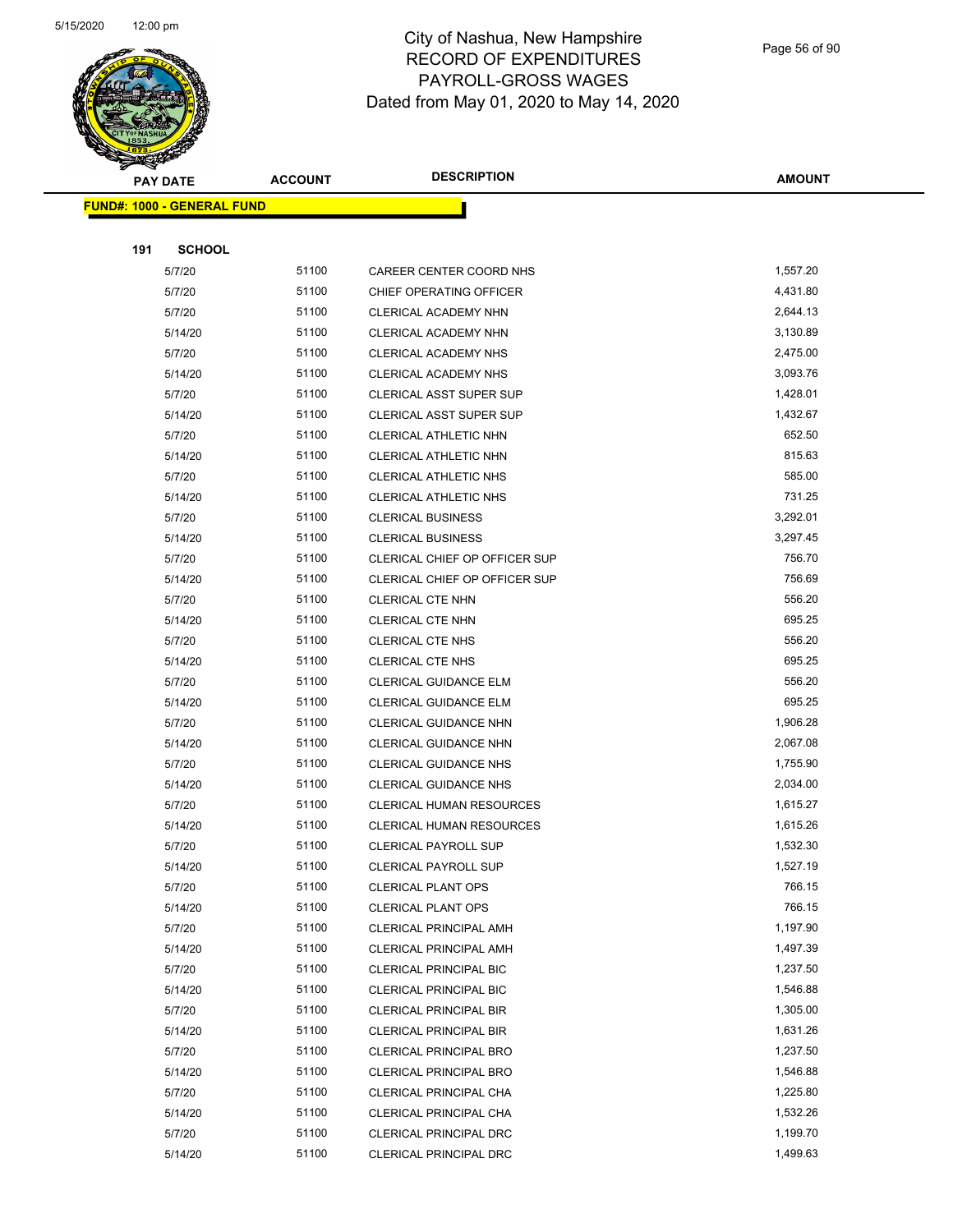

|     | <b>PAY DATE</b>                   | <b>ACCOUNT</b> | <b>DESCRIPTION</b>               | <b>AMOUNT</b> |
|-----|-----------------------------------|----------------|----------------------------------|---------------|
|     | <b>FUND#: 1000 - GENERAL FUND</b> |                |                                  |               |
|     |                                   |                |                                  |               |
| 191 | <b>SCHOOL</b>                     |                |                                  |               |
|     | 5/7/20                            | 51100          | CLERICAL PRINCIPAL ELM           | 2,356.65      |
|     | 5/14/20                           | 51100          | <b>CLERICAL PRINCIPAL ELM</b>    | 2,795.18      |
|     | 5/7/20                            | 51100          | <b>CLERICAL PRINCIPAL FES</b>    | 1,199.70      |
|     | 5/14/20                           | 51100          | <b>CLERICAL PRINCIPAL FES</b>    | 1,499.63      |
|     | 5/7/20                            | 51100          | <b>CLERICAL PRINCIPAL FMS</b>    | 1,881.00      |
|     | 5/14/20                           | 51100          | <b>CLERICAL PRINCIPAL FMS</b>    | 2,351.26      |
|     | 5/7/20                            | 51100          | <b>CLERICAL PRINCIPAL LDG</b>    | 1,169.10      |
|     | 5/14/20                           | 51100          | <b>CLERICAL PRINCIPAL LDG</b>    | 1,461.38      |
|     | 5/7/20                            | 51100          | CLERICAL PRINCIPAL MDE           | 1,256.40      |
|     | 5/14/20                           | 51100          | <b>CLERICAL PRINCIPAL MDE</b>    | 1,570.51      |
|     | 5/7/20                            | 51100          | <b>CLERICAL PRINCIPAL MTP</b>    | 1,228.50      |
|     | 5/14/20                           | 51100          | <b>CLERICAL PRINCIPAL MTP</b>    | 1,535.63      |
|     | 5/7/20                            | 51100          | CLERICAL PRINCIPAL NHN           | 1,893.15      |
|     | 5/14/20                           | 51100          | CLERICAL PRINCIPAL NHN           | 2,192.63      |
|     | 5/7/20                            | 51100          | CLERICAL PRINCIPAL NHS           | 1,857.00      |
|     | 5/14/20                           | 51100          | <b>CLERICAL PRINCIPAL NHS</b>    | 2,175.00      |
|     | 5/7/20                            | 51100          | <b>CLERICAL PRINCIPAL NSE</b>    | 1,208.70      |
|     | 5/14/20                           | 51100          | <b>CLERICAL PRINCIPAL NSE</b>    | 1,510.88      |
|     | 5/7/20                            | 51100          | <b>CLERICAL PRINCIPAL PMS</b>    | 1,141.20      |
|     | 5/14/20                           | 51100          | <b>CLERICAL PRINCIPAL PMS</b>    | 1,426.50      |
|     | 5/7/20                            | 51100          | CLERICAL PRINCIPAL SHE           | 1,237.50      |
|     | 5/14/20                           | 51100          | <b>CLERICAL PRINCIPAL SHE</b>    | 1,546.88      |
|     | 5/7/20                            | 51100          | CLERICAL RECEPTIONIST NHN        | 652.50        |
|     | 5/14/20                           | 51100          | CLERICAL RECEPTIONIST NHN        | 815.63        |
|     | 5/7/20                            | 51100          | CLERICAL RECEPTIONIST NHS        | 556.20        |
|     | 5/14/20                           | 51100          | CLERICAL RECEPTIONIST NHS        | 695.25        |
|     | 5/7/20                            | 51100          | CLERICAL SPECIAL ED NHN          | 585.00        |
|     | 5/14/20                           | 51100          | CLERICAL SPECIAL ED NHN          | 731.25        |
|     | 5/7/20                            | 51100          | CLERICAL SPECIAL ED NHS          | 585.00        |
|     | 5/14/20                           | 51100          | CLERICAL SPECIAL ED NHS          | 731.25        |
|     | 5/7/20                            | 51100          | <b>CLERICAL SPECIAL ED SUP</b>   | 1,426.50      |
|     | 5/14/20                           | 51100          | CLERICAL SPECIAL ED SUP          | 1,426.50      |
|     | 5/7/20                            | 51100          | <b>CLERICAL STUDENT SERV SUP</b> | 843.32        |
|     | 5/14/20                           | 51100          | CLERICAL STUDENT SERV SUP        | 848.93        |
|     | 5/7/20                            | 51100          | CLERICAL SUPERINTENDANT HRLY     | 804.44        |
|     | 5/14/20                           | 51100          | CLERICAL SUPERINTENDANT HRLY     | 809.77        |
|     | 5/7/20                            | 51100          | CLERICAL SUPERINTENDANT SUP      | 1,894.50      |
|     | 5/7/20                            | 51100          | <b>CUSTODIAN AMH</b>             | 1,461.60      |
|     | 5/14/20                           | 51100          | <b>CUSTODIAN AMH</b>             | 1,461.60      |
|     | 5/7/20                            | 51100          | <b>CUSTODIAN ASST HEAD ELM</b>   | 832.40        |
|     | 5/14/20                           | 51100          | <b>CUSTODIAN ASST HEAD ELM</b>   | 832.40        |
|     | 5/7/20                            | 51100          | <b>CUSTODIAN ASST HEAD FMS</b>   | 338.15        |
|     | 5/14/20                           | 51100          | <b>CUSTODIAN ASST HEAD FMS</b>   | 338.15        |
|     | 5/7/20                            | 51100          | <b>CUSTODIAN ASST HEAD NHN</b>   | 1,672.81      |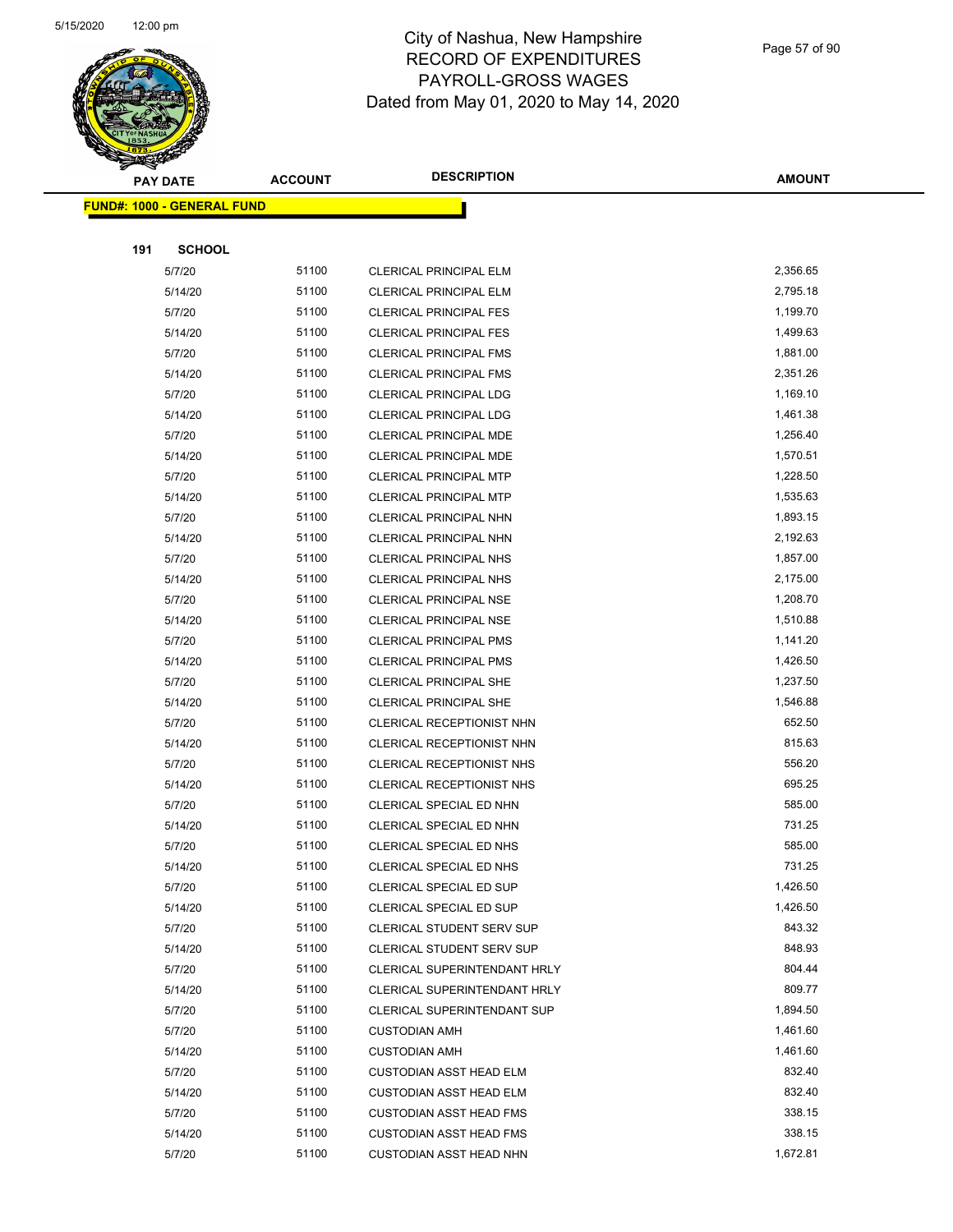

|     | <b>PAY DATE</b>                    | <b>ACCOUNT</b> | <b>DESCRIPTION</b>             | <b>AMOUNT</b> |
|-----|------------------------------------|----------------|--------------------------------|---------------|
|     | <u> FUND#: 1000 - GENERAL FUND</u> |                |                                |               |
|     |                                    |                |                                |               |
| 191 | <b>SCHOOL</b>                      |                |                                |               |
|     | 5/14/20                            | 51100          | <b>CUSTODIAN ASST HEAD NHN</b> | 1,672.81      |
|     | 5/7/20                             | 51100          | <b>CUSTODIAN ASST HEAD NHS</b> | 1,672.81      |
|     | 5/14/20                            | 51100          | <b>CUSTODIAN ASST HEAD NHS</b> | 1,672.83      |
|     | 5/7/20                             | 51100          | <b>CUSTODIAN ASST HEAD PMS</b> | 832.40        |
|     | 5/14/20                            | 51100          | CUSTODIAN ASST HEAD PMS        | 832.40        |
|     | 5/7/20                             | 51100          | <b>CUSTODIAN BIC</b>           | 1,226.84      |
|     | 5/14/20                            | 51100          | <b>CUSTODIAN BIC</b>           | 1,217.70      |
|     | 5/7/20                             | 51100          | <b>CUSTODIAN BIR</b>           | 1,461.60      |
|     | 5/14/20                            | 51100          | <b>CUSTODIAN BIR</b>           | 1,461.60      |
|     | 5/7/20                             | 51100          | <b>CUSTODIAN BRO</b>           | 1,461.61      |
|     | 5/14/20                            | 51100          | <b>CUSTODIAN BRO</b>           | 1,461.60      |
|     | 5/7/20                             | 51100          | <b>CUSTODIAN CHA</b>           | 1,457.03      |
|     | 5/14/20                            | 51100          | <b>CUSTODIAN CHA</b>           | 1,461.60      |
|     | 5/7/20                             | 51100          | <b>CUSTODIAN DRC</b>           | 1,027.70      |
|     | 5/14/20                            | 51100          | <b>CUSTODIAN DRC</b>           | 1,027.70      |
|     | 5/7/20                             | 51100          | <b>CUSTODIAN ELM</b>           | 5,794.64      |
|     | 5/14/20                            | 51100          | <b>CUSTODIAN ELM</b>           | 5,210.01      |
|     | 5/7/20                             | 51100          | <b>CUSTODIAN FES</b>           | 1,461.60      |
|     | 5/14/20                            | 51100          | <b>CUSTODIAN FES</b>           | 1,461.60      |
|     | 5/7/20                             | 51100          | <b>CUSTODIAN FMS</b>           | 3,617.45      |
|     | 5/14/20                            | 51100          | <b>CUSTODIAN FMS</b>           | 3,617.45      |
|     | 5/7/20                             | 51100          | <b>CUSTODIAN HEAD AMH</b>      | 832.40        |
|     | 5/14/20                            | 51100          | <b>CUSTODIAN HEAD AMH</b>      | 832.40        |
|     | 5/7/20                             | 51100          | <b>CUSTODIAN HEAD BIC</b>      | 832.40        |
|     | 5/14/20                            | 51100          | <b>CUSTODIAN HEAD BIC</b>      | 832.40        |
|     | 5/7/20                             | 51100          | <b>CUSTODIAN HEAD BIR</b>      | 832.40        |
|     | 5/14/20                            | 51100          | <b>CUSTODIAN HEAD BIR</b>      | 832.40        |
|     | 5/7/20                             | 51100          | <b>CUSTODIAN HEAD BRO</b>      | 832.40        |
|     | 5/14/20                            | 51100          | <b>CUSTODIAN HEAD BRO</b>      | 832.40        |
|     | 5/7/20                             | 51100          | <b>CUSTODIAN HEAD CHA</b>      | 832.40        |
|     | 5/14/20                            | 51100          | <b>CUSTODIAN HEAD CHA</b>      | 832.40        |
|     | 5/7/20                             | 51100          | <b>CUSTODIAN HEAD DRC</b>      | 832.40        |
|     | 5/14/20                            | 51100          | <b>CUSTODIAN HEAD DRC</b>      | 832.40        |
|     | 5/7/20                             | 51100          | <b>CUSTODIAN HEAD ELM</b>      | 986.40        |
|     | 5/14/20                            | 51100          | <b>CUSTODIAN HEAD ELM</b>      | 986.40        |
|     | 5/7/20                             | 51100          | <b>CUSTODIAN HEAD FES</b>      | 832.40        |
|     | 5/14/20                            | 51100          | <b>CUSTODIAN HEAD FES</b>      | 832.40        |
|     | 5/7/20                             | 51100          | <b>CUSTODIAN HEAD FMS</b>      | 986.40        |
|     | 5/14/20                            | 51100          | <b>CUSTODIAN HEAD FMS</b>      | 986.40        |
|     | 5/7/20                             | 51100          | <b>CUSTODIAN HEAD LDG</b>      | 832.40        |
|     | 5/14/20                            | 51100          | <b>CUSTODIAN HEAD LDG</b>      | 832.40        |
|     | 5/7/20                             | 51100          | <b>CUSTODIAN HEAD MDE</b>      | 832.40        |
|     | 5/14/20                            | 51100          | <b>CUSTODIAN HEAD MDE</b>      | 832.40        |
|     | 5/7/20                             | 51100          | <b>CUSTODIAN HEAD MTP</b>      | 832.40        |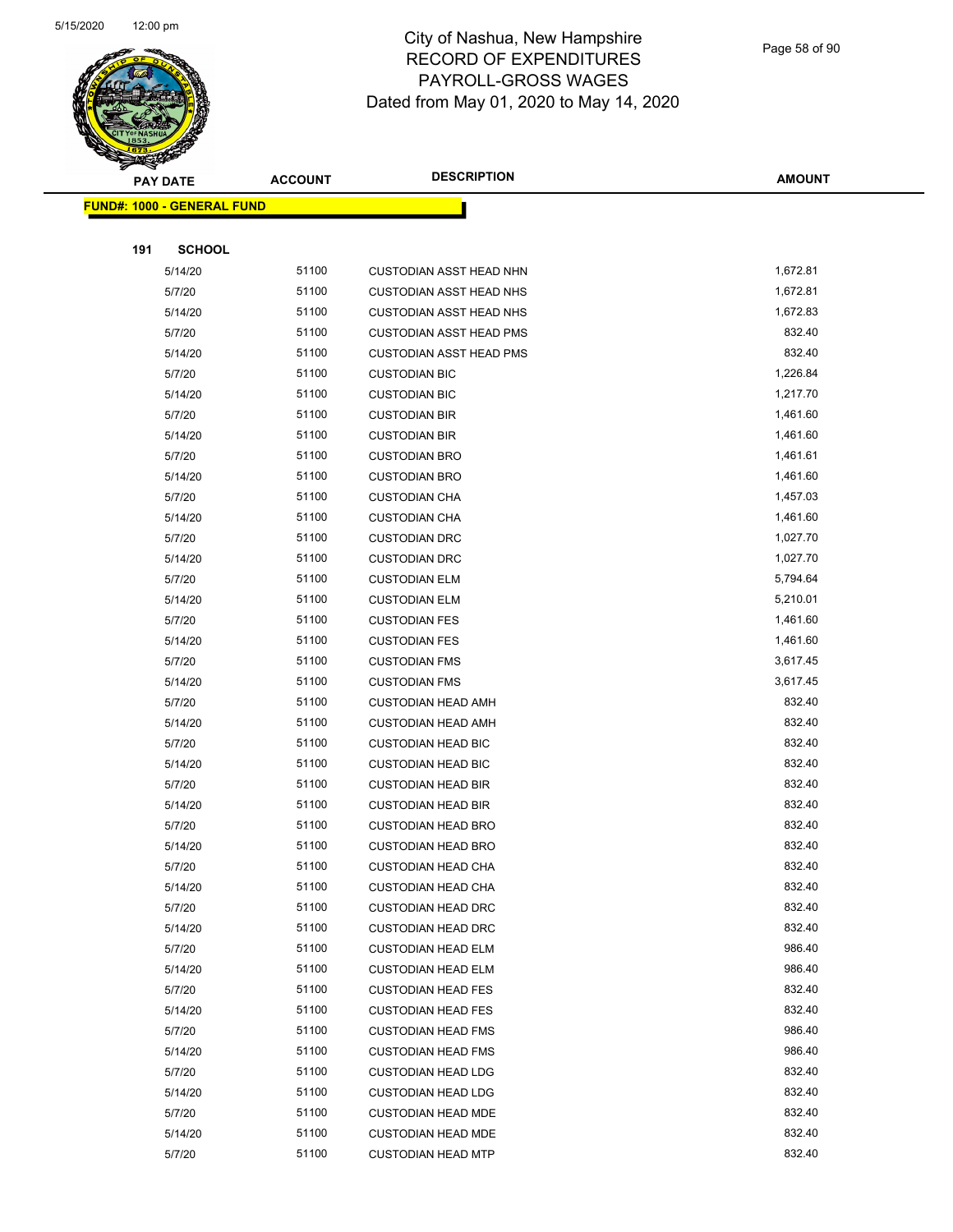

Page 59 of 90

|                                   | <b>PAY DATE</b> | <b>ACCOUNT</b> | <b>DESCRIPTION</b>             | <b>AMOUNT</b> |
|-----------------------------------|-----------------|----------------|--------------------------------|---------------|
| <b>FUND#: 1000 - GENERAL FUND</b> |                 |                |                                |               |
|                                   |                 |                |                                |               |
| 191                               | <b>SCHOOL</b>   |                |                                |               |
|                                   | 5/14/20         | 51100          | <b>CUSTODIAN HEAD MTP</b>      | 832.40        |
|                                   | 5/7/20          | 51100          | <b>CUSTODIAN HEAD NHN</b>      | 992.00        |
|                                   | 5/14/20         | 51100          | <b>CUSTODIAN HEAD NHN</b>      | 992.00        |
|                                   | 5/7/20          | 51100          | <b>CUSTODIAN HEAD NHS</b>      | 992.00        |
|                                   | 5/14/20         | 51100          | <b>CUSTODIAN HEAD NHS</b>      | 992.00        |
|                                   | 5/7/20          | 51100          | <b>CUSTODIAN HEAD NSE</b>      | 832.40        |
|                                   | 5/14/20         | 51100          | <b>CUSTODIAN HEAD NSE</b>      | 832.40        |
|                                   | 5/7/20          | 51100          | <b>CUSTODIAN HEAD PMS</b>      | 986.40        |
|                                   | 5/14/20         | 51100          | <b>CUSTODIAN HEAD PMS</b>      | 986.40        |
|                                   | 5/7/20          | 51100          | <b>CUSTODIAN HEAD SHE</b>      | 832.40        |
|                                   | 5/14/20         | 51100          | <b>CUSTODIAN HEAD SHE</b>      | 832.40        |
|                                   | 5/7/20          | 51100          | <b>CUSTODIAN LDG</b>           | 1,461.60      |
|                                   | 5/14/20         | 51100          | <b>CUSTODIAN LDG</b>           | 1,461.60      |
|                                   | 5/7/20          | 51100          | <b>CUSTODIAN MDE</b>           | 1,461.60      |
|                                   | 5/14/20         | 51100          | <b>CUSTODIAN MDE</b>           | 1,461.60      |
|                                   | 5/7/20          | 51100          | <b>CUSTODIAN MTP</b>           | 1,461.60      |
|                                   | 5/14/20         | 51100          | <b>CUSTODIAN MTP</b>           | 1,461.60      |
|                                   | 5/7/20          | 51100          | <b>CUSTODIAN NHN</b>           | 8,773.11      |
|                                   | 5/14/20         | 51100          | <b>CUSTODIAN NHN</b>           | 8,034.29      |
|                                   | 5/7/20          | 51100          | <b>CUSTODIAN NHS</b>           | 9,487.55      |
|                                   | 5/14/20         | 51100          | <b>CUSTODIAN NHS</b>           | 9,483.16      |
|                                   | 5/7/20          | 51100          | <b>CUSTODIAN NSE</b>           | 1,461.60      |
|                                   | 5/14/20         | 51100          | <b>CUSTODIAN NSE</b>           | 1,461.60      |
|                                   | 5/7/20          | 51100          | <b>CUSTODIAN PMS</b>           | 2,155.86      |
|                                   | 5/14/20         | 51100          | <b>CUSTODIAN PMS</b>           | 1,932.05      |
|                                   | 5/7/20          | 51100          | <b>CUSTODIAN SHE</b>           | 1,461.60      |
|                                   | 5/14/20         | 51100          | <b>CUSTODIAN SHE</b>           | 1,461.60      |
|                                   | 5/7/20          | 51100          | CUSTODIAN SUPERVISOR WPO       | 4,112.60      |
|                                   | 5/7/20          | 51100          | <b>CUSTODIAN WID</b>           | 730.80        |
|                                   | 5/14/20         | 51100          | <b>CUSTODIAN WID</b>           | 730.80        |
|                                   | 5/7/20          | 51100          | DATA ANALYST                   | 3,213.00      |
|                                   | 5/7/20          | 51100          | <b>DIRECTOR ATHLETICS</b>      | 3,855.50      |
|                                   | 5/7/20          | 51100          | DIRECTOR COM GRANTS            | 2,528.70      |
|                                   | 5/7/20          | 51100          | DIRECTOR GUIDANCE              | 6,845.10      |
|                                   | 5/7/20          | 51100          | DIRECTOR HUMAN RESOURCES       | 3,508.10      |
|                                   | 5/7/20          | 51100          | DIRECTOR PLANT OPS             | 4,002.20      |
|                                   | 5/7/20          | 51100          | DIRECTOR SPECIAL ED            | 3,745.20      |
|                                   | 5/7/20          | 51100          | DIRECTOR STUDENT SERVICES      | 3,515.40      |
|                                   | 5/7/20          | 51100          | DIRECTOR TECHNOLOGY            | 3,755.90      |
|                                   | 5/7/20          | 51100          | DIRECTOR TRANSPORTATION        | 3,346.50      |
|                                   | 5/7/20          | 51100          | DIRECTOR VOCATIONAL            | 11,018.76     |
|                                   | 5/7/20          | 51100          | E-BLOCK TECHNICAL PARA         | 659.10        |
|                                   | 5/14/20         | 51100          | E-BLOCK TECHNICAL PARA         | 659.10        |
|                                   | 5/7/20          | 51100          | ELL COMMUNICATIONS COORDINATOR | 2,172.00      |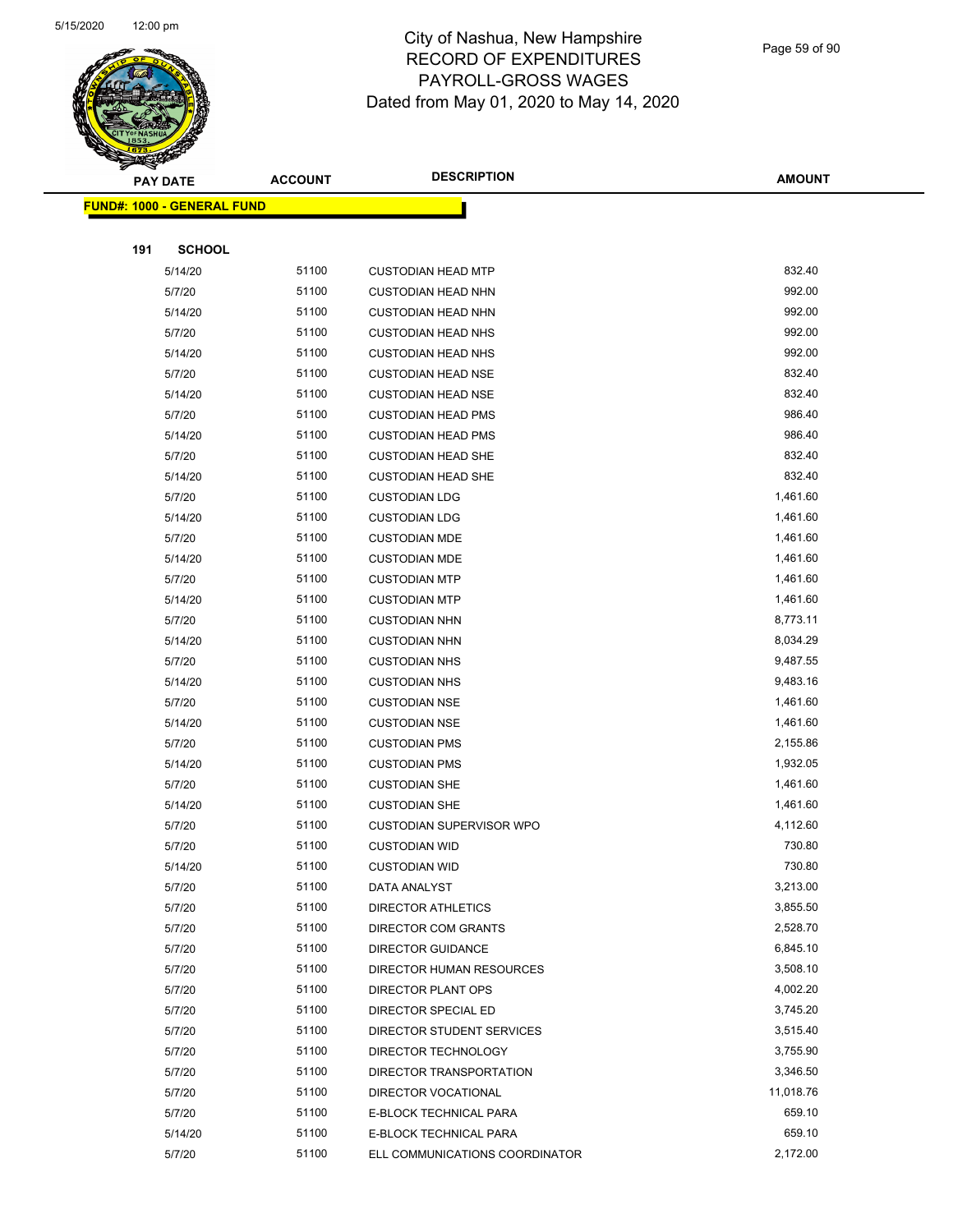

Page 60 of 90

|     | <b>PAY DATE</b>                   | <b>ACCOUNT</b> | <b>DESCRIPTION</b>            | <b>AMOUNT</b> |
|-----|-----------------------------------|----------------|-------------------------------|---------------|
|     | <b>FUND#: 1000 - GENERAL FUND</b> |                |                               |               |
|     |                                   |                |                               |               |
| 191 | <b>SCHOOL</b>                     |                |                               |               |
|     | 5/7/20                            | 51100          | ELL OUTREACH WORKER           | 1,766.10      |
|     | 5/7/20                            | 51100          | <b>GRANT WRITER</b>           | 657.80        |
|     | 5/14/20                           | 51100          | <b>GRANT WRITER</b>           | 657.80        |
|     | 5/7/20                            | 51100          | <b>GUIDANCE COUNSELOR AMH</b> | 2,403.60      |
|     | 5/7/20                            | 51100          | <b>GUIDANCE COUNSELOR BIC</b> | 2,064.70      |
|     | 5/7/20                            | 51100          | <b>GUIDANCE COUNSELOR BIR</b> | 3,015.80      |
|     | 5/7/20                            | 51100          | GUIDANCE COUNSELOR BRO        | 1,980.50      |
|     | 5/7/20                            | 51100          | GUIDANCE COUNSELOR CHA        | 3,015.80      |
|     | 5/7/20                            | 51100          | GUIDANCE COUNSELOR DRC        | 2,923.70      |
|     | 5/7/20                            | 51100          | <b>GUIDANCE COUNSELOR ELM</b> | 13,680.20     |
|     | 5/7/20                            | 51100          | <b>GUIDANCE COUNSELOR FES</b> | 2,923.70      |
|     | 5/7/20                            | 51100          | <b>GUIDANCE COUNSELOR FMS</b> | 6,875.20      |
|     | 5/7/20                            | 51100          | GUIDANCE COUNSELOR LDG        | 3,015.80      |
|     | 5/7/20                            | 51100          | <b>GUIDANCE COUNSELOR MDE</b> | 2,895.10      |
|     | 5/7/20                            | 51100          | <b>GUIDANCE COUNSELOR MTP</b> | 2,923.70      |
|     | 5/7/20                            | 51100          | GUIDANCE COUNSELOR NHN        | 16,438.10     |
|     | 5/7/20                            | 51100          | GUIDANCE COUNSELOR NHS        | 16,665.60     |
|     | 5/7/20                            | 51100          | GUIDANCE COUNSELOR NSE        | 2,923.70      |
|     | 5/7/20                            | 51100          | <b>GUIDANCE COUNSELOR PMS</b> | 8,286.60      |
|     | 5/7/20                            | 51100          | <b>GUIDANCE COUNSELOR SHE</b> | 2,923.70      |
|     | 5/7/20                            | 51100          | JOB DEVELOPER SPED NHN        | 3,015.80      |
|     | 5/7/20                            | 51100          | LIBRARIAN AMH                 | 1,989.50      |
|     | 5/7/20                            | 51100          | <b>LIBRARIAN BIC</b>          | 1,904.30      |
|     | 5/7/20                            | 51100          | LIBRARIAN BIR                 | 2,187.10      |
|     | 5/7/20                            | 51100          | <b>LIBRARIAN BRO</b>          | 2,204.20      |
|     | 5/7/20                            | 51100          | LIBRARIAN CHA                 | 3,015.80      |
|     | 5/7/20                            | 51100          | <b>LIBRARIAN DRC</b>          | 2,250.50      |
|     | 5/7/20                            | 51100          | LIBRARIAN ELM                 | 2,107.10      |
|     | 5/7/20                            | 51100          | <b>LIBRARIAN FES</b>          | 2,923.70      |
|     | 5/7/20                            | 51100          | <b>LIBRARIAN FMS</b>          | 3,015.80      |
|     | 5/7/20                            | 51100          | <b>LIBRARIAN LDG</b>          | 2,426.70      |
|     | 5/7/20                            | 51100          | <b>LIBRARIAN MDE</b>          | 2,895.10      |
|     | 5/7/20                            | 51100          | <b>LIBRARIAN MTP</b>          | 1,429.50      |
|     | 5/7/20                            | 51100          | <b>LIBRARIAN NHN</b>          | 4,926.70      |
|     | 5/7/20                            | 51100          | <b>LIBRARIAN NHS</b>          | 5,984.70      |
|     | 5/7/20                            | 51100          | <b>LIBRARIAN NSE</b>          | 2,895.10      |
|     | 5/7/20                            | 51100          | <b>LIBRARIAN PMS</b>          | 2,040.00      |
|     | 5/7/20                            | 51100          | <b>LIBRARIAN SHE</b>          | 2,923.70      |
|     | 5/7/20                            | 51100          | LICENSED PRACTICAL NURSE ELM  | 1,485.30      |
|     | 5/7/20                            | 51100          | LICENSED PRACTICAL NURSE FMS  | 1,459.70      |
|     | 5/7/20                            | 51100          | MAINTENANCE ALARM WPO         | 1,017.60      |
|     | 5/14/20                           | 51100          | MAINTENANCE ALARM WPO         | 1,017.60      |
|     | 5/7/20                            | 51100          | MAINTENANCE CARPENTER WPO     | 1,025.60      |
|     | 5/14/20                           | 51100          | MAINTENANCE CARPENTER WPO     | 1,025.60      |
|     |                                   |                |                               |               |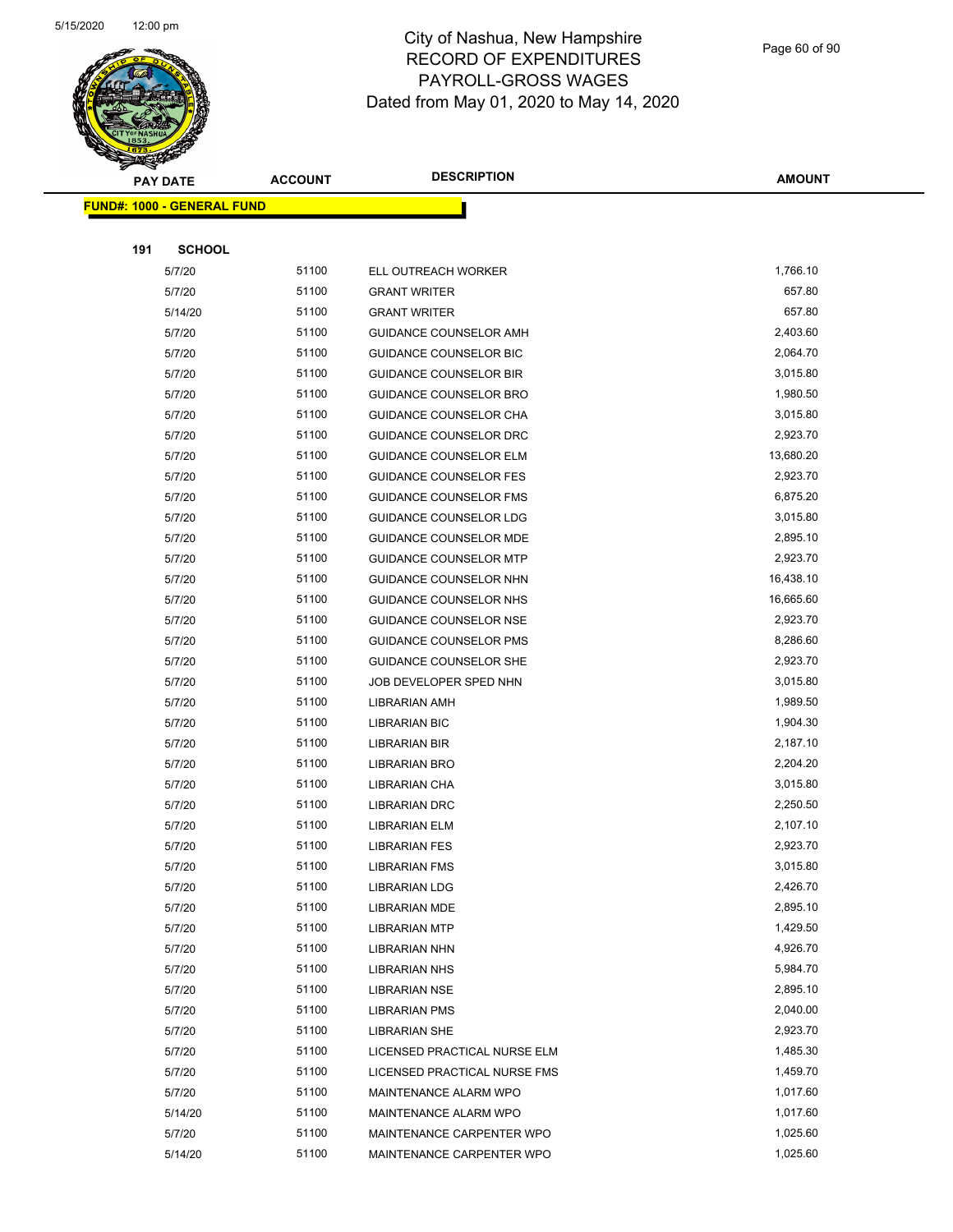

| A.  | <b>PAY DATE</b>                   | <b>ACCOUNT</b> | <b>DESCRIPTION</b>              | <b>AMOUNT</b> |
|-----|-----------------------------------|----------------|---------------------------------|---------------|
|     | <b>FUND#: 1000 - GENERAL FUND</b> |                |                                 |               |
|     |                                   |                |                                 |               |
| 191 | <b>SCHOOL</b>                     |                |                                 |               |
|     | 5/7/20                            | 51100          | MAINTENANCE ELECTRICIAN WPO     | 2,142.40      |
|     | 5/14/20                           | 51100          | MAINTENANCE ELECTRICIAN WPO     | 2,142.40      |
|     | 5/7/20                            | 51100          | MAINTENANCE GRDS FORMEN WPO     | 1,025.60      |
|     | 5/14/20                           | 51100          | MAINTENANCE GRDS FORMEN WPO     | 1,025.60      |
|     | 5/7/20                            | 51100          | MAINTENANCE GROUNDS WPO         | 4,353.60      |
|     | 5/14/20                           | 51100          | MAINTENANCE GROUNDS WPO         | 4,353.60      |
|     | 5/7/20                            | 51100          | MAINTENANCE HVAC WPO            | 6,300.00      |
|     | 5/14/20                           | 51100          | MAINTENANCE HVAC WPO            | 6,286.88      |
|     | 5/7/20                            | 51100          | MAINTENANCE MESSENGER WPO       | 986.40        |
|     | 5/14/20                           | 51100          | MAINTENANCE MESSENGER WPO       | 986.40        |
|     | 5/7/20                            | 51100          | MAINTENANCE PLUMBER WPO         | 1,075.20      |
|     | 5/14/20                           | 51100          | MAINTENANCE PLUMBER WPO         | 1,075.20      |
|     | 5/7/20                            | 51100          | MAINTENANCE TRADES WPO          | 3,118.40      |
|     | 5/14/20                           | 51100          | MAINTENANCE TRADES WPO          | 3,118.40      |
|     | 5/7/20                            | 51100          | MARKETING TEACHER NHS           | 2,838.30      |
|     | 5/7/20                            | 51100          | <b>NURSE AMH</b>                | 2,739.60      |
|     | 5/7/20                            | 51100          | <b>NURSE BIC</b>                | 2,739.60      |
|     | 5/7/20                            | 51100          | <b>NURSE BIR</b>                | 2,712.90      |
|     | 5/7/20                            | 51100          | <b>NURSE BRO</b>                | 2,739.60      |
|     | 5/7/20                            | 51100          | <b>NURSE CHA</b>                | 1,776.20      |
|     | 5/7/20                            | 51100          | <b>NURSE DRC</b>                | 2,739.60      |
|     | 5/7/20                            | 51100          | <b>NURSE ELM</b>                | 3,237.70      |
|     | 5/7/20                            | 51100          | NURSE FES                       | 1,906.80      |
|     | 5/7/20                            | 51100          | <b>NURSE FMS</b>                | 1,768.90      |
|     | 5/7/20                            | 51100          | NURSE LDG                       | 2,594.20      |
|     | 5/7/20                            | 51100          | <b>NURSE MDE</b>                | 2,253.50      |
|     | 5/7/20                            | 51100          | <b>NURSE MTP</b>                | 1,858.10      |
|     | 5/7/20                            | 51100          | <b>NURSE NHN</b>                | 3,513.80      |
|     | 5/7/20                            | 51100          | <b>NURSE NHS</b>                | 4,302.90      |
|     | 5/7/20                            | 51100          | NURSE NSE                       | 2,739.60      |
|     | 5/7/20                            | 51100          | <b>NURSE PMS</b>                | 3,199.60      |
|     | 5/7/20                            | 51100          | <b>NURSE SHE</b>                | 1,833.00      |
|     | 5/7/20                            | 51100          | OFFICE MANAGER BUSINESS         | 2,705.90      |
|     | 5/7/20                            | 51100          | OFFICE MANAGER HUMAN RESOURCES  | 2,038.50      |
|     | 5/7/20                            | 51100          | OFFICE MANAGER SPED             | 2,052.10      |
|     | 5/7/20                            | 51100          | <b>OUT DISTRICT COORDINATOR</b> | 2,951.90      |
|     | 5/7/20                            | 51100          | PARA PRE SCHOOL BIR             | 799.20        |
|     | 5/14/20                           | 51100          | PARA PRE SCHOOL BIR             | 799.20        |
|     | 5/7/20                            | 51100          | PARA ALT AMH                    | 617.40        |
|     | 5/14/20                           | 51100          | PARA ALT AMH                    | 617.40        |
|     | 5/7/20                            | 51100          | PARA ALT FMS                    | 633.75        |
|     | 5/14/20                           | 51100          | PARA ALT FMS                    | 633.75        |
|     | 5/7/20                            | 51100          | PARA ALT LDG                    | 506.68        |
|     | 5/14/20                           | 51100          | PARA ALT LDG                    | 506.68        |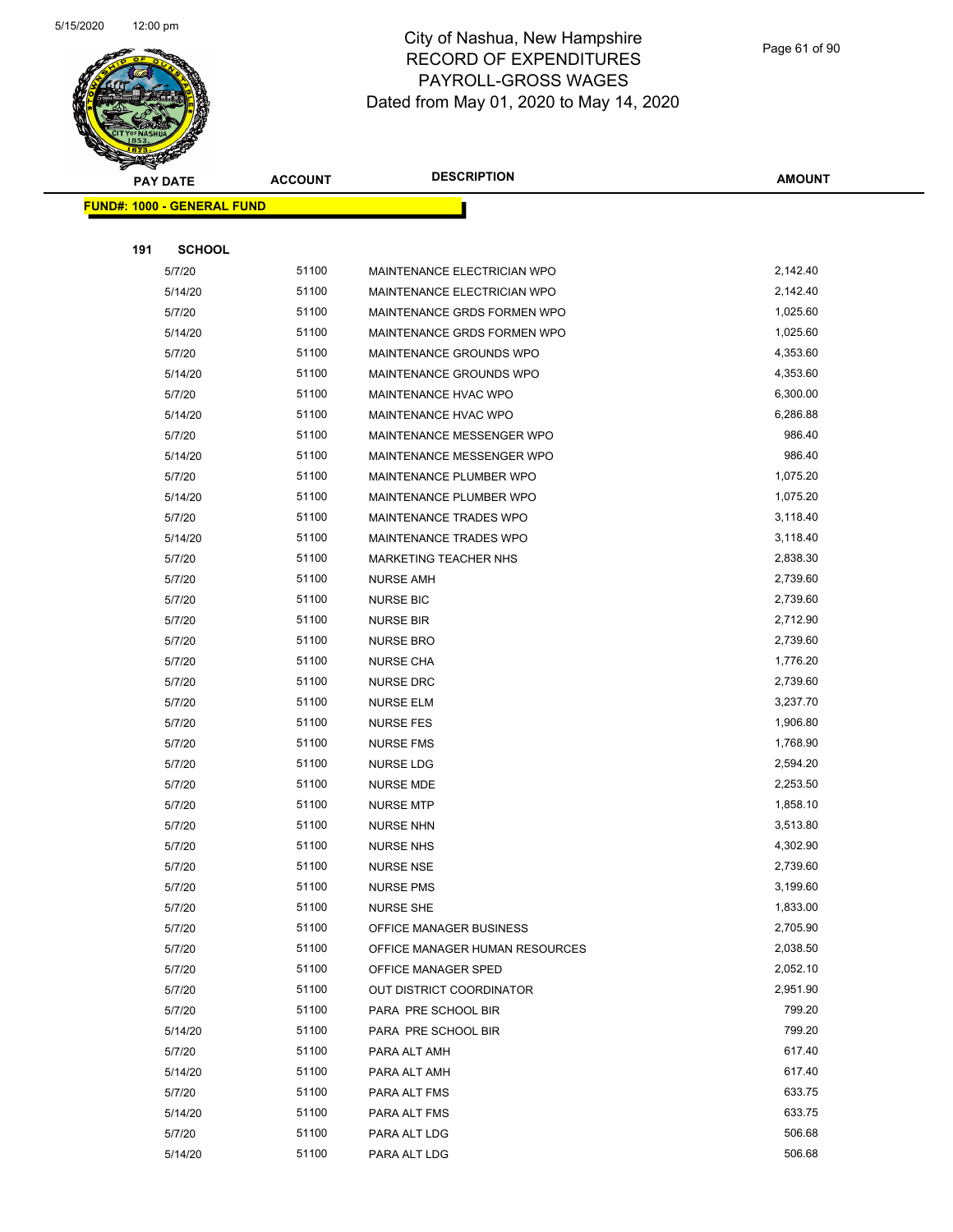

|     | <b>PAY DATE</b>                   | <b>ACCOUNT</b> | <b>DESCRIPTION</b>  | <b>AMOUNT</b>    |
|-----|-----------------------------------|----------------|---------------------|------------------|
|     | <b>FUND#: 1000 - GENERAL FUND</b> |                |                     |                  |
|     |                                   |                |                     |                  |
| 191 | <b>SCHOOL</b>                     |                |                     |                  |
|     | 5/7/20                            | 51100          | PARA ALT MTP        | 428.10           |
|     | 5/14/20                           | 51100          | PARA ALT MTP        | 428.10           |
|     | 5/7/20                            | 51100          | PARA ALT PMS        | 445.94           |
|     | 5/14/20                           | 51100          | PARA ALT PMS        | 445.94           |
|     | 5/7/20                            | 51100          | PARA DW SPEC ED AMH | 11,409.47        |
|     | 5/14/20                           | 51100          | PARA DW SPEC ED AMH | 11,409.47        |
|     | 5/7/20                            | 51100          | PARA DW SPEC ED BIR | 2,175.60         |
|     | 5/14/20                           | 51100          | PARA DW SPEC ED BIR | 2,175.60         |
|     | 5/7/20                            | 51100          | PARA DW SPEC ED BRO | 6,159.75         |
|     | 5/14/20                           | 51100          | PARA DW SPEC ED BRO | 6,159.75         |
|     | 5/7/20                            | 51100          | PARA DW SPEC ED CHA | 11,223.26        |
|     | 5/14/20                           | 51100          | PARA DW SPEC ED CHA | 11,711.41        |
|     | 5/7/20                            | 51100          | PARA DW SPEC ED DRC | 439.80           |
|     | 5/14/20                           | 51100          | PARA DW SPEC ED DRC | 439.80           |
|     | 5/7/20                            | 51100          | PARA DW SPEC ED FMS | 9,518.11         |
|     | 5/14/20                           | 51100          | PARA DW SPEC ED FMS | 9,518.11         |
|     | 5/7/20                            | 51100          | PARA DW SPEC ED LDG | 630.00           |
|     | 5/14/20                           | 51100          | PARA DW SPEC ED LDG | 630.00           |
|     | 5/7/20                            | 51100          | PARA DW SPEC ED MDE | 9,280.81         |
|     | 5/14/20                           | 51100          | PARA DW SPEC ED MDE | 9,280.81         |
|     | 5/7/20                            | 51100          | PARA DW SPEC ED MTP | 506.68           |
|     | 5/14/20                           | 51100          | PARA DW SPEC ED MTP | 506.68           |
|     | 5/7/20                            | 51100          | PARA DW SPEC ED NHN | 5,016.58         |
|     | 5/14/20                           | 51100          | PARA DW SPEC ED NHN | 5,016.58         |
|     | 5/7/20                            | 51100          | PARA DW SPEC ED NHS | 6,584.92         |
|     | 5/14/20                           | 51100          | PARA DW SPEC ED NHS | 6,584.92         |
|     | 5/7/20                            | 51100          | PARA DW SPEC ED NSE | 4,043.10         |
|     | 5/14/20                           | 51100          | PARA DW SPEC ED NSE | 4,043.10         |
|     | 5/7/20                            | 51100          | PARA DW SPEC ED PMS | 1,797.59         |
|     | 5/14/20                           | 51100          | PARA DW SPEC ED PMS | 1,797.59         |
|     | 5/7/20                            | 51100          | PARA DW SPEC ED SHE | 11,254.25        |
|     | 5/14/20                           | 51100          | PARA DW SPEC ED SHE | 11,730.70        |
|     | 5/7/20                            | 51100          | PARA DW SPEC ED WID | 549.00           |
|     | 5/14/20                           | 51100          | PARA DW SPEC ED WID | 549.00           |
|     | 5/7/20                            | 51100          | PARA DW SPEC ELM    | 8,181.98         |
|     | 5/14/20                           | 51100          | PARA DW SPEC ELM    | 8,181.98         |
|     | 5/7/20                            | 51100          | PARA ELL BIR        | 594.90           |
|     | 5/14/20                           | 51100          | PARA ELL BIR        | 594.90           |
|     | 5/7/20                            | 51100          | PARA ELL DRC        | 594.90           |
|     | 5/14/20                           | 51100          | PARA ELL DRC        | 594.90           |
|     | 5/7/20                            | 51100          | PARA ELL ELM        | 865.62<br>865.62 |
|     | 5/14/20                           | 51100          | PARA ELL ELM        |                  |
|     | 5/7/20                            | 51100          | PARA ELL FES        | 578.10           |
|     | 5/14/20                           | 51100          | PARA ELL FES        | 578.10           |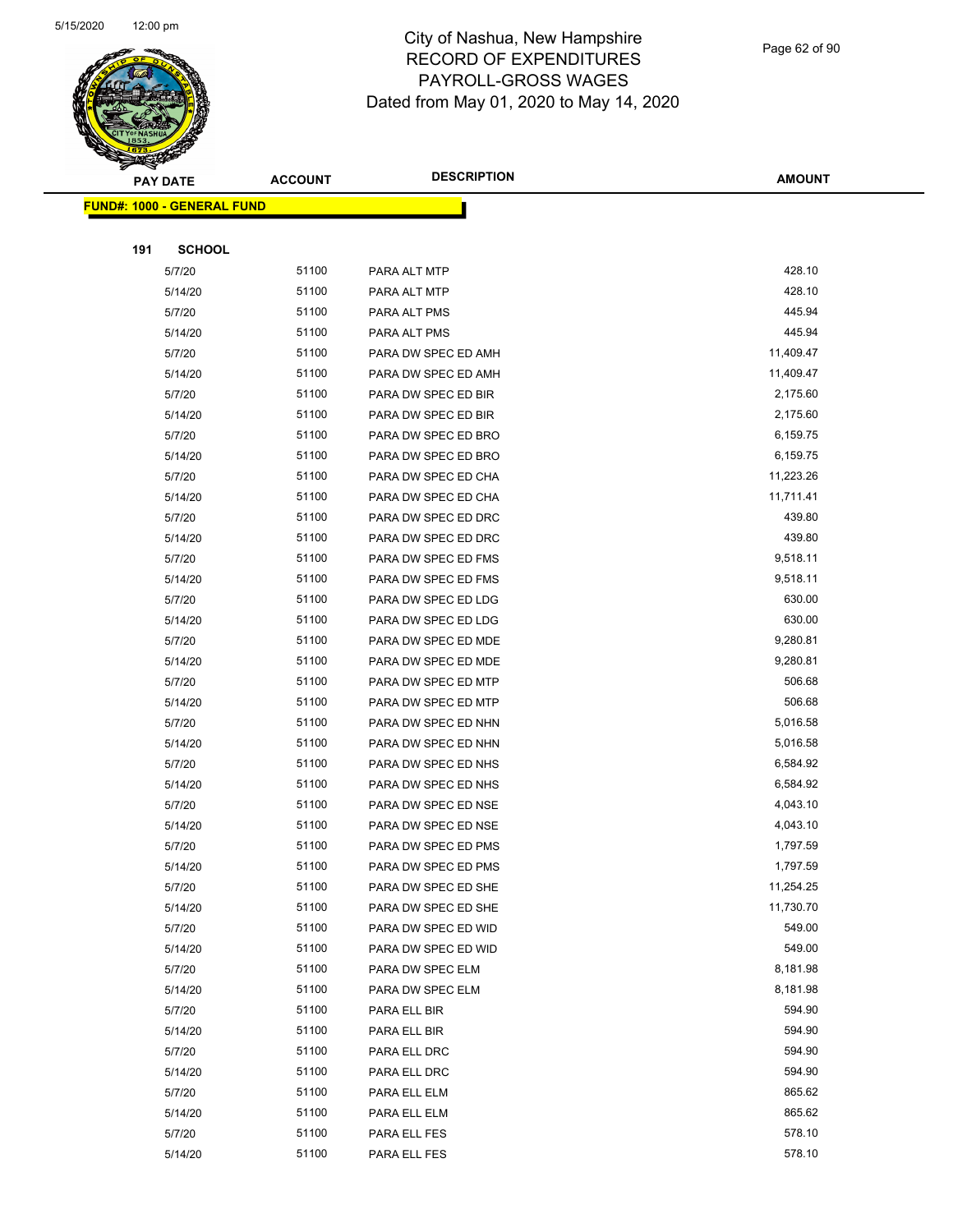

|     | <b>PAY DATE</b>                   | <b>ACCOUNT</b> | <b>DESCRIPTION</b> | <b>AMOUNT</b> |
|-----|-----------------------------------|----------------|--------------------|---------------|
|     | <b>FUND#: 1000 - GENERAL FUND</b> |                |                    |               |
|     |                                   |                |                    |               |
| 191 | <b>SCHOOL</b>                     |                |                    |               |
|     | 5/7/20                            | 51100          | PARA ELL FMS       | 450.13        |
|     | 5/14/20                           | 51100          | PARA ELL FMS       | 450.13        |
|     | 5/7/20                            | 51100          | PARA ELL LDG       | 1,189.80      |
|     | 5/14/20                           | 51100          | PARA ELL LDG       | 1,189.80      |
|     | 5/7/20                            | 51100          | PARA ELL MTP       | 454.20        |
|     | 5/14/20                           | 51100          | PARA ELL MTP       | 454.20        |
|     | 5/7/20                            | 51100          | PARA ELL SHE       | 644.48        |
|     | 5/14/20                           | 51100          | PARA ELL SHE       | 644.48        |
|     | 5/7/20                            | 51100          | PARA INST AMH      | 2,238.90      |
|     | 5/14/20                           | 51100          | PARA INST AMH      | 2,238.90      |
|     | 5/7/20                            | 51100          | PARA INST BIC      | 4,152.30      |
|     | 5/14/20                           | 51100          | PARA INST BIC      | 4,152.30      |
|     | 5/7/20                            | 51100          | PARA INST BIR      | 3,780.30      |
|     | 5/14/20                           | 51100          | PARA INST BIR      | 3,780.30      |
|     | 5/7/20                            | 51100          | PARA INST BRO      | 2,882.10      |
|     | 5/14/20                           | 51100          | PARA INST BRO      | 2,882.10      |
|     | 5/7/20                            | 51100          | PARA INST CHA      | 4,479.15      |
|     | 5/14/20                           | 51100          | PARA INST CHA      | 4,479.15      |
|     | 5/7/20                            | 51100          | PARA INST DRC      | 3,585.00      |
|     | 5/14/20                           | 51100          | PARA INST DRC      | 3,585.00      |
|     | 5/7/20                            | 51100          | PARA INST ELM      | 6,042.96      |
|     | 5/14/20                           | 51100          | PARA INST ELM      | 6,042.96      |
|     | 5/7/20                            | 51100          | PARA INST FES      | 5,458.50      |
|     | 5/14/20                           | 51100          | PARA INST FES      | 5,458.50      |
|     | 5/7/20                            | 51100          | PARA INST FMS      | 4,599.04      |
|     | 5/14/20                           | 51100          | PARA INST FMS      | 4,472.52      |
|     | 5/7/20                            | 51100          | PARA INST LDG      | 4,771.99      |
|     | 5/14/20                           | 51100          | PARA INST LDG      | 4,771.99      |
|     | 5/7/20                            | 51100          | PARA INST MDE      | 3,834.00      |
|     | 5/14/20                           | 51100          | PARA INST MDE      | 3,834.00      |
|     | 5/7/20                            | 51100          | PARA INST MTP      | 3,773.20      |
|     | 5/14/20                           | 51100          | PARA INST MTP      | 3,773.20      |
|     | 5/7/20                            | 51100          | PARA INST NHN      | 1,258.12      |
|     | 5/14/20                           | 51100          | PARA INST NHN      | 1,258.12      |
|     | 5/7/20                            | 51100          | PARA INST NHS      | 2,295.00      |
|     | 5/14/20                           | 51100          | PARA INST NHS      | 2,295.00      |
|     | 5/7/20                            | 51100          | PARA INST NSE      | 4,497.60      |
|     | 5/14/20                           | 51100          | PARA INST NSE      | 4,497.60      |
|     | 5/7/20                            | 51100          | PARA INST PMS      | 4,811.53      |
|     | 5/14/20                           | 51100          | PARA INST PMS      | 4,811.53      |
|     | 5/7/20                            | 51100          | PARA INST SHE      | 3,671.15      |
|     | 5/14/20                           | 51100          | PARA INST SHE      | 3,671.15      |
|     | 5/7/20                            | 51100          | PARA JOB COACH     | 518.40        |
|     | 5/14/20                           | 51100          | PARA JOB COACH     | 518.40        |
|     |                                   |                |                    |               |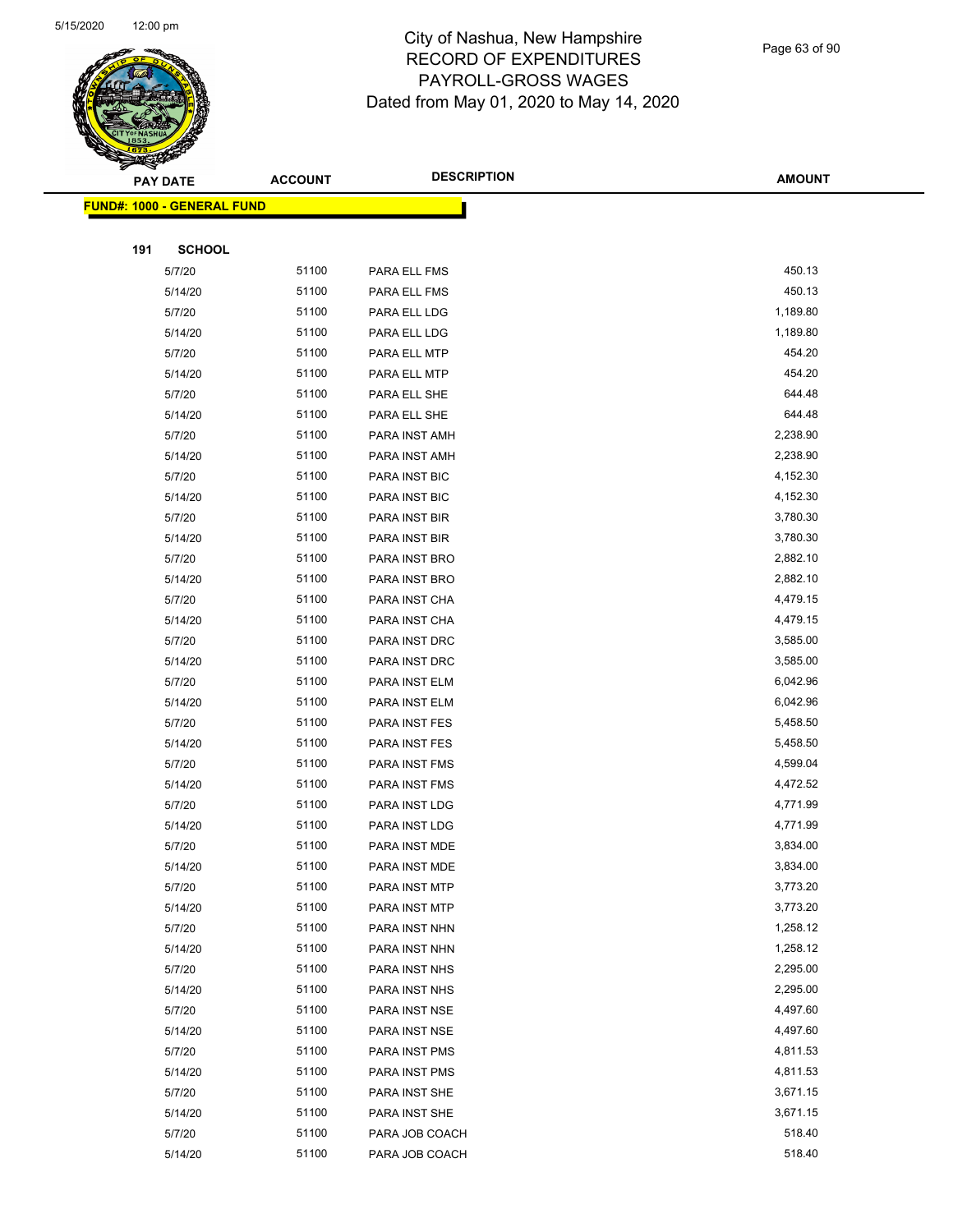

|     | <b>PAY DATE</b>                         | <b>ACCOUNT</b> | <b>DESCRIPTION</b> | <b>AMOUNT</b> |
|-----|-----------------------------------------|----------------|--------------------|---------------|
|     | <mark>FUND#: 1000 - GENERAL FUND</mark> |                |                    |               |
|     |                                         |                |                    |               |
| 191 | <b>SCHOOL</b>                           |                |                    |               |
|     | 5/7/20                                  | 51100          | PARA KIND AMH      | 1,088.40      |
|     | 5/14/20                                 | 51100          | PARA KIND AMH      | 1,088.40      |
|     | 5/7/20                                  | 51100          | PARA KIND BIC      | 831.00        |
|     | 5/14/20                                 | 51100          | PARA KIND BIC      | 831.00        |
|     | 5/7/20                                  | 51100          | PARA KIND BIR      | 332.40        |
|     | 5/14/20                                 | 51100          | PARA KIND BIR      | 332.40        |
|     | 5/7/20                                  | 51100          | PARA KIND BRO      | 594.90        |
|     | 5/14/20                                 | 51100          | PARA KIND BRO      | 594.90        |
|     | 5/7/20                                  | 51100          | PARA KIND CHA      | 921.60        |
|     | 5/14/20                                 | 51100          | PARA KIND CHA      | 921.60        |
|     | 5/7/20                                  | 51100          | PARA KIND DRC      | 590.70        |
|     | 5/14/20                                 | 51100          | PARA KIND DRC      | 590.70        |
|     | 5/7/20                                  | 51100          | PARA KIND FES      | 1,108.81      |
|     | 5/14/20                                 | 51100          | PARA KIND FES      | 1,108.81      |
|     | 5/7/20                                  | 51100          | PARA KIND LDG      | 1,214.59      |
|     | 5/14/20                                 | 51100          | PARA KIND LDG      | 1,214.59      |
|     | 5/7/20                                  | 51100          | PARA KIND MDE      | 1,182.00      |
|     | 5/14/20                                 | 51100          | PARA KIND MDE      | 1,182.00      |
|     | 5/7/20                                  | 51100          | PARA KIND MTP      | 415.50        |
|     | 5/14/20                                 | 51100          | PARA KIND MTP      | 415.50        |
|     | 5/7/20                                  | 51100          | PARA KIND NSE      | 594.90        |
|     | 5/14/20                                 | 51100          | PARA KIND NSE      | 594.90        |
|     | 5/7/20                                  | 51100          | PARA KIND SHE      | 1,298.32      |
|     | 5/14/20                                 | 51100          | PARA KIND SHE      | 1,298.32      |
|     | 5/7/20                                  | 51100          | PARA LIB NHN       | 301.95        |
|     | 5/14/20                                 | 51100          | PARA LIB NHN       | 301.95        |
|     | 5/7/20                                  | 51100          | PARA LIB NHS       | 207.75        |
|     | 5/14/20                                 | 51100          | PARA LIB NHS       | 207.75        |
|     | 5/7/20                                  | 51100          | PARA MEDIA NHN     | 684.45        |
|     | 5/14/20                                 | 51100          | PARA MEDIA NHN     | 684.45        |
|     | 5/7/20                                  | 51100          | PARA MEDIA NHS     | 1,108.69      |
|     | 5/14/20                                 | 51100          | PARA MEDIA NHS     | 1,108.69      |
|     | 5/7/20                                  | 51100          | PARA PRE SCH BIC   | 870.72        |
|     | 5/14/20                                 | 51100          | PARA PRE SCH BIC   | 870.72        |
|     | 5/7/20                                  | 51100          | PARA PRE SCH BRO   | 6,006.06      |
|     | 5/14/20                                 | 51100          | PARA PRE SCH BRO   | 6,006.06      |
|     | 5/7/20                                  | 51100          | PARA PRE SCH MTP   | 703.68        |
|     | 5/14/20                                 | 51100          | PARA PRE SCH MTP   | 703.68        |
|     | 5/7/20                                  | 51100          | PARA PRE SCH NSE   | 1,165.80      |
|     | 5/14/20                                 | 51100          | PARA PRE SCH NSE   | 1,165.80      |
|     | 5/7/20                                  | 51100          | PARA READ ELM      | 619.69        |
|     | 5/14/20                                 | 51100          | PARA READ ELM      | 619.69        |
|     | 5/7/20                                  | 51100          | PARA SCI NHN       | 633.75        |
|     | 5/14/20                                 | 51100          | PARA SCI NHN       | 633.75        |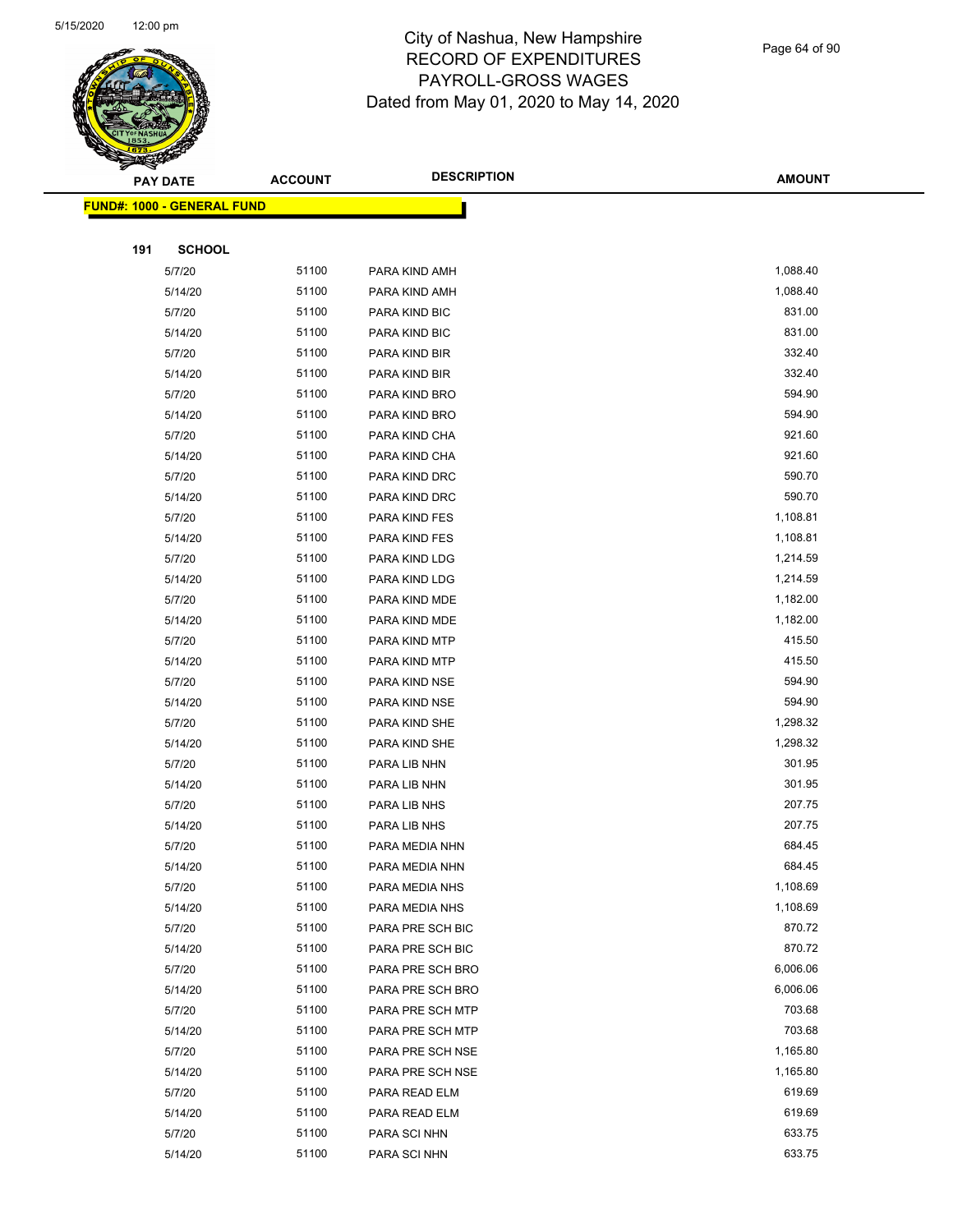

| $\tilde{\phantom{a}}$ | <b>PAY DATE</b>                   | <b>ACCOUNT</b> | <b>DESCRIPTION</b>                        | <b>AMOUNT</b>        |
|-----------------------|-----------------------------------|----------------|-------------------------------------------|----------------------|
|                       | <b>FUND#: 1000 - GENERAL FUND</b> |                |                                           |                      |
|                       |                                   |                |                                           |                      |
| 191                   | <b>SCHOOL</b>                     |                |                                           |                      |
|                       | 5/7/20                            | 51100          | PARA SCI NHS                              | 633.75               |
|                       | 5/14/20                           | 51100          | PARA SCI NHS                              | 633.75               |
|                       | 5/7/20                            | 51100          | PARA SPED FES                             | 467.70               |
|                       | 5/14/20                           | 51100          | PARA SPED FES                             | 467.70               |
|                       | 5/7/20                            | 51100          | PARA VOC NHS                              | 457.19               |
|                       | 5/14/20                           | 51100          | PARA VOC NHS                              | 457.19               |
|                       | 5/7/20                            | 51100          | PEER COACH                                | 7,905.80             |
|                       | 5/7/20                            | 51100          | PRESCHOOL COORDINATOR                     | 2,562.50             |
|                       | 5/7/20                            | 51100          | PRINCIPAL AMH                             | 3,979.40             |
|                       | 5/7/20                            | 51100          | PRINCIPAL BIC                             | 3,815.70             |
|                       | 5/7/20                            | 51100          | PRINCIPAL BIR                             | 3,966.30             |
|                       | 5/7/20                            | 51100          | PRINCIPAL BRO                             | 3,710.00             |
|                       | 5/7/20                            | 51100          | PRINCIPAL CHA                             | 3,912.80             |
|                       | 5/7/20                            | 51100          | PRINCIPAL DRC                             | 3,798.10             |
|                       | 5/7/20                            | 51100          | PRINCIPAL ELM                             | 3,849.40             |
|                       | 5/7/20                            | 51100          | PRINCIPAL FES                             | 3,841.30             |
|                       | 5/7/20                            | 51100          | PRINCIPAL FMS                             | 4,035.90             |
|                       | 5/7/20                            | 51100          | PRINCIPAL LDG                             | 4,023.10             |
|                       | 5/7/20                            | 51100          | PRINCIPAL MDE                             | 3,859.00             |
|                       | 5/7/20                            | 51100          | PRINCIPAL MTP                             | 3,903.80             |
|                       | 5/7/20                            | 51100          | PRINCIPAL NHN                             | 4,057.70             |
|                       | 5/7/20                            | 51100          | PRINCIPAL NHS                             | 4,288.50             |
|                       | 5/7/20                            | 51100          | PRINCIPAL NSE                             | 3,851.00             |
|                       | 5/7/20                            | 51100          | PRINCIPAL PMS                             | 3,817.30             |
|                       | 5/7/20                            | 51100          | PRINCIPAL SHE                             | 3,692.30             |
|                       | 5/7/20                            | 51100          | SCHOOL PSYCHOLOGIST WID                   | 41,004.40            |
|                       | 5/7/20                            | 51100          | SCHOOL PSYCHOLOGY INTERN                  | 1,272.80             |
|                       | 5/7/20                            | 51100          | SECURITY MONITOR NHN                      | 2,192.40             |
|                       | 5/14/20                           | 51100          | SECURITY MONITOR NHN                      | 2,192.40             |
|                       | 5/7/20                            | 51100          | SECURITY MONITOR NHS                      | 2,923.20             |
|                       | 5/14/20                           | 51100          | SECURITY MONITOR NHS                      | 2,923.20             |
|                       | 5/7/20                            | 51100          | <b>SIGN LANGUAGE INTERPRETER</b>          | 7,800.26             |
|                       | 5/14/20                           | 51100          | SIGN LANGUAGE INTERPRETER                 | 7,800.26             |
|                       | 5/7/20                            | 51100          | SOCIAL WORKER                             | 4,031.00             |
|                       | 5/7/20                            | 51100          | SOCIAL WORKER FMS                         | 2,923.70             |
|                       | 5/7/20                            | 51100          | SPEECH LANG PATHOLOGIST WID               | 59,004.39            |
|                       | 5/7/20                            | 51100          | SPEECH LANGUAGE ASST                      | 734.05               |
|                       | 5/14/20                           | 51100          | SPEECH LANGUAGE ASST                      | 734.05               |
|                       | 5/7/20                            | 51100<br>51100 | STUDENT ACTIVITY COORD NHN                | 1,120.30<br>6,228.50 |
|                       | 5/7/20                            | 51100          | <b>SUPERINTENDENT</b>                     | 8,256.60             |
|                       | 5/7/20                            | 51100          | SYSTEMS ADMIN FULL YEAR                   | 2,739.60             |
|                       | 5/7/20<br>5/7/20                  | 51100          | <b>TEACHER ART AMH</b><br>TEACHER ART BIC | 2,187.10             |
|                       | 5/7/20                            | 51100          | <b>TEACHER ART BIR</b>                    | 2,923.70             |
|                       |                                   |                |                                           |                      |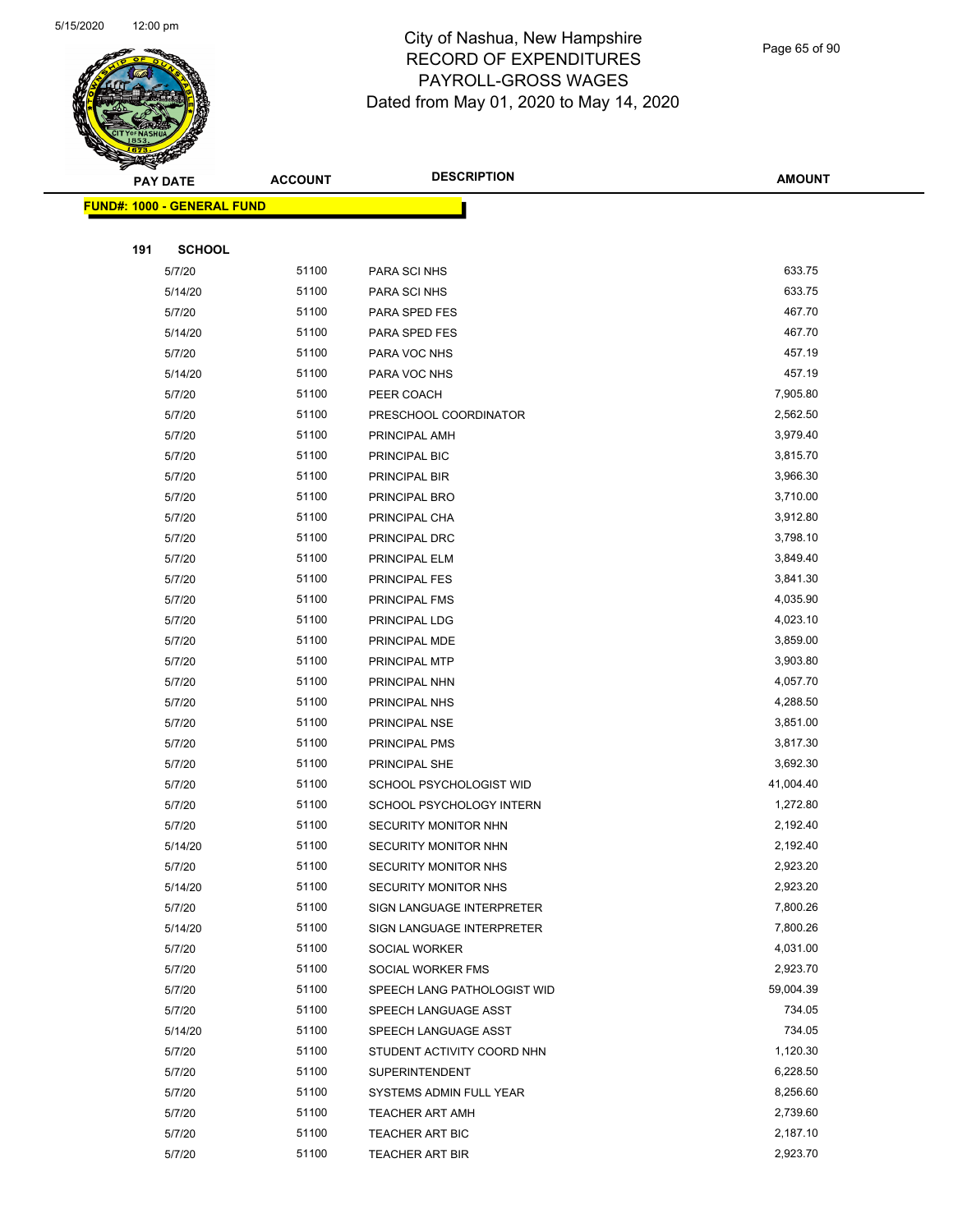

Page 66 of 90

|     | <b>PAY DATE</b>                   | <b>ACCOUNT</b> | <b>DESCRIPTION</b>          | <b>AMOUNT</b> |
|-----|-----------------------------------|----------------|-----------------------------|---------------|
|     | <b>FUND#: 1000 - GENERAL FUND</b> |                |                             |               |
|     |                                   |                |                             |               |
| 191 | <b>SCHOOL</b>                     |                |                             |               |
|     | 5/7/20                            | 51100          | TEACHER ART CHA             | 2,123.50      |
|     | 5/7/20                            | 51100          | TEACHER ART DRC             | 1,627.20      |
|     | 5/7/20                            | 51100          | <b>TEACHER ART ELM</b>      | 4,904.20      |
|     | 5/7/20                            | 51100          | <b>TEACHER ART FES</b>      | 1,708.70      |
|     | 5/7/20                            | 51100          | <b>TEACHER ART FMS</b>      | 799.90        |
|     | 5/7/20                            | 51100          | <b>TEACHER ART LDG</b>      | 2,739.60      |
|     | 5/7/20                            | 51100          | <b>TEACHER ART MDE</b>      | 2,064.70      |
|     | 5/7/20                            | 51100          | <b>TEACHER ART MTP</b>      | 2,923.70      |
|     | 5/7/20                            | 51100          | TEACHER ART NHN             | 10,902.80     |
|     | 5/7/20                            | 51100          | TEACHER ART NHS             | 10,702.50     |
|     | 5/7/20                            | 51100          | <b>TEACHER ART NSE</b>      | 3,015.80      |
|     | 5/7/20                            | 51100          | <b>TEACHER ART PMS</b>      | 4,062.40      |
|     | 5/7/20                            | 51100          | <b>TEACHER ART SHE</b>      | 2,594.20      |
|     | 5/7/20                            | 51100          | <b>TEACHER AUTO NHN</b>     | 2,739.60      |
|     | 5/7/20                            | 51100          | TEACHER BEHAVIOR SPEC WID   | 13,756.30     |
|     | 5/7/20                            | 51100          | TEACHER BIO TEC NHN         | 2,498.80      |
|     | 5/7/20                            | 51100          | TEACHER BUILD CONST NHS     | 2,739.60      |
|     | 5/7/20                            | 51100          | <b>TEACHER BUSINESS NHN</b> | 6,031.60      |
|     | 5/7/20                            | 51100          | TEACHER BUSINESS NHS        | 11,506.50     |
|     | 5/7/20                            | 51100          | TEACHER COMPUTER ELM        | 3,664.50      |
|     | 5/7/20                            | 51100          | <b>TEACHER COMPUTER FMS</b> | 5,399.70      |
|     | 5/7/20                            | 51100          | TEACHER COMPUTER NHN        | 5,423.10      |
|     | 5/7/20                            | 51100          | <b>TEACHER COMPUTER NHS</b> | 1,599.80      |
|     | 5/7/20                            | 51100          | <b>TEACHER COMPUTER PMS</b> | 4,720.50      |
|     | 5/7/20                            | 51100          | TEACHER COSMETOLOGY NHN     | 4,404.00      |
|     | 5/7/20                            | 51100          | TEACHER CULINARY NHN        | 5,543.60      |
|     | 5/7/20                            | 51100          | <b>TEACHER DEAF NSE</b>     | 4,767.90      |
|     | 5/7/20                            | 51100          | TEACHER DEAF WID            | 7,465.80      |
|     | 5/7/20                            | 51100          | <b>TEACHER DWSE AMH</b>     | 2,923.70      |
|     | 5/7/20                            | 51100          | <b>TEACHER DWSE BIR</b>     | 4,804.30      |
|     | 5/7/20                            | 51100          | <b>TEACHER DWSE BRO</b>     | 3,015.80      |
|     | 5/7/20                            | 51100          | <b>TEACHER DWSE CHA</b>     | 1,775.50      |
|     | 5/7/20                            | 51100          | <b>TEACHER DWSE ELM</b>     | 15,065.90     |
|     | 5/7/20                            | 51100          | <b>TEACHER DWSE FMS</b>     | 5,051.00      |
|     | 5/7/20                            | 51100          | <b>TEACHER DWSE MDE</b>     | 3,896.80      |
|     | 5/7/20                            | 51100          | <b>TEACHER DWSE NHS</b>     | 2,924.90      |
|     | 5/7/20                            | 51100          | TEACHER DWSE SHE            | 5,741.00      |
|     | 5/7/20                            | 51100          | TEACHER ECE NHS             | 5,847.40      |
|     | 5/7/20                            | 51100          | TEACHER ELECTRICAL NHS      | 2,739.60      |
|     | 5/7/20                            | 51100          | <b>TEACHER ELL AMH</b>      | 2,255.30      |
|     | 5/7/20                            | 51100          | TEACHER ELL BIC             | 7,023.10      |
|     | 5/7/20                            | 51100          | TEACHER ELL BIR             | 2,923.70      |
|     | 5/7/20                            | 51100          | TEACHER ELL DRC             | 5,755.30      |
|     | 5/7/20                            | 51100          | TEACHER ELL ELM             | 7,870.80      |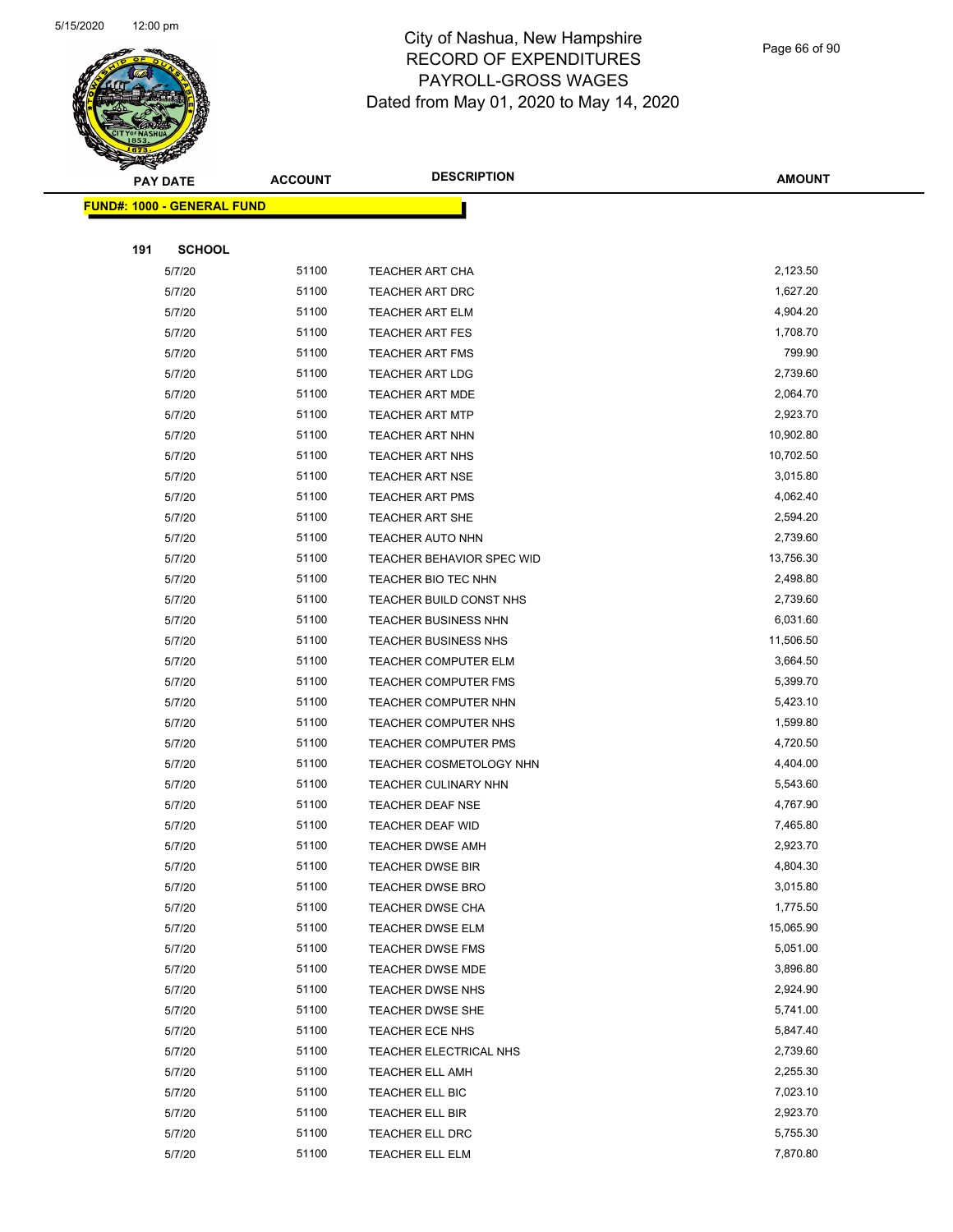

| <b>PAY DATE</b>                    | <b>ACCOUNT</b> | <b>DESCRIPTION</b>              | <b>AMOUNT</b> |
|------------------------------------|----------------|---------------------------------|---------------|
| <u> FUND#: 1000 - GENERAL FUND</u> |                |                                 |               |
|                                    |                |                                 |               |
| 191<br><b>SCHOOL</b>               |                |                                 |               |
| 5/7/20                             | 51100          | <b>TEACHER ELL FES</b>          | 7,683.00      |
| 5/7/20                             | 51100          | <b>TEACHER ELL FMS</b>          | 1,904.30      |
| 5/7/20                             | 51100          | TEACHER ELL LDG                 | 6,191.60      |
| 5/7/20                             | 51100          | <b>TEACHER ELL MTP</b>          | 2,923.70      |
| 5/7/20                             | 51100          | TEACHER ELL NHN                 | 9,384.80      |
| 5/7/20                             | 51100          | TEACHER ELL NHS                 | 11,234.40     |
| 5/7/20                             | 51100          | TEACHER ELL PMS                 | 4,152.40      |
| 5/7/20                             | 51100          | TEACHER ELL SHE                 | 2,055.30      |
| 5/7/20                             | 51100          | TEACHER ENGINEER NHS            | 3,455.30      |
| 5/7/20                             | 51100          | <b>TEACHER ENGLISH ELM</b>      | 28,419.20     |
| 5/7/20                             | 51100          | <b>TEACHER ENGLISH FMS</b>      | 16,688.70     |
| 5/7/20                             | 51100          | <b>TEACHER ENGLISH NHN</b>      | 44,925.00     |
| 5/7/20                             | 51100          | <b>TEACHER ENGLISH NHS</b>      | 44,753.48     |
| 5/7/20                             | 51100          | <b>TEACHER ENGLISH PMS</b>      | 16,286.10     |
| 5/7/20                             | 51100          | <b>TEACHER FACS ELM</b>         | 2,204.20      |
| 5/7/20                             | 51100          | TEACHER FACS FMS                | 4,756.70      |
| 5/7/20                             | 51100          | <b>TEACHER FACS NHN</b>         | 7,805.60      |
| 5/7/20                             | 51100          | <b>TEACHER FACS NHS</b>         | 7,587.70      |
| 5/7/20                             | 51100          | <b>TEACHER FACS PMS</b>         | 3,463.80      |
| 5/7/20                             | 51100          | TEACHER FOREIGN LANG ELM        | 6,031.60      |
| 5/7/20                             | 51100          | <b>TEACHER FOREIGN LANG FMS</b> | 2,923.70      |
| 5/7/20                             | 51100          | TEACHER FOREIGN LANG NHN        | 14,433.30     |
| 5/7/20                             | 51100          | TEACHER FOREIGN LANG NHS        | 18,623.00     |
| 5/7/20                             | 51100          | TEACHER FOREIGN LANG PMS        | 5,851.80      |
| 5/7/20                             | 51100          | <b>TEACHER GR1 AMH</b>          | 6,179.00      |
| 5/7/20                             | 51100          | TEACHER GR1 BIC                 | 9,792.20      |
| 5/7/20                             | 51100          | <b>TEACHER GR1 BIR</b>          | 9,482.30      |
| 5/7/20                             | 51100          | <b>TEACHER GR1 BRO</b>          | 5,636.60      |
| 5/7/20                             | 51100          | <b>TEACHER GR1 CHA</b>          | 10,185.10     |
| 5/7/20                             | 51100          | <b>TEACHER GR1 DRC</b>          | 5,426.00      |
| 5/7/20                             | 51100          | <b>TEACHER GR1 FES</b>          | 8,918.00      |
| 5/7/20                             | 51100          | <b>TEACHER GR1 LDG</b>          | 7,220.50      |
| 5/7/20                             | 51100          | <b>TEACHER GR1 MDE</b>          | 7,882.70      |
| 5/7/20                             | 51100          | <b>TEACHER GR1 MTP</b>          | 6,658.90      |
| 5/7/20                             | 51100          | <b>TEACHER GR1 NSE</b>          | 7,651.80      |
| 5/7/20                             | 51100          | TEACHER GR1 SHE                 | 8,715.80      |
| 5/7/20                             | 51100          | <b>TEACHER GR2 AMH</b>          | 5,927.20      |
| 5/7/20                             | 51100          | TEACHER GR2 BIC                 | 10,470.80     |
| 5/7/20                             | 51100          | TEACHER GR2 BIR                 | 10,552.30     |
| 5/7/20                             | 51100          | <b>TEACHER GR2 BRO</b>          | 7,527.60      |
| 5/7/20                             | 51100          | TEACHER GR2 CHA                 | 7,349.10      |
| 5/7/20                             | 51100          | TEACHER GR2 DRC                 | 5,061.10      |
| 5/7/20                             | 51100          | <b>TEACHER GR2 FES</b>          | 11,221.70     |
| 5/7/20                             | 51100          | <b>TEACHER GR2 LDG</b>          | 7,476.40      |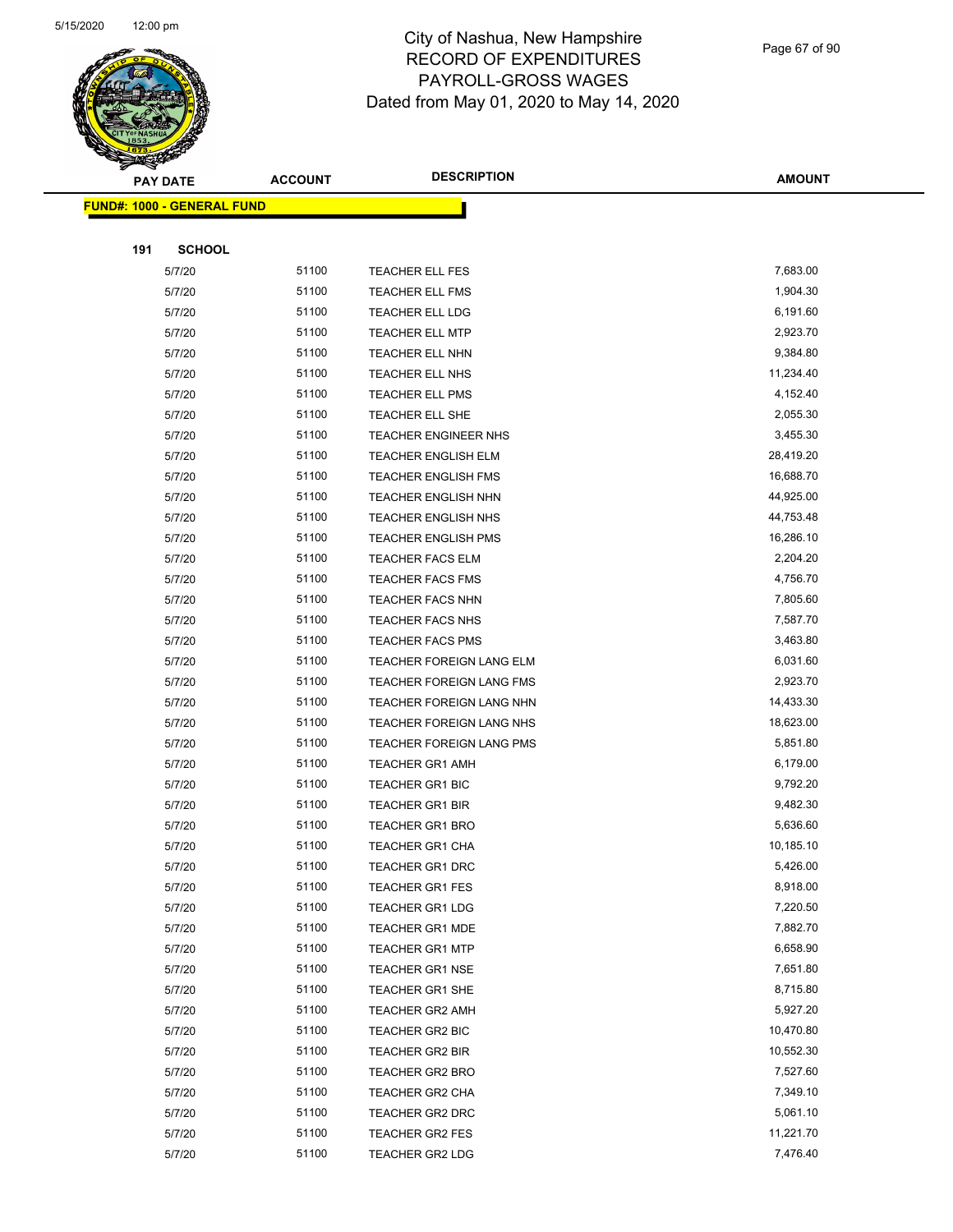

|     | <b>PAY DATE</b>                   | <b>ACCOUNT</b> | <b>DESCRIPTION</b>     | <b>AMOUNT</b> |
|-----|-----------------------------------|----------------|------------------------|---------------|
|     | <b>FUND#: 1000 - GENERAL FUND</b> |                |                        |               |
|     |                                   |                |                        |               |
| 191 | <b>SCHOOL</b>                     |                |                        |               |
|     | 5/7/20                            | 51100          | TEACHER GR2 MDE        | 10,138.00     |
|     | 5/7/20                            | 51100          | <b>TEACHER GR2 MTP</b> | 7,175.50      |
|     | 5/7/20                            | 51100          | <b>TEACHER GR2 NSE</b> | 5,479.20      |
|     | 5/7/20                            | 51100          | <b>TEACHER GR2 SHE</b> | 6,784.80      |
|     | 5/7/20                            | 51100          | <b>TEACHER GR3 AMH</b> | 4,727.30      |
|     | 5/7/20                            | 51100          | <b>TEACHER GR3 BIC</b> | 5,419.90      |
|     | 5/7/20                            | 51100          | <b>TEACHER GR3 BIR</b> | 6,739.70      |
|     | 5/7/20                            | 51100          | <b>TEACHER GR3 BRO</b> | 5,663.30      |
|     | 5/7/20                            | 51100          | TEACHER GR3 CHA        | 9,502.10      |
|     | 5/7/20                            | 51100          | TEACHER GR3 DRC        | 7,602.00      |
|     | 5/7/20                            | 51100          | <b>TEACHER GR3 FES</b> | 9,519.60      |
|     | 5/7/20                            | 51100          | <b>TEACHER GR3 LDG</b> | 10,524.70     |
|     | 5/7/20                            | 51100          | <b>TEACHER GR3 MDE</b> | 10,159.00     |
|     | 5/7/20                            | 51100          | <b>TEACHER GR3 MTP</b> | 6,793.80      |
|     | 5/7/20                            | 51100          | <b>TEACHER GR3 NSE</b> | 7,730.70      |
|     | 5/7/20                            | 51100          | <b>TEACHER GR3 SHE</b> | 7,492.20      |
|     | 5/7/20                            | 51100          | <b>TEACHER GR4 AMH</b> | 4,167.60      |
|     | 5/7/20                            | 51100          | <b>TEACHER GR4 BIC</b> | 13,448.20     |
|     | 5/7/20                            | 51100          | <b>TEACHER GR4 BIR</b> | 6,210.20      |
|     | 5/7/20                            | 51100          | <b>TEACHER GR4 BRO</b> | 5,376.20      |
|     | 5/7/20                            | 51100          | <b>TEACHER GR4 CHA</b> | 10,807.20     |
|     | 5/7/20                            | 51100          | TEACHER GR4 DRC        | 8,881.20      |
|     | 5/7/20                            | 51100          | <b>TEACHER GR4 FES</b> | 8,608.80      |
|     | 5/7/20                            | 51100          | <b>TEACHER GR4 LDG</b> | 8,541.60      |
|     | 5/7/20                            | 51100          | <b>TEACHER GR4 MDE</b> | 10,152.80     |
|     | 5/7/20                            | 51100          | <b>TEACHER GR4 MTP</b> | 6,962.20      |
|     | 5/7/20                            | 51100          | <b>TEACHER GR4 NSE</b> | 6,978.50      |
|     | 5/7/20                            | 51100          | <b>TEACHER GR4 SHE</b> | 6,539.70      |
|     | 5/7/20                            | 51100          | <b>TEACHER GR5 AMH</b> | 5,663.30      |
|     | 5/7/20                            | 51100          | TEACHER GR5 BIC        | 8,968.60      |
|     | 5/7/20                            | 51100          | <b>TEACHER GR5 BIR</b> | 9,965.30      |
|     | 5/7/20                            | 51100          | <b>TEACHER GR5 BRO</b> | 5,847.40      |
|     | 5/7/20                            | 51100          | <b>TEACHER GR5 CHA</b> | 11,095.50     |
|     | 5/7/20                            | 51100          | <b>TEACHER GR5 DRC</b> | 4,305.40      |
|     | 5/7/20                            | 51100          | <b>TEACHER GR5 FES</b> | 8,919.60      |
|     | 5/7/20                            | 51100          | <b>TEACHER GR5 LDG</b> | 9,724.50      |
|     | 5/7/20                            | 51100          | <b>TEACHER GR5 MDE</b> | 10,142.80     |
|     | 5/7/20                            | 51100          | TEACHER GR5 MTP        | 6,704.60      |
|     | 5/7/20                            | 51100          | <b>TEACHER GR5 NSE</b> | 8,679.00      |
|     | 5/7/20                            | 51100          | TEACHER GR5 SHE        | 7,473.70      |
|     | 5/7/20                            | 51100          | <b>TEACHER GR6 ELM</b> | 31,774.80     |
|     | 5/7/20                            | 51100          | <b>TEACHER GR6 FMS</b> | 25,598.40     |
|     | 5/7/20                            | 51100          | <b>TEACHER GR6 PMS</b> | 16,702.10     |
|     | 5/14/20                           | 51100          | <b>TEACHER GR6 PMS</b> | 7,506.71      |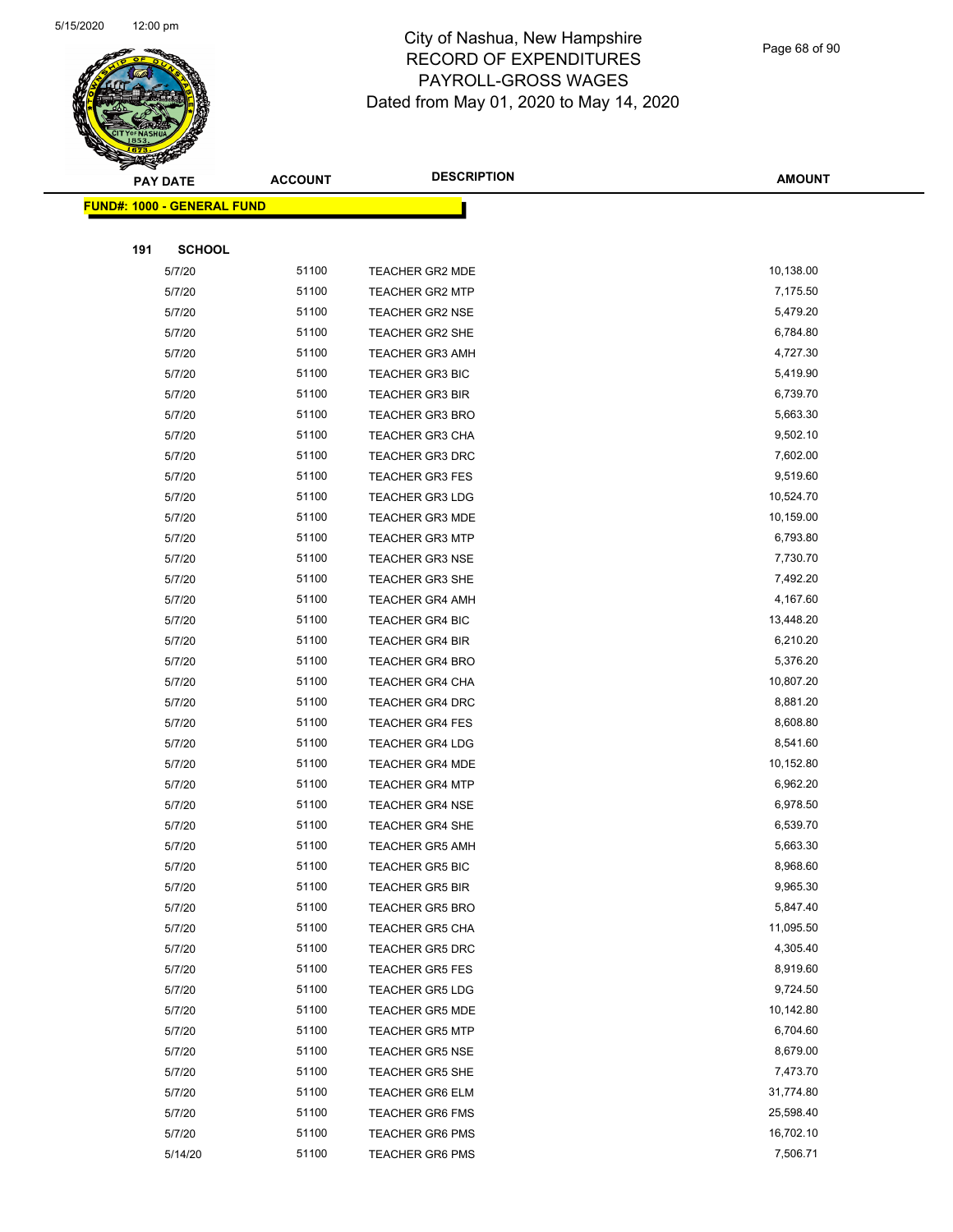

Page 69 of 90

| ទ<br>$\blacktriangleleft$ . | <b>PAY DATE</b>                   | <b>ACCOUNT</b> | <b>DESCRIPTION</b>            | <b>AMOUNT</b> |
|-----------------------------|-----------------------------------|----------------|-------------------------------|---------------|
|                             | <b>FUND#: 1000 - GENERAL FUND</b> |                |                               |               |
|                             |                                   |                |                               |               |
| 191                         | <b>SCHOOL</b>                     |                |                               |               |
|                             | 5/7/20                            | 51100          | <b>TEACHER GRAPH NHS</b>      | 3,533.50      |
|                             | 5/7/20                            | 51100          | <b>TEACHER GRAPHICS NHN</b>   | 6,216.60      |
|                             | 5/7/20                            | 51100          | TEACHER HEALTH NHN            | 5,300.90      |
|                             | 5/7/20                            | 51100          | TEACHER HEALTH NHS            | 2,739.60      |
|                             | 5/7/20                            | 51100          | TEACHER HEALTHOC NHS          | 5,135.30      |
|                             | 5/7/20                            | 51100          | TEACHER HVAC NHS              | 1,989.50      |
|                             | 5/7/20                            | 51100          | TEACHER IN SCH SUSPENSION ELM | 1,844.20      |
|                             | 5/7/20                            | 51100          | TEACHER IN SCH SUSPENSION NHN | 5,399.70      |
|                             | 5/7/20                            | 51100          | TEACHER IN SCH SUSPENSION NHS | 1,844.30      |
|                             | 5/7/20                            | 51100          | <b>TEACHER KIND AMH</b>       | 8,441.60      |
|                             | 5/7/20                            | 51100          | <b>TEACHER KIND BIC</b>       | 10,491.30     |
|                             | 5/7/20                            | 51100          | TEACHER KIND BIR              | 7,316.70      |
|                             | 5/7/20                            | 51100          | <b>TEACHER KIND BRO</b>       | 5,755.40      |
|                             | 5/7/20                            | 51100          | <b>TEACHER KIND CHA</b>       | 6,879.50      |
|                             | 5/7/20                            | 51100          | <b>TEACHER KIND DRC</b>       | 10,032.10     |
|                             | 5/7/20                            | 51100          | <b>TEACHER KIND FES</b>       | 11,568.90     |
|                             | 5/7/20                            | 51100          | <b>TEACHER KIND LDG</b>       | 10,855.31     |
|                             | 5/7/20                            | 51100          | <b>TEACHER KIND MDE</b>       | 10,523.80     |
|                             | 5/7/20                            | 51100          | <b>TEACHER KIND MTP</b>       | 6,209.90      |
|                             | 5/7/20                            | 51100          | <b>TEACHER KIND NSE</b>       | 5,354.80      |
|                             | 5/7/20                            | 51100          | TEACHER KIND SHE              | 7,101.40      |
|                             | 5/7/20                            | 51100          | <b>TEACHER MATH ELM</b>       | 21,372.80     |
|                             | 5/7/20                            | 51100          | <b>TEACHER MATH FMS</b>       | 13,577.50     |
|                             | 5/7/20                            | 51100          | <b>TEACHER MATH NHN</b>       | 37,072.17     |
|                             | 5/7/20                            | 51100          | TEACHER MATH NHS              | 44,688.60     |
|                             | 5/7/20                            | 51100          | <b>TEACHER MATH PMS</b>       | 12,867.40     |
|                             | 5/7/20                            | 51100          | <b>TEACHER MUSIC AMH</b>      | 1,858.10      |
|                             | 5/7/20                            | 51100          | <b>TEACHER MUSIC BIC</b>      | 2,739.60      |
|                             | 5/7/20                            | 51100          | <b>TEACHER MUSIC BIR</b>      | 1,768.90      |
|                             | 5/7/20                            | 51100          | TEACHER MUSIC BRO             | 1,703.00      |
|                             | 5/7/20                            | 51100          | TEACHER MUSIC CHA             | 2,923.70      |
|                             | 5/7/20                            | 51100          | TEACHER MUSIC DRC             | 2,831.60      |
|                             | 5/7/20                            | 51100          | <b>TEACHER MUSIC ELM</b>      | 4,699.70      |
|                             | 5/7/20                            | 51100          | <b>TEACHER MUSIC FES</b>      | 1,708.70      |
|                             | 5/7/20                            | 51100          | <b>TEACHER MUSIC FMS</b>      | 5,847.40      |
|                             | 5/7/20                            | 51100          | <b>TEACHER MUSIC LDG</b>      | 1,587.80      |
|                             | 5/7/20                            | 51100          | <b>TEACHER MUSIC MDE</b>      | 2,255.30      |
|                             | 5/7/20                            | 51100          | <b>TEACHER MUSIC NHN</b>      | 4,767.90      |
|                             | 5/7/20                            | 51100          | <b>TEACHER MUSIC NHS</b>      | 5,479.20      |
|                             | 5/7/20                            | 51100          | <b>TEACHER MUSIC NSE</b>      | 2,665.30      |
|                             | 5/7/20                            | 51100          | <b>TEACHER MUSIC PMS</b>      | 4,327.40      |
|                             | 5/7/20                            | 51100          | <b>TEACHER MUSIC SHE</b>      | 1,689.20      |
|                             | 5/7/20                            | 51100          | TEACHER PE BIC                | 2,529.40      |
|                             | 5/7/20                            | 51100          | TEACHER PE BIR                | 3,015.80      |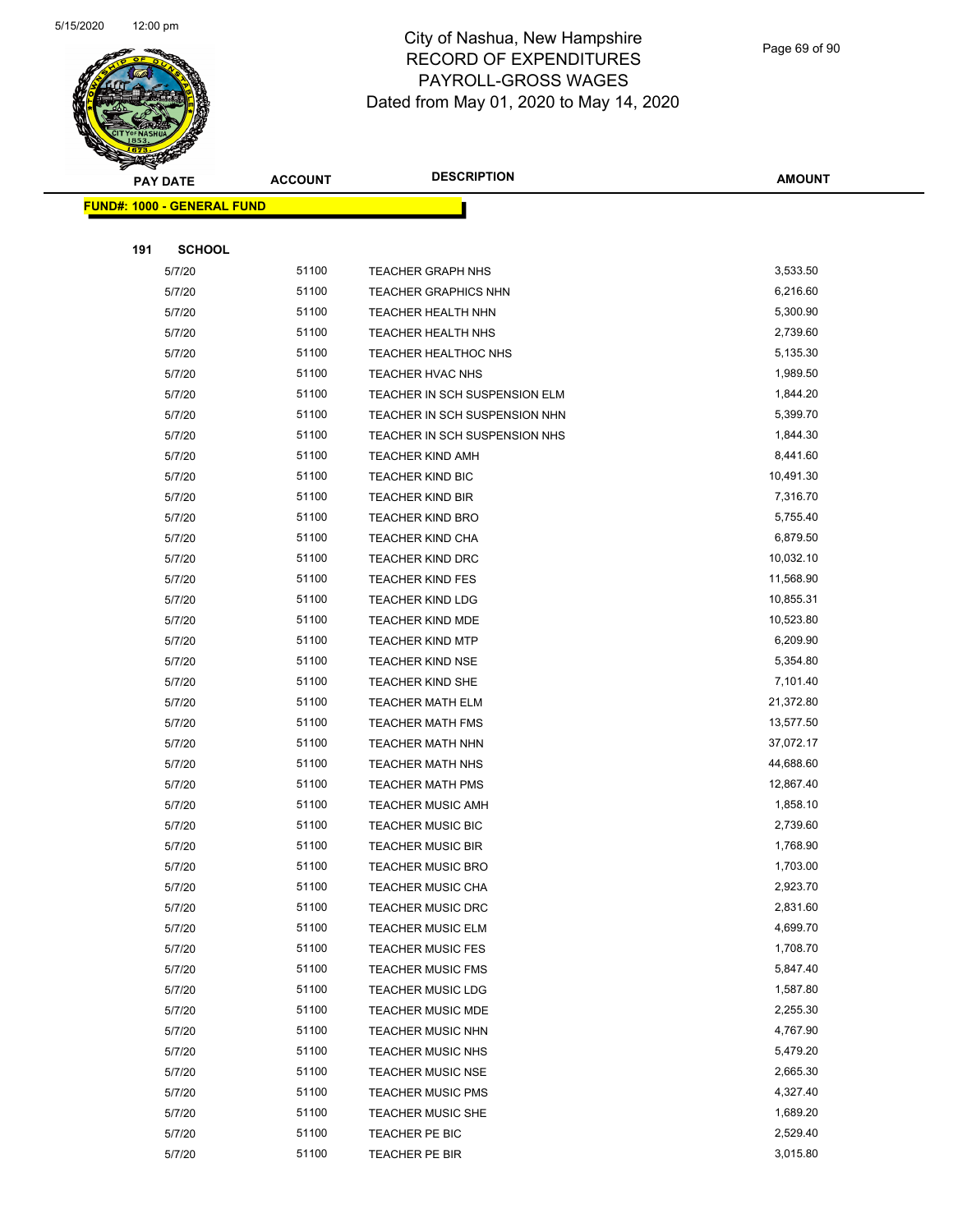

Page 70 of 90

|     | <b>PAY DATE</b>                   | <b>ACCOUNT</b> | <b>DESCRIPTION</b>           | <b>AMOUNT</b> |
|-----|-----------------------------------|----------------|------------------------------|---------------|
|     | <b>FUND#: 1000 - GENERAL FUND</b> |                |                              |               |
|     |                                   |                |                              |               |
| 191 | <b>SCHOOL</b>                     |                |                              |               |
|     | 5/7/20                            | 51100          | <b>TEACHER PE BRO</b>        | 2,831.60      |
|     | 5/7/20                            | 51100          | TEACHER PE CHA               | 2,712.90      |
|     | 5/7/20                            | 51100          | TEACHER PE DRC               | 2,923.70      |
|     | 5/7/20                            | 51100          | TEACHER PE ELM               | 9,690.80      |
|     | 5/7/20                            | 51100          | TEACHER PE FES               | 1,768.90      |
|     | 5/7/20                            | 51100          | TEACHER PE FMS               | 5,479.20      |
|     | 5/7/20                            | 51100          | TEACHER PE LDG               | 2,051.20      |
|     | 5/7/20                            | 51100          | <b>TEACHER PE MDE</b>        | 3,015.80      |
|     | 5/7/20                            | 51100          | <b>TEACHER PE MTP</b>        | 2,033.80      |
|     | 5/7/20                            | 51100          | TEACHER PE NHN               | 9,009.80      |
|     | 5/7/20                            | 51100          | TEACHER PE NHS               | 9,794.70      |
|     | 5/7/20                            | 51100          | <b>TEACHER PE NSE</b>        | 2,989.30      |
|     | 5/7/20                            | 51100          | TEACHER PE PMS               | 3,792.00      |
|     | 5/7/20                            | 51100          | TEACHER PE SHE               | 2,774.00      |
|     | 5/7/20                            | 51100          | TEACHER PRE SCHOOL BIR       | 4,646.90      |
|     | 5/7/20                            | 51100          | TEACHER PRESCHOOL BIC        | 5,755.30      |
|     | 5/7/20                            | 51100          | TEACHER PRESCHOOL BRO        | 14,013.30     |
|     | 5/7/20                            | 51100          | TEACHER PRESCHOOL MTP        | 1,768.90      |
|     | 5/7/20                            | 51100          | <b>TEACHER PRESCHOOL NSE</b> | 7,136.00      |
|     | 5/7/20                            | 51100          | <b>TEACHER READ AMH</b>      | 3,015.80      |
|     | 5/7/20                            | 51100          | TEACHER READ BIC             | 2,923.70      |
|     | 5/7/20                            | 51100          | TEACHER READ BIR             | 2,923.70      |
|     | 5/7/20                            | 51100          | <b>TEACHER READ BRO</b>      | 2,923.70      |
|     | 5/7/20                            | 51100          | <b>TEACHER READ CHA</b>      | 2,123.50      |
|     | 5/7/20                            | 51100          | <b>TEACHER READ DRC</b>      | 3,015.80      |
|     | 5/7/20                            | 51100          | TEACHER READ ELM             | 5,939.50      |
|     | 5/7/20                            | 51100          | <b>TEACHER READ FES</b>      | 2,923.70      |
|     | 5/7/20                            | 51100          | <b>TEACHER READ FMS</b>      | 2,923.70      |
|     | 5/7/20                            | 51100          | <b>TEACHER READ LDG</b>      | 3,564.10      |
|     | 5/7/20                            | 51100          | <b>TEACHER READ MDE</b>      | 2,923.70      |
|     | 5/7/20                            | 51100          | <b>TEACHER READ MTP</b>      | 2,426.69      |
|     | 5/7/20                            | 51100          | <b>TEACHER READ NHN</b>      | 1,989.50      |
|     | 5/7/20                            | 51100          | <b>TEACHER READ NHS</b>      | 2,923.70      |
|     | 5/7/20                            | 51100          | <b>TEACHER READ NSE</b>      | 2,627.80      |
|     | 5/7/20                            | 51100          | <b>TEACHER READ PMS</b>      | 5,179.00      |
|     | 5/7/20                            | 51100          | TEACHER READ SHE             | 2,923.70      |
|     | 5/7/20                            | 51100          | TEACHER ROTC NHN             | 2,204.20      |
|     | 5/7/20                            | 51100          | <b>TEACHER SCIENCE ELM</b>   | 25,513.40     |
|     | 5/7/20                            | 51100          | <b>TEACHER SCIENCE FMS</b>   | 9,549.10      |
|     | 5/7/20                            | 51100          | TEACHER SCIENCE NHN          | 30,570.00     |
|     | 5/7/20                            | 51100          | <b>TEACHER SCIENCE NHS</b>   | 37,629.26     |
|     | 5/7/20                            | 51100          | <b>TEACHER SCIENCE PMS</b>   | 10,924.50     |
|     | 5/7/20                            | 51100          | TEACHER SOCIAL STUDIES ELM   | 17,265.00     |
|     | 5/7/20                            | 51100          | TEACHER SOCIAL STUDIES FMS   | 12,669.20     |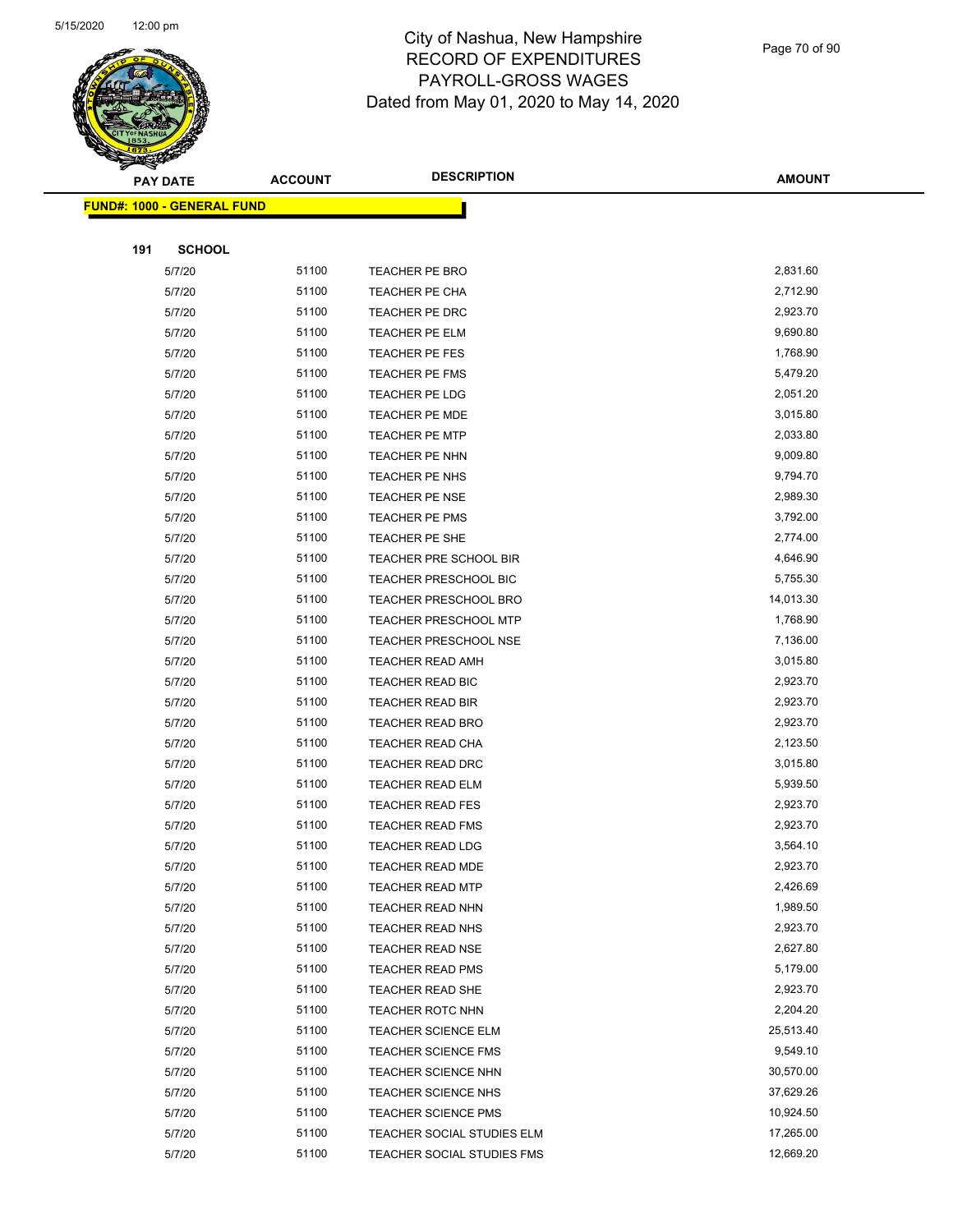| ॼ<br><b>PAY DATE</b>              | <b>ACCOUNT</b> | <b>DESCRIPTION</b>         | <b>AMOUNT</b> |
|-----------------------------------|----------------|----------------------------|---------------|
| <b>FUND#: 1000 - GENERAL FUND</b> |                |                            |               |
|                                   |                |                            |               |
| 191<br><b>SCHOOL</b>              |                |                            |               |
| 5/7/20                            | 51100          | TEACHER SOCIAL STUDIES NHN | 33,994.90     |
| 5/7/20                            | 51100          | TEACHER SOCIAL STUDIES NHS | 42,521.20     |
| 5/7/20                            | 51100          | TEACHER SOCIAL STUDIES PMS | 13,420.30     |
| 5/7/20                            | 51100          | TEACHER SPED AMH           | 8,355.60      |
| 5/7/20                            | 51100          | TEACHER SPED BIC           | 5,560.40      |
| 5/7/20                            | 51100          | <b>TEACHER SPED BIR</b>    | 5,663.30      |
| 5/7/20                            | 51100          | <b>TEACHER SPED BRO</b>    | 6,699.10      |
| 5/7/20                            | 51100          | TEACHER SPED CHA           | 8,073.40      |
| 5/7/20                            | 51100          | TEACHER SPED DRC           | 5,560.30      |
| 5/7/20                            | 51100          | TEACHER SPED ELM           | 12,371.20     |
| 5/7/20                            | 51100          | <b>TEACHER SPED FES</b>    | 3,620.20      |
| 5/7/20                            | 51100          | <b>TEACHER SPED FMS</b>    | 13,069.30     |
| 5/7/20                            | 51100          | <b>TEACHER SPED LDG</b>    | 6,651.00      |
| 5/7/20                            | 51100          | TEACHER SPED MDE           | 4,804.60      |
| 5/7/20                            | 51100          | <b>TEACHER SPED MTP</b>    | 3,947.30      |
| 5/7/20                            | 51100          | TEACHER SPED NHN           | 22,773.10     |
| 5/7/20                            | 51100          | TEACHER SPED NHS           | 35,044.90     |
| 5/7/20                            | 51100          | <b>TEACHER SPED NSE</b>    | 1,641.20      |
| 5/7/20                            | 51100          | <b>TEACHER SPED PMS</b>    | 12,561.40     |
| 5/7/20                            | 51100          | <b>TEACHER SPED SHE</b>    | 7,400.10      |
| 5/7/20                            | 51100          | <b>TEACHER TECHED ELM</b>  | 7,369.86      |
| 5/7/20                            | 51100          | <b>TEACHER TECHED FMS</b>  | 1,776.20      |
| 5/7/20                            | 51100          | TEACHER TECHED NHN         | 7,619.70      |
| 5/7/20                            | 51100          | <b>TEACHER TECHED NHS</b>  | 11,418.70     |
| 5/7/20                            | 51100          | <b>TEACHER TECHED PMS</b>  | 5,847.40      |
| 5/7/20                            | 51100          | TEACHER TV PROD NHS        | 2,923.70      |
| 5/7/20                            | 51100          | <b>TEACHER VISION WID</b>  | 5,408.30      |
| 5/7/20                            | 51100          | TECH INTERGRATION ASST AMH | 540.00        |
| 5/14/20                           | 51100          | TECH INTERGRATION ASST AMH | 540.00        |
| 5/7/20                            | 51100          | TECH INTERGRATION ASST BIC | 572.72        |
| 5/14/20                           | 51100          | TECH INTERGRATION ASST BIC | 572.72        |
| 5/7/20                            | 51100          | TECH INTERGRATION ASST CHA | 553.50        |
| 5/14/20                           | 51100          | TECH INTERGRATION ASST CHA | 553.50        |
| 5/7/20                            | 51100          | TECH INTERGRATION ASST FES | 666.51        |
| 5/14/20                           | 51100          | TECH INTERGRATION ASST FES | 666.51        |
| 5/7/20                            | 51100          | TECH INTERGRATION ASST LDG | 561.50        |
| 5/14/20                           | 51100          | TECH INTERGRATION ASST LDG | 561.50        |
| 5/7/20                            | 51100          | TECH INTERGRATION ASST MDE | 553.50        |
| 5/14/20                           | 51100          | TECH INTERGRATION ASST MDE | 553.50        |
| 5/7/20                            | 51100          | TECH INTERGRATION ASST MTP | 610.19        |
| 5/14/20                           | 51100          | TECH INTERGRATION ASST MTP | 610.19        |
| 5/7/20                            | 51100          | TECH INTERGRATION ASST SHE | 583.64        |
| 5/14/20                           | 51100          | TECH INTERGRATION ASST SHE | 583.64        |
| 5/7/20                            | 51200          | CLERICAL BOARD OF ED SUP   | 714.99        |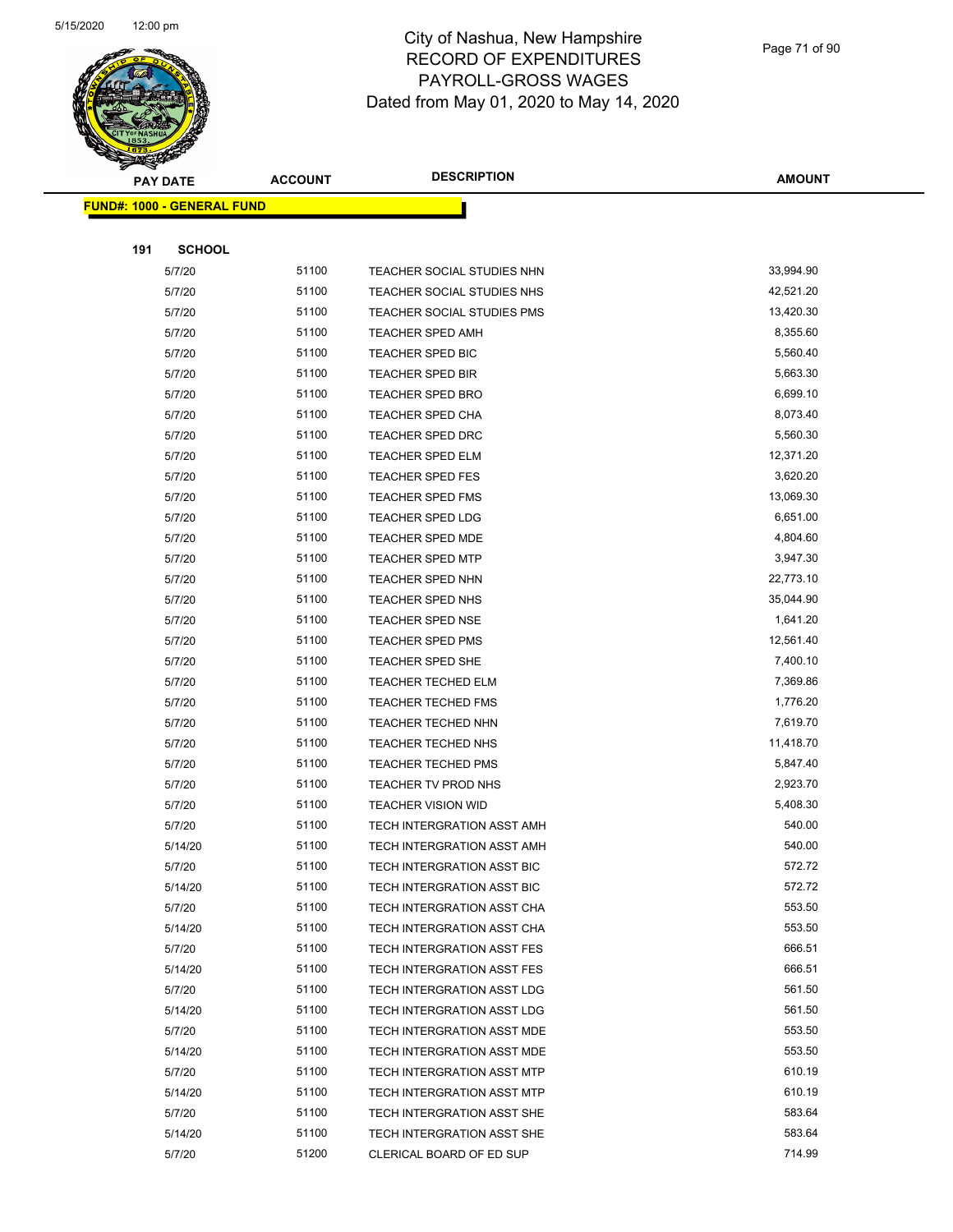

Page 72 of 90

|     | <b>PAY DATE</b>                    | <b>ACCOUNT</b> | <b>DESCRIPTION</b>            | <b>AMOUNT</b> |
|-----|------------------------------------|----------------|-------------------------------|---------------|
|     | <u> FUND#: 1000 - GENERAL FUND</u> |                |                               |               |
|     |                                    |                |                               |               |
| 191 | <b>SCHOOL</b>                      |                |                               |               |
|     | 5/14/20                            | 51200          | CLERICAL BOARD OF ED SUP      | 726.64        |
|     | 5/7/20                             | 51200          | <b>CROSSING GUARD WPO</b>     | 2,496.13      |
|     | 5/14/20                            | 51200          | <b>CROSSING GUARD WPO</b>     | 2,496.13      |
|     | 5/7/20                             | 51200          | DIRECTOR ADULT ED             | 2,724.79      |
|     | 5/7/20                             | 51200          | FOOD SERVICE ASST PT AMH      | 51.25         |
|     | 5/14/20                            | 51200          | FOOD SERVICE ASST PT AMH      | 51.25         |
|     | 5/7/20                             | 51200          | FOOD SERVICE ASST PT CHA      | 51.25         |
|     | 5/14/20                            | 51200          | FOOD SERVICE ASST PT CHA      | 51.25         |
|     | 5/7/20                             | 51200          | FOOD SERVICE ASST PT NHS      | 46.31         |
|     | 5/14/20                            | 51200          | FOOD SERVICE ASST PT NHS      | 46.31         |
|     | 5/7/20                             | 51200          | <b>GUIDANCE COUNSELOR NHS</b> | 1,727.60      |
|     | 5/7/20                             | 51200          | <b>INSTRUMENTAL MUSIC</b>     | 475.00        |
|     | 5/14/20                            | 51200          | <b>INSTRUMENTAL MUSIC</b>     | 575.00        |
|     | 5/7/20                             | 51200          | LUNCH MONITOR AMH             | 473.60        |
|     | 5/14/20                            | 51200          | LUNCH MONITOR AMH             | 473.60        |
|     | 5/7/20                             | 51200          | LUNCH MONITOR BIC             | 1,020.81      |
|     | 5/14/20                            | 51200          | LUNCH MONITOR BIC             | 1,020.81      |
|     | 5/7/20                             | 51200          | LUNCH MONITOR BIR             | 493.14        |
|     | 5/14/20                            | 51200          | LUNCH MONITOR BIR             | 493.14        |
|     | 5/7/20                             | 51200          | LUNCH MONITOR BRO             | 542.28        |
|     | 5/14/20                            | 51200          | LUNCH MONITOR BRO             | 542.28        |
|     | 5/7/20                             | 51200          | LUNCH MONITOR CHA             | 888.00        |
|     | 5/14/20                            | 51200          | LUNCH MONITOR CHA             | 888.00        |
|     | 5/7/20                             | 51200          | LUNCH MONITOR DRC             | 601.48        |
|     | 5/14/20                            | 51200          | LUNCH MONITOR DRC             | 601.48        |
|     | 5/7/20                             | 51200          | <b>LUNCH MONITOR ELM</b>      | 162.80        |
|     | 5/14/20                            | 51200          | LUNCH MONITOR ELM             | 162.80        |
|     | 5/7/20                             | 51200          | LUNCH MONITOR FES             | 912.59        |
|     | 5/14/20                            | 51200          | LUNCH MONITOR FES             | 912.59        |
|     | 5/7/20                             | 51200          | <b>LUNCH MONITOR FMS</b>      | 285.34        |
|     | 5/14/20                            | 51200          | LUNCH MONITOR FMS             | 285.34        |
|     | 5/7/20                             | 51200          | LUNCH MONITOR LDG             | 964.88        |
|     | 5/14/20                            | 51200          | LUNCH MONITOR LDG             | 964.88        |
|     | 5/7/20                             | 51200          | LUNCH MONITOR MDE             | 814.00        |
|     | 5/14/20                            | 51200          | LUNCH MONITOR MDE             | 814.00        |
|     | 5/7/20                             | 51200          | LUNCH MONITOR MTP             | 473.60        |
|     | 5/14/20                            | 51200          | LUNCH MONITOR MTP             | 473.60        |
|     | 5/7/20                             | 51200          | LUNCH MONITOR NHN             | 444.00        |
|     | 5/14/20                            | 51200          | LUNCH MONITOR NHN             | 444.00        |
|     | 5/7/20                             | 51200          | LUNCH MONITOR NHS             | 458.80        |
|     | 5/14/20                            | 51200          | LUNCH MONITOR NHS             | 458.80        |
|     | 5/7/20                             | 51200          | LUNCH MONITOR NSE             | 592.00        |
|     | 5/14/20                            | 51200          | LUNCH MONITOR NSE             | 592.00        |
|     | 5/7/20                             | 51200          | LUNCH MONITOR PMS             | 334.44        |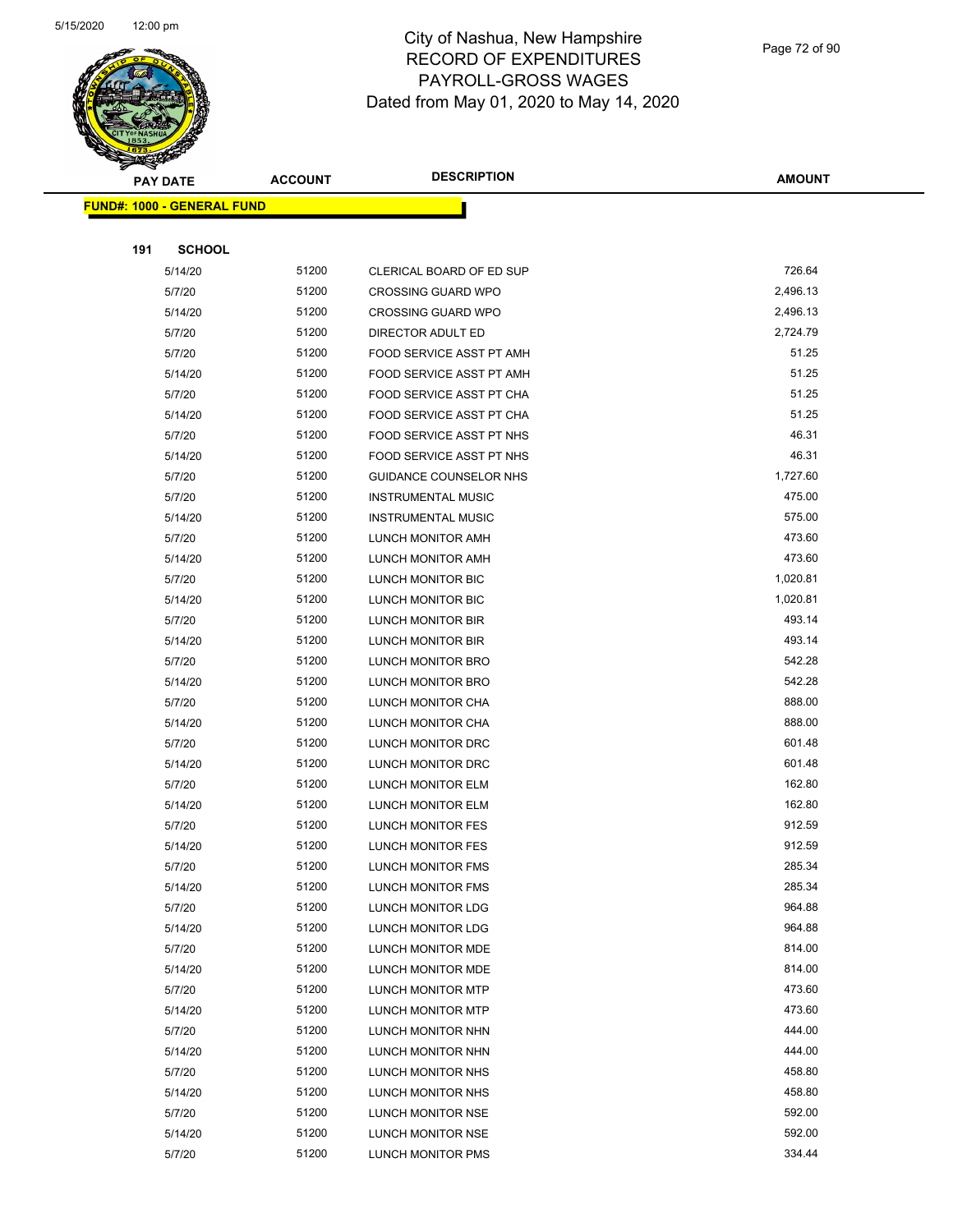| $\overline{\mathscr{D}}$ | <b>PAY DATE</b>                   | <b>ACCOUNT</b> | <b>DESCRIPTION</b>          | <b>AMOUNT</b> |
|--------------------------|-----------------------------------|----------------|-----------------------------|---------------|
|                          | <b>FUND#: 1000 - GENERAL FUND</b> |                |                             |               |
|                          |                                   |                |                             |               |
| 191                      | <b>SCHOOL</b>                     |                |                             |               |
|                          | 5/14/20                           | 51200          | <b>LUNCH MONITOR PMS</b>    | 334.44        |
|                          | 5/7/20                            | 51200          | LUNCH MONITOR SHE           | 455.84        |
|                          | 5/14/20                           | 51200          | LUNCH MONITOR SHE           | 455.84        |
|                          | 5/7/20                            | 51200          | PARA PRE SCHOOL BIR         | 743.04        |
|                          | 5/14/20                           | 51200          | PARA PRE SCHOOL BIR         | 743.04        |
|                          | 5/7/20                            | 51200          | PARA DW SPEC ED BIR         | 881.08        |
|                          | 5/14/20                           | 51200          | PARA DW SPEC ED BIR         | 881.08        |
|                          | 5/7/20                            | 51200          | PARA DW SPEC ED MDE         | 462.00        |
|                          | 5/14/20                           | 51200          | PARA DW SPEC ED MDE         | 462.00        |
|                          | 5/7/20                            | 51200          | PARA DW SPEC ED NSE         | 25.63         |
|                          | 5/14/20                           | 51200          | PARA DW SPEC ED NSE         | 25.63         |
|                          | 5/7/20                            | 51200          | PARA ELL FES                | 38.44         |
|                          | 5/14/20                           | 51200          | PARA ELL FES                | 38.44         |
|                          | 5/7/20                            | 51200          | PARA INST AMH               | 930.79        |
|                          | 5/14/20                           | 51200          | PARA INST AMH               | 930.79        |
|                          | 5/7/20                            | 51200          | <b>PARA INST BIC</b>        | 731.27        |
|                          | 5/14/20                           | 51200          | PARA INST BIC               | 731.27        |
|                          | 5/7/20                            | 51200          | PARA INST BIR               | 25.63         |
|                          | 5/14/20                           | 51200          | PARA INST BIR               | 25.63         |
|                          | 5/7/20                            | 51200          | PARA INST DRC               | 71.76         |
|                          | 5/14/20                           | 51200          | PARA INST DRC               | 71.76         |
|                          | 5/7/20                            | 51200          | PARA INST FES               | 38.44         |
|                          | 5/14/20                           | 51200          | PARA INST FES               | 38.44         |
|                          | 5/7/20                            | 51200          | PARA INST LDG               | 12.81         |
|                          | 5/14/20                           | 51200          | PARA INST LDG               | 12.81         |
|                          | 5/7/20                            | 51200          | PARA INST MDE               | 12.81         |
|                          | 5/14/20                           | 51200          | PARA INST MDE               | 12.81         |
|                          | 5/7/20                            | 51200          | PARA INST NHN               | 315.04        |
|                          | 5/14/20                           | 51200          | PARA INST NHN               | 315.04        |
|                          | 5/7/20                            | 51200          | PARA INST SHE               | 166.20        |
|                          | 5/14/20                           | 51200          | PARA INST SHE               | 166.20        |
|                          | 5/7/20                            | 51200          | PARA LIB PMS                | 253.05        |
|                          | 5/14/20                           | 51200          | PARA LIB PMS                | 253.05        |
|                          | 5/7/20                            | 51200          | PARA PRE SCH BIC            | 1,642.56      |
|                          | 5/14/20                           | 51200          | PARA PRE SCH BIC            | 1,642.56      |
|                          | 5/7/20                            | 51200          | PARA PRE SCH BRO            | 3,670.75      |
|                          | 5/14/20                           | 51200          | PARA PRE SCH BRO            | 3,670.75      |
|                          | 5/7/20                            | 51200          | PARA PRE SCH NSE            | 4,354.68      |
|                          | 5/14/20                           | 51200          | PARA PRE SCH NSE            | 4,354.68      |
|                          | 5/7/20                            | 51200          | PARA TTI LDG                | 79.85         |
|                          | 5/14/20                           | 51200          | PARA TTI LDG                | 79.85         |
|                          | 5/7/20                            | 51200          | SCHOOL PSYCHOLOGIST WID     | 3,938.09      |
|                          | 5/7/20                            | 51200          | SPEECH LANG PATHOLOGIST WID | 5,452.21      |
|                          | 5/7/20                            | 51200          | STUDENT ACTIVITY COORD NHS  | 1,093.00      |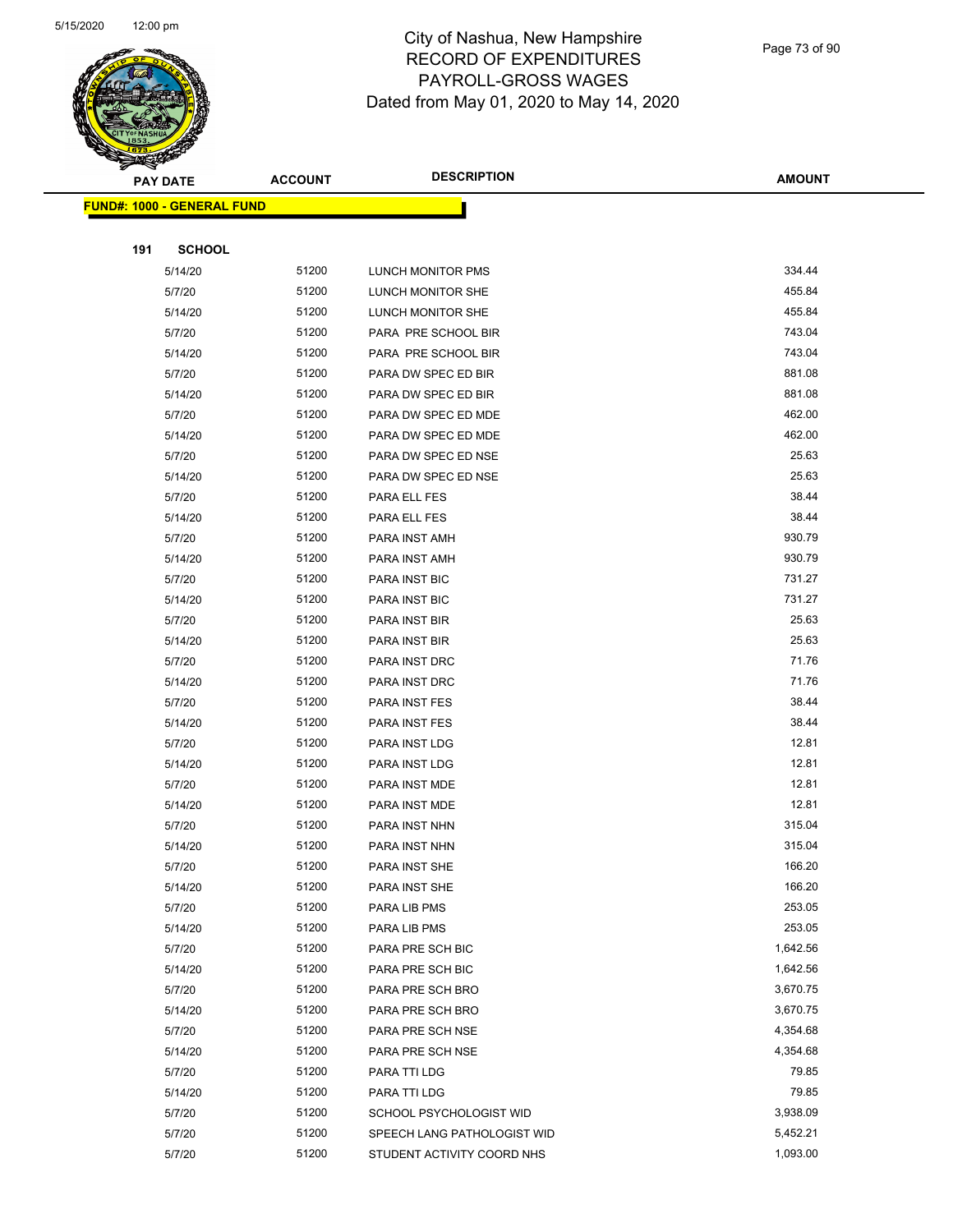

| <b>Allen</b>               |               | <b>ACCOUNT</b> | <b>DESCRIPTION</b>          | <b>AMOUNT</b> |
|----------------------------|---------------|----------------|-----------------------------|---------------|
| <b>PAY DATE</b>            |               |                |                             |               |
| FUND#: 1000 - GENERAL FUND |               |                |                             |               |
|                            |               |                |                             |               |
| 191                        | <b>SCHOOL</b> |                |                             |               |
| 5/7/20                     |               | 51200          | SUB CLERICAL                | 572.00        |
| 5/14/20                    |               | 51200          | SUB CLERICAL                | 578.50        |
| 5/7/20                     |               | 51200          | TEACHER ART FMS             | 2,040.00      |
| 5/7/20                     |               | 51200          | TEACHER ART NHS             | 994.80        |
| 5/7/20                     |               | 51200          | TEACHER BEHAVIOR SPEC WID   | 106.25        |
| 5/7/20                     |               | 51200          | TEACHER BIO TEC NHN         | 562.60        |
| 5/7/20                     |               | 51200          | TEACHER ELL NHS             | 793.90        |
| 5/7/20                     |               | 51200          | TEACHER ENGLISH NHS         | 2,184.90      |
| 5/7/20                     |               | 51200          | TEACHER FOREIGN LANG FMS    | 1,188.30      |
| 5/7/20                     |               | 51200          | <b>TEACHER MUSIC DRC</b>    | 100.00        |
| 5/7/20                     |               | 51200          | <b>TEACHER MUSIC ELM</b>    | 1,972.90      |
| 5/7/20                     |               | 51200          | <b>TEACHER MUSIC LDG</b>    | 125.00        |
| 5/7/20                     |               | 51200          | <b>TEACHER MUSIC MTP</b>    | 1,643.79      |
| 5/7/20                     |               | 51200          | TEACHER READ ELM            | 1,727.60      |
| 5/7/20                     |               | 51200          | TEACHER SPED NHN            | 1,809.50      |
| 5/7/20                     |               | 51200          | TEACHER SPED NHS            | 1,461.80      |
| 5/7/20                     |               | 51200          | <b>TEACHER VISION WID</b>   | 818.82        |
| 5/7/20                     |               | 51300          | <b>CLERICAL BUSINESS</b>    | 32.75         |
| 5/14/20                    |               | 51300          | <b>CLERICAL BUSINESS</b>    | 32.63         |
| 5/7/20                     |               | 51300          | CLERICAL HUMAN RESOURCES    | 66.53         |
| 5/7/20                     |               | 51300          | <b>CLERICAL PAYROLL SUP</b> | 15.32         |
| 5/14/20                    |               | 51300          | <b>CLERICAL PAYROLL SUP</b> | 30.65         |
| 5/7/20                     |               | 51300          | <b>CLERICAL PLANT OPS</b>   | 99.60         |
| 5/14/20                    |               | 51300          | <b>CLERICAL PLANT OPS</b>   | 107.27        |
| 5/7/20                     |               | 51300          | CLERICAL SPECIAL ED SUP     | 43.89         |
| 5/14/20                    |               | 51300          | CLERICAL SPECIAL ED SUP     | 7.32          |
| 5/7/20                     |               | 51300          | <b>CUSTODIAN HEAD FES</b>   | 93.65         |
| 5/14/20                    |               | 51300          | <b>CUSTODIAN HEAD FES</b>   | 93.65         |
| 5/14/20                    |               | 51300          | <b>CUSTODIAN HEAD NHS</b>   | 223.20        |
| 5/7/20                     |               | 51300          | MAINTENANCE ALARM WPO       | 114.48        |
| 5/14/20                    |               | 51300          | MAINTENANCE GRDS FORMEN WPO | 19.24         |
| 5/7/20                     |               | 51400          | <b>CUSTODIAN TEMP</b>       | 1,384.31      |
| 5/14/20                    |               | 51400          | <b>CUSTODIAN TEMP</b>       | 1,384.31      |
| 5/7/20                     |               | 51400          | <b>NURSE ELM</b>            | 363.60        |
| 5/7/20                     |               | 51412          | PARA DW SPEC ELM            | 1,400.00      |
| 5/14/20                    |               | 51412          | PARA DW SPEC ELM            | 1,750.00      |
| 5/7/20                     |               | 51412          | PARA INST FMS               | 700.00        |
| 5/14/20                    |               | 51412          | PARA INST FMS               | 875.00        |
| 5/14/20                    |               | 51412          | PARA INST LDG               | 33.00         |
| 5/14/20                    |               | 51412          | PARA INST MDE               | 19.00         |
| 5/7/20                     |               | 51412          | PARA INST SHE               | 148.00        |
| 5/14/20                    |               | 51412          | PARA INST SHE               | 148.00        |
| 5/7/20                     |               | 51412          | SUB CLERICAL                | 312.00        |
| 5/14/20                    |               | 51412          | SUB CLERICAL                | 143.00        |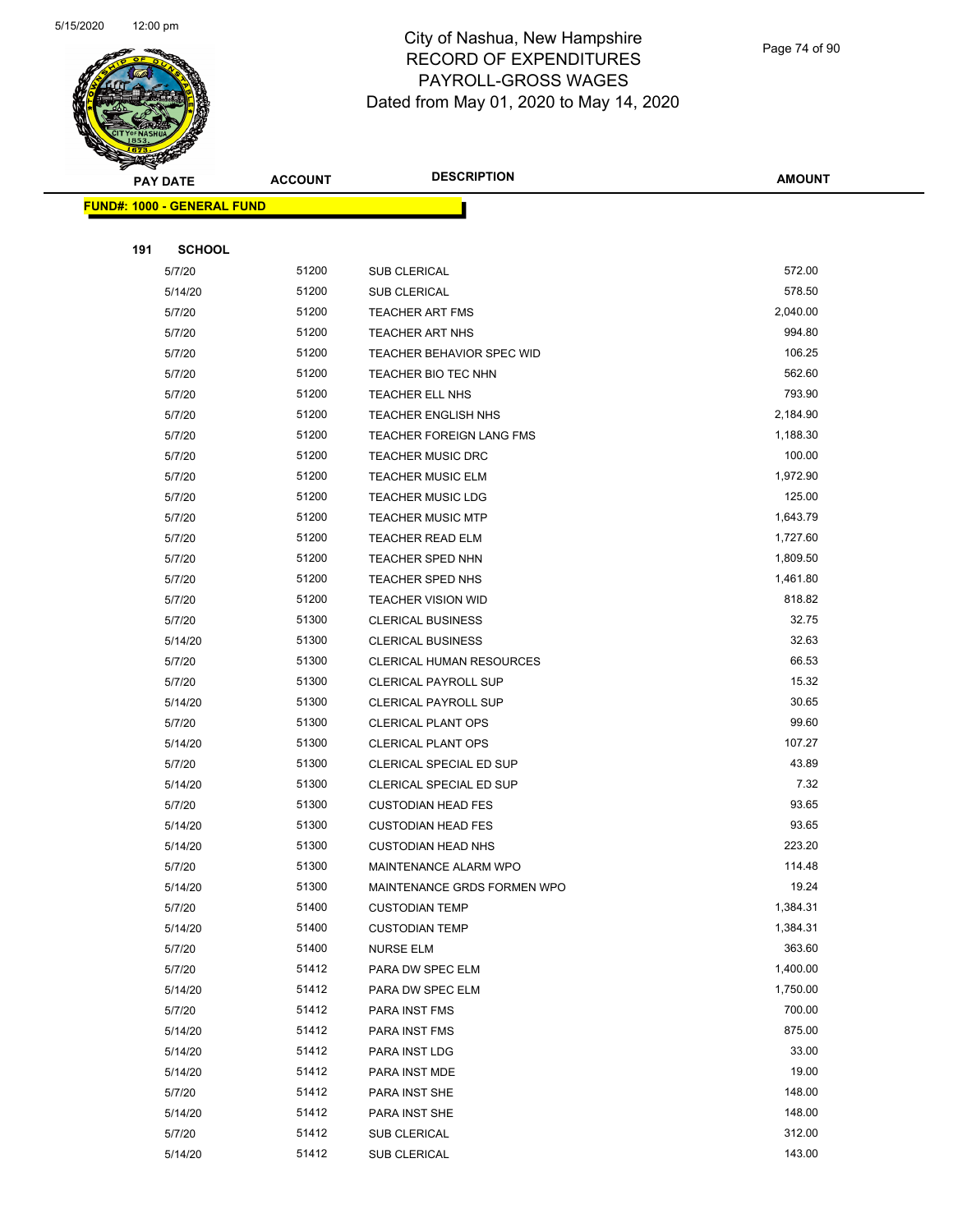

| ॼ   | <b>PAY DATE</b>                   | <b>ACCOUNT</b> | <b>DESCRIPTION</b>    | <b>AMOUNT</b> |
|-----|-----------------------------------|----------------|-----------------------|---------------|
|     | <b>FUND#: 1000 - GENERAL FUND</b> |                |                       |               |
|     |                                   |                |                       |               |
| 191 | <b>SCHOOL</b>                     |                |                       |               |
|     | 5/7/20                            | 51412          | SUB PARA PROFESSIONAL | 1,044.34      |
|     | 5/14/20                           | 51412          | SUB PARA PROFESSIONAL | 1,305.43      |
|     | 5/7/20                            | 51412          | <b>SUB TEACHER</b>    | 3,694.14      |
|     | 5/14/20                           | 51412          | <b>SUB TEACHER</b>    | 3,815.05      |
|     | 5/7/20                            | 51412          | SUB TEACHER LONG TERM | 7,668.00      |
|     | 5/14/20                           | 51412          | SUB TEACHER LONG TERM | 10,535.00     |
|     | 5/7/20                            | 51600          | PARA ALT AMH          | 1,000.00      |
|     | 5/7/20                            | 51600          | PARA ALT FMS          | 500.00        |
|     | 5/7/20                            | 51600          | PARA DW SPEC ED AMH   | 4,250.00      |
|     | 5/7/20                            | 51600          | PARA DW SPEC ED BIR   | 1,250.00      |
|     | 5/7/20                            | 51600          | PARA DW SPEC ED BRO   | 1,000.00      |
|     | 5/7/20                            | 51600          | PARA DW SPEC ED CHA   | 1,500.00      |
|     | 5/7/20                            | 51600          | PARA DW SPEC ED FMS   | 3,500.00      |
|     | 5/7/20                            | 51600          | PARA DW SPEC ED LDG   | 1,000.00      |
|     | 5/7/20                            | 51600          | PARA DW SPEC ED MDE   | 2,250.00      |
|     | 5/7/20                            | 51600          | PARA DW SPEC ED NHN   | 2,750.00      |
|     | 5/7/20                            | 51600          | PARA DW SPEC ED NHS   | 2,000.00      |
|     | 5/7/20                            | 51600          | PARA DW SPEC ED NSE   | 3,000.00      |
|     | 5/7/20                            | 51600          | PARA DW SPEC ED PMS   | 2,000.00      |
|     | 5/7/20                            | 51600          | PARA DW SPEC ED SHE   | 2,250.00      |
|     | 5/7/20                            | 51600          | PARA DW SPEC ELM      | 2,500.00      |
|     | 5/7/20                            | 51600          | PARA ELL BIR          | 1,000.00      |
|     | 5/7/20                            | 51600          | PARA ELL FES          | 750.00        |
|     | 5/7/20                            | 51600          | PARA ELL LDG          | 2,000.00      |
|     | 5/7/20                            | 51600          | PARA ELL SHE          | 750.00        |
|     | 5/7/20                            | 51600          | PARA INST AMH         | 3,000.00      |
|     | 5/7/20                            | 51600          | PARA INST BIC         | 8,500.00      |
|     | 5/7/20                            | 51600          | PARA INST BIR         | 4,000.00      |
|     | 5/7/20                            | 51600          | PARA INST BRO         | 4,500.00      |
|     | 5/7/20                            | 51600          | PARA INST CHA         | 3,750.00      |
|     | 5/7/20                            | 51600          | PARA INST DRC         | 2,500.00      |
|     | 5/7/20                            | 51600          | PARA INST ELM         | 4,500.00      |
|     | 5/7/20                            | 51600          | PARA INST FES         | 5,250.00      |
|     | 5/7/20                            | 51600          | PARA INST FMS         | 1,750.00      |
|     | 5/7/20                            | 51600          | PARA INST LDG         | 7,250.00      |
|     | 5/7/20                            | 51600          | PARA INST MDE         | 5,250.00      |
|     | 5/7/20                            | 51600          | PARA INST MTP         | 2,750.00      |
|     | 5/7/20                            | 51600          | PARA INST NHN         | 2,500.00      |
|     | 5/7/20                            | 51600          | PARA INST NHS         | 1,750.00      |
|     | 5/7/20                            | 51600          | PARA INST NSE         | 5,750.00      |
|     | 5/7/20                            | 51600          | PARA INST PMS         | 2,750.00      |
|     | 5/7/20                            | 51600          | PARA INST SHE         | 3,500.00      |
|     | 5/7/20                            | 51600          | PARA KIND AMH         | 1,000.00      |
|     | 5/7/20                            | 51600          | PARA KIND BRO         | 750.00        |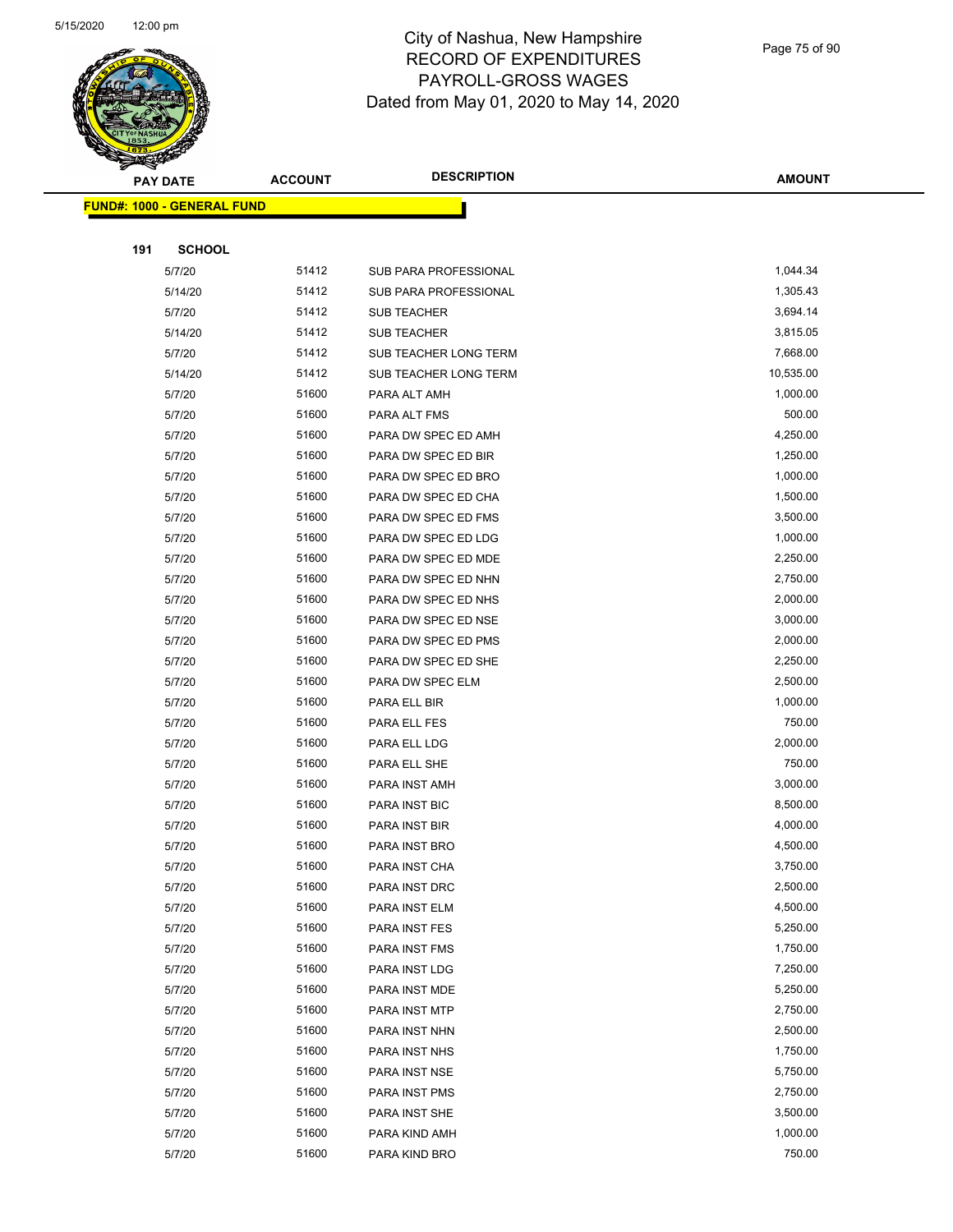

|     | <b>PAY DATE</b>                   | <b>ACCOUNT</b> | <b>DESCRIPTION</b>                               | <b>AMOUNT</b>  |
|-----|-----------------------------------|----------------|--------------------------------------------------|----------------|
|     | <b>FUND#: 1000 - GENERAL FUND</b> |                |                                                  |                |
|     |                                   |                |                                                  |                |
| 191 | <b>SCHOOL</b>                     |                |                                                  |                |
|     | 5/7/20                            | 51600          | PARA KIND DRC                                    | 750.00         |
|     | 5/7/20                            | 51600          | PARA KIND FES                                    | 1,250.00       |
|     | 5/7/20                            | 51600          | PARA KIND LDG                                    | 750.00         |
|     | 5/7/20                            | 51600          | PARA KIND MDE                                    | 1,000.00       |
|     | 5/7/20                            | 51600          | PARA KIND NSE                                    | 1,000.00       |
|     | 5/7/20                            | 51600          | PARA KIND SHE                                    | 750.00         |
|     | 5/7/20                            | 51600          | PARA LIB PMS                                     | 500.00         |
|     | 5/7/20                            | 51600          | PARA MEDIA NHN                                   | 1,000.00       |
|     | 5/7/20                            | 51600          | PARA MEDIA NHS                                   | 500.00         |
|     | 5/7/20                            | 51600          | PARA PRE SCH BIC                                 | 500.00         |
|     | 5/7/20                            | 51600          | PARA PRE SCH BRO                                 | 6,500.00       |
|     | 5/7/20                            | 51600          | PARA READ ELM                                    | 1,000.00       |
|     | 5/7/20                            | 51600          | PARA SCI NHN                                     | 1,000.00       |
|     | 5/7/20                            | 51600          | PARA SCI NHS                                     | 750.00         |
|     | 5/7/20                            | 51600          | PARA TTI LDG                                     | 3,500.00       |
|     | 5/7/20                            | 51600          | PARA TTI NURSERY                                 | 750.00         |
|     | 5/7/20                            | 51650          | DIRECTOR COM GRANTS                              | 2,528.67       |
|     | 5/14/20                           | 51650          | <b>SUB TEACHER</b>                               | 358.02         |
|     | 5/7/20                            | 51700          | <b>GUIDANCE COUNSELOR BIR</b>                    | 69.23          |
|     | 5/7/20                            | 51700          | <b>GUIDANCE COUNSELOR ELM</b>                    | 69.23          |
|     | 5/7/20                            | 51700          | <b>LIBRARIAN NHS</b>                             | 81.81          |
|     | 5/7/20                            | 51700          | <b>NURSE ELM</b>                                 | 81.81          |
|     | 5/7/20                            | 51700          | SCHOOL PSYCHOLOGIST WID                          | 69.23          |
|     | 5/7/20                            | 51700          | SPEECH LANG PATHOLOGIST WID                      | 69.23          |
|     | 5/7/20                            | 51700          | <b>TEACHER ART CHA</b>                           | 34.61          |
|     | 5/7/20                            | 51700          | TEACHER ART NHS                                  | 34.61          |
|     | 5/7/20                            | 51700          | TEACHER BUSINESS NHS                             | 69.23          |
|     | 5/7/20                            | 51700          | <b>TEACHER DWSE ELM</b>                          | 69.23          |
|     | 5/7/20                            | 51700          | <b>TEACHER ENGLISH NHN</b>                       | 69.23          |
|     | 5/7/20                            | 51700          | TEACHER ENGLISH NHS                              | 69.23          |
|     | 5/7/20                            | 51700          | TEACHER FOREIGN LANG NHN                         | 69.23          |
|     | 5/7/20                            | 51700          | TEACHER FOREIGN LANG NHS                         | 69.23<br>69.23 |
|     | 5/7/20                            | 51700<br>51700 | <b>TEACHER GR6 ELM</b><br><b>TEACHER GR6 FMS</b> | 69.23          |
|     | 5/7/20                            | 51700          | <b>TEACHER GR6 PMS</b>                           | 69.23          |
|     | 5/7/20<br>5/7/20                  | 51700          | <b>TEACHER MATH ELM</b>                          | 81.81          |
|     | 5/7/20                            | 51700          | <b>TEACHER MATH FMS</b>                          | 69.23          |
|     | 5/7/20                            | 51700          | <b>TEACHER MATH NHN</b>                          | 69.23          |
|     | 5/7/20                            | 51700          | <b>TEACHER MATH NHS</b>                          | 69.23          |
|     | 5/7/20                            | 51700          | <b>TEACHER MATH PMS</b>                          | 69.23          |
|     | 5/7/20                            | 51700          | <b>TEACHER MUSIC FMS</b>                         | 69.23          |
|     | 5/7/20                            | 51700          | <b>TEACHER PE MDE</b>                            | 34.61          |
|     | 5/7/20                            | 51700          | TEACHER PE NHN                                   | 34.61          |
|     | 5/7/20                            | 51700          | TEACHER SCIENCE ELM                              | 69.23          |
|     |                                   |                |                                                  |                |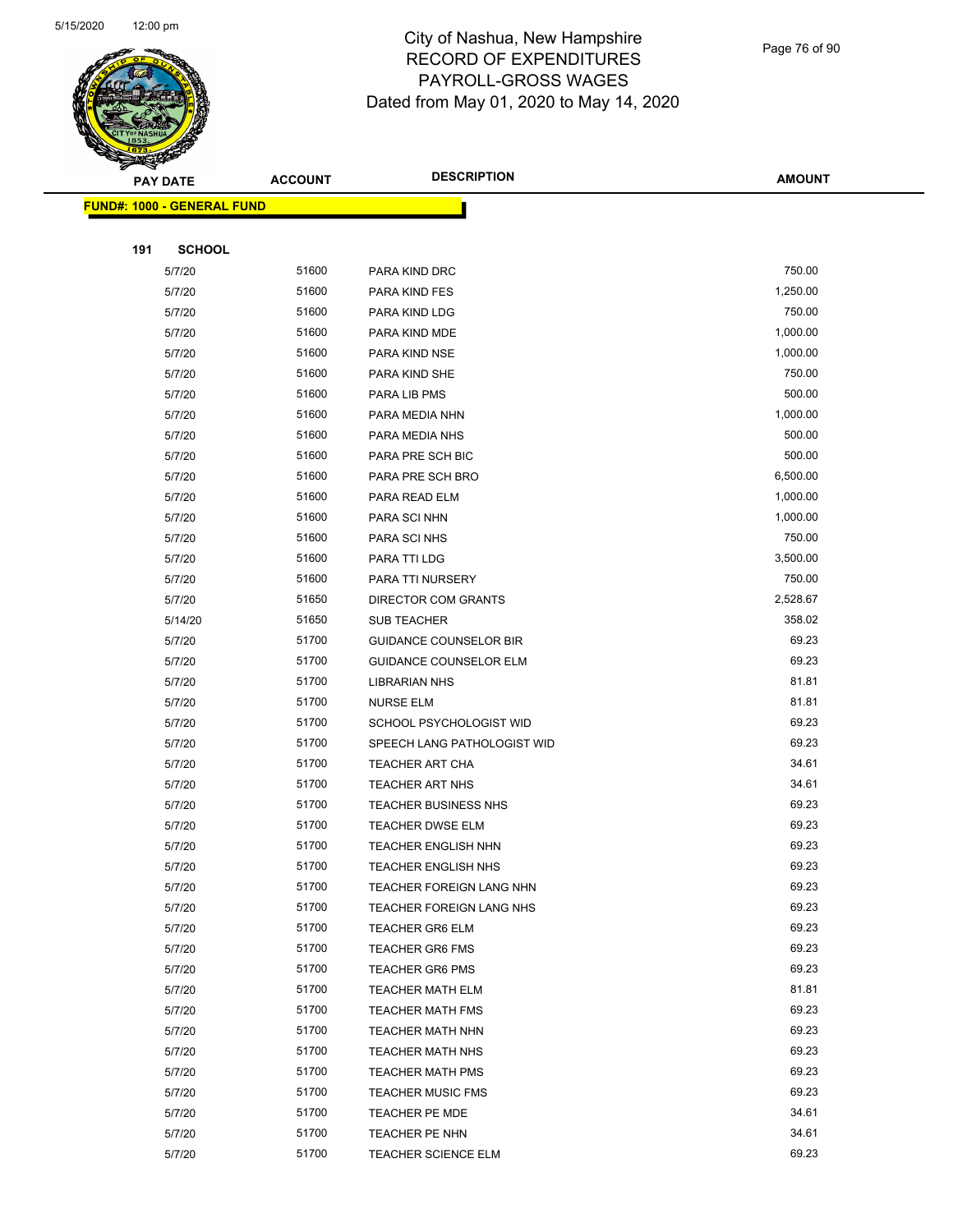

Page 77 of 90

| $\mathscr{D} \curvearrowright$<br><b>PAY DATE</b> |                           | <b>ACCOUNT</b> | <b>DESCRIPTION</b>                | <b>AMOUNT</b>  |
|---------------------------------------------------|---------------------------|----------------|-----------------------------------|----------------|
| <b>FUND#: 1000 - GENERAL FUND</b>                 |                           |                |                                   |                |
| 191                                               | <b>SCHOOL</b>             |                |                                   |                |
| 5/7/20                                            |                           | 51700          | <b>TEACHER SCIENCE FMS</b>        | 69.23          |
| 5/7/20                                            |                           | 51700          | <b>TEACHER SCIENCE NHN</b>        | 69.23          |
| 5/7/20                                            |                           | 51700          | <b>TEACHER SCIENCE NHS</b>        | 69.23          |
| 5/7/20                                            |                           | 51700          | <b>TEACHER SCIENCE PMS</b>        | 69.23          |
| 5/7/20                                            |                           | 51700          | <b>TEACHER SOCIAL STUDIES ELM</b> | 69.23          |
| 5/7/20                                            |                           | 51700          | <b>TEACHER SOCIAL STUDIES FMS</b> | 69.23          |
| 5/7/20                                            |                           | 51700          | TEACHER SOCIAL STUDIES NHN        | 69.23          |
| 5/7/20                                            |                           | 51700          | TEACHER SOCIAL STUDIES NHS        | 69.23          |
| 5/7/20                                            |                           | 51700          | <b>TEACHER SOCIAL STUDIES PMS</b> | 69.23          |
| 5/7/20                                            |                           | 51700          | <b>TEACHER SPED NHN</b>           | 69.23          |
| 5/7/20                                            |                           | 51700          | <b>TEACHER SPED NHS</b>           | 69.23          |
| 5/7/20                                            |                           | 51700          | <b>TEACHER TECHED NHN</b>         | 69.23          |
|                                                   | <b>TOTAL 191 - SCHOOL</b> |                |                                   | \$3,506,562.40 |
|                                                   |                           |                |                                   |                |

**TOTAL FUND 1000 - GENERAL FUND \$5,735,052.75** 

### **FUND#: 2100 - FOOD SERVICES FUND**

| 5/7/20  | 51100 | CLERICAL FOOD SERVICE NHS            | 804.38   |
|---------|-------|--------------------------------------|----------|
| 5/14/20 | 51100 | CLERICAL FOOD SERVICE NHS            | 804.38   |
| 5/7/20  | 51100 | DELIVERY DRIVER FOOD SERVICE         | 752.76   |
| 5/14/20 | 51100 | DELIVERY DRIVER FOOD SERVICE         | 752.76   |
| 5/7/20  | 51100 | DIRECTOR FOOD SERVICE                | 2,956.70 |
| 5/7/20  | 51100 | <b>FOOD SERVICE BUSINESS MANAGER</b> | 2,275.20 |
| 5/7/20  | 51100 | <b>FOOD SERVICE COOK AMH</b>         | 518.35   |
| 5/14/20 | 51100 | <b>FOOD SERVICE COOK AMH</b>         | 518.35   |
| 5/7/20  | 51100 | <b>FOOD SERVICE COOK BIC</b>         | 530.95   |
| 5/14/20 | 51100 | <b>FOOD SERVICE COOK BIC</b>         | 530.95   |
| 5/7/20  | 51100 | <b>FOOD SERVICE COOK BIR</b>         | 535.85   |
| 5/14/20 | 51100 | <b>FOOD SERVICE COOK BIR</b>         | 535.85   |
| 5/7/20  | 51100 | <b>FOOD SERVICE COOK BRO</b>         | 530.95   |
| 5/14/20 | 51100 | <b>FOOD SERVICE COOK BRO</b>         | 530.95   |
| 5/7/20  | 51100 | <b>FOOD SERVICE COOK CHA</b>         | 535.85   |
| 5/14/20 | 51100 | <b>FOOD SERVICE COOK CHA</b>         | 535.85   |
| 5/7/20  | 51100 | <b>FOOD SERVICE COOK DRC</b>         | 535.85   |
| 5/14/20 | 51100 | <b>FOOD SERVICE COOK DRC</b>         | 535.85   |
| 5/7/20  | 51100 | <b>FOOD SERVICE COOK ELM</b>         | 1,026.55 |
| 5/14/20 | 51100 | <b>FOOD SERVICE COOK ELM</b>         | 1,026.55 |
| 5/7/20  | 51100 | <b>FOOD SERVICE COOK FES</b>         | 535.85   |
| 5/14/20 | 51100 | <b>FOOD SERVICE COOK FES</b>         | 535.85   |
| 5/7/20  | 51100 | <b>FOOD SERVICE COOK FMS</b>         | 529.55   |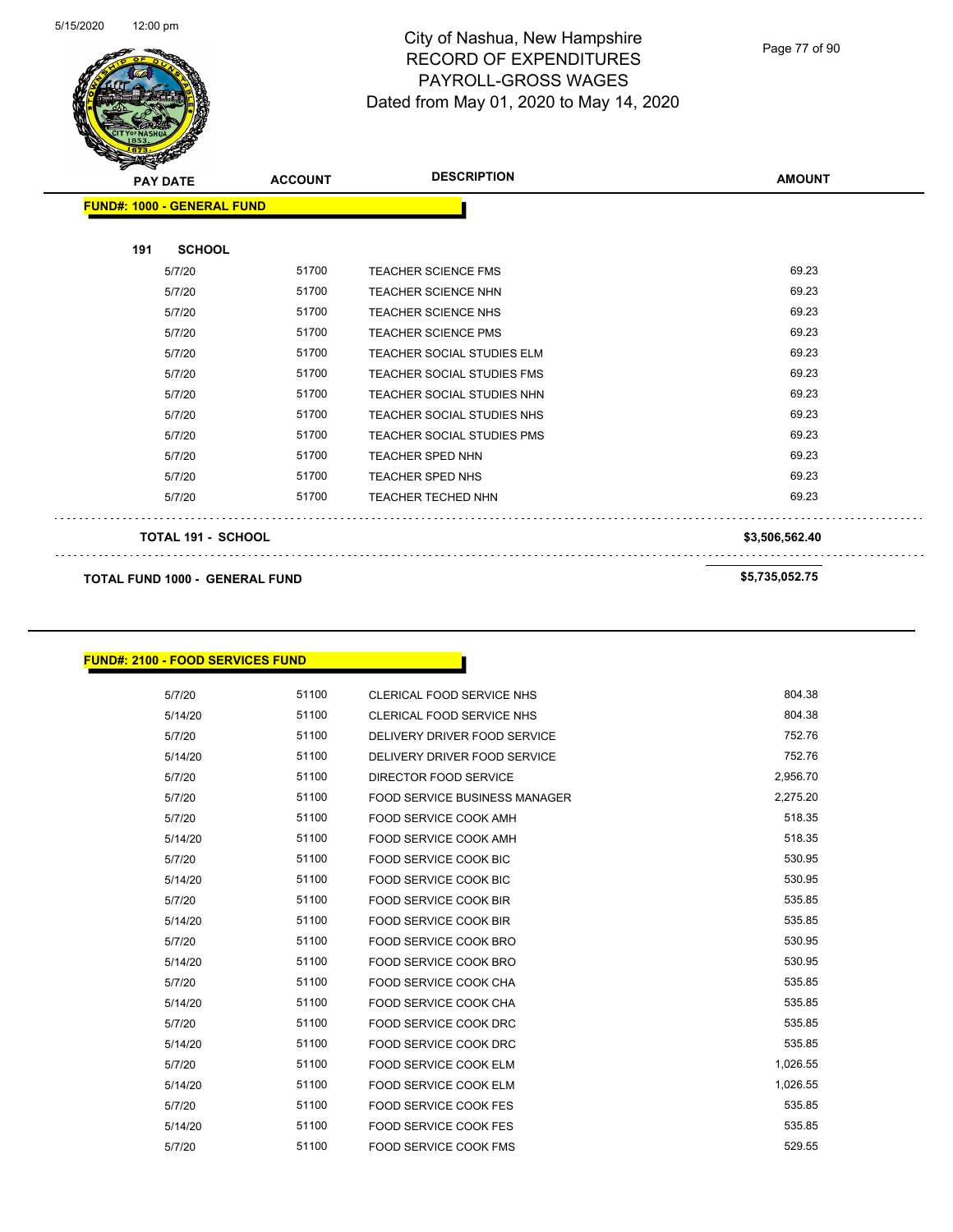# **PAY DATE ACCOUNT DESCRIPTION**

# City of Nashua, New Hampshire RECORD OF EXPENDITURES PAYROLL-GROSS WAGES Dated from May 01, 2020 to May 14, 2020

Page 78 of 90

| <b>PAY DATE</b>                         | <b>ACCOUNT</b> | <b>DESCRIPTION</b>                                   | <b>AMOUNT</b>    |
|-----------------------------------------|----------------|------------------------------------------------------|------------------|
| <b>FUND#: 2100 - FOOD SERVICES FUND</b> |                |                                                      |                  |
|                                         |                |                                                      |                  |
| 5/14/20                                 | 51100          | FOOD SERVICE COOK FMS                                | 529.55           |
| 5/7/20                                  | 51100          | FOOD SERVICE COOK LDG                                | 513.45           |
| 5/14/20                                 | 51100          | <b>FOOD SERVICE COOK LDG</b>                         | 513.45           |
| 5/7/20                                  | 51100          | FOOD SERVICE COOK MDE                                | 518.35           |
| 5/14/20                                 | 51100          | FOOD SERVICE COOK MDE                                | 518.35           |
| 5/7/20                                  | 51100          | FOOD SERVICE COOK NHN                                | 1,146.60         |
| 5/14/20                                 | 51100          | FOOD SERVICE COOK NHN                                | 1,146.60         |
| 5/7/20                                  | 51100          | FOOD SERVICE COOK NHS                                | 1,096.55         |
| 5/14/20                                 | 51100          | FOOD SERVICE COOK NHS                                | 1,096.55         |
| 5/7/20                                  | 51100          | FOOD SERVICE COOK NSE                                | 530.95           |
| 5/14/20                                 | 51100          | <b>FOOD SERVICE COOK NSE</b>                         | 530.95           |
| 5/7/20                                  | 51100          | FOOD SERVICE COOK PMS                                | 547.05           |
| 5/14/20                                 | 51100          | <b>FOOD SERVICE COOK PMS</b>                         | 547.05           |
| 5/7/20                                  | 51100          | FOOD SERVICE COOK SHE                                | 518.35           |
| 5/14/20                                 | 51100          | <b>FOOD SERVICE COOK SHE</b>                         | 518.35           |
| 5/7/20                                  | 51100          | <b>FOOD SERVICE SITE CORD</b>                        | 12,481.00        |
| 5/7/20                                  | 51100          | <b>FOOD SERVICECOOK MTP</b>                          | 513.45           |
| 5/14/20                                 | 51100<br>51200 | <b>FOOD SERVICECOOK MTP</b>                          | 513.45<br>588.50 |
| 5/7/20                                  | 51200          | FOOD SERVICE ASST PT AMH                             | 588.50           |
| 5/14/20<br>5/7/20                       | 51200          | FOOD SERVICE ASST PT AMH<br>FOOD SERVICE ASST PT BIC | 561.98           |
| 5/14/20                                 | 51200          | FOOD SERVICE ASST PT BIC                             | 561.98           |
| 5/7/20                                  | 51200          | FOOD SERVICE ASST PT BIR                             | 383.70           |
| 5/14/20                                 | 51200          | FOOD SERVICE ASST PT BIR                             | 383.70           |
| 5/7/20                                  | 51200          | FOOD SERVICE ASST PT BRO                             | 384.00           |
| 5/14/20                                 | 51200          | FOOD SERVICE ASST PT BRO                             | 384.00           |
| 5/7/20                                  | 51200          | FOOD SERVICE ASST PT CHA                             | 583.35           |
| 5/14/20                                 | 51200          | <b>FOOD SERVICE ASST PT CHA</b>                      | 583.35           |
| 5/7/20                                  | 51200          | FOOD SERVICE ASST PT DRC                             | 967.84           |
| 5/14/20                                 | 51200          | FOOD SERVICE ASST PT DRC                             | 967.84           |
| 5/7/20                                  | 51200          | <b>FOOD SERVICE ASST PT ELM</b>                      | 1,771.54         |
| 5/14/20                                 | 51200          | FOOD SERVICE ASST PT ELM                             | 1,771.54         |
| 5/7/20                                  | 51200          | FOOD SERVICE ASST PT FES                             | 983.21           |
| 5/14/20                                 | 51200          | FOOD SERVICE ASST PT FES                             | 983.21           |
| 5/7/20                                  | 51200          | FOOD SERVICE ASST PT FMS                             | 2,366.23         |
| 5/14/20                                 | 51200          | <b>FOOD SERVICE ASST PT FMS</b>                      | 2,366.23         |
| 5/7/20                                  | 51200          | FOOD SERVICE ASST PT LDG                             | 935.78           |
| 5/14/20                                 | 51200          | FOOD SERVICE ASST PT LDG                             | 935.78           |
| 5/7/20                                  | 51200          | FOOD SERVICE ASST PT MDE                             | 590.38           |
| 5/14/20                                 | 51200          | FOOD SERVICE ASST PT MDE                             | 590.38           |
| 5/7/20                                  | 51200          | <b>FOOD SERVICE ASST PT MTP</b>                      | 537.69           |
| 5/14/20                                 | 51200          | FOOD SERVICE ASST PT MTP                             | 783.50           |
| 5/7/20                                  | 51200          | FOOD SERVICE ASST PT NHN                             | 4,709.24         |
| 5/14/20                                 | 51200          | FOOD SERVICE ASST PT NHN                             | 4,709.24         |
| 5/7/20                                  | 51200          | FOOD SERVICE ASST PT NHS                             | 4,585.43         |
|                                         |                |                                                      |                  |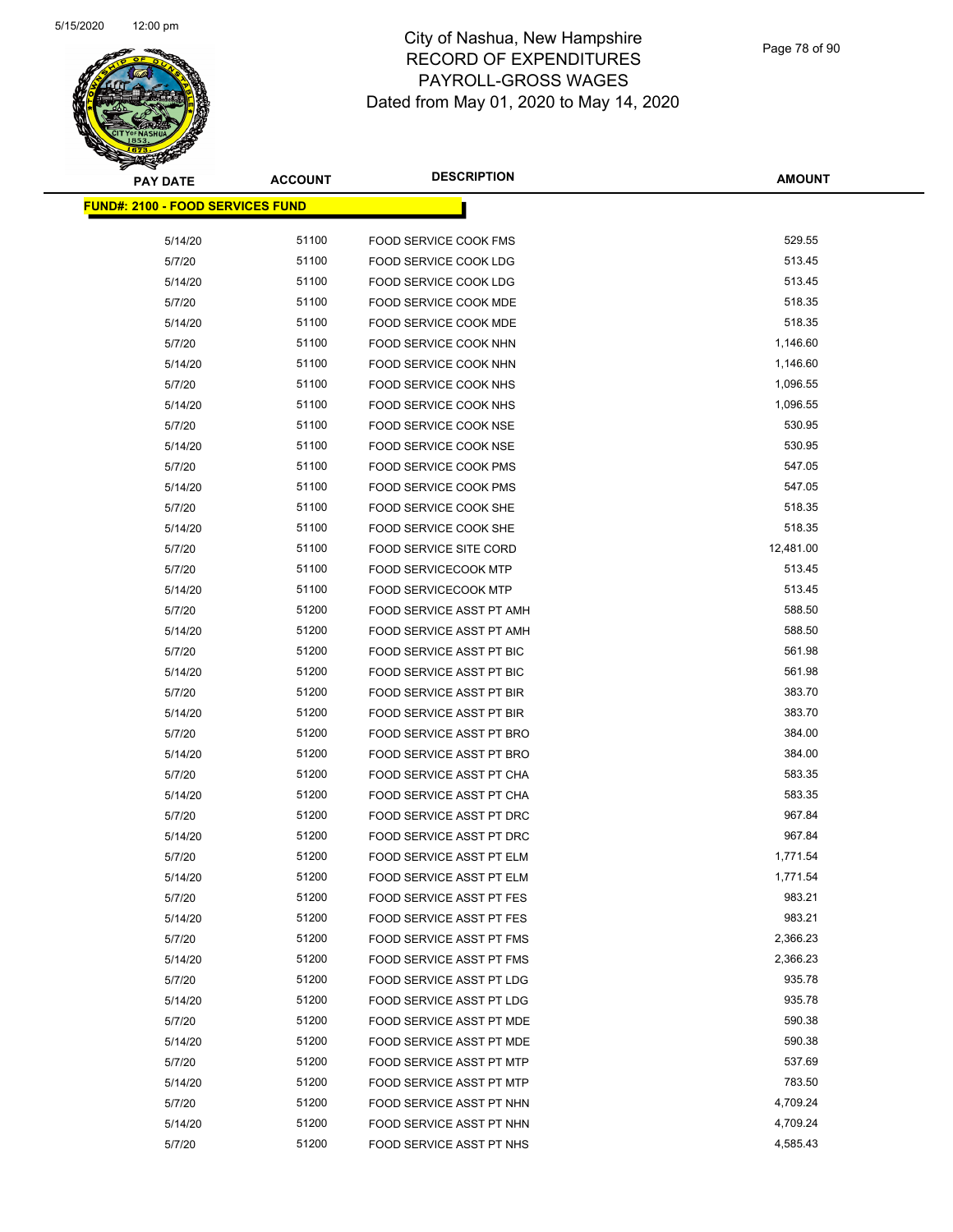

Page 79 of 90

| <b>STATERS</b>                                     |                |                                 |               |
|----------------------------------------------------|----------------|---------------------------------|---------------|
| <b>PAY DATE</b>                                    | <b>ACCOUNT</b> | <b>DESCRIPTION</b>              | <b>AMOUNT</b> |
| <b>FUND#: 2100 - FOOD SERVICES FUND</b>            |                |                                 |               |
| 5/14/20                                            | 51200          | FOOD SERVICE ASST PT NHS        | 4,585.43      |
| 5/7/20                                             | 51200          | FOOD SERVICE ASST PT NSE        | 355.85        |
| 5/14/20                                            | 51200          | FOOD SERVICE ASST PT NSE        | 355.85        |
| 5/7/20                                             | 51200          | FOOD SERVICE ASST PT PMS        | 2,668.63      |
| 5/14/20                                            | 51200          | <b>FOOD SERVICE ASST PT PMS</b> | 2,668.63      |
| 5/7/20                                             | 51200          | FOOD SERVICE ASST PT SHE        | 597.80        |
| 5/14/20                                            | 51200          | FOOD SERVICE ASST PT SHE        | 597.80        |
| <b>TOTAL FUND 2100 - FOOD SERVICES FUND</b>        |                |                                 | \$89,544.29   |
| <b>FUND#: 2207 - ADULT ED/CONTINUING ED</b>        |                |                                 |               |
| 5/7/20                                             | 51100          | CLERICAL ADULT ED NHN           | 804.38        |
| 5/14/20                                            | 51100          | CLERICAL ADULT ED NHN           | 804.38        |
| 5/14/20                                            | 51200          | ADULT ED DIPOLMA TEACHER        | 400.00        |
| <b>TOTAL FUND 2207 - ADULT ED/CONTINUING ED</b>    |                |                                 | \$2,008.76    |
| <b>FUND#: 2252 - DAY CARE</b>                      |                |                                 |               |
| 5/7/20                                             | 51100          | PANTHER PRESCHOOL DIRECTOR      | 1,123.60      |
| <b>TOTAL FUND 2252 - DAY CARE</b>                  |                |                                 | \$1,123.60    |
|                                                    |                |                                 |               |
| <b>FUND#: 2257 - SPECIAL ED LOCAL</b>              |                |                                 |               |
| 5/7/20                                             | 51100          | PARA DW SPEC ED NHS             | 1,084.38      |
| 5/14/20                                            | 51100          | PARA DW SPEC ED NHS             | 1,084.38      |
| 5/7/20                                             | 51100          | PARA DW SPEC ED WID             | 476.45        |
| 5/14/20                                            | 51100          | PARA DW SPEC ED WID             | 476.45        |
| <b>TOTAL FUND 2257 - SPECIAL ED LOCAL</b>          |                |                                 | \$3,121.66    |
| <b>FUND#: 2503 - PARKS &amp; REC PROGRAMS FUND</b> |                |                                 |               |
| 5/7/20                                             | 51100          | PROGRAM COORDINATOR             | 390.95        |
|                                                    |                |                                 |               |

**TOTAL FUND 2503 - PARKS & REC PROGRAMS FUND \$781.90**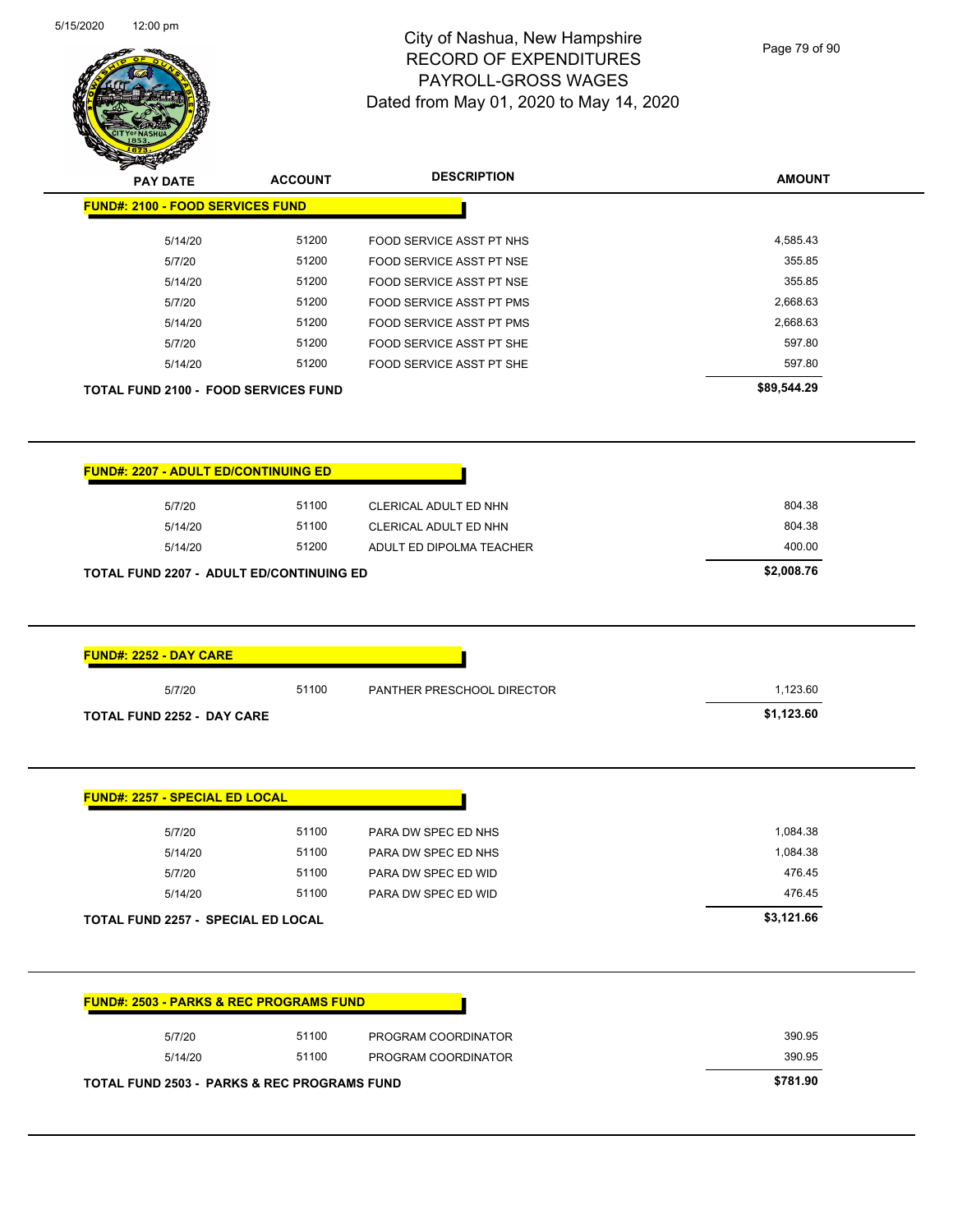

Page 80 of 90

| <b>PAY DATE</b> | <b>ACCOUNT</b>                                    | <b>DESCRIPTION</b>            | <b>AMOUNT</b> |
|-----------------|---------------------------------------------------|-------------------------------|---------------|
|                 | <b>FUND#: 2505 - PEG ACCESS CHANNELS FUND</b>     |                               |               |
| 5/7/20          | 51100                                             | ECHANNEL ACCESS ADMINISTRATOR | 1.184.00      |
| 5/14/20         | 51100                                             | ECHANNEL ACCESS ADMINISTRATOR | 1,184.00      |
| 5/7/20          | 51100                                             | PEG PROGRAM MANAGER           | 1,282.70      |
| 5/14/20         | 51100                                             | PEG PROGRAM MANAGER           | 1.282.70      |
| 5/7/20          | 51200                                             | <b>VIDEOGRAPHER</b>           | 1.091.25      |
| 5/14/20         | 51200                                             | <b>VIDEOGRAPHER</b>           | 690.00        |
|                 | <b>TOTAL FUND 2505 - PEG ACCESS CHANNELS FUND</b> |                               | \$6,714.65    |

#### **FUND#: 3050 - POLICE GRANTS FUND**

| TOTAL FUND 3050 - POLICE GRANTS FUND |       |                                     | \$56,028.39 |
|--------------------------------------|-------|-------------------------------------|-------------|
| 5/14/20                              | 51700 | <b>SERGEANT</b>                     | 7,200.00    |
| 5/14/20                              | 51700 | PATROLMAN ALL RANKS                 | 33,300.00   |
| 5/14/20                              | 51700 | <b>LIEUTENANT</b>                   | 2,700.00    |
| 5/14/20                              | 51700 | DEPUTY CHIEF OF POLICE              | 600.00      |
| 5/14/20                              | 51700 | CHIEF OF POLICE                     | 300.00      |
| 5/14/20                              | 51700 | <b>CAPTAIN</b>                      | 2,100.00    |
| 5/14/20                              | 51700 | 1st YR SPECIAL OFFICER CERTIFIED II | 1,500.00    |
| 5/14/20                              | 51700 | 1ST YR OFFICERS CERTIFIED SPEC      | 300.00      |
| 5/14/20                              | 51700 | <b>1ST YEAR OFFICERS</b>            | 3,000.00    |
| 5/7/20                               | 51628 | PATROLMAN ALL RANKS                 | 288.19      |
| 5/14/20                              | 51100 | PATROLMAN ALL RANKS                 | 1,440.95    |
| 5/7/20                               | 51100 | PATROLMAN ALL RANKS                 | 1,440.95    |
| 5/14/20                              | 51100 | DOMESTIC VIOLENCE ADVOCATE          | 929.15      |
| 5/7/20                               | 51100 | DOMESTIC VIOLENCE ADVOCATE          | 929.15      |

# **FUND#: 3060 - FIRE GRANTS FUND**

| 5/14/20 | 51700 | <b>ASST FIRE CHIEF</b>         | 300.00    |
|---------|-------|--------------------------------|-----------|
| 5/14/20 | 51700 | ASST SUPERINTENDENT FIRE ALARM | 300.00    |
| 5/14/20 | 51700 | ASST SUPERINTENDENT PREVENTION | 600.00    |
| 5/14/20 | 51700 | <b>CAPTAIN</b>                 | 2,100.00  |
| 5/14/20 | 51700 | CAPTAIN FIRE TRAINING SAFETY   | 300.00    |
| 5/14/20 | 51700 | <b>DEPUTY FIRE CHIEF</b>       | 1,200.00  |
| 5/14/20 | 51700 | <b>FIRE CHIEF</b>              | 300.00    |
| 5/14/20 | 51700 | <b>FIRE LIEUTENANT</b>         | 7.500.00  |
| 5/14/20 | 51700 | <b>FIREFIGHTERS ALL RANKS</b>  | 29,700.00 |
| 5/14/20 | 51700 | SUPERINTENDENT FIRE PREVENTION | 300.00    |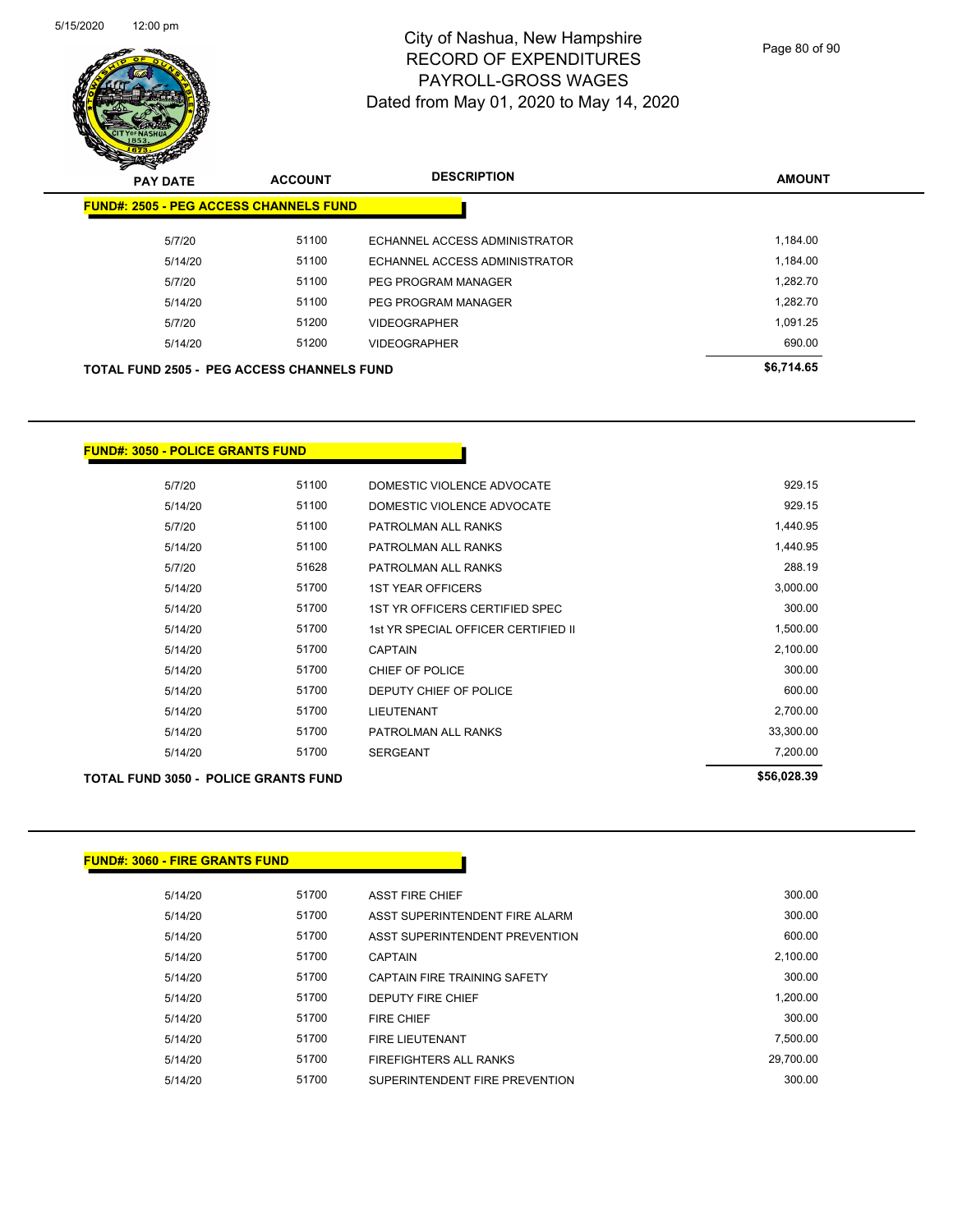

Page 81 of 90

|                                                     |       |                                                 | \$42,600.00 |
|-----------------------------------------------------|-------|-------------------------------------------------|-------------|
| <b>TOTAL FUND 3060 - FIRE GRANTS FUND</b>           |       |                                                 |             |
|                                                     |       |                                                 |             |
|                                                     |       |                                                 |             |
| <b>FUND#: 3068 - COMMUNITY SERVICES GRANTS FUND</b> |       |                                                 |             |
| 5/7/20                                              | 51100 | COMMUNITY SERVICES PROGRAM ADMINISTRATIVE ASSIS | 865.78      |
| 5/14/20                                             | 51100 | COMMUNITY SERVICES PROGRAM ADMINISTRATIVE ASSIS | 824.55      |
| 5/7/20                                              | 51100 | <b>EPIDEMIOLOGIST</b>                           | 154.90      |
| 5/14/20                                             | 51100 | <b>EPIDEMIOLOGIST</b>                           | 154.90      |
| 5/7/20                                              | 51100 | PUB HEALTH NET SVS COORD                        | 1,392.50    |
| 5/14/20                                             | 51100 | PUB HEALTH NET SVS COORD                        | 1,392.50    |
| 5/7/20                                              | 51100 | PUB HEALTH PREPAREDNESS COORD                   | 1,233.30    |
| 5/14/20                                             | 51100 | PUB HEALTH PREPAREDNESS COORD                   | 1,233.30    |
| 5/7/20                                              | 51100 | <b>SMP PROGRAM COORDINATOR</b>                  | 1,030.95    |
| 5/14/20                                             | 51100 | <b>SMP PROGRAM COORDINATOR</b>                  | 1,030.95    |
| 5/7/20                                              | 51412 | PUB HEALTH NURSE                                | 1,050.00    |
| 5/14/20                                             | 51412 | PUB HEALTH NURSE                                | 565.20      |
|                                                     |       |                                                 |             |

# **FUND#: 3070 - COMMUNITY HEALTH GRANTS FUND**

|         | TOTAL FUND 3070 -  COMMUNITY HEALTH GRANTS FUND |                                    | \$4,748,43 |
|---------|-------------------------------------------------|------------------------------------|------------|
| 5/7/20  | 51300                                           | PROGRAM ASSISTANT COMMUNITY HEALTH | 218.27     |
| 5/14/20 | 51100                                           | PUB HEALTH NURSE                   | 1.140.15   |
| 5/7/20  | 51100                                           | PUB HEALTH NURSE                   | 1.140.15   |
| 5/14/20 | 51100                                           | PROGRAM ASSISTANT COMMUNITY HEALTH | 1.231.26   |
| 5/7/20  | 51100                                           | PROGRAM ASSISTANT COMMUNITY HEALTH | 1.018.60   |

### **FUND#: 3090 - URBAN PROGRAM GRANTS FUND**

| 5/7/20  | 51100 | CODE ENFORCEMENT OFFICER II   | 488.49   |
|---------|-------|-------------------------------|----------|
| 5/14/20 | 51100 | CODE ENFORCEMENT OFFICER II   | 488.50   |
| 5/7/20  | 51100 | <b>GRANT MGMT SPECIALIST</b>  | 1,103.65 |
| 5/14/20 | 51100 | <b>GRANT MGMT SPECIALIST</b>  | 1,103.65 |
| 5/7/20  | 51100 | <b>MANAGER URBAN PROGRAMS</b> | 1.677.35 |
| 5/14/20 | 51100 | <b>MANAGER URBAN PROGRAMS</b> | 1.677.35 |
| 5/7/20  | 51100 | PROGRAM COORDINATOR LP&HH     | 1.282.35 |
| 5/14/20 | 51100 | PROGRAM COORDINATOR LP&HH     | 1,282.35 |
| 5/7/20  | 51100 | PROJECT ADMINISTRATOR         | 1.334.15 |
| 5/14/20 | 51100 | PROJECT ADMINISTRATOR         | 1.334.15 |
| 5/7/20  | 51100 | PROJECT ADMINISTRATOR LP&HH   | 1.257.20 |
| 5/14/20 | 51100 | PROJECT ADMINISTRATOR LP&HH   | 1.257.20 |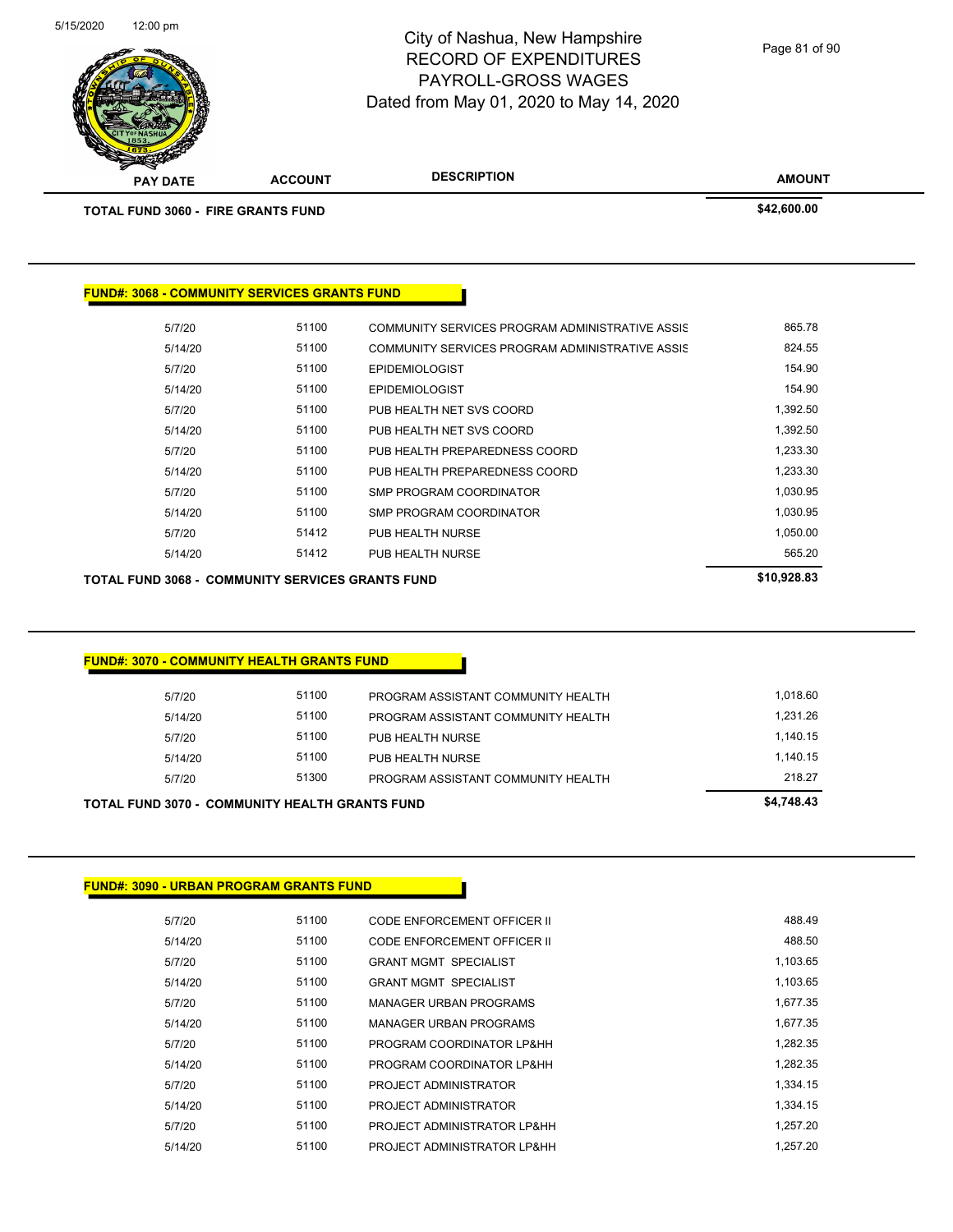

Page 82 of 90

| s<br>$\tilde{\phantom{a}}$<br><b>PAY DATE</b>      | <b>ACCOUNT</b> | <b>DESCRIPTION</b>             | <b>AMOUNT</b> |
|----------------------------------------------------|----------------|--------------------------------|---------------|
| <b>FUND#: 3090 - URBAN PROGRAM GRANTS FUND</b>     |                |                                |               |
| 5/7/20                                             | 51100          | PROJECT SPECIALIST URBAN PROGR | 1,196.35      |
| 5/14/20                                            | 51100          | PROJECT SPECIALIST URBAN PROGR | 1.196.35      |
| <b>TOTAL FUND 3090 - URBAN PROGRAM GRANTS FUND</b> |                |                                | \$16,679.09   |

#### **FUND#: 3120 - TRANSIT GRANTS FUND**

| 5/7/20  | 51100 | COMMUNICATION SPEC                    | 1,083.15 |
|---------|-------|---------------------------------------|----------|
| 5/14/20 | 51100 | <b>COMMUNICATION SPEC</b>             | 1,083.15 |
| 5/7/20  | 51100 | <b>TRANSIT FINANCE COORDINATOR</b>    | 1,308.00 |
| 5/14/20 | 51100 | <b>TRANSIT FINANCE COORDINATOR</b>    | 1,308.00 |
| 5/7/20  | 51100 | TRANSIT FI FFT FACILITIES SUPV        | 1,103.65 |
| 5/14/20 | 51100 | <b>TRANSIT FI FFT FACILITIES SUPV</b> | 1,103.65 |
| 5/7/20  | 51100 | <b>TRANSIT MECHANICS</b>              | 2,001.66 |
| 5/14/20 | 51100 | <b>TRANSIT MECHANICS</b>              | 2,001.67 |
| 5/7/20  | 51100 | <b>TRANSIT OPERATIONS COORDINATOR</b> | 990.90   |
| 5/14/20 | 51100 | <b>TRANSIT OPERATIONS COORDINATOR</b> | 990.90   |
| 5/7/20  | 51100 | <b>TRANSIT UTILITY SERVICE WORKER</b> | 1,473.66 |
| 5/14/20 | 51100 | <b>TRANSIT UTILITY SERVICE WORKER</b> | 1,473.66 |
| 5/7/20  | 51100 | <b>TRANSPORTATION DEPT MANAGER</b>    | 1,776.05 |
| 5/14/20 | 51100 | <b>TRANSPORTATION DEPT MANAGER</b>    | 1,776.05 |
| 5/7/20  | 51300 | TRANSIT OPERATIONS COORDINATOR        | 74.32    |
| 5/14/20 | 51300 | TRANSIT OPERATIONS COORDINATOR        | 74.32    |
|         |       |                                       |          |

#### **TOTAL FUND 3120 - TRANSIT GRANTS FUND \$19,622.79**

#### **FUND#: 3800 - SCHOOL GRANTS FUND**

| 5/7/20  | 51100 | 21 CENTURY ASST COORDINATOR    | 1,971.20 |
|---------|-------|--------------------------------|----------|
| 5/7/20  | 51100 | 21 CENTURY ELEM MFAM RES COORD | 8,146.10 |
| 5/7/20  | 51100 | ASSISTANT PRINCIPAL AMH        | 1,581.80 |
| 5/7/20  | 51100 | ASSISTANT PRINCIPAL BIR        | 1,509.60 |
| 5/7/20  | 51100 | ASSISTANT PRINCIPAL DR CRSP    | 1,646.51 |
| 5/7/20  | 51100 | ASSISTANT PRINCIPAL MTP        | 1,437.50 |
| 5/7/20  | 51100 | ASSISTANT PRINCIPAL SHE        | 1,461.50 |
| 5/7/20  | 51100 | <b>CLERICAL 21 CENTURY</b>     | 643.50   |
| 5/14/20 | 51100 | <b>CLERICAL 21 CENTURY</b>     | 804.38   |
| 5/7/20  | 51100 | <b>DIRECTOR TITLE 1</b>        | 3,329.40 |
| 5/7/20  | 51100 | ELL OUTREACH WORKER HOURLY     | 1,125.00 |
| 5/14/20 | 51100 | ELL OUTREACH WORKER HOURLY     | 1,125.00 |
| 5/7/20  | 51100 | <b>HOMELESS LIASION</b>        | 1,446.38 |
| 5/14/20 | 51100 | <b>HOMELESS LIASION</b>        | 1,446.38 |
| 5/7/20  | 51100 | <b>INTRUCTIONAL LEADER FES</b> | 3.074.40 |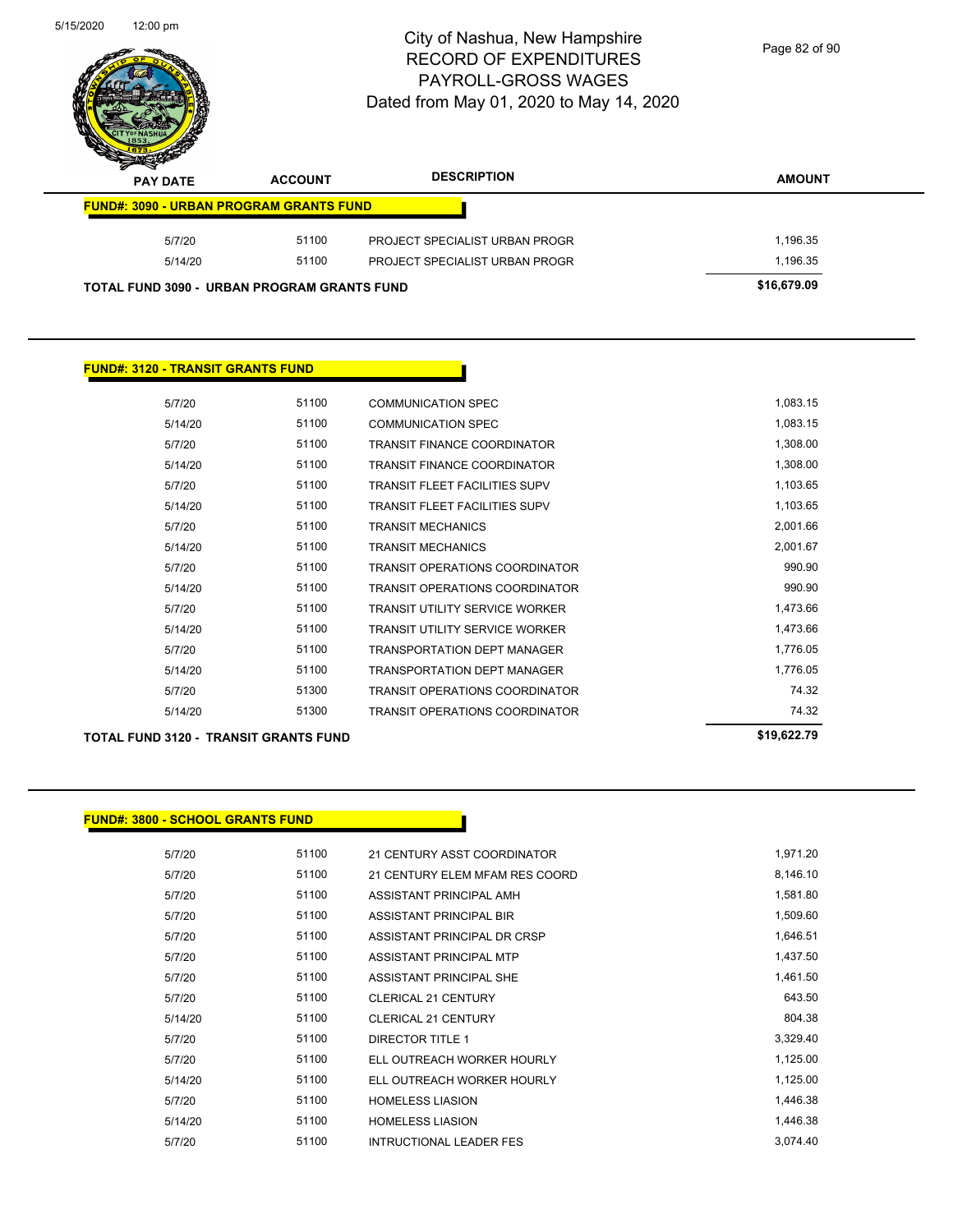

Page 83 of 90

| PAY DATE                                | <b>ACCOUNT</b> | <b>DESCRIPTION</b>           | <b>AMOUNT</b> |
|-----------------------------------------|----------------|------------------------------|---------------|
| <b>FUND#: 3800 - SCHOOL GRANTS FUND</b> |                |                              |               |
| 5/7/20                                  | 51100          | LICENSED PRACTICAL NURSE NHS | 1,681.82      |
| 5/7/20                                  | 51100          | OFFICE MANAGER TITLE 1       | 1,583.80      |
| 5/7/20                                  | 51100          | PARA INST SHE                | 445.65        |
| 5/14/20                                 | 51100          | PARA INST SHE                | 445.65        |
| 5/7/20                                  | 51100          | PARA TTI AMH                 | 893.53        |
| 5/14/20                                 | 51100          | PARA TTI AMH                 | 893.53        |
| 5/7/20                                  | 51100          | PARA TTI LDG                 | 3,596.40      |
| 5/14/20                                 | 51100          | PARA TTI LDG                 | 3,596.40      |
| 5/7/20                                  | 51100          | PARA TTI MTP                 | 3,817.50      |
| 5/14/20                                 | 51100          | PARA TTI MTP                 | 3,817.50      |
| 5/7/20                                  | 51100          | PARA TTI NURSERY             | 1,083.60      |
| 5/14/20                                 | 51100          | PARA TTI NURSERY             | 1,083.60      |
| 5/7/20                                  | 51100          | PEER COACH                   | 15,616.40     |
| 5/7/20                                  | 51100          | SIGN LANGUAGE INTERPRETER    | 1,120.00      |
| 5/14/20                                 | 51100          | SIGN LANGUAGE INTERPRETER    | 1,120.00      |
| 5/7/20                                  | 51100          | SOCIAL WORKER                | 9,076.59      |
| 5/7/20                                  | 51100          | TEACHER BEHAVIOR SPEC WID    | 2,923.70      |
| 5/7/20                                  | 51100          | <b>TEACHER DWSE BRO</b>      | 1,833.00      |
| 5/7/20                                  | 51100          | TEACHER DWSE CHA             | 4,091.40      |
| 5/7/20                                  | 51100          | TEACHER DWSE ELM             | 1,858.10      |
| 5/7/20                                  | 51100          | TEACHER DWSE NHS             | 4,968.20      |
| 5/7/20                                  | 51100          | TEACHER PRESCHOOL NHS        | 2,712.90      |
| 5/7/20                                  | 51100          | <b>TEACHER SPED AMH</b>      | 2,123.50      |
| 5/7/20                                  | 51100          | TEACHER SPED BIC             | 2,123.10      |
| 5/7/20                                  | 51100          | TEACHER SPED BRO             | 1,736.80      |
| 5/7/20                                  | 51100          | TEACHER SPED DRC             | 1,844.20      |
| 5/7/20                                  | 51100          | TEACHER SPED ELM             | 3,574.40      |
| 5/7/20                                  | 51100          | <b>TEACHER SPED FES</b>      | 3,308.70      |
| 5/7/20                                  | 51100          | <b>TEACHER SPED FMS</b>      | 1,736.80      |
| 5/7/20                                  | 51100          | <b>TEACHER SPED LDG</b>      | 1,835.60      |
| 5/7/20                                  | 51100          | <b>TEACHER SPED MDE</b>      | 4,031.00      |
| 5/7/20                                  | 51100          | TEACHER SPED NHN             | 11,370.00     |
| 5/7/20                                  | 51100          | TEACHER SPED NHS             | 6,402.90      |
| 5/7/20                                  | 51100          | <b>TEACHER SPED NSE</b>      | 6,564.50      |
| 5/7/20                                  | 51100          | <b>TEACHER SPED PMS</b>      | 3,962.40      |
| 5/7/20                                  | 51100          | TEACHER TECHED NHN           | 346.00        |
| 5/7/20                                  | 51100          | TITLE ONE PARA FES           | 2,220.00      |
| 5/14/20                                 | 51100          | TITLE ONE PARA FES           | 2,220.00      |
| 5/7/20                                  | 51100          | <b>TTI PARA SHE</b>          | 450.13        |
| 5/14/20                                 | 51100          | TTI PARA SHE                 | 450.13        |
| 5/14/20                                 | 51200          | ELL OUTREACH WORKER HOURLY   | 143.75        |
| 5/7/20                                  | 51200          | <b>FAMILY LIAISON</b>        | 375.00        |
| 5/14/20                                 | 51200          | <b>FAMILY LIAISON</b>        | 375.00        |
| 5/7/20                                  | 51200          | HOME SCHOOL CORD TTI         | 4,490.76      |
| 5/14/20                                 | 51200          | HOME SCHOOL CORD TTI         | 4,490.76      |
|                                         |                |                              |               |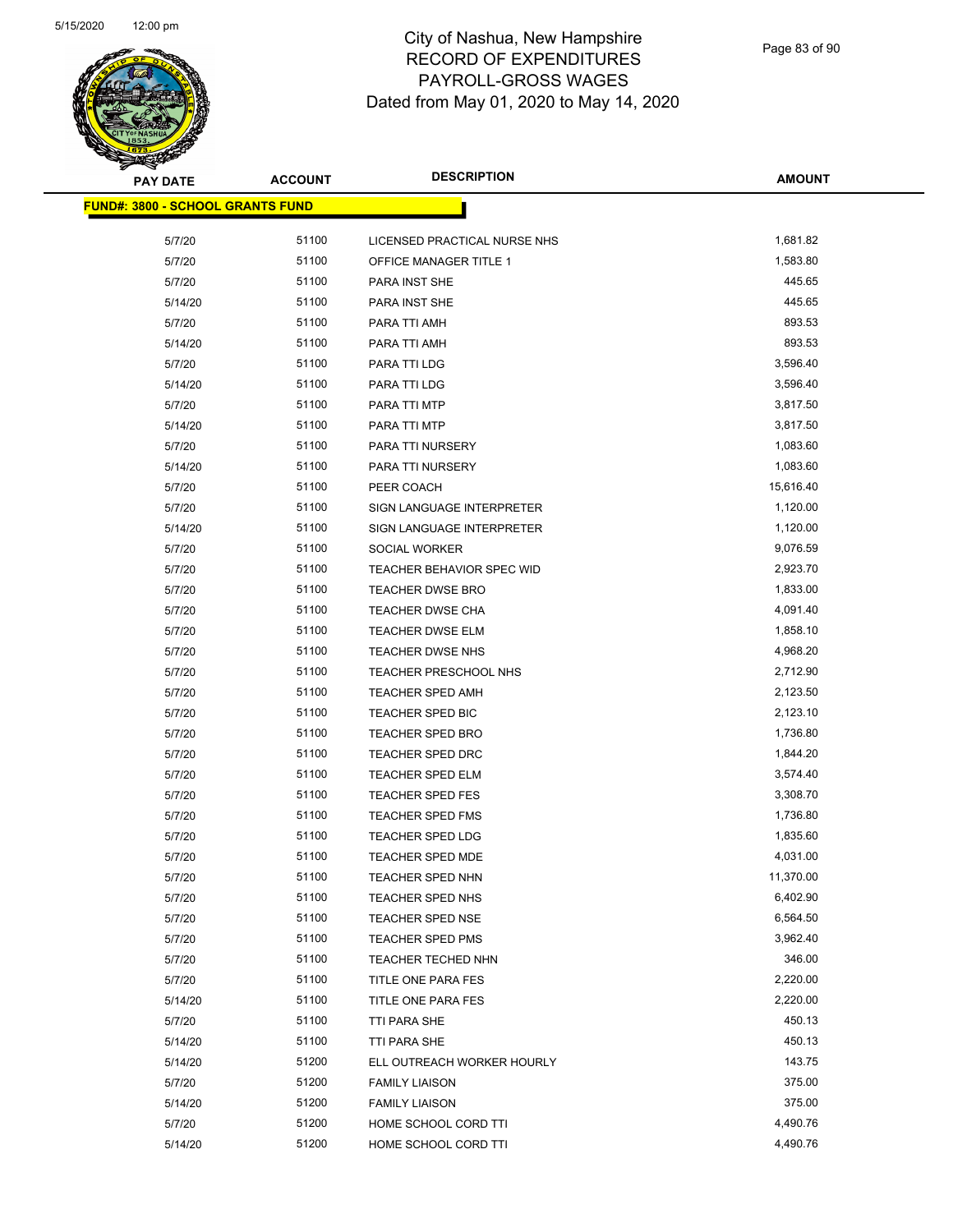

Page 84 of 90

| <b>PAY DATE</b>                         | <b>ACCOUNT</b> | <b>DESCRIPTION</b>         | <b>AMOUNT</b> |
|-----------------------------------------|----------------|----------------------------|---------------|
| <b>FUND#: 3800 - SCHOOL GRANTS FUND</b> |                |                            |               |
| 5/7/20                                  | 51200          | <b>INTERPRETER</b>         | 125.00        |
| 5/14/20                                 | 51200          | <b>INTERPRETER</b>         | 112.50        |
| 5/7/20                                  | 51200          | LUNCH MONITOR NHN          | 125.00        |
| 5/14/20                                 | 51200          | LUNCH MONITOR NHN          | 181.25        |
| 5/7/20                                  | 51200          | <b>TEACHER TTI AMH</b>     | 10,383.60     |
| 5/7/20                                  | 51200          | TEACHER TTI BIR            | 2,412.61      |
| 5/7/20                                  | 51200          | <b>TEACHER TTI FES</b>     | 1,408.50      |
| 5/7/20                                  | 51200          | <b>TEACHER TTI LDG</b>     | 12,924.60     |
| 5/7/20                                  | 51200          | <b>TEACHER TTI MTP</b>     | 10,507.61     |
| 5/7/20                                  | 51200          | <b>TEACHER TTI NURSERY</b> | 4,675.80      |
| 5/7/20                                  | 51200          | TEACHER TTI SHE            | 2,338.99      |
| 5/7/20                                  | 51200          | <b>TEACHER TTIDRC</b>      | 6,294.00      |
| 5/7/20                                  | 51200          | TITLE ONE TUTOR            | 137.50        |
| 5/14/20                                 | 51200          | <b>TITLE ONE TUTOR</b>     | 287.50        |
| 5/7/20                                  | 51650          | ADULT ED DIPOLMA TEACHER   | 800.00        |
| 5/7/20                                  | 51650          | CLERICAL PRINCIPAL AMH     | 50.00         |
| 5/7/20                                  | 51650          | <b>DIRECTOR GUIDANCE</b>   | 100.00        |
| 5/7/20                                  | 51650          | ELL OUTREACH WORKER HOURLY | 31.25         |
| 5/14/20                                 | 51650          | ELL OUTREACH WORKER HOURLY | 20.75         |
| 5/7/20                                  | 51650          | GUIDANCE COUNSELOR NHN     | 200.00        |
| 5/7/20                                  | 51650          | GUIDANCE COUNSELOR NHS     | 500.00        |
| 5/7/20                                  | 51650          | <b>INTERPRETER</b>         | 1,075.00      |
| 5/14/20                                 | 51650          | <b>INTERPRETER</b>         | 62.50         |
| 5/7/20                                  | 51650          | <b>LIBRARIAN LDG</b>       | 25.00         |
| 5/7/20                                  | 51650          | PARA INST LDG              | 19.83         |
| 5/7/20                                  | 51650          | TEACHER COMPUTER NHN       | 200.00        |
| 5/7/20                                  | 51650          | TEACHER ELL NHS            | 200.00        |
| 5/7/20                                  | 51650          | <b>TEACHER ENGLISH NHN</b> | 400.00        |
| 5/7/20                                  | 51650          | <b>TEACHER ENGLISH NHS</b> | 200.00        |
| 5/7/20                                  | 51650          | <b>TEACHER GR2 LDG</b>     | 25.00         |
| 5/7/20                                  | 51650          | <b>TEACHER GR4 LDG</b>     | 25.00         |
| 5/7/20                                  | 51650          | <b>TEACHER GR5 LDG</b>     | 25.00         |
| 5/7/20                                  | 51650          | <b>TEACHER KIND LDG</b>    | 25.00         |
| 5/7/20                                  | 51650          | <b>TEACHER MATH NHS</b>    | 700.00        |
| 5/7/20                                  | 51650          | <b>TEACHER SCIENCE NHN</b> | 400.00        |
| 5/7/20                                  | 51650          | <b>TEACHER SCIENCE NHS</b> | 200.00        |
| 5/7/20                                  | 51650          | TEACHER SOCIAL STUDIES NHN | 400.00        |
| 5/7/20                                  | 51650          | TEACHER SOCIAL STUDIES NHS | 400.00        |
| 5/7/20                                  | 51650          | TEACHER SPED NHN           | 200.00        |
| 5/7/20                                  | 51650          | TEACHER SPED NHS           | 1,200.00      |
| 5/7/20                                  | 51700          | <b>TEACHER DWSE ELM</b>    | 57.69         |
| TOTAL FUND 3800 - SCHOOL GRANTS FUND    |                |                            | \$224,639.83  |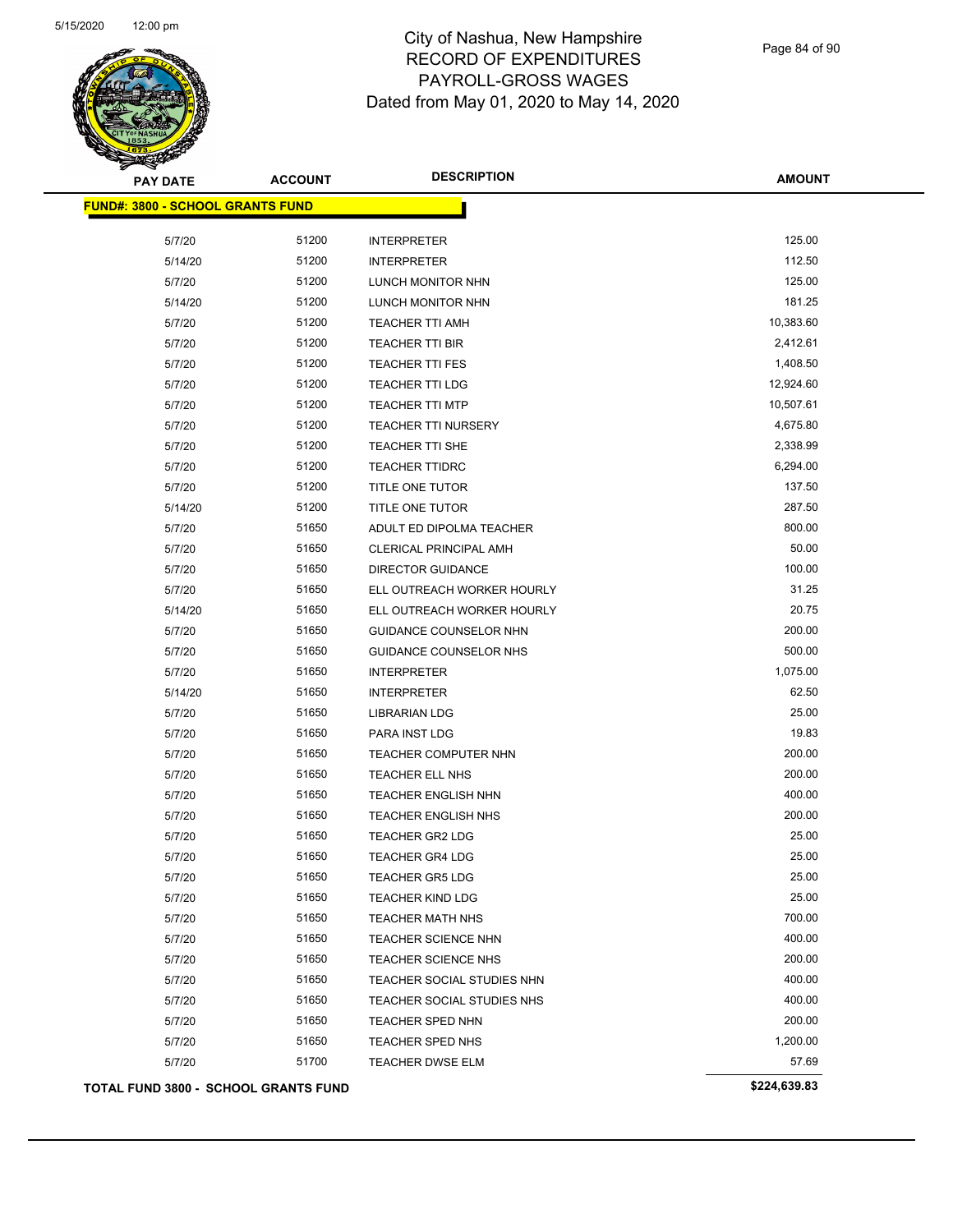

Page 85 of 90

| <b>PAY DATE</b>                                  | <b>ACCOUNT</b> | <b>DESCRIPTION</b>               | <b>AMOUNT</b> |
|--------------------------------------------------|----------------|----------------------------------|---------------|
| <b>FUND#: 4005 - TRAFFIC VIOLATIONS FUND</b>     |                |                                  |               |
|                                                  |                |                                  |               |
| 5/7/20                                           | 51100          | <b>MVR CLERK I</b>               | 299.19        |
| 5/14/20                                          | 51100          | <b>MVR CLERK I</b>               | 299.20        |
| 5/7/20                                           | 51100          | MVR CLERK II                     | 327.96        |
| 5/14/20                                          | 51100          | <b>MVR CLERK II</b>              | 327.97        |
| 5/7/20                                           | 51100          | ORDINANCE VIOLATIONS COORDINATOR | 449.35        |
| 5/14/20                                          | 51100          | ORDINANCE VIOLATIONS COORDINATOR | 449.35        |
| 5/7/20                                           | 51100          | <b>PARKING MANAGER</b>           | 315.85        |
| 5/14/20                                          | 51100          | PARKING MANAGER                  | 315.85        |
| 5/7/20                                           | 51200          | <b>MVR CLERK I</b>               | 598.32        |
| 5/7/20                                           | 51200          | PARKING ENFORCEMENT SPECIALIST   | 978.44        |
| 5/14/20                                          | 51200          | PARKING ENFORCEMENT SPECIALIST   | 970.23        |
| <b>TOTAL FUND 4005 - TRAFFIC VIOLATIONS FUND</b> |                |                                  | \$5,331.71    |

|         | <b>FUND#: 4010 - MOTOR VEHICLE ADMIN FUND</b>     |                    |          |
|---------|---------------------------------------------------|--------------------|----------|
| 5/7/20  | 51100                                             | <b>MVR CLERK I</b> | 299.15   |
| 5/14/20 | 51100                                             | <b>MVR CLERK I</b> | 299.15   |
|         | <b>TOTAL FUND 4010 - MOTOR VEHICLE ADMIN FUND</b> |                    | \$598.30 |

## **FUND#: 4030 - POLICE SPECIAL DETAILS FUND**

| 5/14/20                                              | 51710 | 1ST YR OFFICERS CERTIFIED SPEC      | 490.08      |
|------------------------------------------------------|-------|-------------------------------------|-------------|
| 5/7/20                                               | 51710 | PATROLMAN ALL RANKS                 | 12,987.12   |
| 5/14/20                                              | 51710 | PATROLMAN ALL RANKS                 | 11.241.21   |
| 5/14/20                                              | 51712 | 1st YR SPECIAL OFFICER CERTIFIED II | 596.25      |
| 5/14/20                                              | 51712 | LIEUTENANT                          | 763.20      |
| 5/7/20                                               | 51712 | PATROLMAN ALL RANKS                 | 1,025.55    |
| 5/14/20                                              | 51712 | PATROLMAN ALL RANKS                 | 1,478.70    |
| 5/7/20                                               | 51712 | <b>SERGEANT</b>                     | 1,908.00    |
| 5/14/20                                              | 51712 | <b>SERGEANT</b>                     | 4,340.70    |
| <b>TOTAL FUND 4030 - POLICE SPECIAL DETAILS FUND</b> |       |                                     | \$34,830.81 |

#### **FUND#: 4035 - POLICE OVERTIME BILLING FUND**

| 5/7/20  | 51300 | PATROLMAN ALL RANKS | 699.18 |
|---------|-------|---------------------|--------|
| 5/14/20 | 51300 | PATROLMAN ALL RANKS | 613.28 |
| 5/7/20  | 51300 | <b>SERGEANT</b>     | 211.26 |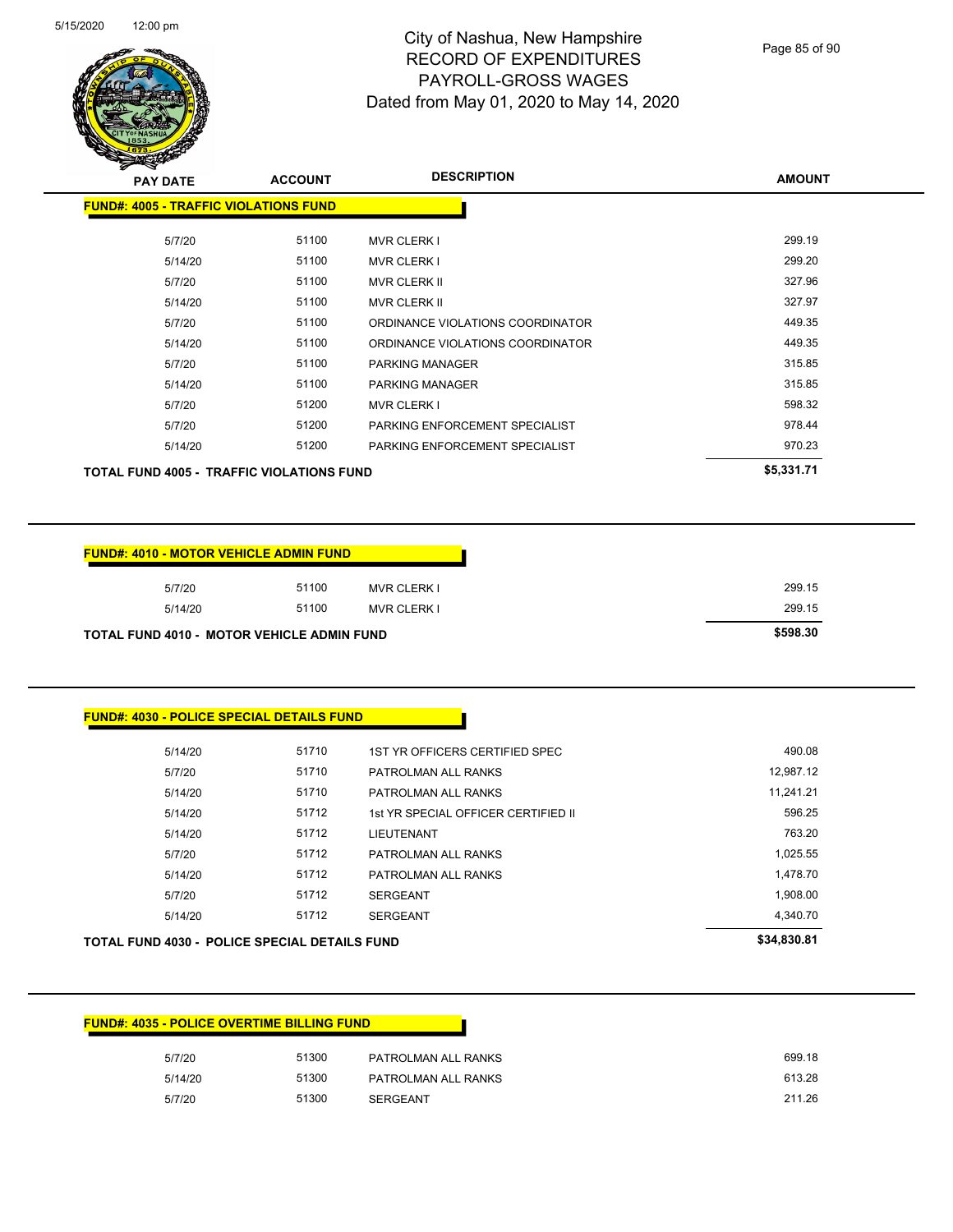|                                                                 |                | City of Nashua, New Hampshire<br><b>RECORD OF EXPENDITURES</b><br>PAYROLL-GROSS WAGES<br>Dated from May 01, 2020 to May 14, 2020 | Page 86 of 90    |
|-----------------------------------------------------------------|----------------|----------------------------------------------------------------------------------------------------------------------------------|------------------|
| <b>PAY DATE</b>                                                 | <b>ACCOUNT</b> | <b>DESCRIPTION</b>                                                                                                               | <b>AMOUNT</b>    |
| <b>TOTAL FUND 4035 - POLICE OVERTIME BILLING FUND</b>           |                |                                                                                                                                  | \$1,523.72       |
|                                                                 |                |                                                                                                                                  |                  |
| FUND#: 4600 - ECON DEV-GREATER NASHUA RLF<br>5/7/20             | 51100<br>51100 | DWNTWN SPCLST & OED PGRM COOR                                                                                                    | 197.35<br>197.35 |
| 5/14/20<br><b>TOTAL FUND 4600 - ECON DEV-GREATER NASHUA RLF</b> |                | DWNTWN SPCLST & OED PGRM COOR                                                                                                    | \$394.70         |
| FUND#: 4610 - ECON DEV-BROWNFIELDS RLF                          |                |                                                                                                                                  |                  |
| 5/7/20                                                          | 51100          | DWNTWN SPCLST & OED PGRM COOR                                                                                                    | 197.35           |
| 5/14/20                                                         | 51100          | DWNTWN SPCLST & OED PGRM COOR                                                                                                    | 197.35           |

5/15/2020 12:00 pm

| #: 6000 - SOLID WASTE FUND |       |                                      |          |
|----------------------------|-------|--------------------------------------|----------|
| 5/7/20                     | 51100 | ADMINISTRATIVE ASSISTANT II          | 1,637.55 |
| 5/14/20                    | 51100 | ADMINISTRATIVE ASSISTANT II          | 1,637.55 |
| 5/7/20                     | 51100 | ASSISTANT DIRECTOR OF PUBLIC WORKS   | 213.90   |
| 5/14/20                    | 51100 | ASSISTANT DIRECTOR OF PUBLIC WORKS   | 213.90   |
| 5/7/20                     | 51100 | AUTOMATED TRASH COLLECTION OPR       | 4,898.00 |
| 5/14/20                    | 51100 | AUTOMATED TRASH COLLECTION OPR       | 4,898.00 |
| 5/7/20                     | 51100 | <b>CITY ENGINEER</b>                 | 350.25   |
| 5/14/20                    | 51100 | <b>CITY ENGINEER</b>                 | 350.25   |
| 5/7/20                     | 51100 | <b>COLLECTION EQUIP OPR</b>          | 8,337.60 |
| 5/14/20                    | 51100 | <b>COLLECTION EQUIP OPR</b>          | 8,337.60 |
| 5/7/20                     | 51100 | COLLECTION EQUIP OPR LANDFILL        | 1,940.80 |
| 5/14/20                    | 51100 | <b>COLLECTION EQUIP OPR LANDFILL</b> | 1,940.80 |
| 5/7/20                     | 51100 | DEP TREASURER TAX COLLECTOR          | 266.40   |
| 5/14/20                    | 51100 | DEP TREASURER TAX COLLECTOR          | 266.40   |
| 5/7/20                     | 51100 | DEPUTY CITY ENGINEER                 | 86.70    |
| 5/14/20                    | 51100 | <b>DEPUTY CITY ENGINEER</b>          | 86.70    |
| 5/7/20                     | 51100 | <b>DIRECTOR PUBLIC WORKS</b>         | 276.30   |
| 5/14/20                    | 51100 | <b>DIRECTOR PUBLIC WORKS</b>         | 276.30   |
| 5/7/20                     | 51100 | DPW BILLING ACCOUNTANT               | 509.80   |
| 5/14/20                    | 51100 | DPW BILLING ACCOUNTANT               | 509.80   |
| 5/7/20                     | 51100 | DPW COLLECTIONS SPEC III             | 414.80   |
| 5/14/20                    | 51100 | DPW COLLECTIONS SPEC III             | 414.80   |
| 5/7/20                     | 51100 | DPW CONTRACT ADMINISTRATOR           | 124.30   |
| 5/14/20                    | 51100 | DPW CONTRACT ADMINISTRATOR           | 124.31   |
| 5/7/20                     | 51100 | <b>ENVIRONMENTAL ENGINEER</b>        | 1,565.25 |
|                            |       |                                      |          |

**FUND#: 6000 - SOLID WASTE FUND**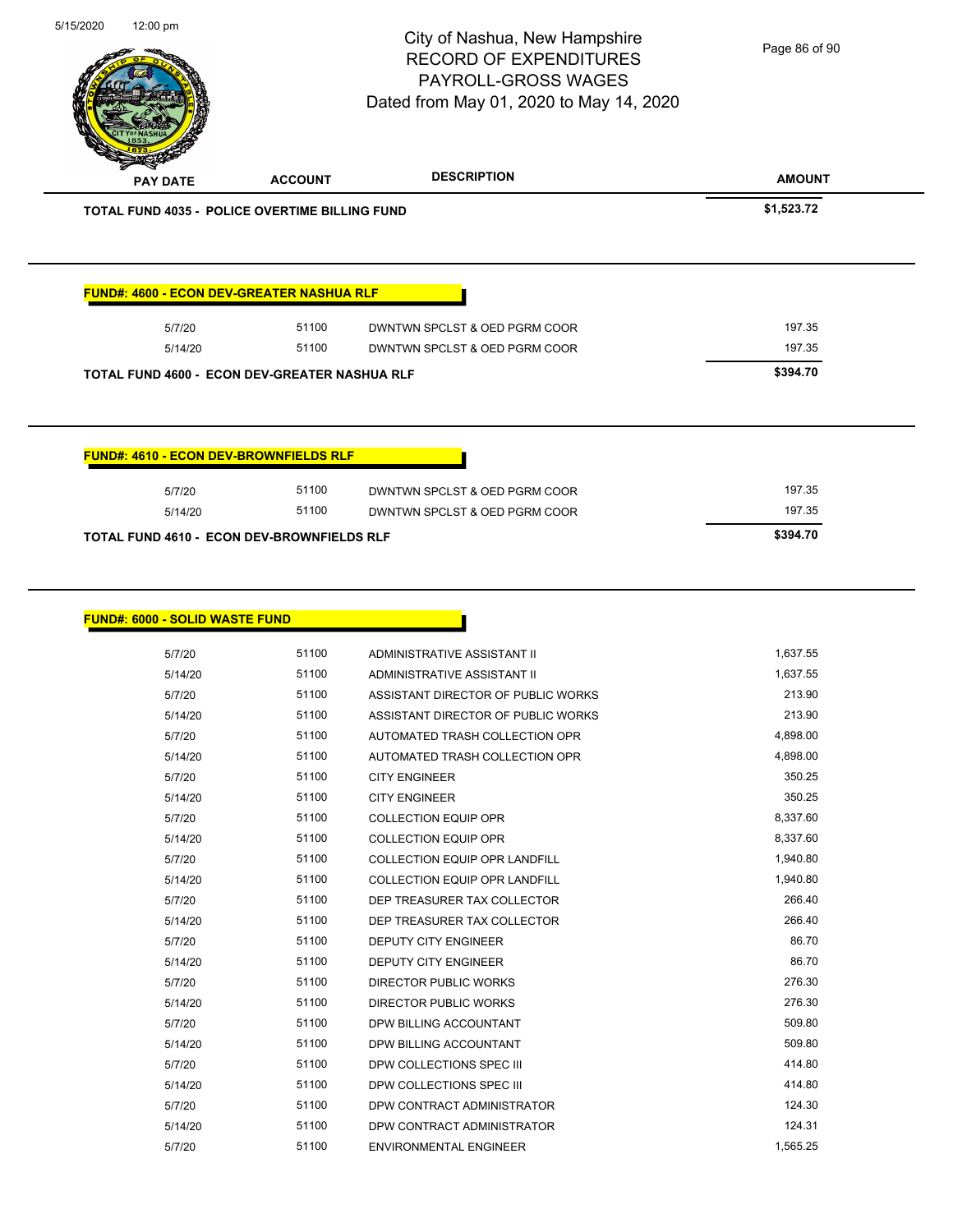

Page 87 of 90

| <b>PAY DATE</b>                       | <b>ACCOUNT</b> | <b>DESCRIPTION</b>                   | <b>AMOUNT</b> |  |
|---------------------------------------|----------------|--------------------------------------|---------------|--|
| <b>FUND#: 6000 - SOLID WASTE FUND</b> |                |                                      |               |  |
| 5/14/20                               | 51100          | ENVIRONMENTAL ENGINEER               | 1,565.25      |  |
| 5/7/20                                | 51100          | <b>EQUIPMENT OPR LANDFILL</b>        | 5,916.00      |  |
| 5/14/20                               | 51100          | EQUIPMENT OPR LANDFILL               | 5,916.00      |  |
| 5/7/20                                | 51100          | <b>EXECUTIVE ASSISTANT</b>           | 173.75        |  |
| 5/14/20                               | 51100          | <b>EXECUTIVE ASSISTANT</b>           | 173.75        |  |
| 5/7/20                                | 51100          | FINANCE AND ADMIN MANAGER            | 444.00        |  |
| 5/14/20                               | 51100          | FINANCE AND ADMIN MANAGER            | 444.00        |  |
| 5/7/20                                | 51100          | FLEET MANAGER STREET DEPT            | 352.25        |  |
| 5/14/20                               | 51100          | FLEET MANAGER STREET DEPT            | 352.25        |  |
| 5/7/20                                | 51100          | LICENSED SCALE OPERATOR              | 1,760.75      |  |
| 5/14/20                               | 51100          | LICENSED SCALE OPERATOR              | 1,760.76      |  |
| 5/7/20                                | 51100          | PUBLIC RELATIONS ADMINISTRATOR       | 173.75        |  |
| 5/14/20                               | 51100          | PUBLIC RELATIONS ADMINISTRATOR       | 173.75        |  |
| 5/7/20                                | 51100          | RECYCLING COORDINATOR                | 1,218.50      |  |
| 5/14/20                               | 51100          | <b>RECYCLING COORDINATOR</b>         | 1,218.50      |  |
| 5/7/20                                | 51100          | <b>SENIOR STAFF ENGINEER</b>         | 152.00        |  |
| 5/14/20                               | 51100          | <b>SENIOR STAFF ENGINEER</b>         | 152.00        |  |
| 5/7/20                                | 51100          | <b>SOLID WASTE FOREMAN</b>           | 2,649.20      |  |
| 5/14/20                               | 51100          | <b>SOLID WASTE FOREMAN</b>           | 2,649.20      |  |
| 5/7/20                                | 51100          | SOLID WASTE TECHNICIAN               | 1,184.00      |  |
| 5/14/20                               | 51100          | SOLID WASTE TECHNICIAN               | 1,184.00      |  |
| 5/7/20                                | 51100          | SR MGR ACCT FIN REPORTING            | 197.30        |  |
| 5/14/20                               | 51100          | SR MGR ACCT FIN REPORTING            | 197.30        |  |
| 5/7/20                                | 51100          | SUPERINTENDENT OF SOLID WASTE        | 1,907.15      |  |
| 5/14/20                               | 51100          | SUPERINTENDENT OF SOLID WASTE        | 1,907.15      |  |
| 5/7/20                                | 51300          | AUTOMATED TRASH COLLECTION OPR       | 431.04        |  |
| 5/14/20                               | 51300          | AUTOMATED TRASH COLLECTION OPR       | 608.92        |  |
| 5/7/20                                | 51300          | <b>COLLECTION EQUIP OPR</b>          | 284.52        |  |
| 5/14/20                               | 51300          | <b>COLLECTION EQUIP OPR</b>          | 531.15        |  |
| 5/7/20                                | 51300          | <b>COLLECTION EQUIP OPR LANDFILL</b> | 186.30        |  |
| 5/14/20                               | 51300          | <b>COLLECTION EQUIP OPR LANDFILL</b> | 371.10        |  |
| 5/7/20                                | 51300          | <b>EQUIPMENT OPR LANDFILL</b>        | 1,800.89      |  |
| 5/14/20                               | 51300          | <b>EQUIPMENT OPR LANDFILL</b>        | 524.42        |  |
| 5/7/20                                | 51300          | LICENSED SCALE OPERATOR              | 320.83        |  |
| 5/14/20                               | 51300          | LICENSED SCALE OPERATOR              | 366.77        |  |
| 5/7/20                                | 51300          | SOLID WASTE FOREMAN                  | 558.81        |  |
| 5/14/20                               | 51300          | SOLID WASTE FOREMAN                  | 335.29        |  |
| 5/14/20                               | 51400          | <b>TEMPORARY RUBBISH COLLECTOR</b>   | 3,128.00      |  |
| 5/14/20                               | 51600          | <b>COLLECTION EQUIP OPR</b>          | 1,200.00      |  |
| TOTAL FUND 6000 - SOLID WASTE FUND    |                |                                      | \$84,148.66   |  |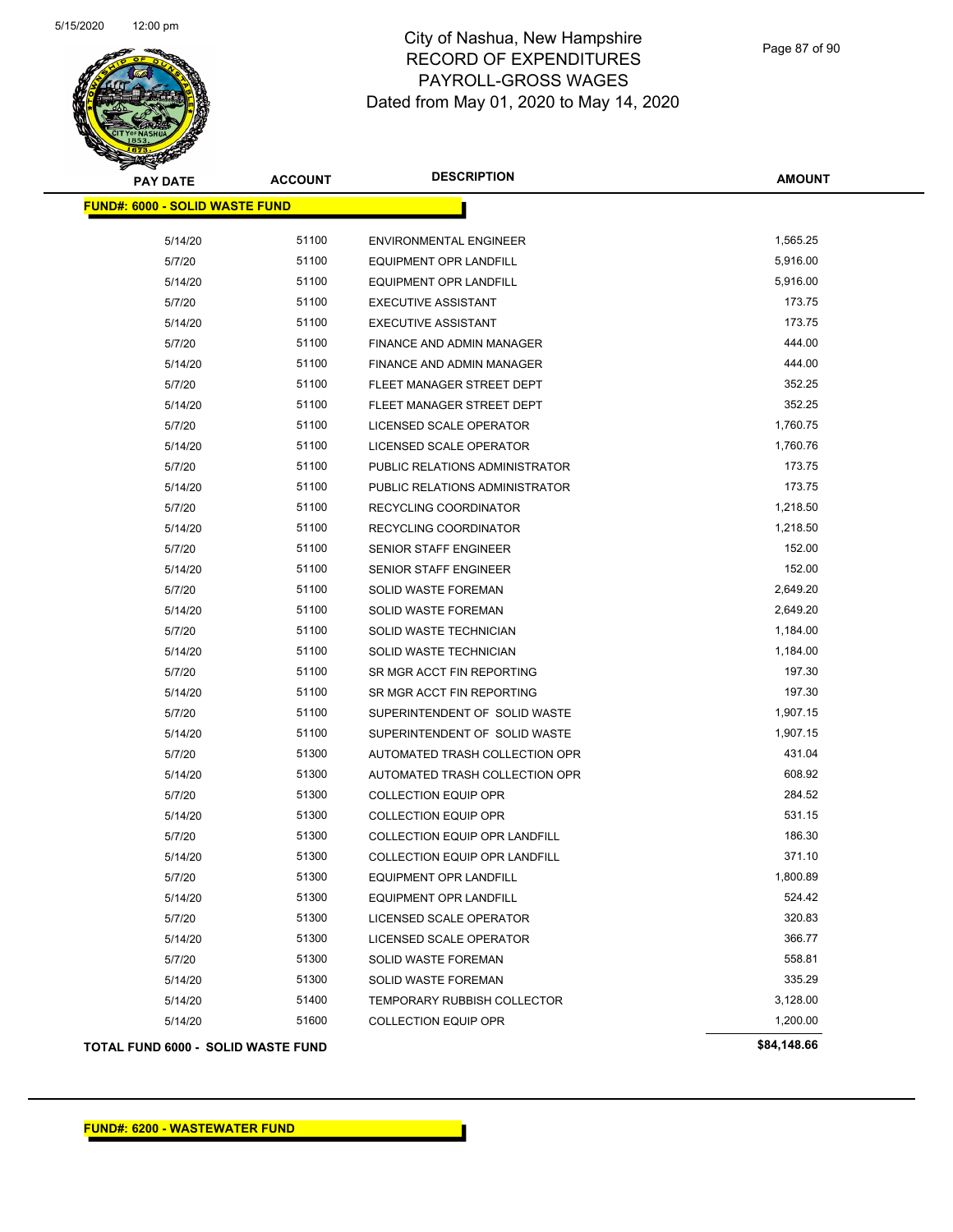

| <b>PAY DATE</b>                       | <b>ACCOUNT</b> | <b>DESCRIPTION</b>                                   | <b>AMOUNT</b> |
|---------------------------------------|----------------|------------------------------------------------------|---------------|
| <u> FUND#: 6200 - WASTEWATER FUND</u> |                |                                                      |               |
| 5/7/20                                | 51100          | ADMINISTRATIVE ASSISTANT II                          | 760.20        |
| 5/14/20                               | 51100          | ADMINISTRATIVE ASSISTANT II                          | 760.20        |
| 5/7/20                                | 51100          | ANALYTICAL CHEMIST                                   | 880.50        |
| 5/14/20                               | 51100          | <b>ANALYTICAL CHEMIST</b>                            | 880.50        |
| 5/7/20                                | 51100          | ASSISTANT DIRECTOR OF PUBLIC WORKS                   | 213.95        |
| 5/14/20                               | 51100          | ASSISTANT DIRECTOR OF PUBLIC WORKS                   | 213.95        |
| 5/7/20                                | 51100          | <b>CITY ENGINEER</b>                                 | 817.30        |
| 5/14/20                               | 51100          | <b>CITY ENGINEER</b>                                 | 817.30        |
| 5/7/20                                | 51100          | <b>COLLECTION SYSTEMS OPERATOR</b>                   | 1,077.56      |
| 5/14/20                               | 51100          | <b>COLLECTION SYSTEMS OPERATOR</b>                   | 1,066.29      |
| 5/7/20                                | 51100          | COLLECTION SYSTEMS TECHNICIAN                        | 3,154.80      |
| 5/14/20                               | 51100          | COLLECTION SYSTEMS TECHNICIAN                        | 3,154.80      |
| 5/7/20                                | 51100          | DEP TREASURER TAX COLLECTOR                          | 266.40        |
| 5/14/20                               | 51100          | DEP TREASURER TAX COLLECTOR                          | 266.40        |
| 5/7/20                                | 51100          |                                                      | 867.15        |
|                                       | 51100          | DEPUTY CITY ENGINEER                                 | 867.15        |
| 5/14/20                               | 51100          | DEPUTY CITY ENGINEER<br><b>DIRECTOR PUBLIC WORKS</b> | 552.50        |
| 5/7/20                                |                |                                                      | 552.50        |
| 5/14/20                               | 51100          | <b>DIRECTOR PUBLIC WORKS</b>                         | 509.75        |
| 5/7/20                                | 51100          | DPW BILLING ACCOUNTANT                               |               |
| 5/14/20                               | 51100          | DPW BILLING ACCOUNTANT                               | 509.75        |
| 5/7/20                                | 51100          | DPW COLLECTIONS SPEC III                             | 414.85        |
| 5/14/20                               | 51100          | DPW COLLECTIONS SPEC III                             | 414.85        |
| 5/7/20                                | 51100          | DPW CONTRACT ADMINISTRATOR                           | 745.70        |
| 5/14/20                               | 51100          | DPW CONTRACT ADMINISTRATOR                           | 745.70        |
| 5/7/20                                | 51100          | ELECTRICAL DIAGNOSTIC TECH I                         | 1,120.00      |
| 5/14/20                               | 51100          | ELECTRICAL DIAGNOSTIC TECH I                         | 1,120.00      |
| 5/7/20                                | 51100          | ENVIRONMENTAL PERMIT & PROGRAMS COORDINATOR          | 1,360.80      |
| 5/14/20                               | 51100          | ENVIRONMENTAL PERMIT & PROGRAMS COORDINATOR          | 1,360.80      |
| 5/7/20                                | 51100          | <b>EXECUTIVE ASSISTANT</b>                           | 173.75        |
| 5/14/20                               | 51100          | <b>EXECUTIVE ASSISTANT</b>                           | 173.75        |
| 5/7/20                                | 51100          | FINANCE AND ADMIN MANAGER                            | 444.00        |
| 5/14/20                               | 51100          | FINANCE AND ADMIN MANAGER                            | 444.00        |
| 5/7/20                                | 51100          | FLEET MANAGER STREET DEPT                            | 117.40        |
| 5/14/20                               | 51100          | FLEET MANAGER STREET DEPT                            | 117.40        |
| 5/7/20                                | 51100          | <b>GIS SPECIALIST</b>                                | 719.60        |
| 5/14/20                               | 51100          | <b>GIS SPECIALIST</b>                                | 719.60        |
| 5/7/20                                | 51100          | MECHANIC WWTP 1ST CLASS                              | 4,315.20      |
| 5/14/20                               | 51100          | MECHANIC WWTP 1ST CLASS                              | 4,315.20      |
| 5/7/20                                | 51100          | <b>OPERATOR II WWTP 1st</b>                          | 4,293.61      |
| 5/14/20                               | 51100          | OPERATOR II WWTP 1st                                 | 4,293.61      |
| 5/7/20                                | 51100          | OPERATOR II WWTP 2nd                                 | 1,086.40      |
| 5/14/20                               | 51100          | OPERATOR II WWTP 2nd                                 | 1,086.40      |
| 5/7/20                                | 51100          | OPERATOR II WWTP 3rd                                 | 2,180.84      |
| 5/14/20                               | 51100          | OPERATOR II WWTP 3rd                                 | 2,180.82      |
| 5/7/20                                | 51100          | OPERATOR III WWTP 1st                                | 3,390.80      |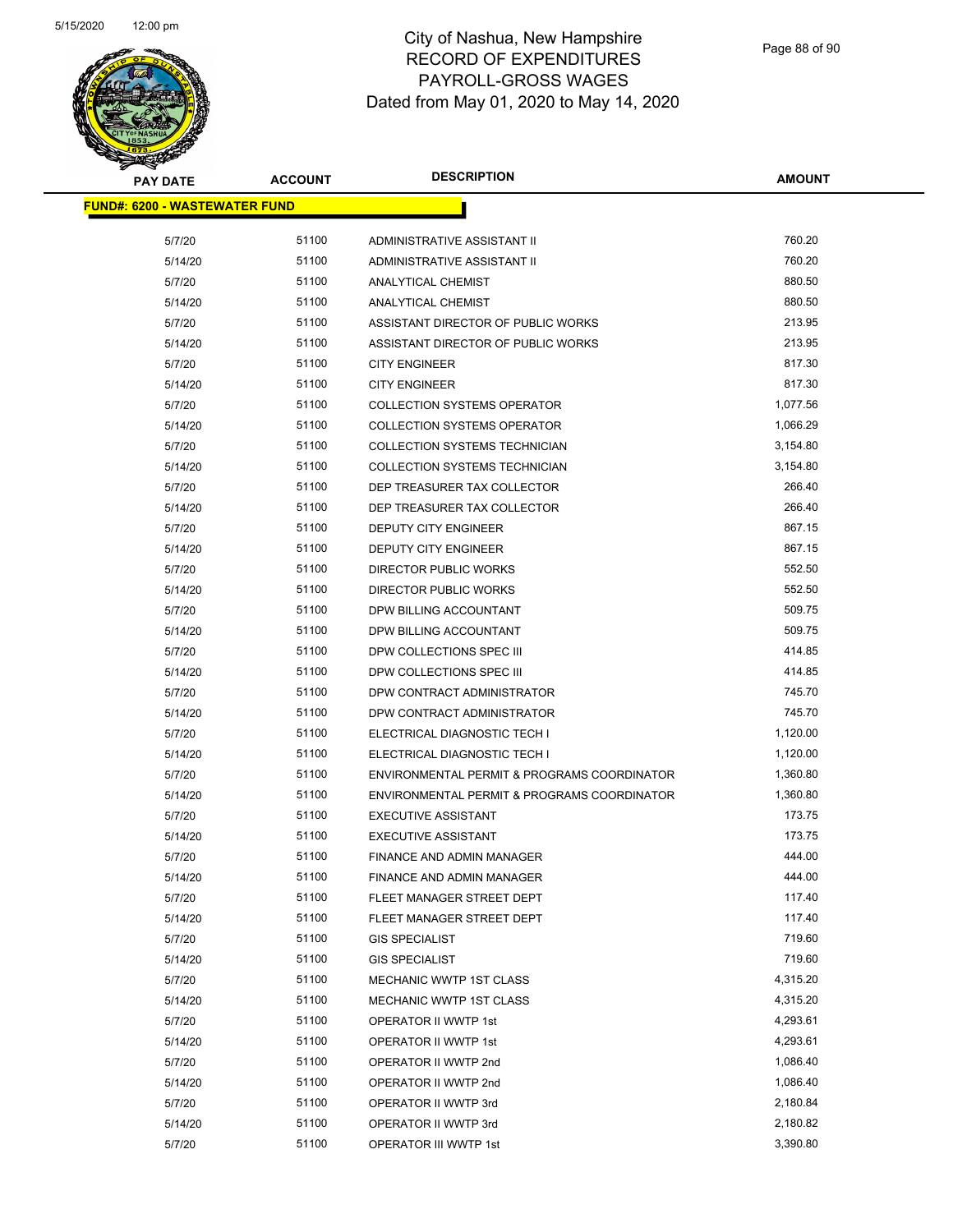

| <b>PAY DATE</b>                      | <b>ACCOUNT</b> | <b>DESCRIPTION</b>                 | <b>AMOUNT</b> |
|--------------------------------------|----------------|------------------------------------|---------------|
| <b>FUND#: 6200 - WASTEWATER FUND</b> |                |                                    |               |
|                                      |                |                                    |               |
| 5/14/20                              | 51100          | OPERATOR III WWTP 1st              | 3,390.80      |
| 5/7/20                               | 51100          | PLANT OPERATIONS SUPERVISOR        | 1,523.20      |
| 5/14/20                              | 51100          | PLANT OPERATIONS SUPERVISOR        | 1,523.20      |
| 5/7/20                               | 51100          | PROCESS CHEMIST                    | 1,002.50      |
| 5/14/20                              | 51100          | PROCESS CHEMIST                    | 1,002.50      |
| 5/7/20                               | 51100          | PUBLIC RELATIONS ADMINISTRATOR     | 231.65        |
| 5/14/20                              | 51100          | PUBLIC RELATIONS ADMINISTRATOR     | 231.65        |
| 5/7/20                               | 51100          | <b>SENIOR STAFF ENGINEER</b>       | 2,380.90      |
| 5/14/20                              | 51100          | SENIOR STAFF ENGINEER              | 2,380.90      |
| 5/7/20                               | 51100          | SR MGR ACCT FIN REPORTING          | 394.70        |
| 5/14/20                              | 51100          | SR MGR ACCT FIN REPORTING          | 394.70        |
| 5/7/20                               | 51100          | <b>STAFF ENGINEER</b>              | 1,124.60      |
| 5/14/20                              | 51100          | <b>STAFF ENGINEER</b>              | 1,124.58      |
| 5/7/20                               | 51100          | SUPERINTENDENT OF WASTEWATER       | 1,998.10      |
| 5/14/20                              | 51100          | SUPERINTENDENT OF WASTEWATER       | 1,998.10      |
| 5/7/20                               | 51100          | <b>SUPV LABORATORY</b>             | 1,237.60      |
| 5/14/20                              | 51100          | <b>SUPV LABORATORY</b>             | 1,237.60      |
| 5/7/20                               | 51100          | TRUCK DRIVER STREET REPAIR         | 918.40        |
| 5/14/20                              | 51100          | TRUCK DRIVER STREET REPAIR         | 918.40        |
| 5/7/20                               | 51100          | <b>WASTEWATER ASSISTANT</b>        | 1,792.80      |
| 5/14/20                              | 51100          | <b>WASTEWATER ASSISTANT</b>        | 1,792.80      |
| 5/7/20                               | 51100          | <b>WASTEWATER FOREMAN</b>          | 2,649.19      |
| 5/14/20                              | 51100          | <b>WASTEWATER FOREMAN</b>          | 2,649.19      |
| 5/7/20                               | 51100          | <b>WASTEWATER PROJECT ENGINEER</b> | 1,578.70      |
| 5/14/20                              | 51100          | WASTEWATER PROJECT ENGINEER        | 1,578.70      |
| 5/14/20                              | 51300          | COLLECTION SYSTEMS TECHNICIAN      | 119.16        |
| 5/7/20                               | 51300          | ELECTRICAL DIAGNOSTIC TECH I       | 126.86        |
| 5/7/20                               | 51300          | <b>MECHANIC WWTP 1ST CLASS</b>     | 348.67        |
| 5/14/20                              | 51300          | MECHANIC WWTP 1ST CLASS            | 607.70        |
| 5/7/20                               | 51300          | OPERATOR II WWTP 1st               | 1,310.53      |
| 5/14/20                              | 51300          | <b>OPERATOR II WWTP 1st</b>        | 1,106.33      |
| 5/7/20                               | 51300          | OPERATOR II WWTP 3rd               | 654.24        |
| 5/14/20                              | 51300          | OPERATOR II WWTP 3rd               | 654.24        |
| 5/14/20                              | 51300          | OPERATOR III WWTP 1st              | 10.77         |
| 5/14/20                              | 51300          | <b>TRUCK DRIVER STREET REPAIR</b>  | 52.63         |
| 5/14/20                              | 51300          | <b>WASTEWATER ASSISTANT</b>        | 202.55        |
| 5/7/20                               | 51300          | <b>WASTEWATER FOREMAN</b>          | 471.90        |
| 5/14/20                              | 51300          | <b>WASTEWATER FOREMAN</b>          | 620.92        |
| TOTAL FUND 6200 - WASTEWATER FUND    |                |                                    | \$98,865.99   |

#### **TOTAL FUND 6200 - WASTEWATER FUND \$98,865.99**

#### **FUND#: 6500 - PROPERTY & CASUALTY FUND**

5/7/20 51100 LOSS & ADA SPECIALIST 5/7/20 1,161.45